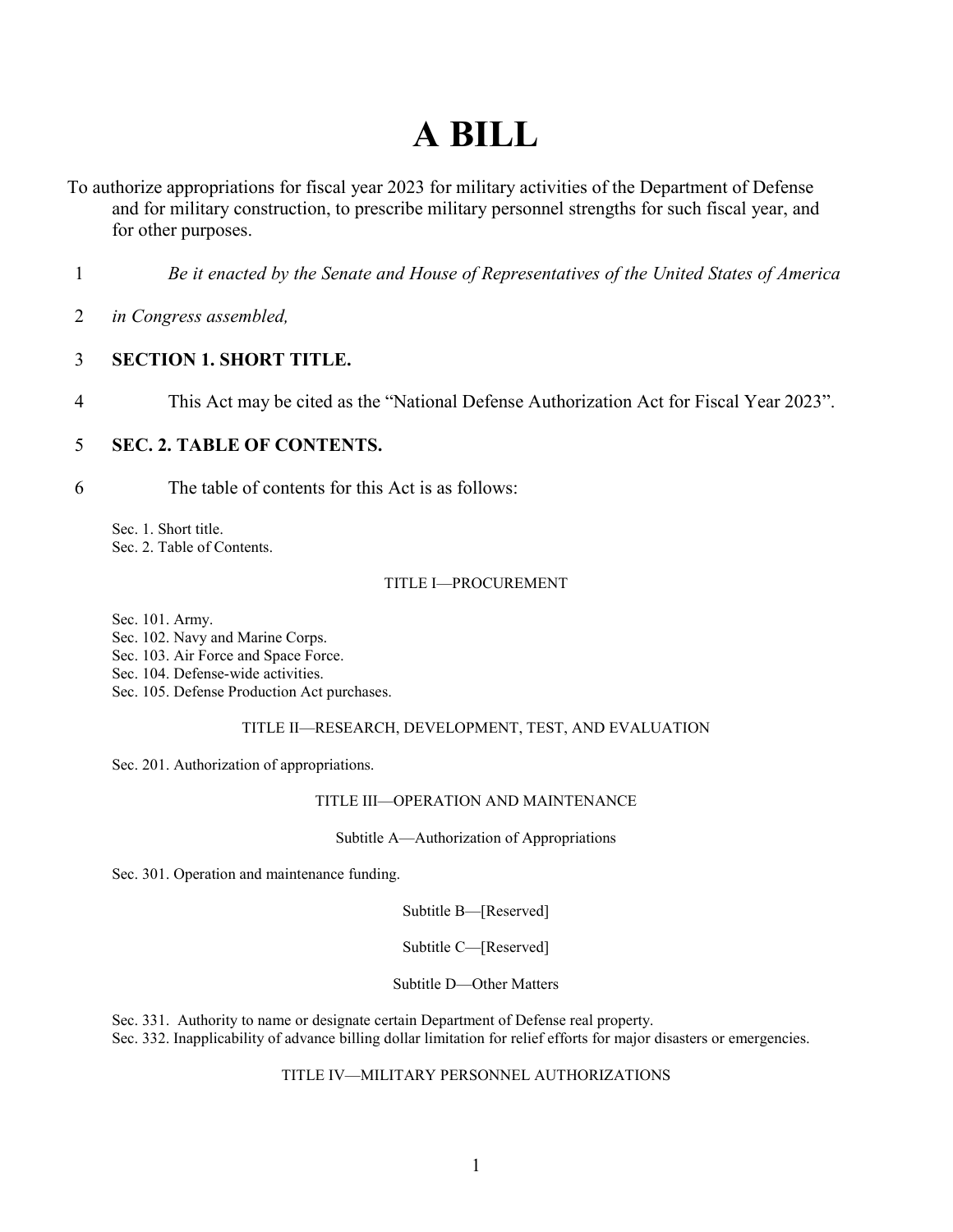[Subtitle A—Active Forces](#page-8-2)

[Sec. 401. End strengths for active forces.](#page-8-3)

[Subtitle B—Reserve Forces](#page-8-4)

[Sec. 411. End strengths for selected reserve.](#page-8-5)

[Sec. 412. End strengths for reserves on active duty in support of the reserves.](#page-9-0)

[Sec. 413. End strengths for military technicians \(dual status\).](#page-10-0)

[Sec. 414. Maximum number of reserve personnel authorized to be on active duty for operational support.](#page-10-1)

[Subtitle C—Authorization of Appropriations](#page-11-0)

[Sec. 421. Military personnel.](#page-11-1)

#### [TITLE V—MILITARY PERSONNEL POLICY](#page-11-2)

[Subtitle A—Officer Personnel Policy](#page-11-3)

[Sec. 501. Extension of time limitation for grade retention while awaiting retirement.](#page-11-4) [Sec. 502. Realignment in Navy distribution of flag officers serving in the grades of O-8 and O-9.](#page-11-5)

[Subtitle B—\[Reserved\]](#page-12-0)

[Subtitle C—\[Reserved\]](#page-12-1)

[Subtitle D—\[Reserved\]](#page-12-2)

[Subtitle E—Military Justice](#page-12-3)

[Sec. 541. Appellate military judges.](#page-12-4)

[Sec. 542. Appellate review of courts-martial.](#page-13-0)

[Subtitle F—\[Reserved\]](#page-16-0)

[Subtitle G—Other Matters](#page-16-1)

[Sec. 561. Remote online notarization for members of the Armed Forces.](#page-16-2)

#### [TITLE VI—COMPENSATION AND OTHER PERSONNEL BENEFITS](#page-16-3)

[Sec. 601. Conforming amendments to update references to travel and transportation authorities.](#page-16-4) [Sec. 602. Automatic collection of survivor benefit plan premiums from VA disability compensation under certain](#page-21-0)  [circumstances.](#page-21-0)

#### [TITLE VII—HEALTH CARE PROVISIONS](#page-23-0)

[Sec. 701. Expansion of eligibility for direct acceptance of gifts by members of the Armed Forces and Department of](#page-23-1)  [Defense and Coast Guard employees and their families.](#page-23-1)

[Sec. 702. Expansion of accrual funding for all retiree health care.](#page-24-0)

#### [TITLE VIII—ACQUISITION POLICY, ACQUISITION MANAGEMENT, AND RELATED MATTERS](#page-27-0)

[Subtitle A—\[Reserved\]](#page-27-1)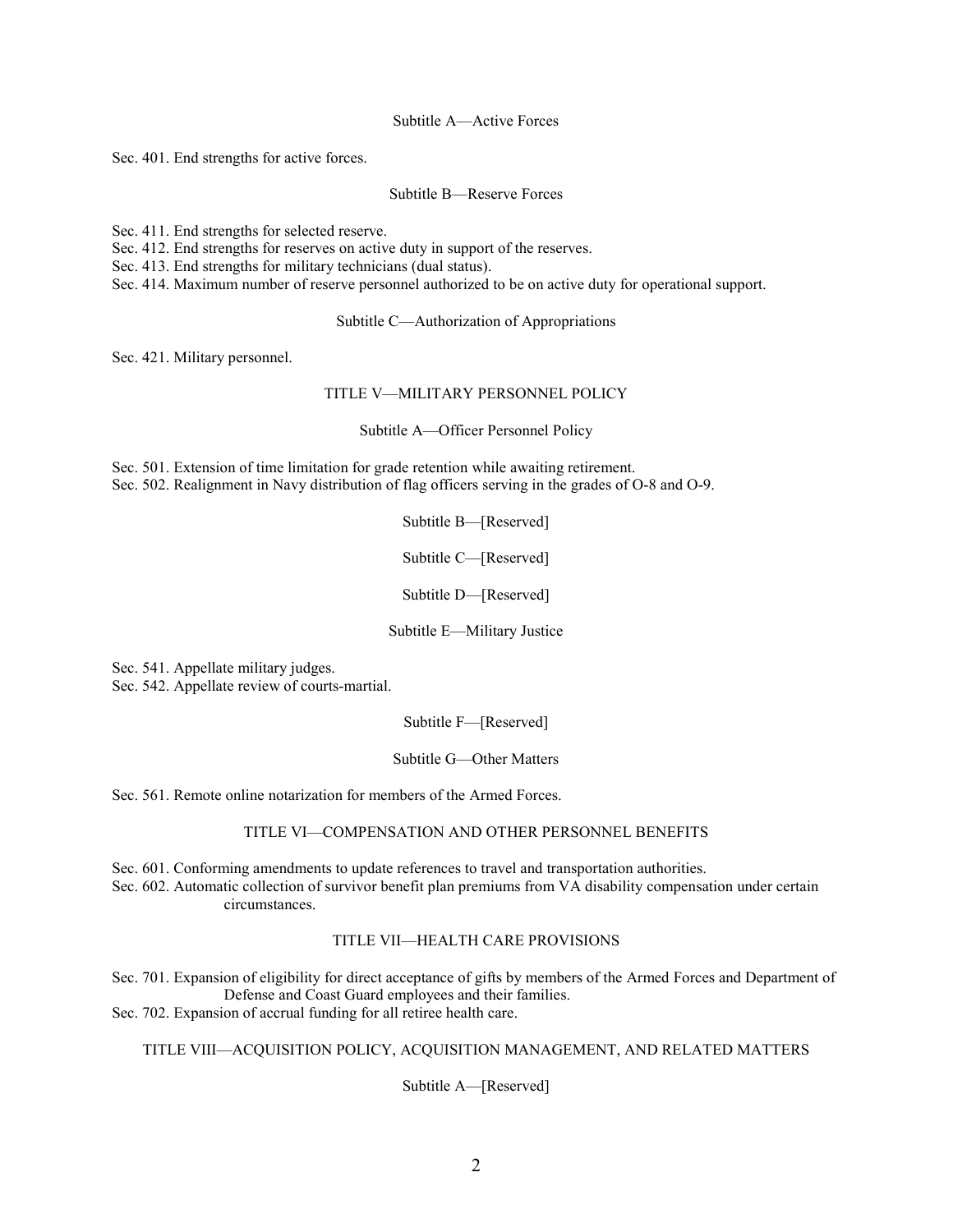[Subtitle B—Amendments to General Contracting Authorities, Procedures, and Limitations](#page-27-2)

[Sec. 811. Extension and revisions to never contract with the enemy.](#page-27-3)

[Subtitle C—Industrial Base Matters](#page-33-0)

[Sec. 821. Department of Defense Small Business Innovation Research and Small Business Technology Transfer](#page-33-1) [Budget calculation pilot program.](#page-33-1)

[Sec. 822. Pilot program to authorize certain SBIR and STTR awards for technologies that align with Department of](#page-35-0)  [Defense modernization priorities.](#page-35-0)

[Sec. 823. Pilot program for additional subsequent Phase II awards for small business concerns.](#page-36-0)

[Subtitle D—Other Matters](#page-37-0)

[Sec. 831. Amendments to contractor employee protections from reprisal for disclosure of certain information.](#page-37-1)

[TITLE IX—DEPARTMENT OF DEFENSE ORGANIZATION AND MANAGEMENT](#page-38-0)

[Subtitle A—Office of the Secretary of Defense and Related Matters](#page-38-1)

[Sec. 901. Increase in authorized number of Assistant and Deputy Assistant Secretaries of Defense.](#page-38-2)

[Subtitle B—Other Matters](#page-40-0)

[Sec. 911. Termination of administratively inactive Department of Defense advisory committees that are no longer](#page-40-1)  [necessary or have completed their intended purposes.](#page-40-1)

#### [TITLE X—GENERAL PROVISIONS](#page-40-2)

[Subtitle A—\[Reserved\]](#page-41-0)

[Subtitle B—\[Reserved\]](#page-41-1)

[Subtitle C—\[Reserved\]](#page-41-2)

#### [Subtitle D—Other Matters](#page-41-3)

[Sec. 1031. Protection against the unauthorized use of official insignia, seals, and emblems of the Department of](#page-41-4)  [Defense.](#page-41-4)

[Sec. 1032. Department of Defense support for funerals and memorial events for Members and former Members of](#page-43-0)  [Congress.](#page-43-0)

[Sec. 1033. Permanent authority of Secretary of Transportation to issue non-premium aviation insurance.](#page-44-0)

[Sec. 1034. Revision of definition of American aircraft.](#page-44-1)

#### [TITLE XI—CIVILIAN PERSONNEL MATTERS](#page-44-2)

[Sec. 1101. Authority to provide increased voluntary separation incentive pay for civilian employees of the](#page-44-3)  [Department of Defense.](#page-44-3)

[Sec. 1102. Employment and compensation of civilian faculty members at Inter-American Defense College.](#page-45-0)

#### [TITLE XII—MATTERS RELATING TO FOREIGN NATIONS](#page-45-1)

#### [Subtitle A—Assistance and Training](#page-45-2)

[Sec. 1201. Participation in multinational centers of excellence.](#page-45-3)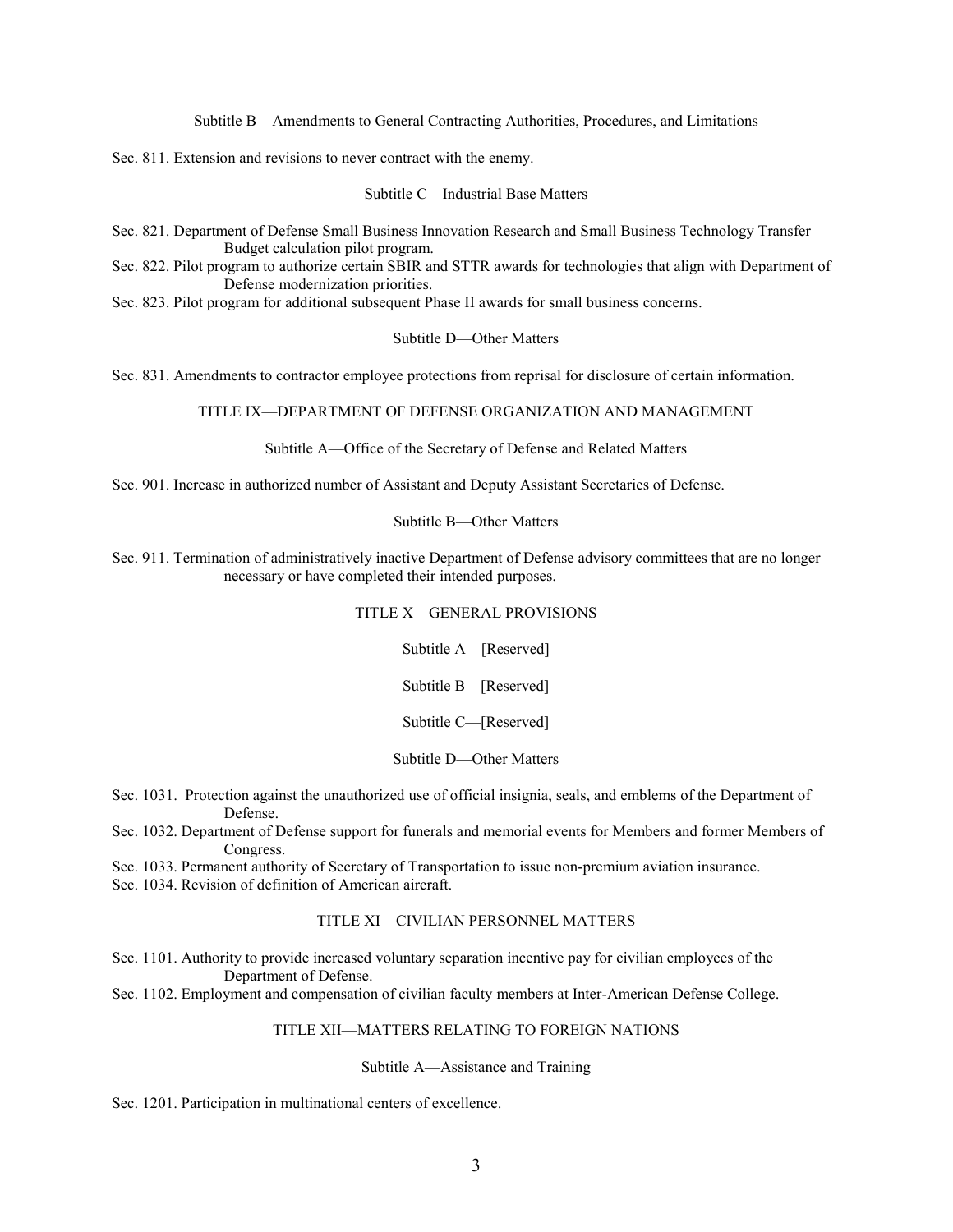[Sec. 1202. Mission training through distributed simulation.](#page-45-4)

[Subtitle B—\[Reserved\]](#page-47-0)

[Subtitle C—Matters Relating to Syria, Iraq, and Iran](#page-47-1)

[Sec. 1221. Extension of authority to support operations and activities of the Office of Security Cooperation in Iraq.](#page-47-2)

[Subtitle D—Other Matters](#page-47-3)

[Sec. 1231. Extension and modification of Ukraine Security Assistance Initiative.](#page-47-4)

#### [TITLE XIII—\[RESERVED\]](#page-48-0)

#### [TITLE XIV—OTHER AUTHORIZATIONS](#page-48-1)

[Subtitle A—Military Programs](#page-48-2)

[Sec. 1401. Working capital funds.](#page-48-3)

[Sec. 1402. Chemical Agents and Munitions Destruction, Defense.](#page-48-4)

[Sec. 1403. Drug Interdiction and Counter-Drug Activities, Defense.](#page-49-0)

[Sec. 1404. Defense Inspector General.](#page-49-1)

[Sec. 1405. Defense Health Program.](#page-49-2)

[Subtitle B—Other Matters](#page-50-0)

[Sec. 1411. Authority for transfer of funds to joint Department of Defense-Department of Veterans Affairs medical](#page-50-1)  [facility demonstration fund for Captain James A. Lovell Health Care Center, Illinois.](#page-50-1) [Sec. 1412. Authorization of appropriations for Armed Forces Retirement Home.](#page-50-2)

#### [TITLE XV—\[RESERVED\]](#page-51-0)

#### [TITLE XVI—\[RESERVED\]](#page-51-1)

#### [TITLE XVII—SPACE COMPONENT](#page-51-2)

#### [Subtitle A—Space Component](#page-51-3)

[Sec. 1701. Short title.](#page-51-4)

[Sec. 1702. Establishment of the space component.](#page-51-5)

[Sec. 1703. General provisions](#page-51-6)

[Sec. 1704. Status and participation.](#page-58-0)

[Sec. 1705. Enlisted members.](#page-67-0)

[Sec. 1706. Officers.](#page-68-0)

[Sec. 1707. Separation and retirement.](#page-100-0)

#### [Subtitle B—Conforming Amendments](#page-112-0)

[Sec. 1711. Amendments to Department of the Air Force provisions in title 10, United States Code.](#page-112-1)

[Sec. 1712. Amendments to other provisions of title 10, United States Code.](#page-116-0)

[Sec. 1713. Amendments to provisions in title 10 relating to the Reserve Components.](#page-131-0)

[Sec. 1714. Amendment to provision of title 19, United States Code, pertaining to trade readjustment allowances.](#page-131-1)

[Sec. 1715. Amendment to title 28, judiciary and judicial procedure.](#page-131-2)

[Sec. 1716. Amendments to provisions of law relating to veterans' benefits.](#page-132-0)

[Sec. 1717. Amendments to title 50, United States Code.](#page-133-0)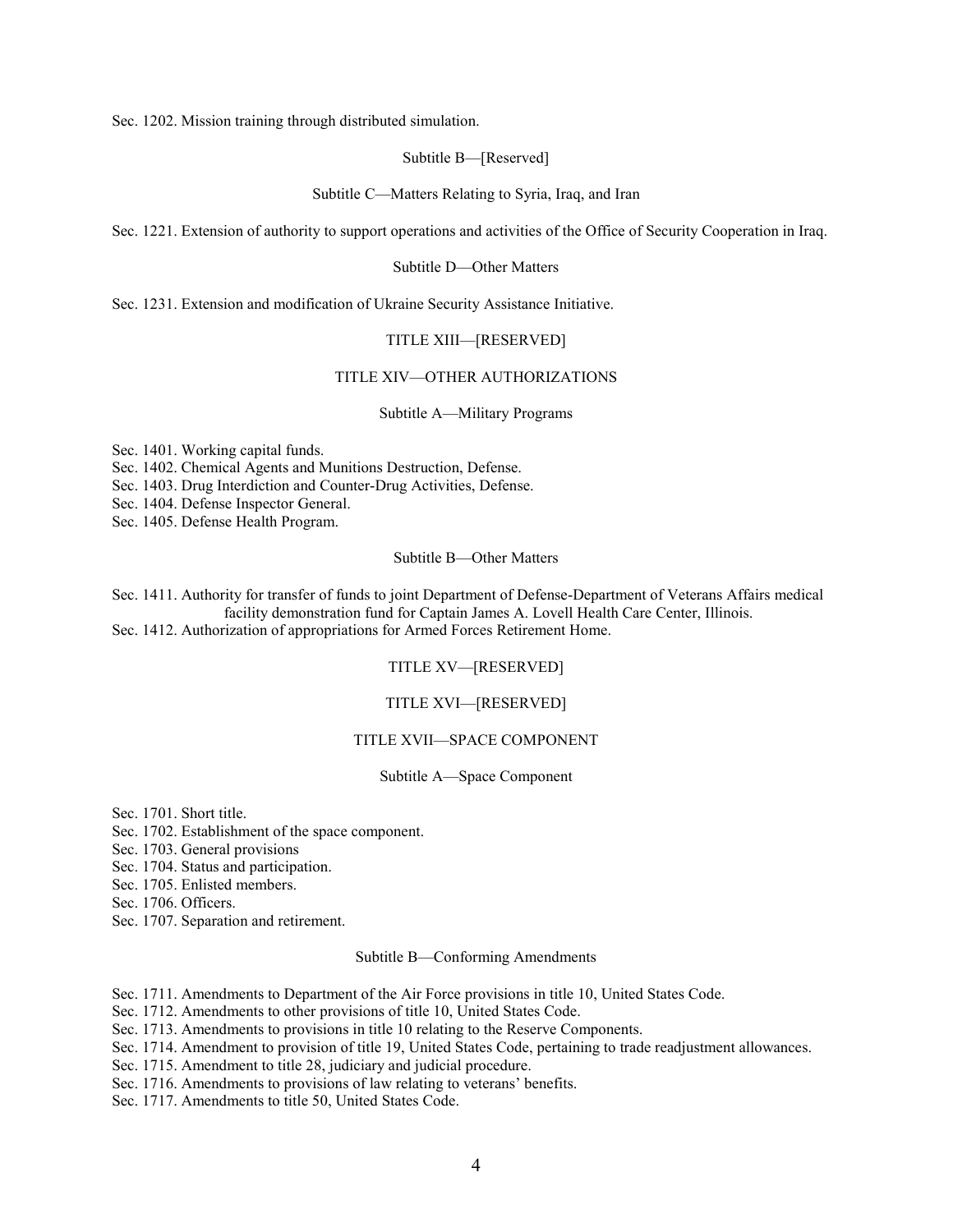### <span id="page-4-0"></span>[DIVISION B—\[RESERVED\]](#page-133-1)

<span id="page-4-3"></span><span id="page-4-2"></span><span id="page-4-1"></span>

| $\mathbf{1}$   | <b>TITLE I-PROCUREMENT</b>                                                              |
|----------------|-----------------------------------------------------------------------------------------|
| $\overline{2}$ | <b>SEC. 101. ARMY.</b>                                                                  |
| 3              | Funds are hereby authorized to be appropriated for fiscal year 2023 for procurement for |
| 4              | the Army as follows:                                                                    |
| 5              | (1) For aircraft, \$2,849,655,000.                                                      |
| 6              | (2) For missiles, \$3,761,915,000.                                                      |
| 7              | (3) For ammunition, \$2,639,051,000.                                                    |
| 8              | (4) For weapons and tracked combat vehicles, \$3,576,030,000.                           |
| 9              | (5) For other procurement, \$8,457,509,000.                                             |
| 10             | SEC. 102. NAVY AND MARINE CORPS.                                                        |
| 11             | Funds are hereby authorized to be appropriated for fiscal year 2023 for procurement for |
| 12             | the Navy and Marine Corps as follows:                                                   |
| 13             | (1) For aircraft, \$16,848,428,000.                                                     |
| 14             | (2) For shipbuilding and conversion, \$27,917,854,000.                                  |
| 15             | (3) For ammunition procurement, Navy and Marine Corps, \$1,052,292,000.                 |
| 16             | (4) For weapons, \$4,738,705,000.                                                       |
| 17             | (5) For other procurement, \$11,746,503,000.                                            |
| 18             | (6) For procurement, Marine Corps, \$3,681,506,000.                                     |
| 19             | SEC. 103. AIR FORCE AND SPACE FORCE.                                                    |
| 20             | Funds are hereby authorized to be appropriated for fiscal year 2023 for procurement for |
| 21             | the Air Force and Space Force as follows:                                               |
| 22             | (1) For aircraft, \$18,517,428,000.                                                     |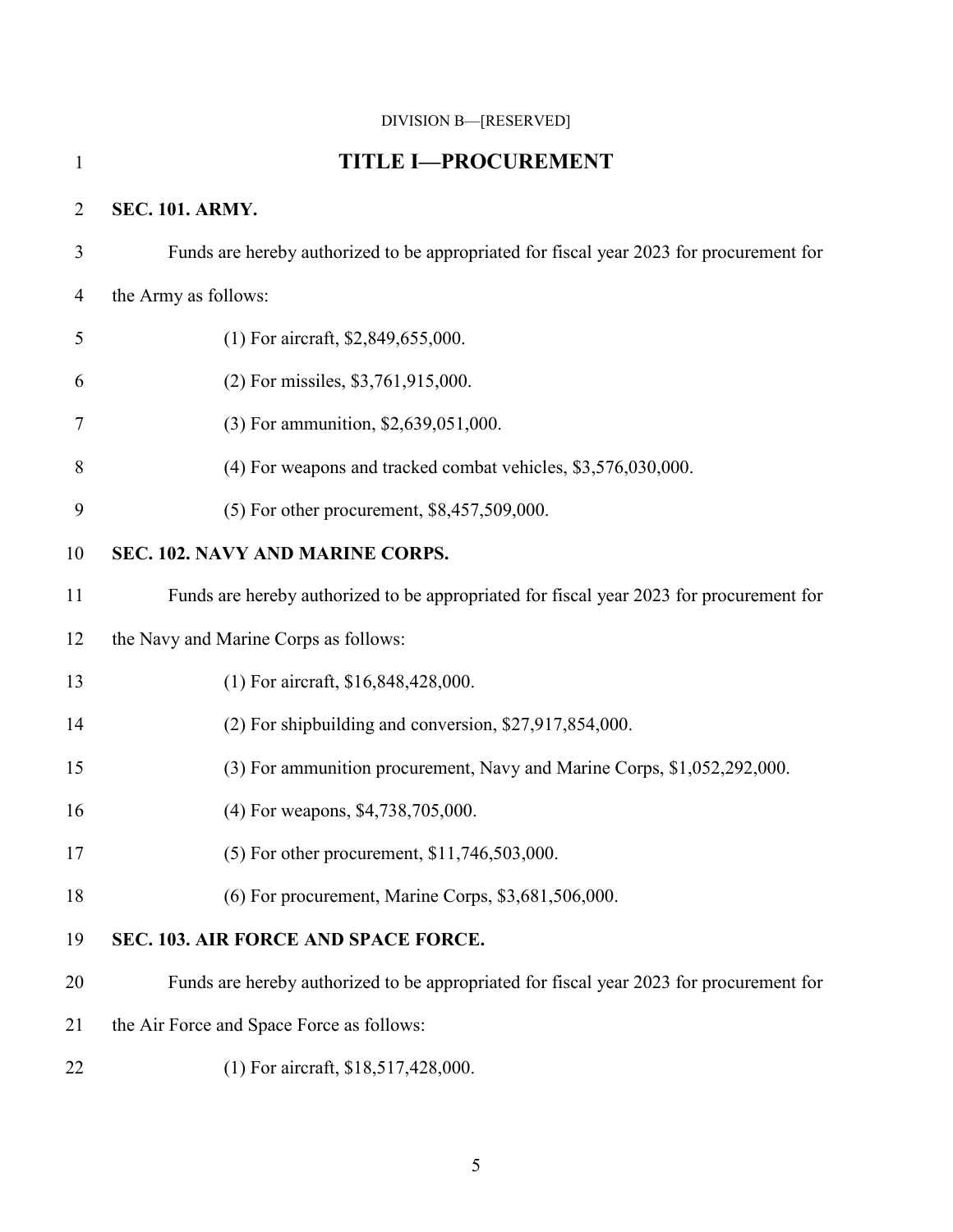<span id="page-5-6"></span><span id="page-5-5"></span><span id="page-5-4"></span><span id="page-5-3"></span><span id="page-5-2"></span><span id="page-5-1"></span><span id="page-5-0"></span>

| $\mathbf{1}$   | (2) For missiles, \$2,962,417,000.                                                          |
|----------------|---------------------------------------------------------------------------------------------|
| $\overline{2}$ | (3 For procurement, Space Force, \$3,629,669,000.                                           |
| 3              | (4) For ammunition, \$903,630,000.                                                          |
| $\overline{4}$ | (5) For other procurement, \$25,691,113,000.                                                |
| 5              | SEC. 104. DEFENSE-WIDE ACTIVITIES.                                                          |
| 6              | Funds are hereby authorized to be appropriated for fiscal year 2023 for Defense-wide        |
| 7              | procurement in the amount of \$5,245,500,000.                                               |
| 8              | SEC. 105. DEFENSE PRODUCTION ACT PURCHASES.                                                 |
| 9              | Funds are hereby authorized to be appropriated for fiscal year 2023 for purchases under     |
| 10             | the Defense Production Act of 1950 (50 U.S.C. 4501 et seq.) in the amount of \$659,906,000. |
| 11             | TITLE II-RESEARCH, DEVELOPMENT, TEST, AND EVALUATION                                        |
| 12             | SEC. 201. AUTHORIZATION OF APPROPRIATIONS.                                                  |
| 13             | Funds are hereby authorized to be appropriated for fiscal year 2023 for the use of the      |
| 14             | Department of Defense for research, development, test, and evaluation as follows:           |
| 15             | $(1)$ For the Army, \$13,710,273,000.                                                       |
| 16             | (2) For the Navy, \$24,078,718,000.                                                         |
| 17             | (3) For the Air Force, \$44,134,301,000.                                                    |
| 18             | (4) For the Space Force, \$15,819,372,000.                                                  |
| 19             | (5) For Defense-wide activities, \$32,077,552,000.                                          |
| 20             | (6) For the Director of Operational Test and Evaluation, \$277,194,000.                     |
| 21             | <b>TITLE III-OPERATION AND MAINTENANCE</b>                                                  |
| 22             | <b>Subtitle A—Authorization of Appropriations</b>                                           |
| 23             | SEC. 301. OPERATION AND MAINTENANCE FUNDING.                                                |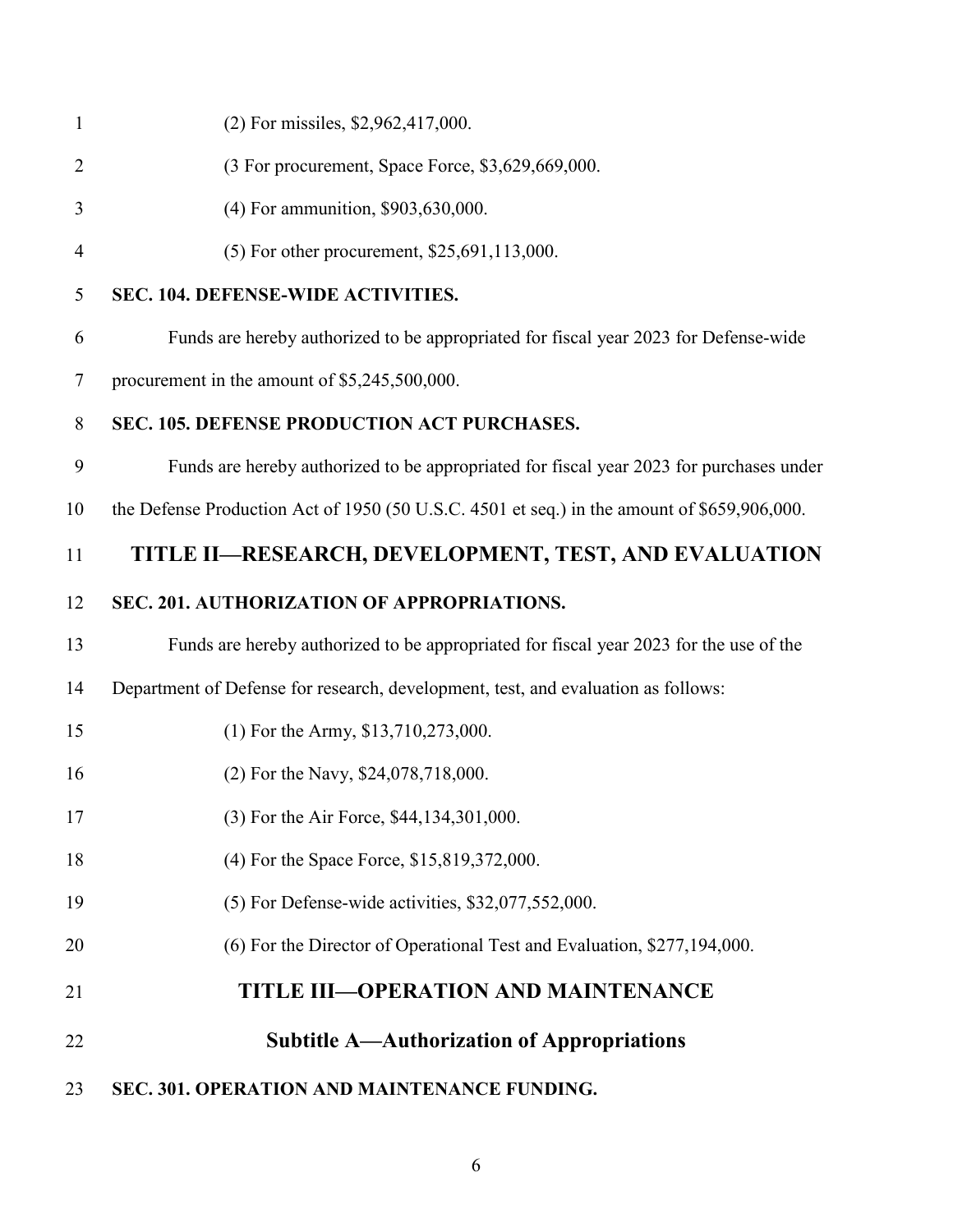| $\mathbf{1}$   | Funds are hereby authorized to be appropriated for fiscal year 2023 for the use of the        |
|----------------|-----------------------------------------------------------------------------------------------|
| $\overline{2}$ | Armed Forces and other activities and agencies of the Department of Defense for expenses, not |
| 3              | otherwise provided for, for operation and maintenance, in amounts as follows:                 |
| $\overline{4}$ | $(1)$ For the Army, \$58,117,556,000.                                                         |
| 5              | (2) For the Navy, \$66,151,951,000.                                                           |
| 6              | (3) For the Marine Corps, \$9,660,944,000.                                                    |
| 7              | (4) For the Air Force, \$58,281,242,000.                                                      |
| 8              | (5) For the Space Force, \$4,034,658,000.                                                     |
| 9              | $(6)$ For Defense-wide activities, \$48,406,516,000.                                          |
| 10             | (7) For the Army Reserve, \$3,228,504,000.                                                    |
| 11             | (8) For the Navy Reserve, \$1,228,300,000.                                                    |
| 12             | $(9)$ For the Marine Corps Reserve, \$304,233,000.                                            |
| 13             | (10) For the Air Force Reserve, \$3,564,544,000.                                              |
| 14             | $(11)$ For the Army National Guard, \$8,157,237,000.                                          |
| 15             | (12) For the Air National Guard, \$6,900,679,000.                                             |
| 16             | (13) For the United States Court of Appeals for the Armed Forces, \$16,003,000.               |
| 17             | (14) For Environmental Restoration, Army, \$196,244,000.                                      |
| 18             | (15) For Environmental Restoration, Navy, \$359,348,000.                                      |
| 19             | (16) For Environmental Restoration, Air Force, \$314,474,000.                                 |
| 20             | (17) For Environmental Restoration, Defense-wide, \$8,924,000.                                |
| 21             | (18) For Environmental Restoration, Formerly Used Defense Sites, \$227,262,000.               |
| 22             | (19) For Overseas Humanitarian, Disaster, and Civic Aid programs,                             |
| 23             | \$112,800,000.                                                                                |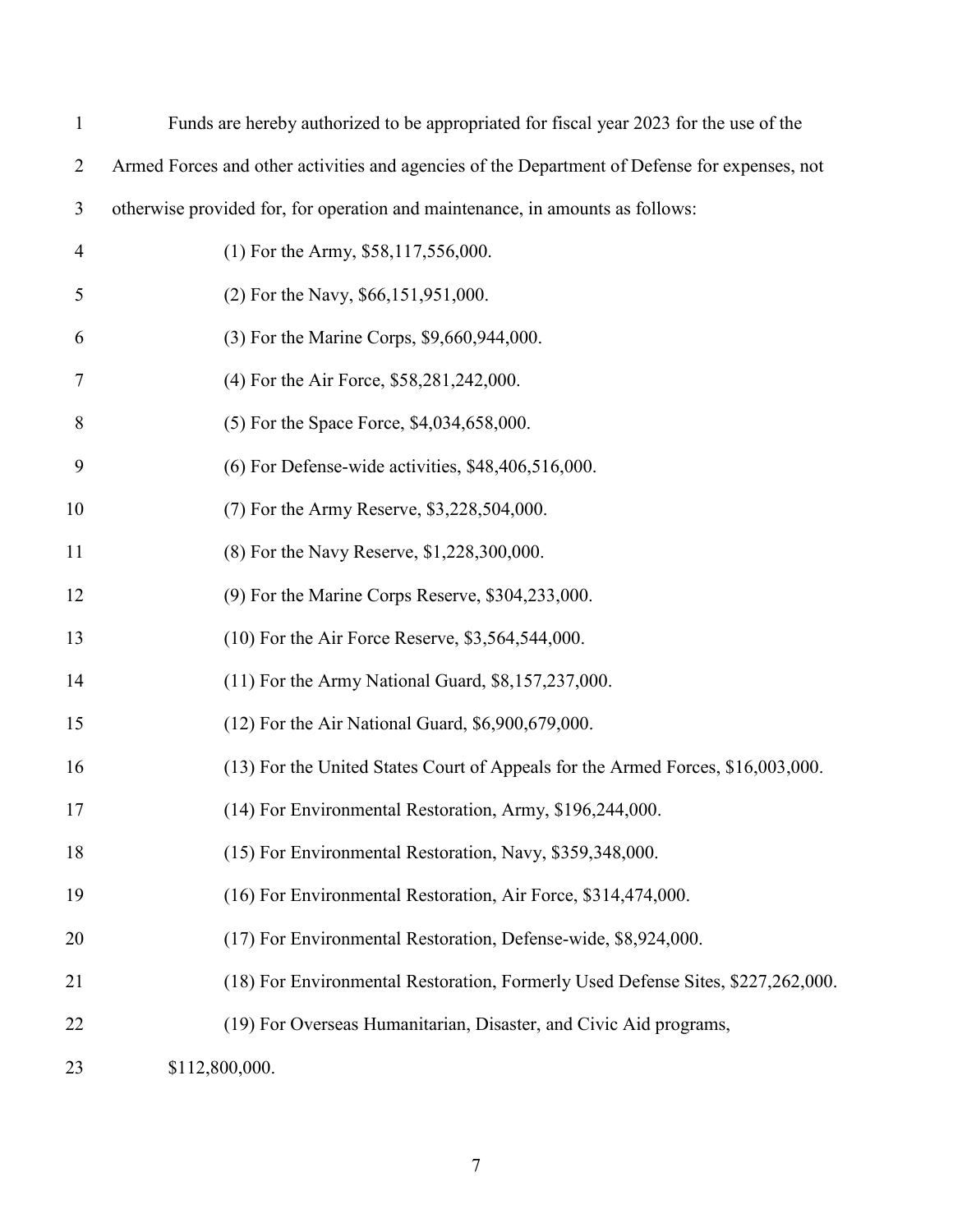<span id="page-7-3"></span><span id="page-7-2"></span><span id="page-7-1"></span><span id="page-7-0"></span>

| $\mathbf{1}$   | (20) For Cooperative Threat Reduction programs, \$341,598,000.                                  |
|----------------|-------------------------------------------------------------------------------------------------|
| $\overline{2}$ | (21) For Department of Defense Acquisition Workforce Development Fund,                          |
| 3              | \$53,791,000.                                                                                   |
| $\overline{4}$ | (22) For Disposal of Department of Defense Real Property, \$7,555,000.                          |
| 5              | (23) For Lease of Department of Defense Real Property, \$32,276,000.                            |
| 6              | (24) For Counter-Islamic State of Iraq and Syria Train and Equip Fund,                          |
| 7              | \$541,692,000.                                                                                  |
| 8              | (25) For Red Hill Recovery Fund, \$1,000,000,000.                                               |
| 9              | (26) For Support for International Sporting Competitions, \$10,377,000.                         |
| 10             | <b>Subtitle B—[Reserved]</b>                                                                    |
| 11             | <b>Subtitle C—[Reserved]</b>                                                                    |
| 12             | <b>Subtitle D-Other Matters</b>                                                                 |
| 13             | SEC. 331. AUTHORITY TO NAME OR DESIGNATE CERTAIN DEPARTMENT OF                                  |
| 14             | DEFENSE REAL PROPERTY.                                                                          |
| 15             | (a) AUTHORITY.—The Secretary of Defense may name or otherwise designate real                    |
| 16             | property under the administrative control of the Secretary or the Secretary of a military       |
| 17             | department as the Secretary of Defense considers appropriate to implement the plan submitted by |
| 18             | the commission that the Secretary of Defense established under section 370 of the William M.    |
| 19             | (Mac) Thornberry National Defense Authorization Act for Fiscal Year 2021 (Public Law 116-       |
| 20             | 283), without regard to whether the real property was previously named or designated by law.    |
| 21             | (b) REAL PROPERTY DEFINED.—In this section, the term "real property" includes land and          |
| 22             | anything erected thereon or affixed thereto.                                                    |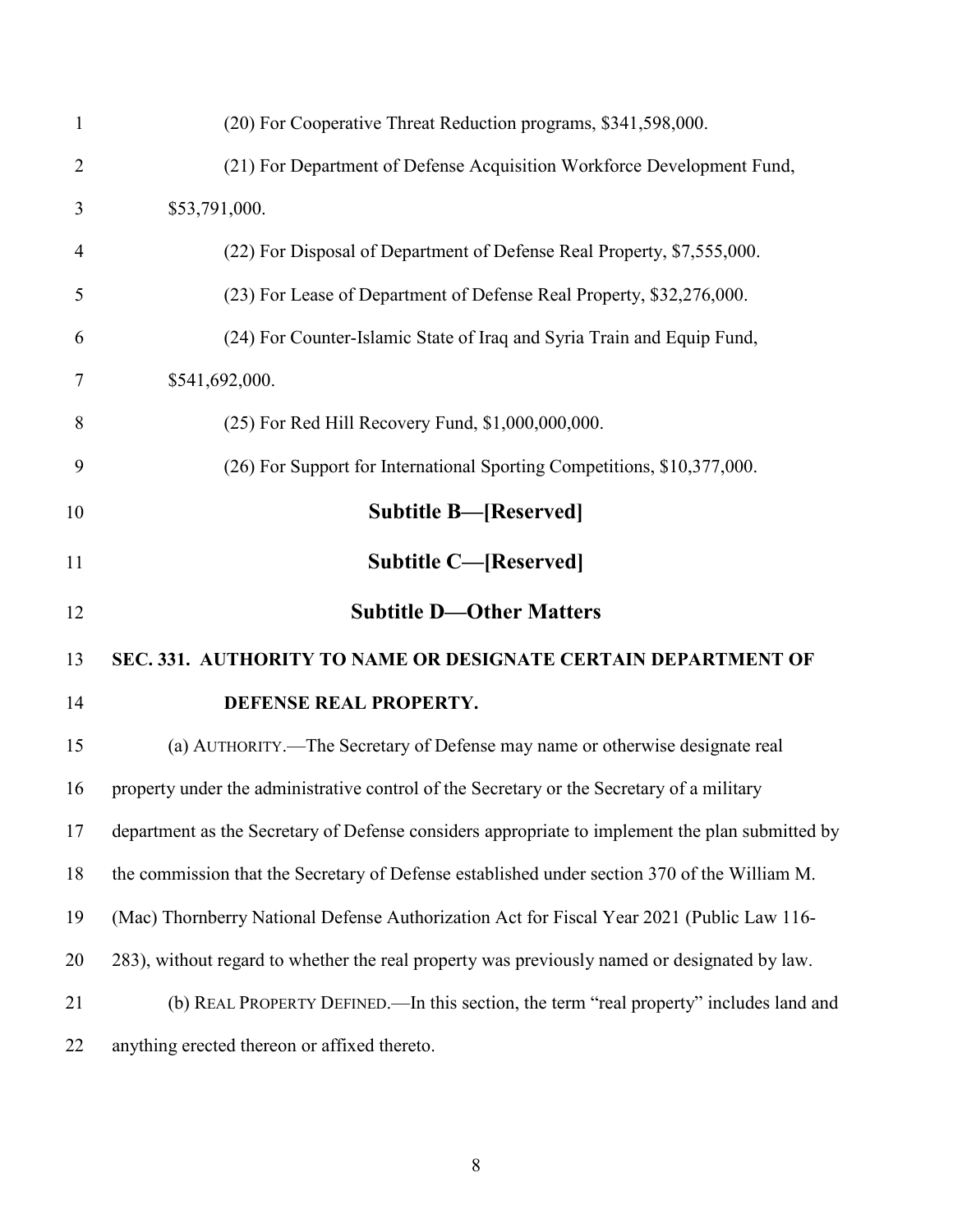<span id="page-8-3"></span><span id="page-8-2"></span><span id="page-8-1"></span><span id="page-8-0"></span>

| $\mathbf{1}$   | SEC. 332. INAPPLICABILITY OF ADVANCE BILLING DOLLAR LIMITATION FOR                                  |
|----------------|-----------------------------------------------------------------------------------------------------|
| $\overline{2}$ | RELIEF EFFORTS FOR MAJOR DISASTERS OR EMERGENCIES.                                                  |
| 3              | Section 2208(1)(3) of title 10, United States Code, is amended by adding at the end the             |
| 4              | following: "The dollar limitation in the preceding sentence on advance billing of a customer of a   |
| 5              | working-capital fund shall not apply with respect to advance billing for relief efforts following a |
| 6              | declaration of a major disaster or emergency under the Robert T. Stafford Disaster Relief and       |
| 7              | Emergency Assistance Act (42 U.S.C. 5121 et seq.).".                                                |
| 8              | TITLE IV-MILITARY PERSONNEL AUTHORIZATIONS                                                          |
| 9              | <b>Subtitle A—Active Forces</b>                                                                     |
| 10             | SEC. 401. END STRENGTHS FOR ACTIVE FORCES.                                                          |
| 11             | The Armed Forces are authorized strengths for active duty personnel as of September 30,             |
| 12             | 2023, as follows:                                                                                   |
| 13             | $(1)$ The Army, 473,000.                                                                            |
| 14             | (2) The Navy, 346,300.                                                                              |
| 15             | (3) The Marine Corps, 177,000.                                                                      |
| 16             | (4) The Air Force, 323,400.                                                                         |
| 17             | $(5)$ The Space Force, 8,600.                                                                       |
| 18             | <b>Subtitle B-Reserve Forces</b>                                                                    |
| 19             | SEC. 411. END STRENGTHS FOR SELECTED RESERVE.                                                       |
| 20             | (a) IN GENERAL.—The Armed Forces are authorized strengths for Selected Reserve                      |
| 21             | personnel of the reserve components as of September 30, 2023, as follows:                           |
| 22             | (1) The Army National Guard of the United States, 336,000.                                          |
|                |                                                                                                     |

<span id="page-8-5"></span><span id="page-8-4"></span>(2) The Army Reserve, 189,500.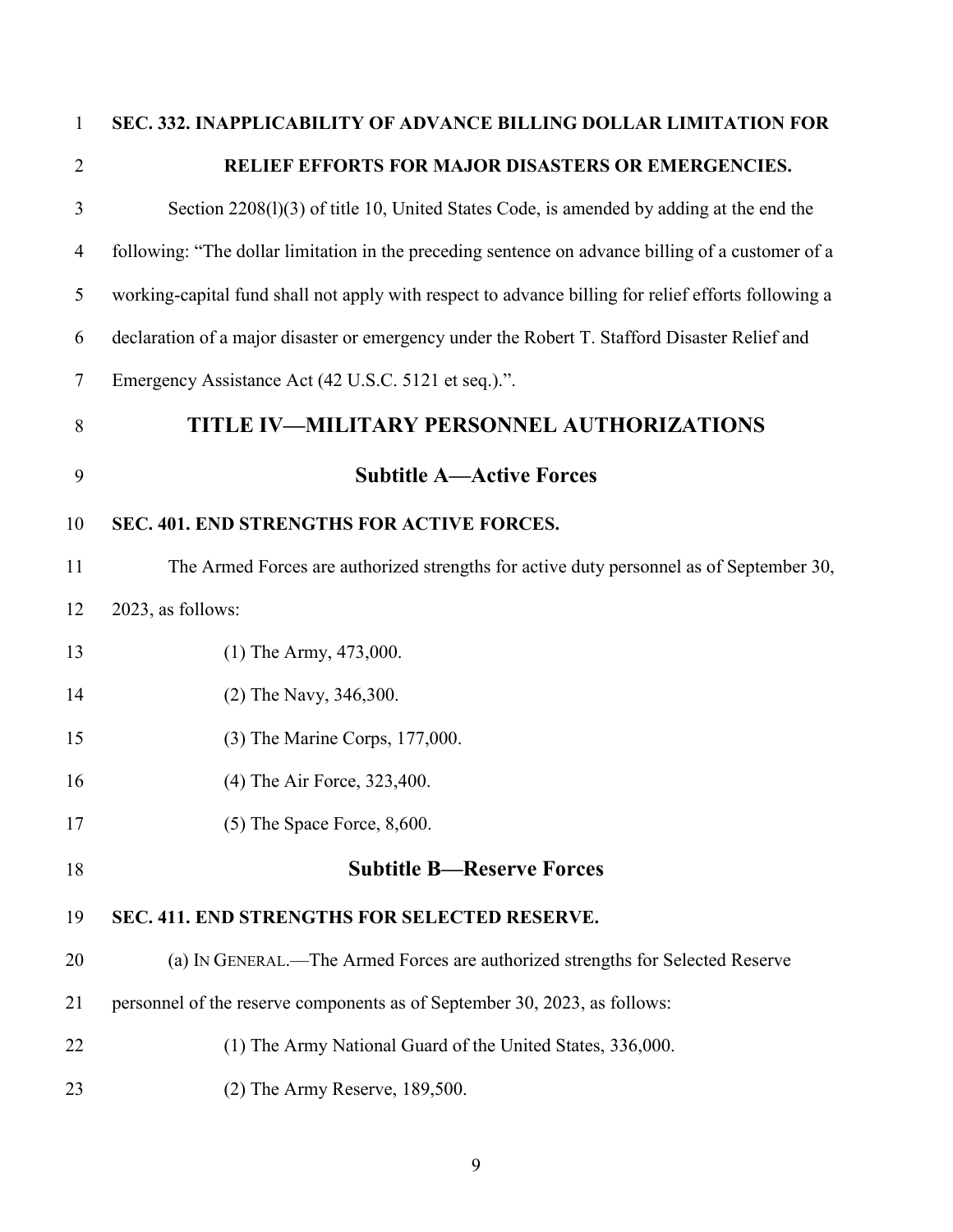<span id="page-9-0"></span>

| 1              | (3) The Navy Reserve, 57,700.                                                                     |
|----------------|---------------------------------------------------------------------------------------------------|
| $\overline{2}$ | (4) The Marine Corps Reserve, 33,000.                                                             |
| 3              | (5) The Air National Guard of the United States, 108,400.                                         |
| $\overline{4}$ | (6) The Air Force Reserve, 70,000.                                                                |
| 5              | (7) The Coast Guard Reserve, 7,000.                                                               |
| 6              | (b) END STRENGTH REDUCTIONS.—The end strengths prescribed by subsection (a) for the               |
| $\tau$         | Selected Reserve of any reserve component shall be proportionately reduced by-                    |
| 8              | (1) the total authorized strength of units organized to serve as units of the Selected            |
| 9              | Reserve of such component which are on active duty (other than for training) at the end           |
| 10             | of the fiscal year; and                                                                           |
| 11             | (2) the total number of individual members not in units organized to serve as units               |
| 12             | of the Selected Reserve of such component who are on active duty (other than for                  |
| 13             | training or for unsatisfactory participation in training) without their consent at the end of     |
| 14             | the fiscal year.                                                                                  |
| 15             | (c) END STRENGTH INCREASES.—Whenever units or individual members of the Selected                  |
| 16             | Reserve for any reserve component are released from active duty during any fiscal year, the end   |
| 17             | strength prescribed for such fiscal year for the Selected Reserve of such reserve component shall |
| 18             | be increased proportionately by the total authorized strengths of such units and by the total     |
| 19             | number of such individual members.                                                                |
| 20             | SEC. 412. END STRENGTHS FOR RESERVES ON ACTIVE DUTY IN SUPPORT OF                                 |
| 21             | THE RESERVES.                                                                                     |
| 22             | Within the end strengths prescribed in section $411(a)$ , the reserve components of the           |
| 23             | Armed Forces are authorized, as of September 30, 2023, the following number of Reserves to be     |
|                |                                                                                                   |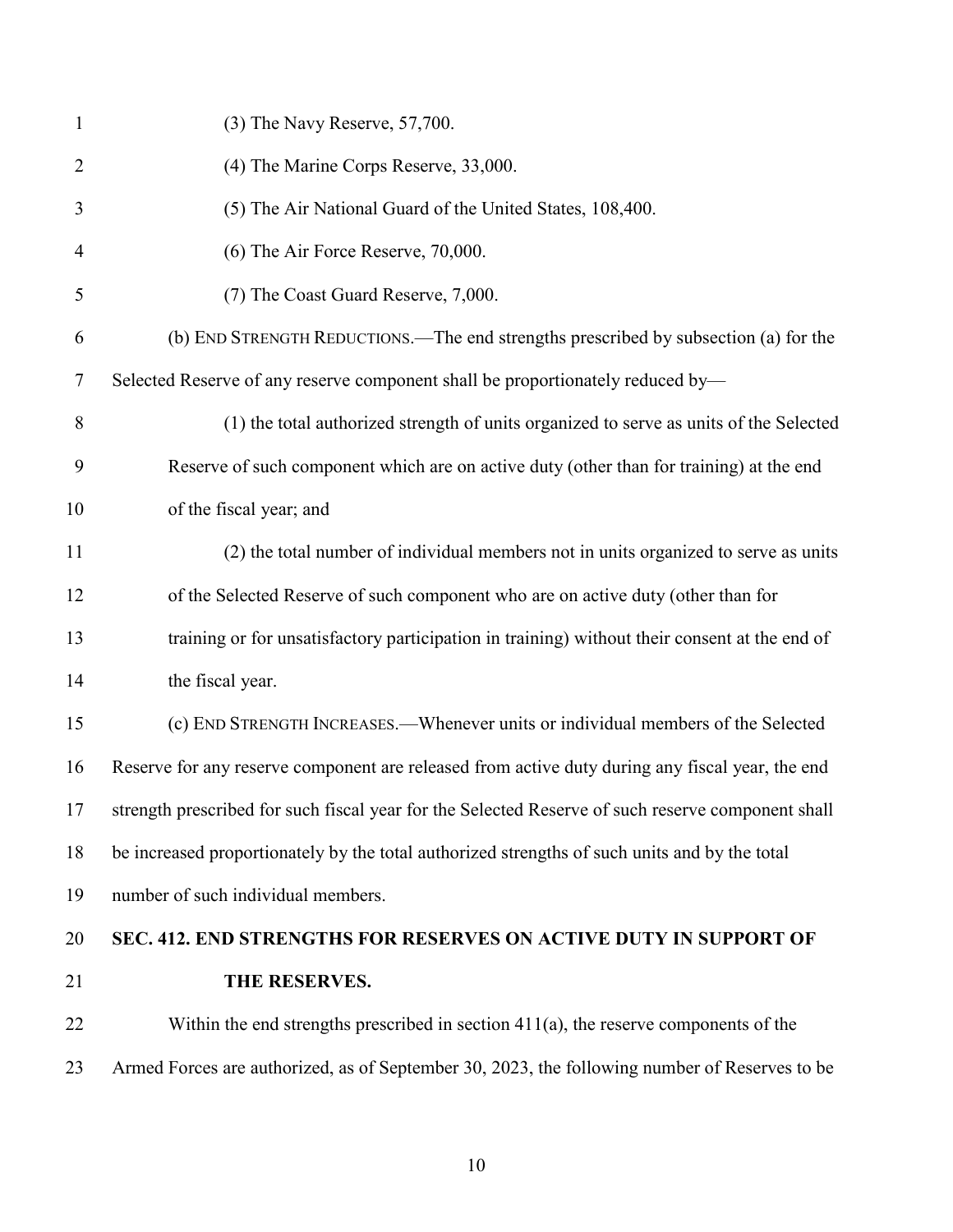<span id="page-10-1"></span><span id="page-10-0"></span>

| $\mathbf{1}$   | serving on full-time active duty or full-time duty, in the case of members of the National Guard, |
|----------------|---------------------------------------------------------------------------------------------------|
| $\overline{2}$ | for the purpose of organizing, administering, recruiting, instructing, or training the reserve    |
| 3              | components:                                                                                       |
| $\overline{4}$ | (1) The Army National Guard of the United States, 30,845.                                         |
| 5              | $(2)$ The Army Reserve, 16,511.                                                                   |
| 6              | $(3)$ The Navy Reserve, 10,077.                                                                   |
| 7              | (4) The Marine Corps Reserve, 2,388.                                                              |
| 8              | (5) The Air National Guard of the United States, 26,630.                                          |
| 9              | (6) The Air Force Reserve, 6,286.                                                                 |
| 10             | SEC. 413. END STRENGTHS FOR MILITARY TECHNICIANS (DUAL STATUS).                                   |
| 11             | The minimum number of military technicians (dual status) as of the last day of fiscal year        |
| 12             | 2023 for the reserve components of the Army and the Air Force (notwithstanding section 129 of     |
| 13             | title 10, United States Code) shall be the following:                                             |
| 14             | (1) For the Army National Guard of the United States, 22,294.                                     |
| 15             | (2) For the Army Reserve, 6,492.                                                                  |
| 16             | (3) For the Air National Guard of the United States, 9,892.                                       |
| 17             | $(4)$ For the Air Force Reserve, 6,696.                                                           |
| 18             | SEC. 414. MAXIMUM NUMBER OF RESERVE PERSONNEL AUTHORIZED TO BE                                    |
| 19             | ON ACTIVE DUTY FOR OPERATIONAL SUPPORT.                                                           |
| 20             | During fiscal year 2023, the maximum number of members of the reserve components of               |
| 21             | the Armed Forces who may be serving at any time on full-time operational support duty under       |
| 22             | section 115(b) of title 10, United States Code, is the following:                                 |
| 23             | (1) The Army National Guard of the United States, 17,000.                                         |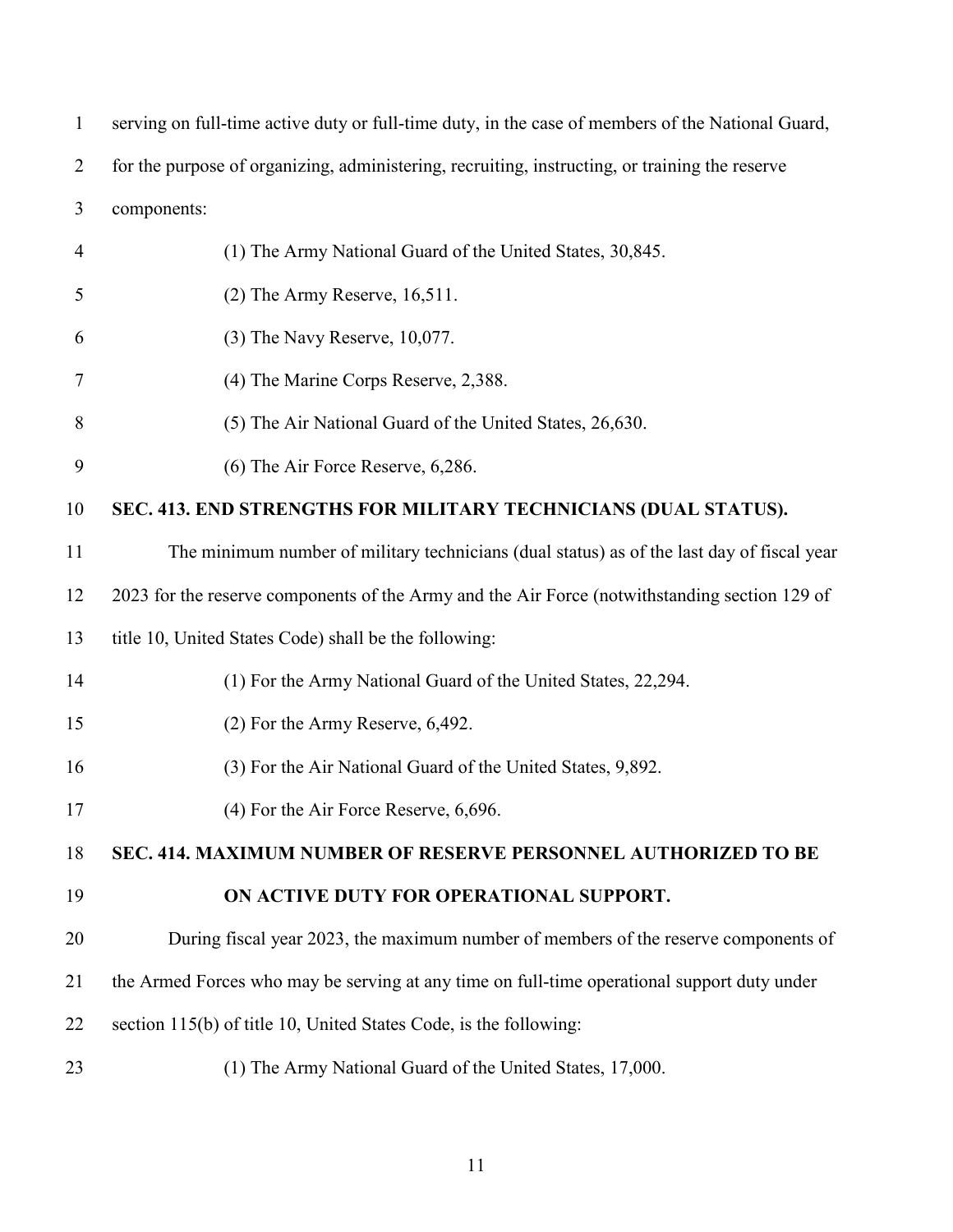<span id="page-11-5"></span><span id="page-11-4"></span><span id="page-11-3"></span><span id="page-11-2"></span><span id="page-11-1"></span><span id="page-11-0"></span>

| $\mathbf{1}$   | $(2)$ The Army Reserve, 13,000.                                                             |
|----------------|---------------------------------------------------------------------------------------------|
| $\overline{2}$ | $(3)$ The Navy Reserve, $6,200$ .                                                           |
| 3              | (4) The Marine Corps Reserve, 3,000.                                                        |
| 4              | (5) The Air National Guard of the United States, 16,000.                                    |
| 5              | (6) The Air Force Reserve, 14,000.                                                          |
| 6              | <b>Subtitle C—Authorization of Appropriations</b>                                           |
| 7              | SEC. 421. MILITARY PERSONNEL.                                                               |
| 8              | There is hereby authorized to be appropriated for military personnel for fiscal year 2023 a |
| 9              | total of \$164,139,628,000.                                                                 |
| 10             | <b>TITLE V-MILITARY PERSONNEL POLICY</b>                                                    |
| 11             | <b>Subtitle A—Officer Personnel Policy</b>                                                  |
| 12             | SEC. 501. EXTENSION OF TIME LIMITATION FOR GRADE RETENTION WHILE                            |
| 13             | <b>AWAITING RETIREMENT.</b>                                                                 |
| 14             | Section 601(b)(5) of title 10, United States Code, is amended by striking "retirement, but  |
| 15             | not for more than 60 days." and inserting the following: "retirement, but-                  |
| 16             | "(A) subject to subparagraph (B), not for more than 60 days; and                            |
| 17             | "(B) with respect to an officer awaiting retirement following not less than                 |
| 18             | one year of consecutive deployment outside of the United States to a combat zone            |
| 19             | (as defined in section 112(c) of the Internal Revenue Code of 1986) or in support           |
| 20             | of a contingency operation, not for more than 90 days.".                                    |
| 21             | SEC. 502. REALIGNMENT IN NAVY DISTRIBUTION OF FLAG OFFICERS                                 |
| 22             | SERVING IN THE GRADES OF O-8 AND O-9.                                                       |
| 23             | Section $525(a)(3)$ of title 10, United States Code, is amended—                            |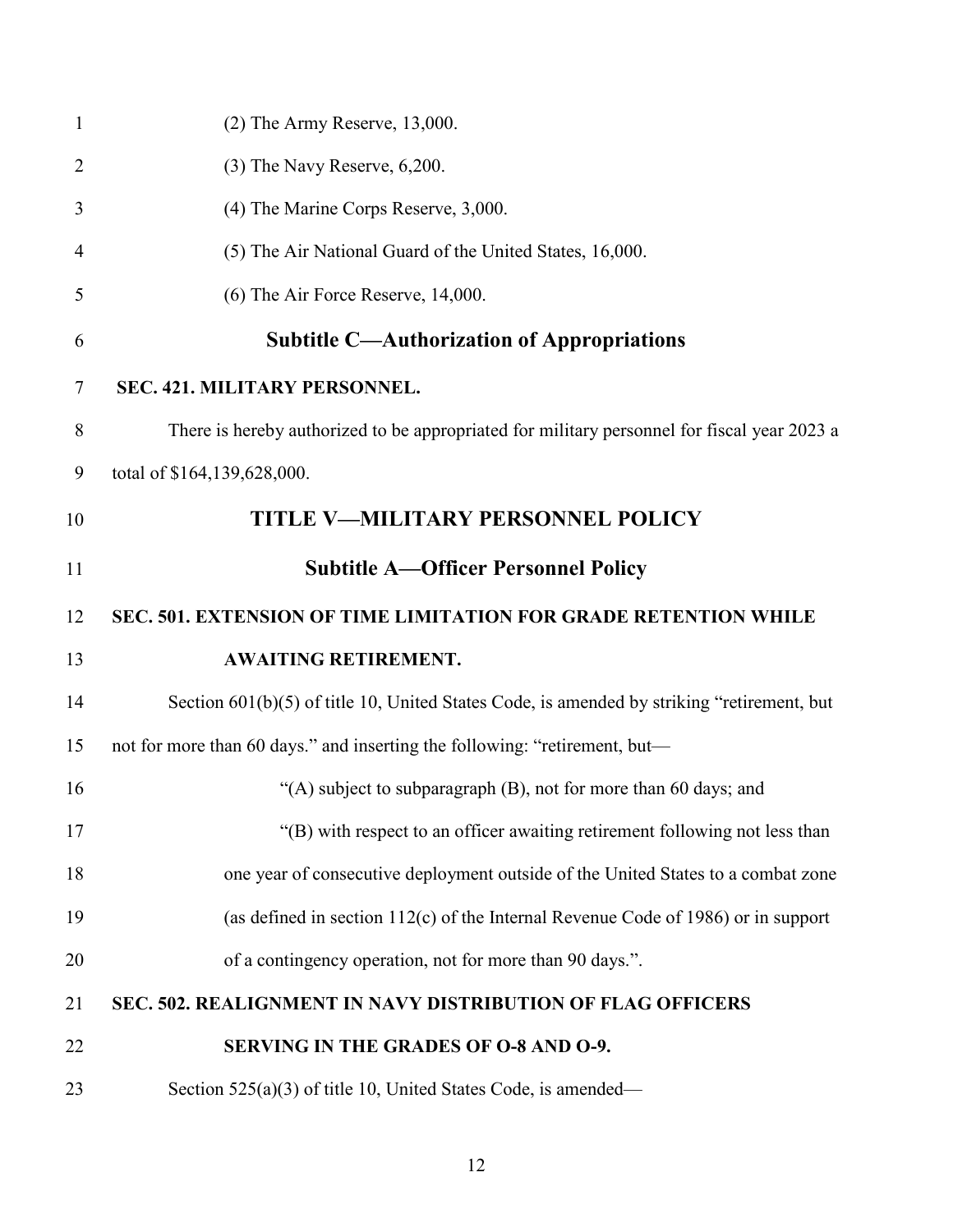<span id="page-12-4"></span><span id="page-12-3"></span><span id="page-12-2"></span><span id="page-12-1"></span><span id="page-12-0"></span>

| $\mathbf{1}$   | (1) in subparagraph (B), by striking "33" and inserting "34"; and                         |
|----------------|-------------------------------------------------------------------------------------------|
| $\overline{2}$ | (2) in subparagraph (C), by striking "50" and inserting "49".                             |
| 3              | <b>Subtitle B-[Reserved]</b>                                                              |
| $\overline{4}$ | <b>Subtitle C-[Reserved]</b>                                                              |
| 5              | <b>Subtitle D-[Reserved]</b>                                                              |
| 6              | <b>Subtitle E-Military Justice</b>                                                        |
| $\overline{7}$ | SEC. 541. APPELLATE MILITARY JUDGES.                                                      |
| 8              | Subsection (a) of section 866 of title 10, United States Code (article 66 of the Uniform  |
| 9              | Code of Military Justice), is amended—                                                    |
| 10             | (1) in paragraph (1), by striking "such rules. Appellate" and inserting the               |
| 11             | following: "such rules.                                                                   |
| 12             | "(2) APPELLATE MILITARY JUDGES.-                                                          |
| 13             | "(A) CERTIFICATION.—Appellate";                                                           |
| 14             | $(2)$ in the first paragraph $(2)$ , as designated by paragraph $(1)$ of this section, by |
| 15             | striking "an appellate military judge. The" and inserting the following: "an appellate    |
| 16             | military judge.                                                                           |
| 17             | "(3) CHIEF JUDGE.—The";                                                                   |
| 18             | $(3)$ in the first paragraph $(2)$ , as so designated, by adding at the end the following |
| 19             | new subparagraph:                                                                         |
| 20             | "(B) APPOINTMENT OF CIVILIAN APPELLATE MILITARY JUDGES.—The                               |
| 21             | Secretary of Defense may appoint civilians as appellate military judges and make          |
| 22             | such civilians available for certification by the Judge Advocate General of the           |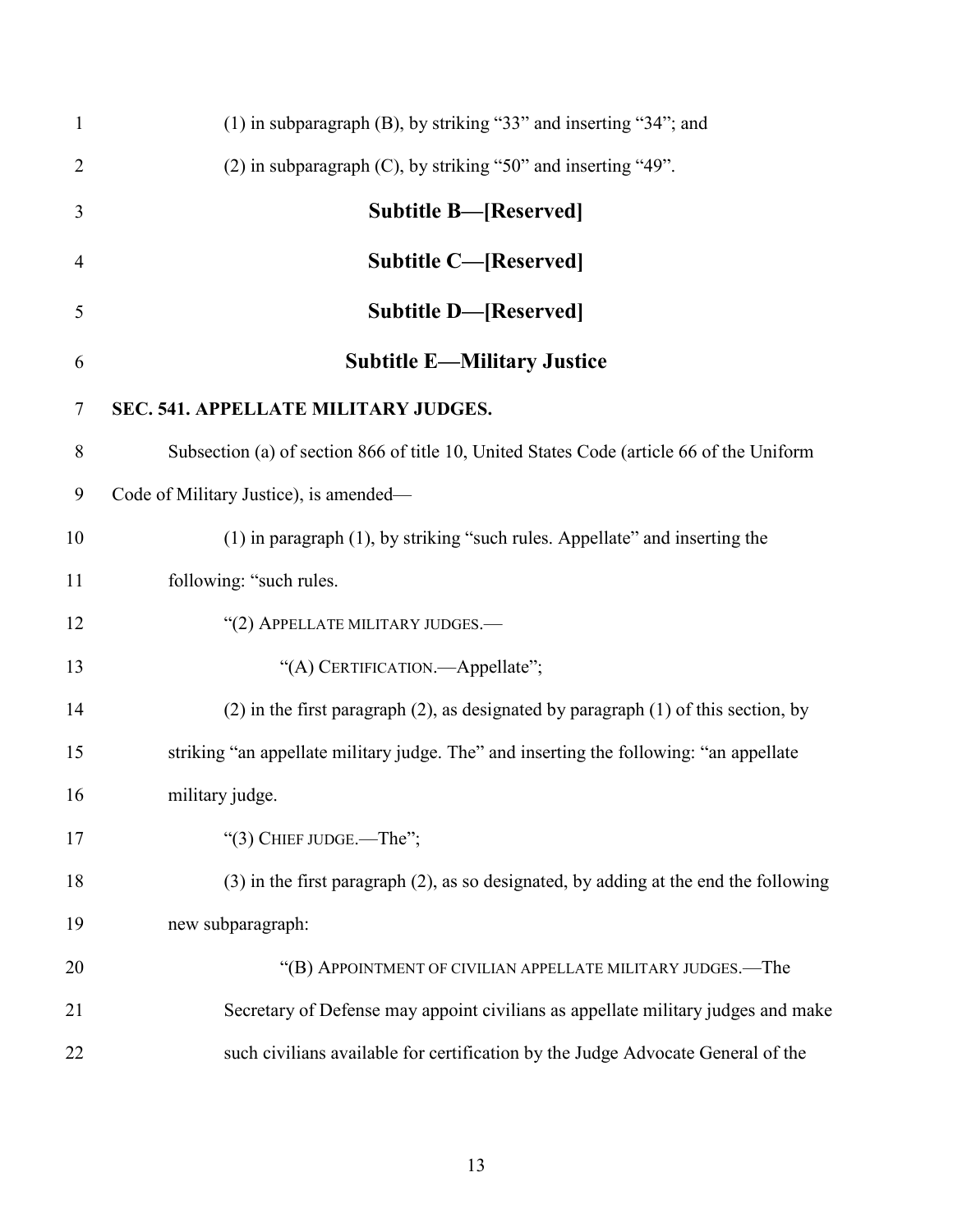| $\mathbf{1}$   | Army, Navy, or Air Force for assignment to the Court of Criminal Appeals                            |
|----------------|-----------------------------------------------------------------------------------------------------|
| $\overline{2}$ | established by the Judge Advocate General concerned.";                                              |
| 3              | $(4)$ by redesignating the second paragraph $(2)$ as subparagraph $(C)$ and                         |
| $\overline{4}$ | transferring such subparagraph so as to appear after subparagraph (B) of the first                  |
| 5              | paragraph (2), as so designated;                                                                    |
| 6              | $(5)$ in subparagraph $(C)$ of paragraph $(2)$ , as redesignated and transferred by                 |
| $\tau$         | paragraph (4) of this section, by striking "paragraph (1)" and inserting "subparagraph              |
| 8              | $(A)$ ";                                                                                            |
| 9              | $(6)$ in paragraph $(3)$ , as designated by paragraph $(2)$ of this section, by striking            |
| 10             | "each panel. In accordance" and inserting the following: "each panel.                               |
| 11             | "(4) MINIMUM ASSIGNMENT PERIODS.—In accordance"; and                                                |
| 12             | (7) by adding at the end the following new paragraph:                                               |
| 13             | "(5) DETAILING APPELLATE MILITARY JUDGES TO A DIFFERENT COURT OF                                    |
| 14             | CRIMINAL APPEALS.—An appellate military judge may be detailed to sit in a panel or                  |
| 15             | with the court as a whole for a case that is assigned to a different Court of Criminal              |
| 16             | Appeals in accordance with rules prescribed under subsection (h), if permitted by the               |
| 17             | Judge Advocate General who has certified the appellate military judge.".                            |
| 18             | SEC. 542. APPELLATE REVIEW OF COURTS-MARTIAL.                                                       |
| 19             | (a) WAIVER OF RIGHT TO APPEAL; WITHDRAWAL OF APPEAL—Section 861(d) of title 10,                     |
| 20             | United States Code (article 61(d) of the Uniform Code of Military Justice), is amended by           |
| 21             | striking "A waiver" and inserting "Except as provided by section $869(c)(2)$ of this title (article |
|                |                                                                                                     |

<span id="page-13-0"></span>22 69(c)(2)), a waiver".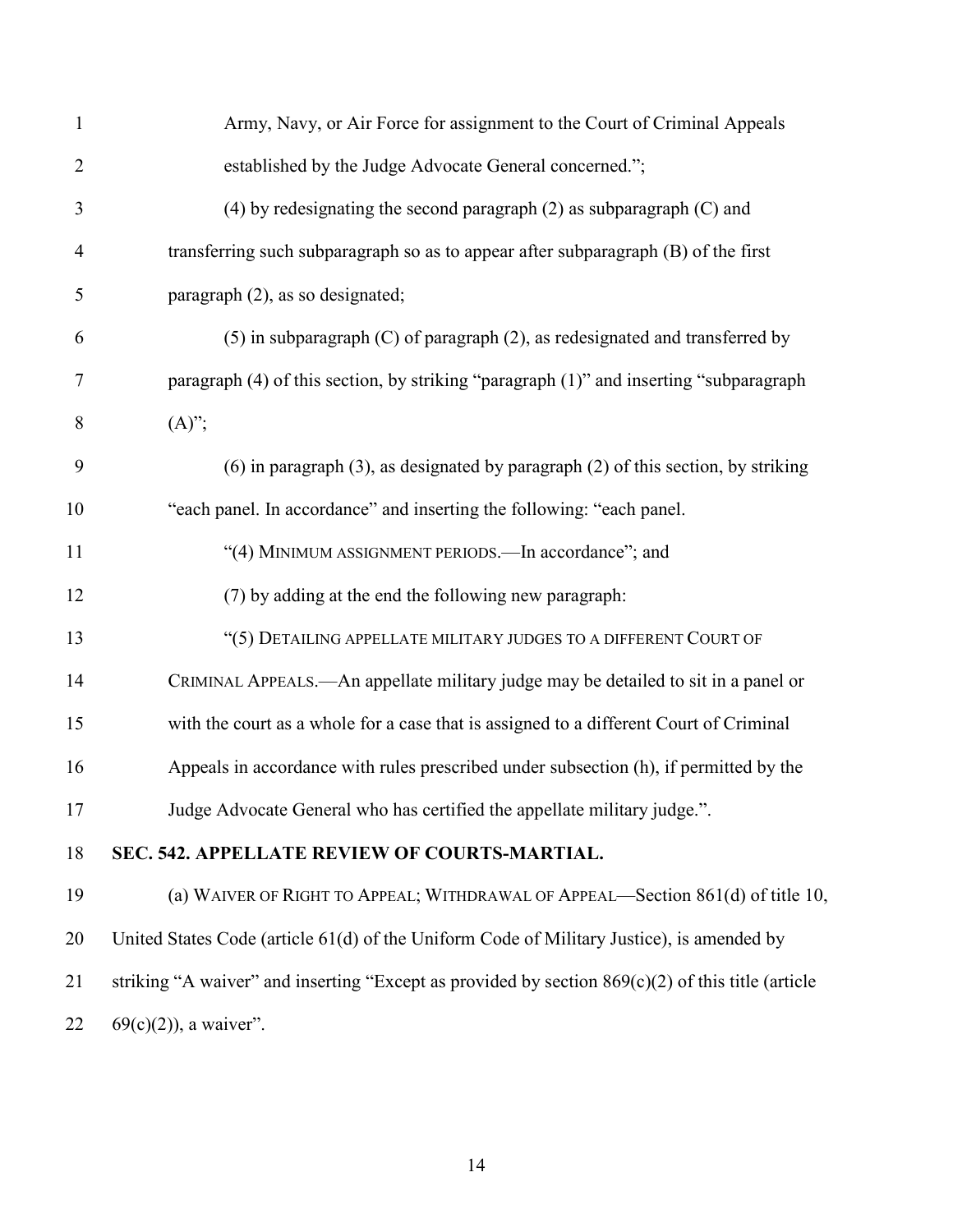| $\mathbf{1}$   | (b) TRANSMITTAL AND REVIEW OF RECORDS.—Section 865 of title 10, United States                     |
|----------------|---------------------------------------------------------------------------------------------------|
| $\overline{2}$ | Code (article 65 of the Uniform Code of Military Justice), is amended by striking subsections (d) |
| 3              | and $(e)$ .                                                                                       |
| $\overline{4}$ | (c) COURTS OF CRIMINAL APPEALS.—Section 866 of title 10, United States Code (article              |
| 5              | 66 of the Uniform Code of Military Justice), is amended—                                          |
| 6              | $(1)$ in subsection (b), by striking paragraph $(1)$ and inserting the following new              |
| 7              | paragraph:                                                                                        |
| 8              | "(1) APPEALS BY ACCUSED.—A Court of Criminal Appeals shall have jurisdiction                      |
| 9              | over a timely appeal from the judgment of a court-martial, entered into the record under          |
| 10             | section $860c(a)$ of this title (article $60c(a)$ ), that includes a finding of guilty."; and     |
| 11             | (2) by striking subsection (c) and inserting the following new subsection:                        |
| 12             | "(c) TIMELINESS.—An appeal under subsection $(b)(1)$ is timely if it is filed before the          |
| 13             | later of-                                                                                         |
| 14             | "(1) the end of the 90-day period beginning on the date the accused is provided                   |
| 15             | notice of appellate rights under section $865(c)$ of this title (article $65(c)$ ); and           |
| 16             | "(2) the date set by the Court of Criminal Appeals by rule or order.".                            |
| 17             | (d) REVIEW BY JUDGE ADVOCATE GENERAL.—Section 869 of title 10, United States Code                 |
| 18             | (article 69 of the Uniform Code of Military Justice), is amended—                                 |
| 19             | $(1)$ in subsection $(a)$ —                                                                       |
| 20             | (A) by inserting "or receipt of the record pursuant to section $864(c)(3)$ of                     |
| 21             | this title (article $64(c)(3)$ )" after "application by the accused"; and                         |
| 22             | (B) by striking "court-martial that is not" and inserting "summary court-                         |
| 23             | martial or order a general or special court-martial";                                             |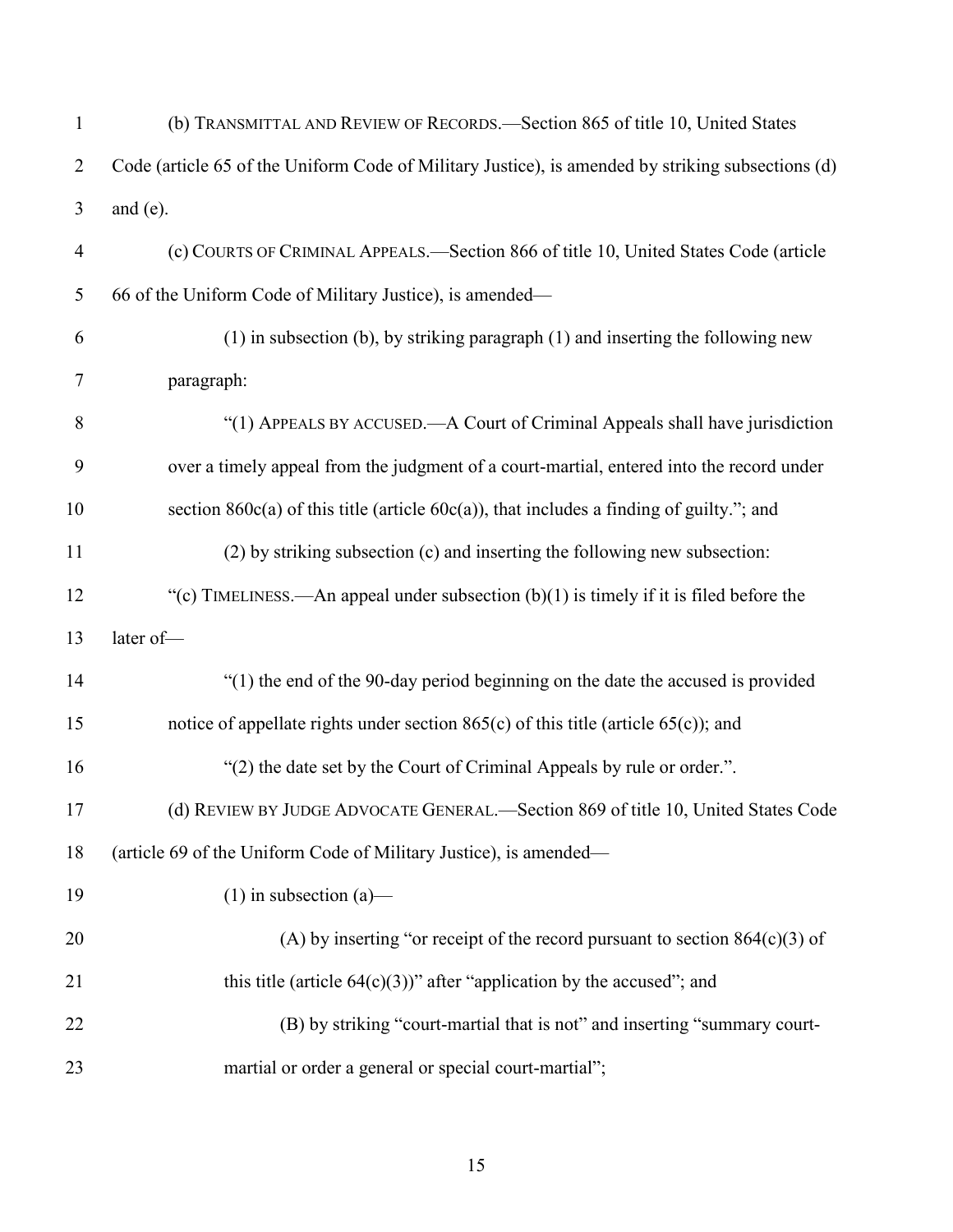| $\mathbf{1}$   | (2) by striking subsection (b) and inserting the following new subsection:                  |
|----------------|---------------------------------------------------------------------------------------------|
| $\overline{2}$ | "(b) TIMING.—(1) To qualify for consideration, an application under subsection (a) must     |
| 3              | be submitted to the Judge Advocate General not later than-                                  |
| $\overline{4}$ | "(A) for a summary court-martial, one year after the date of completion of review           |
| 5              | under section 864 of this title (article 64); or                                            |
| 6              | "(B) for a general or special court-martial, one year after the end of the 90-day           |
| 7              | period beginning on the date the accused is provided notice of appellate rights under       |
| 8              | section $865(c)$ of this title (article $65(c)$ ), unless the accused submitted a waiver or |
| 9              | withdrawal of appellate review under section 861 of this title (article 61) before being    |
| 10             | provided notice of appellate rights, in which case the application must be submitted to the |
| 11             | Judge Advocate General not later than one year after the entry of judgment under section    |
| 12             | 860c of this title (article 60c).                                                           |
| 13             | "(2) The Judge Advocate General may, for good cause shown, extend the period for            |
| 14             | submission of an application, but may not consider an application submitted more than three |
| 15             | years after such completion date.";                                                         |
| 16             | $(3)$ in subsection $(c)$ —                                                                 |
| 17             | (A) in paragraph $(1)(A)$ —                                                                 |
| 18             | (i) by striking "or $865(b)$ "; and                                                         |
| 19             | (ii) by striking "or $65(b)$ "; and                                                         |
| 20             | (B) in paragraph (2), by striking "order appropriate corrective action under                |
| 21             | rules prescribed by the President" and inserting "send the case to the Court of             |
| 22             | Criminal Appeals"; and                                                                      |
| 23             | $(4)$ by striking subsections $(d)$ and $(e)$ .                                             |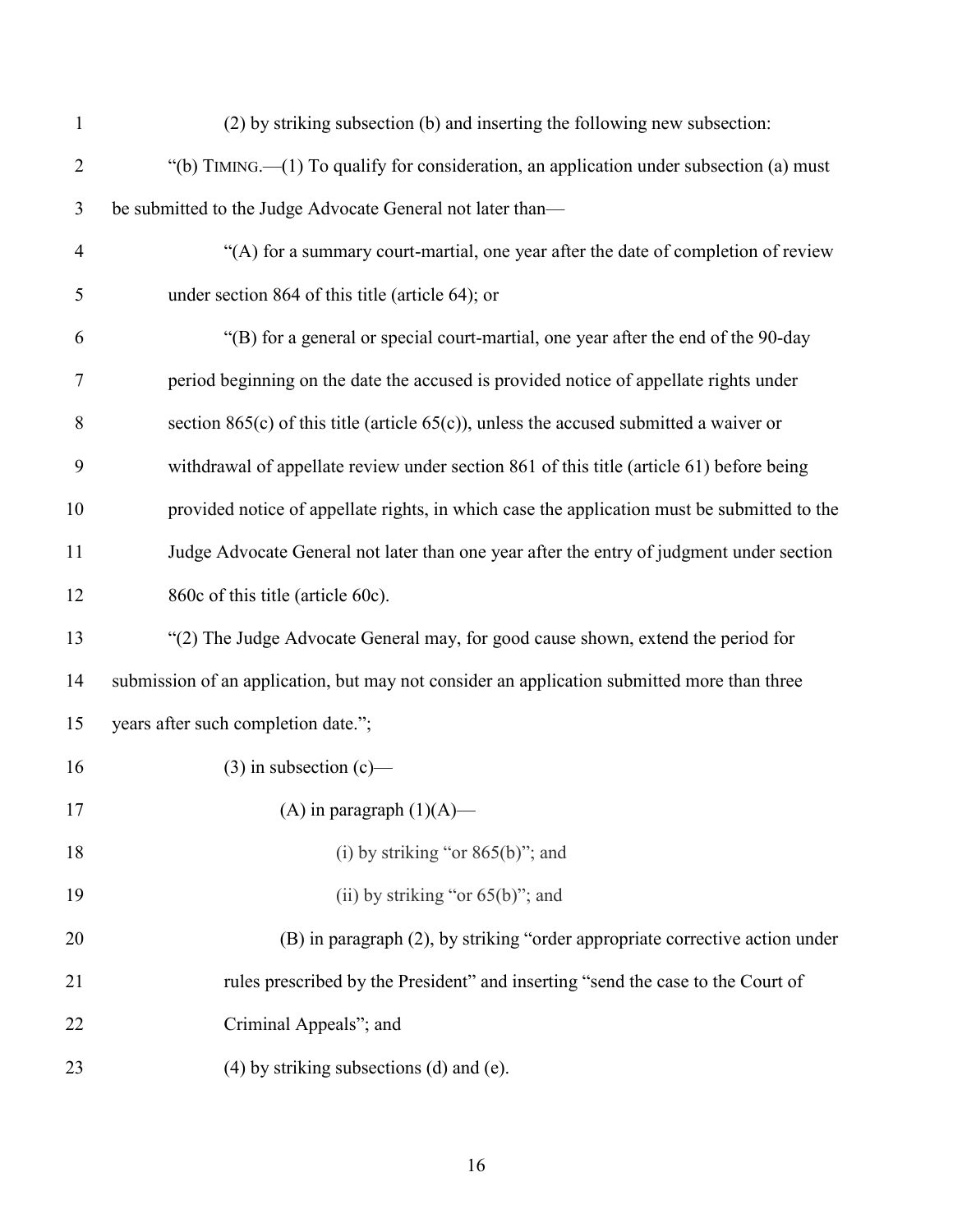<span id="page-16-4"></span><span id="page-16-3"></span><span id="page-16-2"></span><span id="page-16-1"></span><span id="page-16-0"></span>

| $\mathbf{1}$   | <b>Subtitle F-[Reserved]</b>                                                                     |
|----------------|--------------------------------------------------------------------------------------------------|
| $\overline{2}$ | <b>Subtitle G—Other Matters</b>                                                                  |
| $\mathfrak{Z}$ | SEC. 561. REMOTE ONLINE NOTARIZATION FOR MEMBERS OF THE ARMED                                    |
| $\overline{4}$ | FORCES.                                                                                          |
| 5              | Section 1044a of title 10, United States Code, is amended by adding at the end the               |
| 6              | following new subsection:                                                                        |
| $\tau$         | " $(e)(1)$ A person named in subsection (b) may exercise the powers described in                 |
| $8\phantom{.}$ | subsection (a) through remote online means, including under circumstances where the individual   |
| 9              | with respect to whom such person is performing the notarial act is not physically present in the |
| 10             | same location as such person.                                                                    |
| 11             | "(2) A determination of the authenticity of a notarial act authorized in this section shall      |
| 12             | be made without regard to whether the notarial act was performed through remote online means.    |
| 13             | "(3) A log or journal of a notarial act authorized in this section shall be considered for       |
| 14             | evidentiary purposes without regard to whether the log or journal is in electronic form.".       |
| 15             | TITLE VI-COMPENSATION AND OTHER PERSONNEL BENEFITS                                               |
| 16             | SEC. 601. CONFORMING AMENDMENTS TO UPDATE REFERENCES TO TRAVEL                                   |
| 17             | AND TRANSPORTATION AUTHORITIES.                                                                  |
| 18             | (a) BALANCED BUDGET AND EMERGENCY DEFICIT CONTROL ACT OF 1985.-Section                           |
| 19             | $256(g)(2)(B)(ii)$ of the Balanced Budget and Emergency Deficit Control Act of 1985 (2 U.S.C.    |
| 20             | $906(g)(2)(B)(ii)$ is amended by striking "sections 403a and 475" and inserting "sections 403b   |
| 21             | and 405".                                                                                        |
| 22             | (b) TITLE 5, U.S.C.—Title 5, United States Code, is amended—                                     |
| 23             | (1) in section $4109(a)(2)$ —                                                                    |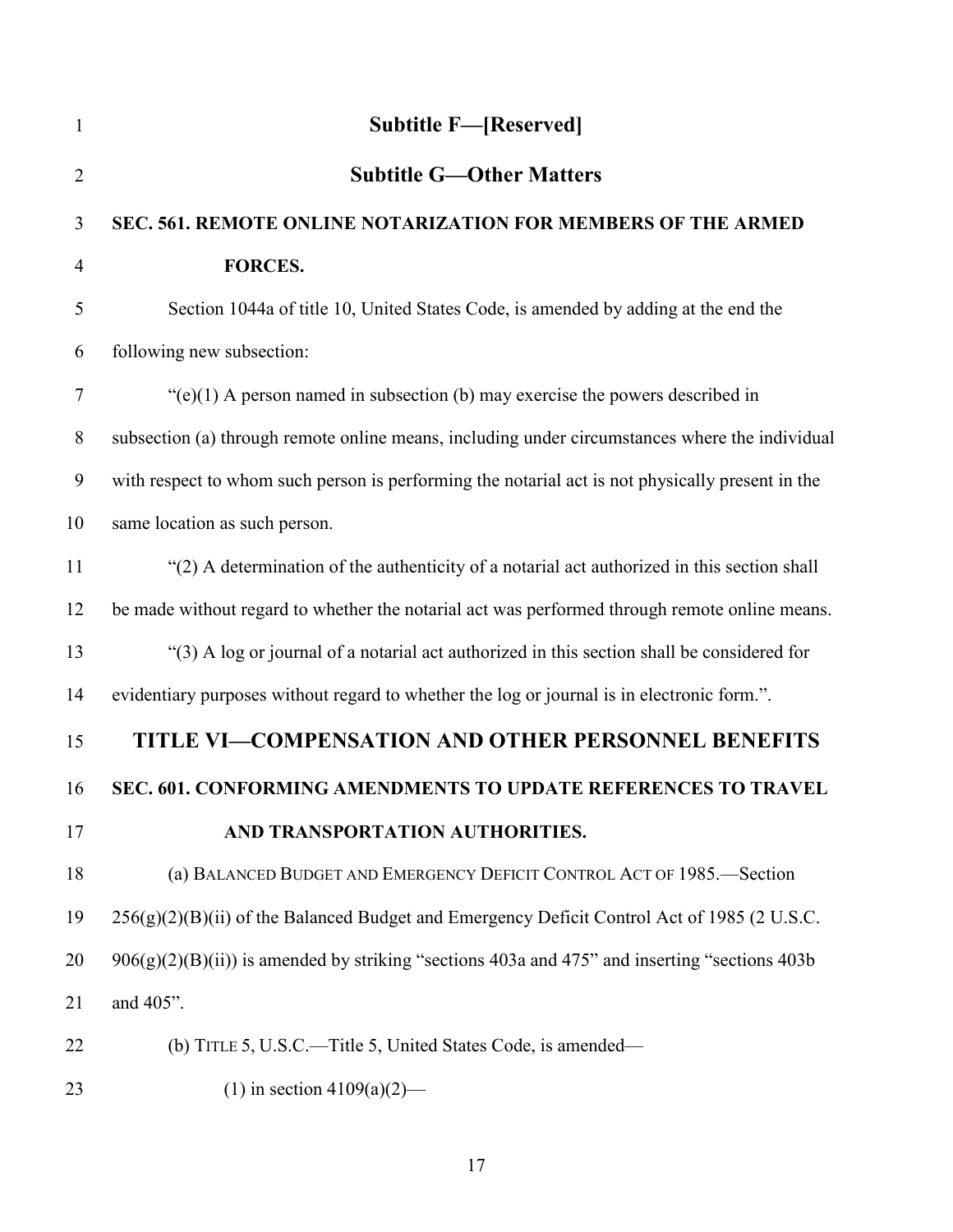| $\mathbf{1}$   | (A) in subparagraph (A), by striking "sections 474 and 475" and inserting                 |
|----------------|-------------------------------------------------------------------------------------------|
| $\overline{2}$ | "sections 405 and 452"; and                                                               |
| 3              | (B) in subparagraph (B), by striking "sections 476 and 479" and inserting                 |
| $\overline{4}$ | "sections $452$ and $453(c)$ ";                                                           |
| 5              | (2) in section $5725(c)(2)(B)$ , by striking "section $476(b)(1)(H)(iii)$ " and inserting |
| 6              | "sections $453(c)(1)–(4)$ and $453(d)$ "; and                                             |
| 7              | (3) in section $5760(d)$ —                                                                |
| 8              | $(A)$ in paragraph $(2)$ , by striking "section 474 $(d)$ " and inserting "section        |
| 9              | 464"; and                                                                                 |
| 10             | (B) in paragraph (3), by striking "section $481h(d)(1)$ " and inserting                   |
| 11             | "section $452(d)$ ".                                                                      |
| 12             | (c) TITLE 10, U.S.C.—Title 10, United States Code, is amended—                            |
| 13             | $(1)$ in section 710—                                                                     |
| 14             | (A) in subsection $(f)(4)(A)$ , in the matter preceding clause (i), by striking           |
| 15             | "section 474" and inserting "section 452"; and                                            |
| 16             | $(B)$ in subsection $(h)(4)$ , by striking "section 481f" and inserting "section          |
| 17             | $453(f)$ ";                                                                               |
| 18             | $(2)$ in section 1174a(b)(2)(B), by striking "sections 474 and 476" and inserting         |
| 19             | "sections $452$ and $453(c)$ ";                                                           |
| 20             | $(3)$ in section 1175(j), by striking "sections 474 and 476" and inserting "sections      |
| 21             | 452 and 453(c)";                                                                          |
| 22             | (4) in section $1175a(e)(2)(B)$ , by striking "sections 474 and 476" and inserting        |
| 23             | "sections $452$ and $453(c)$ ";                                                           |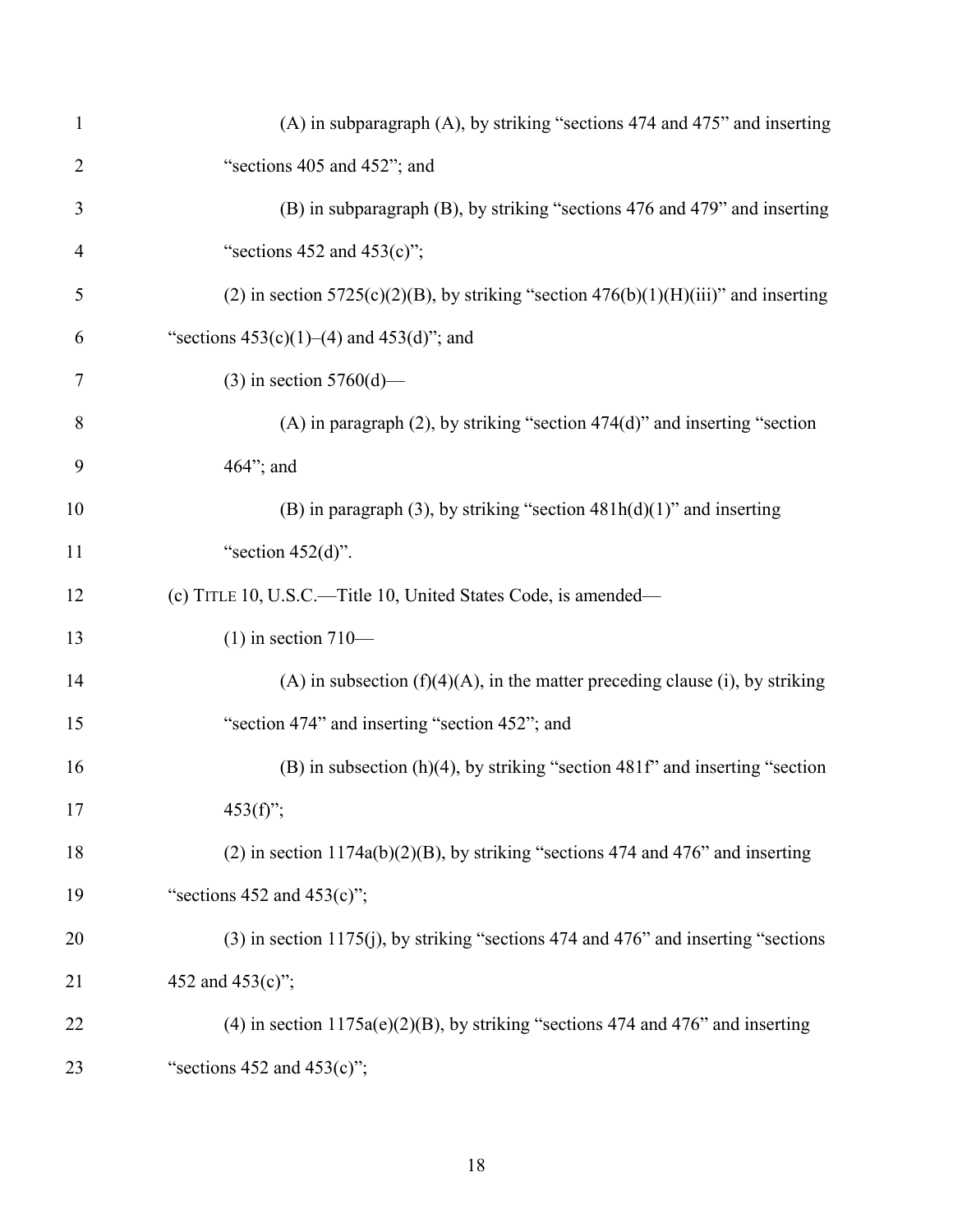| $\mathbf{1}$   | (5) in section 1491(d)(3), by striking "section 495(a)(2)" and inserting "section             |
|----------------|-----------------------------------------------------------------------------------------------|
| 2              | $435(a)(2)$ ";                                                                                |
| 3              | (6) in section $2013(b)(2)$ —                                                                 |
| $\overline{4}$ | (A) in subparagraph (A), by striking "sections 474 and 475" and inserting                     |
| 5              | "sections 405 and 452"; and                                                                   |
| 6              | (B) in subparagraph (B), by striking "sections 476 and 479" and inserting                     |
| 7              | "sections $452$ and $453(c)$ ";                                                               |
| 8              | (7) in section $2493(a)(4)(B)(ii)$ , by striking "section $481f(d)$ " and inserting           |
| 9              | "section $453(f)$ ";                                                                          |
| 10             | $(8)$ in section 2613(g), by striking "section 481h(b)" and inserting "section                |
| 11             | $451(a)(3)$ "; and                                                                            |
| 12             | $(9)$ in section 12503—                                                                       |
| 13             | (A) in subsection (a), in the second sentence, by striking "sections 206 and                  |
| 14             | 495" and inserting "sections 206 and 435";                                                    |
| 15             | (B) in subsection $(b)(2)(A)$ , by striking "section 495" and inserting                       |
| 16             | "section 435"; and                                                                            |
| 17             | (C) in subsection (c), by striking "chapter 7" and inserting "section 452".                   |
| 18             | (d) TITLE 14, U.S.C.—Section 2764 of title 14, United States Code, is amended, in the         |
| 19             | first and third sentences, by striking "subsection (b) of section 476" and inserting "section |
| 20             | $453(c)$ ".                                                                                   |
| 21             | (e) TITLE 32, U.S.C.—Section 115 of title 32, United States Code, is amended—                 |
| 22             | $(1)$ in subsection (a), in the third sentence, by striking "sections 206 and 495" and        |
| 23             | inserting "sections 206 and 435";                                                             |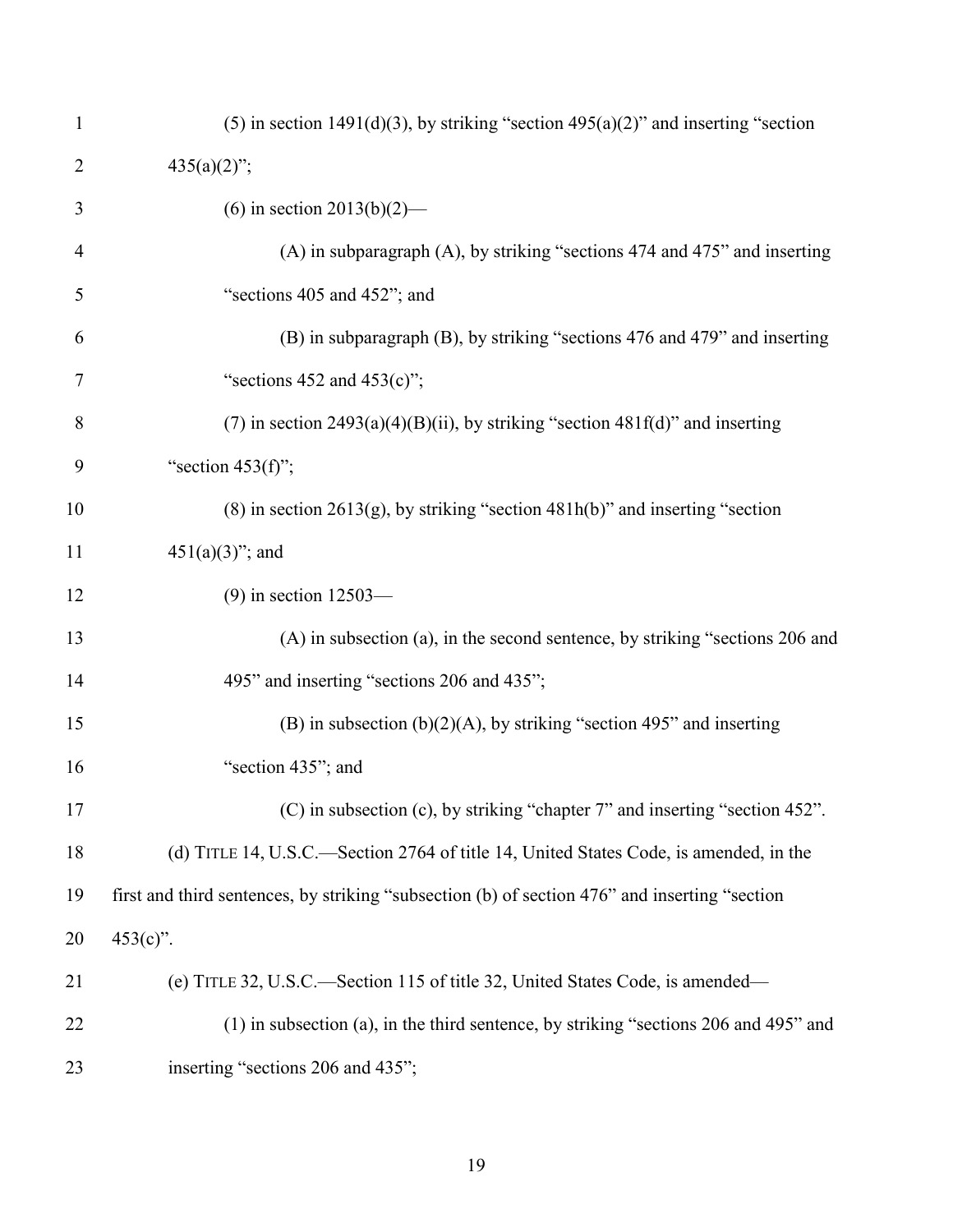| $\mathbf{1}$   | (2) in subsection (b)(2)(A), by striking "section 495" and inserting "section 435";         |
|----------------|---------------------------------------------------------------------------------------------|
| $\overline{2}$ | and                                                                                         |
| 3              | (3) in subsection (c), by striking "chapter 7" and inserting "section 452".                 |
| $\overline{4}$ | (f) NATIONAL OCEANIC AND ATMOSPHERIC ADMINISTRATION COMMISSIONED OFFICER                    |
| 5              | CORPS ACT OF 2002.—Section 236(f)(4)(A) of the National Oceanic and Atmospheric             |
| 6              | Administration Commissioned Officer Corps Act of 2002 (33 U.S.C. 3036(f)(4)(A)) is amended, |
| $\tau$         | in the matter preceding clause (i), by striking "section 474" and inserting "section 452".  |
| 8              | (g) TITLE 36, U.S.C.—Section $2101(b)(2)$ of title 36, United States Code, is amended by    |
| 9              | striking "section 475" and inserting "section 405".                                         |
| 10             | (h) TITLE 37, U.S.C.—Title 37, United States Code, is amended—                              |
| 11             | $(1)$ in section 403—                                                                       |
| 12             | (A) in subsection (d)(2)(A), by striking "section 476" and inserting                        |
| 13             | "section 452"; and                                                                          |
| 14             | $(B)$ in subsection $(g)$ —                                                                 |
| 15             | $(i)$ in paragraph $(2)$ , in the second sentence, by striking "section"                    |
| 16             | 474" and inserting "section 452"; and                                                       |
| 17             | (ii) in paragraph $(3)$ , by striking "section 476" and inserting                           |
| 18             | "section $453(c)$ ";                                                                        |
| 19             | $(2)$ in section 420(b), by striking "sections 474–481" and inserting "section 452";        |
| 20             | $(3)$ in section 422(a), by striking "section 480" and inserting "section 452";             |
| 21             | $(4)$ in section 427-                                                                       |
| 22             | (A) in subsection (a)(1)(A), by striking "section 476" and inserting                        |
| 23             | "section 452"; and                                                                          |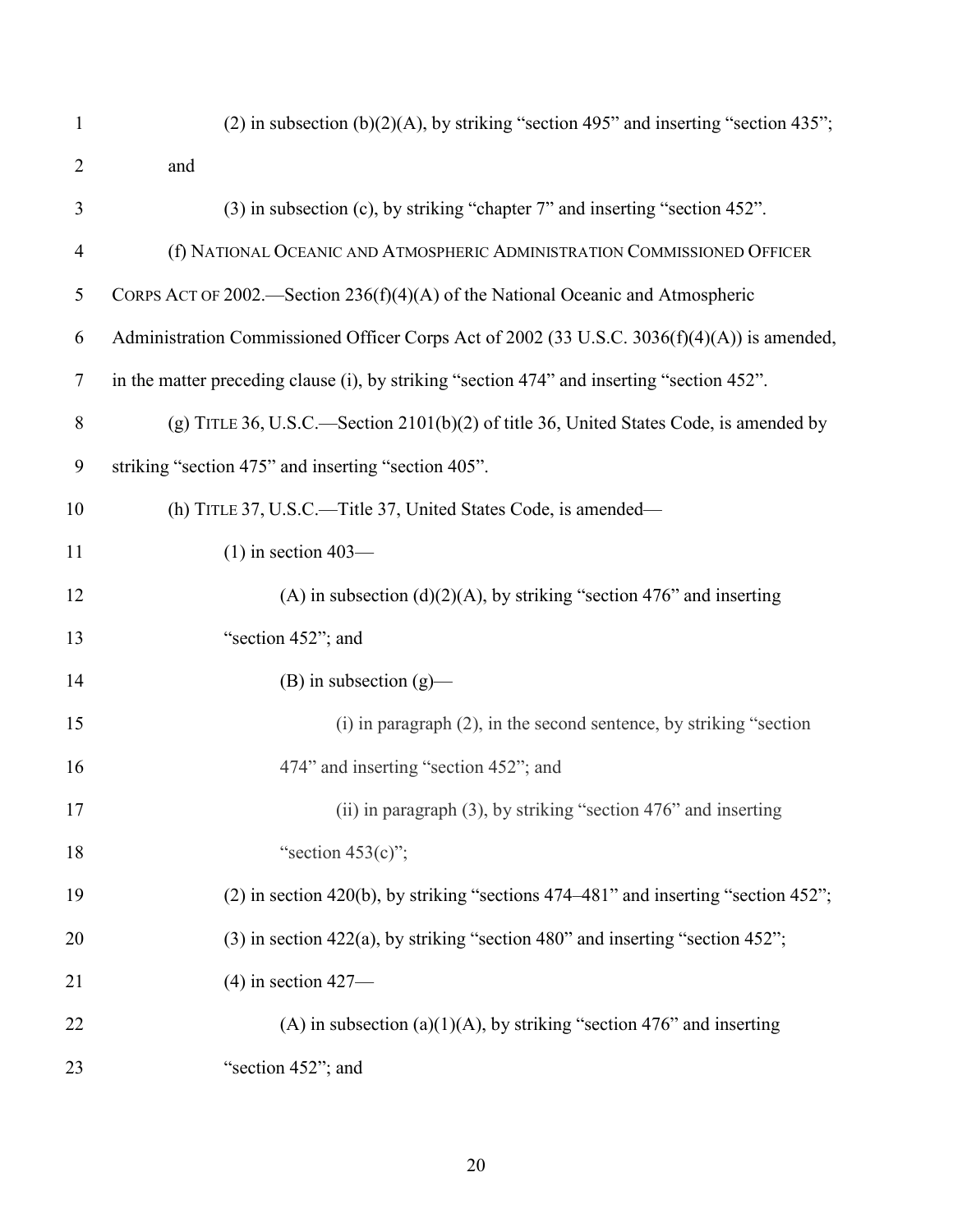| $\mathbf{1}$   | (B) in subsection (c), by striking "section 476" and inserting "section            |
|----------------|------------------------------------------------------------------------------------|
| $\overline{2}$ | 452";                                                                              |
| 3              | $(5)$ in section 433(b), by striking "section 474(d)(2)(A)" and inserting "section |
| 4              | 452";                                                                              |
| 5              | (6) in section $451(a)(2)(H)$ —                                                    |
| 6              | (A) in clause (i), by striking "section 481f" and inserting "section 453(f)";      |
| $\tau$         | (B) in clause (ii), by striking "section 481h" and inserting "section              |
| 8              | $452(b)(12)$ ";                                                                    |
| 9              | (C) in clause (iii), by striking "section 481j" and inserting "section             |
| 10             | $452(b)(13)$ ";                                                                    |
| 11             | (D) in clause (iv), by striking "section 481k" and inserting "section              |
| 12             | $452(b)(14)$ "; and                                                                |
| 13             | (E) in clause (v), by striking "section 4811" and inserting "section               |
| 14             | $452(b)(15)$ ";                                                                    |
| 15             | (7) in section 1002(b)(1), by striking "section 474(a)–(d), and (f)" and inserting |
| 16             | "section 452";                                                                     |
| 17             | (8) in section 1003, by striking "sections 402–403b, 474–477, 479–481, and 414"    |
| 18             | and inserting "sections 402–403b, 405, 414, 452, and 453"; and                     |
| 19             | $(9)$ in section $1006(g)$ —                                                       |
| 20             | (A) by striking "section 477" and inserting "section $452(c)(2)$ "; and            |
| 21             | (B) by striking "section $475a(a)$ " and inserting "section $452(b)(11)$ ".        |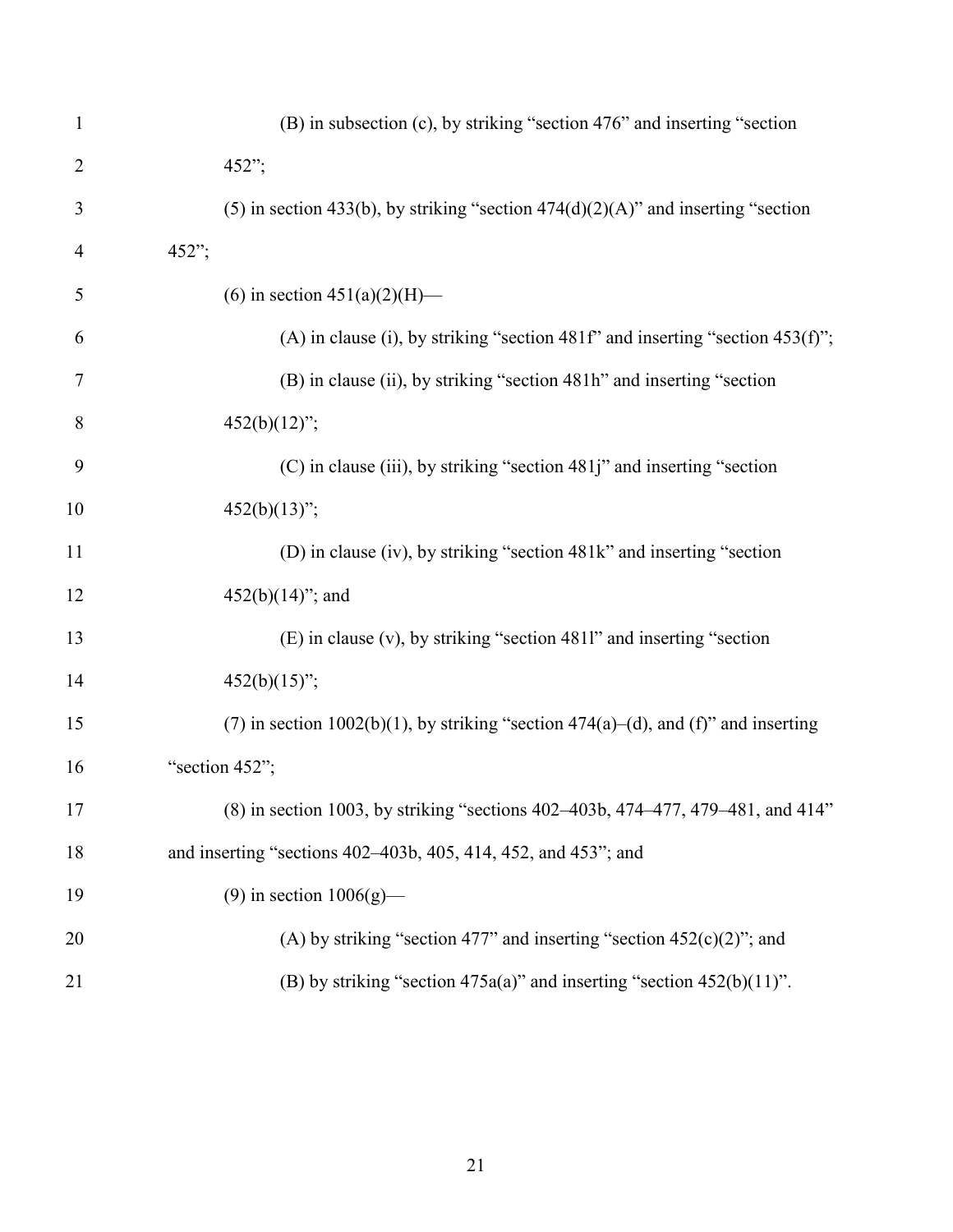<span id="page-21-0"></span>

| $\mathbf{1}$   | (i) CHILD NUTRITION ACT OF 1966.—Section $17(d)(2)(B)(ii)$ of the Child Nutrition Act of       |
|----------------|------------------------------------------------------------------------------------------------|
| $\overline{2}$ | 1966 (42 U.S.C. 1786(d)(2)(B)(ii)) is amended by striking "section 475" and inserting "section |
| 3              | 405".                                                                                          |
| $\overline{4}$ | SEC. 602. AUTOMATIC COLLECTION OF SURVIVOR BENEFIT PLAN PREMIUMS                               |
| 5              | FROM VA DISABILITY COMPENSATION UNDER CERTAIN                                                  |
| 6              | <b>CIRCUMSTANCES.</b>                                                                          |
| 7              | (a) AMENDMENTS TO TITLE 10.                                                                    |
| 8              | (1) DEDUCTIONS.—Section 1452(d) of title 10, United States Code, is amended—                   |
| 9              | $(A)$ by amending paragraph $(1)$ to read as follows:                                          |
| 10             | "(1) AUTHORIZED DEDUCTIONS. - If a person who has elected to participate in the                |
| 11             | Plan has been awarded retired pay and is not entitled to that pay for any period, the          |
| 12             | amount that would otherwise have been deducted from his pay for that period under this         |
| 13             | section shall be deducted pursuant to subparagraph (A) or (B) of paragraph (2).";              |
| 14             | (B) in paragraph $(2)$ —                                                                       |
| 15             | (i) by inserting the following after " $(2)$ ": "DEDUCTIONS"                                   |
| 16             | DESCRIBED.                                                                                     |
| 17             | " $(A)$ "; and                                                                                 |
| 18             | (ii) by adding at the end the following new subparagraph:                                      |
| 19             | "(B) DEDUCTION FROM COMPENSATION.—In the case of a person who has                              |
| 20             | elected to participate in the Plan who is entitled to compensation under title 38,             |
| 21             | and deductions required under this section exceed the person's retired pay or                  |
| 22             | combat-related special compensation, if applicable, then the Secretary of Veterans             |
| 23             | Affairs, pursuant to section 5301 of title 38, shall deduct from the person's                  |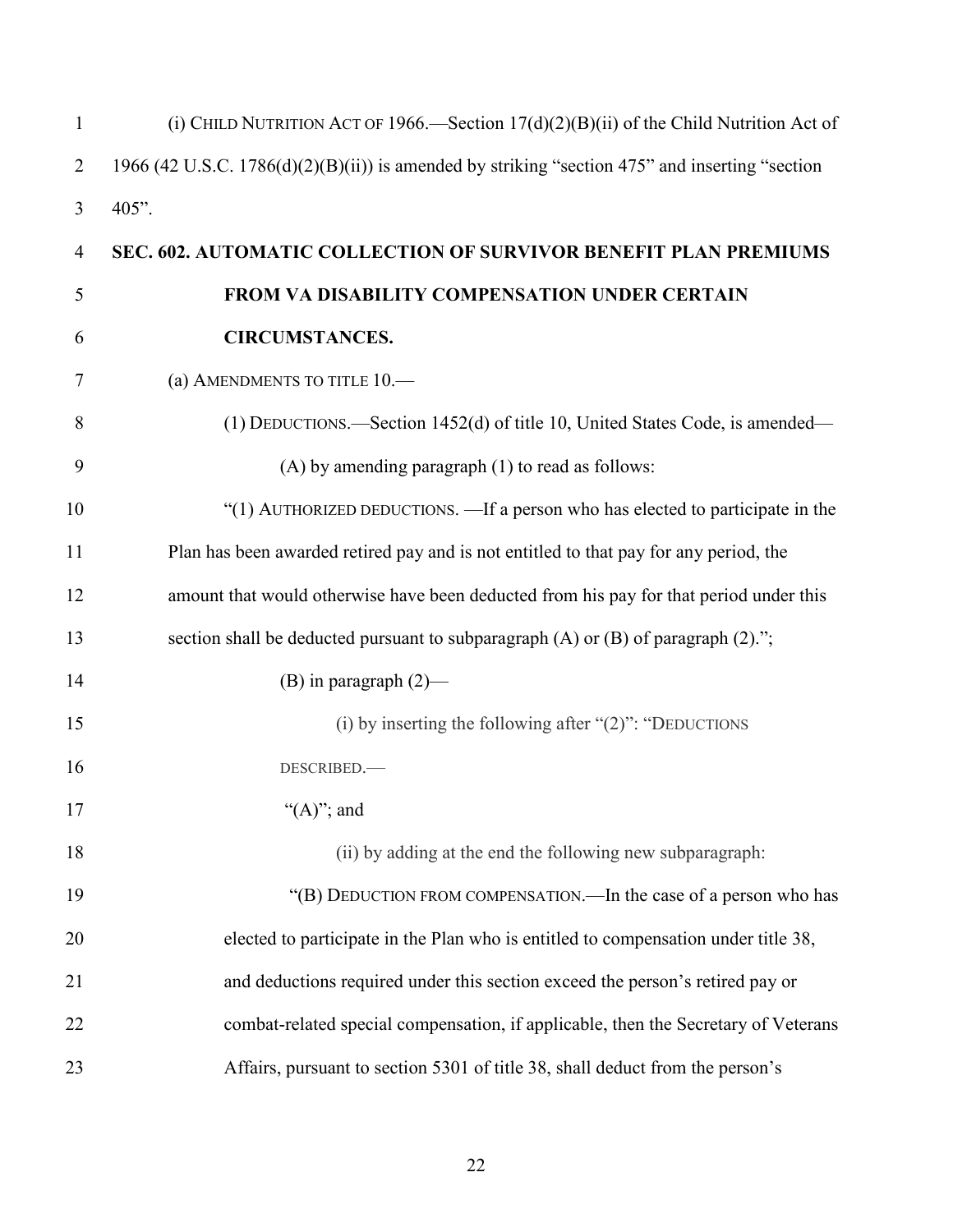| $\mathbf{1}$   | compensation the amount that would otherwise have been deducted from the                     |
|----------------|----------------------------------------------------------------------------------------------|
| $\overline{2}$ | person's retired pay or combat-related special compensation for that period.";               |
| 3              | $(C)$ by redesignating paragraph $(3)$ as paragraph $(5)$ ;                                  |
| $\overline{4}$ | (D) by inserting after paragraph (2) the following new paragraphs (3) and                    |
| 5              | $(4)$ :                                                                                      |
| 6              | "(3) COLLECTION OF PAYMENTS.—If a person who has elected to participate in the               |
| $\tau$         | Plan has been awarded retired pay and is not entitled to that pay for that period and if the |
| 8              | full deductions required by this section are not made under paragraph 2, the person shall    |
| 9              | remit payment to the Secretary concerned in the amount that would otherwise have been        |
| 10             | deducted from retired pay or combat-related special compensation for that period. If         |
| 11             | payment is not remitted, the Secretary shall collect payment pursuant to title 31 section    |
| 12             | 3711.                                                                                        |
| 13             | "(4) DEPOSIT INTO MILITARY RETIREMENT FUND.-All amounts deducted under                       |
| 14             | paragraph (2) or collected under paragraph (3) shall be deposited into the Department of     |
| 15             | Defense Military Retirement Fund."; and                                                      |
| 16             | $(E)$ in paragraph $(5)$ , as redesignated by subparagraph $(C)$ of this                     |
| 17             | subsection, by striking "Paragraphs (1) and (2) do not apply" and inserting "This            |
| 18             | section does not apply".                                                                     |
| 19             | (2) CONFORMING AMENDMENTS.— Section $1452(g)(4)$ of title 10, United States                  |
| 20             | Code, is amended—                                                                            |
| 21             | (1) in the heading, by striking "FROM RETIRED PAY OR CRSC" and inserting                     |
| 22             | "FROM RETIRED PAY, CRSC, OR COMPENSATION"; and                                               |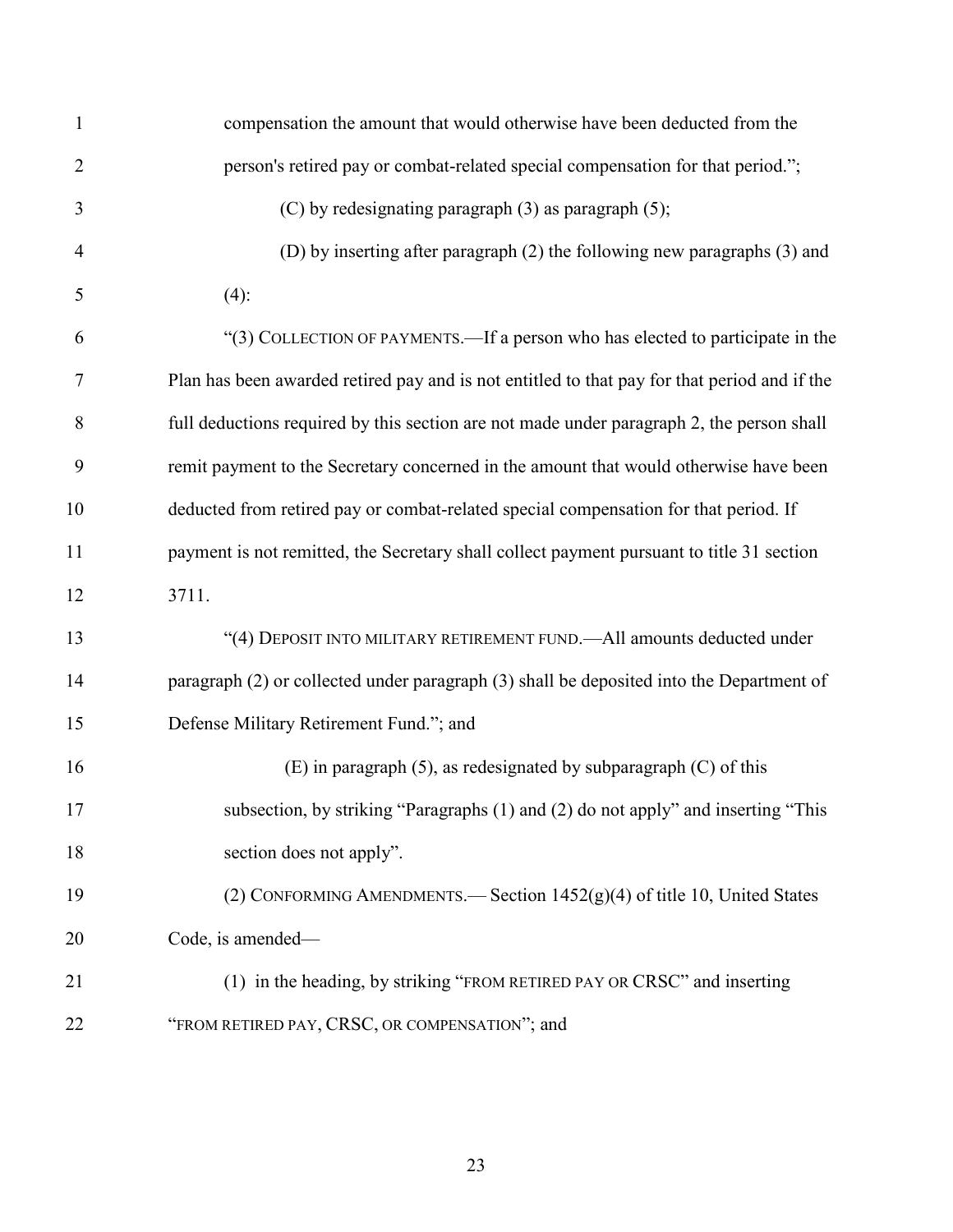<span id="page-23-1"></span><span id="page-23-0"></span>

| $\mathbf{1}$   | (2) by striking "from the retired pay or combat-related special compensation" and                  |
|----------------|----------------------------------------------------------------------------------------------------|
| $\overline{2}$ | inserting "from the retired pay, combat-related special compensation, or compensation              |
| 3              | under title 38".                                                                                   |
| $\overline{4}$ | (b) AMENDMENTS TO TITLE 38.—Section 5301 of title 38, United States Code, is amended               |
| 5              | by redesignating subsections (d) and (e) as subsections (e) and (f), respectively, and inserting   |
| 6              | after subsection (c) the following new subsection (d):                                             |
| $\tau$         | "(d) Notwithstanding any other provision of this section, in the case of a veteran who has         |
| 8              | waived retired or retirement pay in order to receive compensation pursuant to section 5305 of      |
| 9              | this title who has elected to participate in an annuity plan prescribed in chapter 73 of title 10— |
| 10             | "(1) if the deductions required by section 1452 of title 10 cannot be made in the                  |
| 11             | full amount, the amount required by such chapter 73 shall be deducted from the veteran's           |
| 12             | compensation; and                                                                                  |
| 13             | "(2) the deducted funds shall be credited to the Department of Defense Military                    |
| 14             | Retirement Fund under chapter 74 of title 10.".                                                    |
| 15             | <b>TITLE VII-HEALTH CARE PROVISIONS</b>                                                            |
| 16             | SEC. 701. EXPANSION OF ELIGIBILITY FOR DIRECT ACCEPTANCE OF GIFTS BY                               |
| 17             | <b>MEMBERS OF THE ARMED FORCES AND DEPARTMENT OF</b>                                               |
| 18             | DEFENSE AND COAST GUARD EMPLOYEES AND THEIR FAMILIES.                                              |
| 19             | Section 2601a of title 10, United States Code is amended-                                          |
| 20             | $(1)$ in subsection $(b)$ —                                                                        |
| 21             | $(A)$ in paragraph $(2)$ , by striking "; or" and inserting a semicolon;                           |
| 22             | (B) by redesignating paragraph (3) as paragraph (4); and                                           |
| 23             | (C) by inserting after paragraph (2) the following new paragraph:                                  |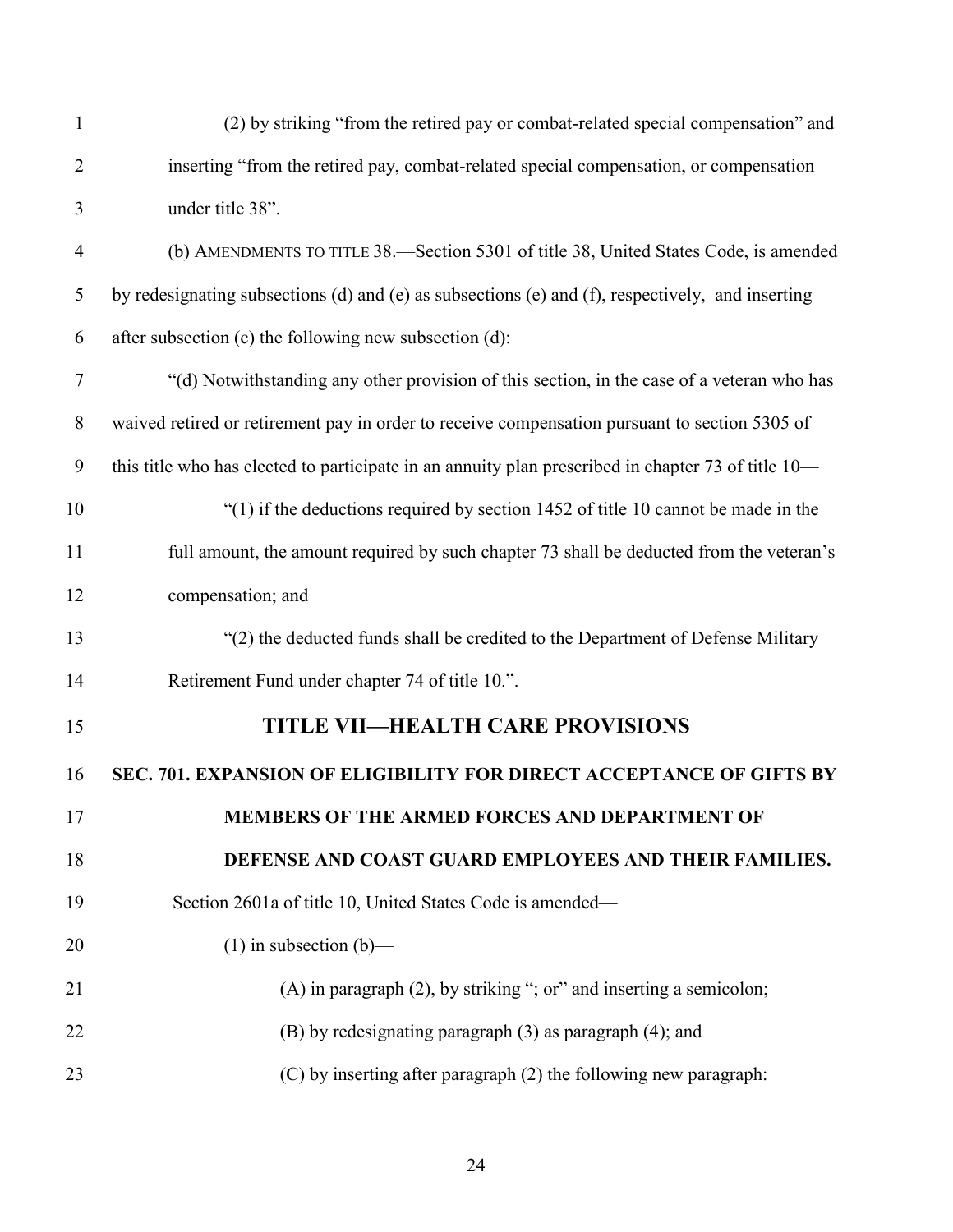<span id="page-24-0"></span>

| $\mathbf{1}$   | "(3) that results in enrollment in a Warriors in Transition program, as defined in                  |
|----------------|-----------------------------------------------------------------------------------------------------|
| $\overline{2}$ | section 738(e) of the National Defense Authorization Act for Fiscal Year 2013 (10 U.S.C.            |
| 3              | 1071 note); or"; and                                                                                |
| $\overline{4}$ | (2) in subsection (c), by striking "or $(3)$ " and inserting ", $(3)$ , or $(4)$ ".                 |
| 5              | SEC. 702. EXPANSION OF ACCRUAL FUNDING FOR ALL RETIREE HEALTH                                       |
| 6              | CARE.                                                                                               |
| $\tau$         | (a) IN GENERAL.— $(1)$ Section 1111(a) of title 10, United States Code, is amended to read          |
| $8\phantom{.}$ | as follows:                                                                                         |
| 9              | " $(a)(1)$ There is established on the books of the Treasury a fund to be known as the              |
| 10             | Department of Defense Military Retiree Health Care Fund (hereinafter in this chapter referred to    |
| 11             | as the 'Fund'), which shall be administered by the Secretary of the Treasury. The Fund shall be     |
| 12             | used for the accumulation of funds in order to finance on an actuarially sound basis liabilities of |
| 13             | the uniformed services under uniformed services retiree health care programs for eligible           |
| 14             | beneficiaries.                                                                                      |
| 15             | " $(2)(A)$ The Fund referred to in paragraph $(1)$ is the successor to the Medicare-Eligible        |
| 16             | Retiree Health Care Fund (hereinafter in this section referred to as the 'MERHCF') as it existed    |
| 17             | immediately prior to October 1, 2023. The MERHCF is reestablished as the Department of              |
| 18             | Defense Military Retiree Health Care Fund, without closure under chapter 15 of title 31.            |
| 19             | "(B) All assets and liabilities of the MERHCF are assets and liabilities of the Fund. All           |
| 20             | actions taken with respect to the administration of the MERHCF that would have remained in          |
| 21             | effect on or after October 1, 2023, are applicable to the Fund.                                     |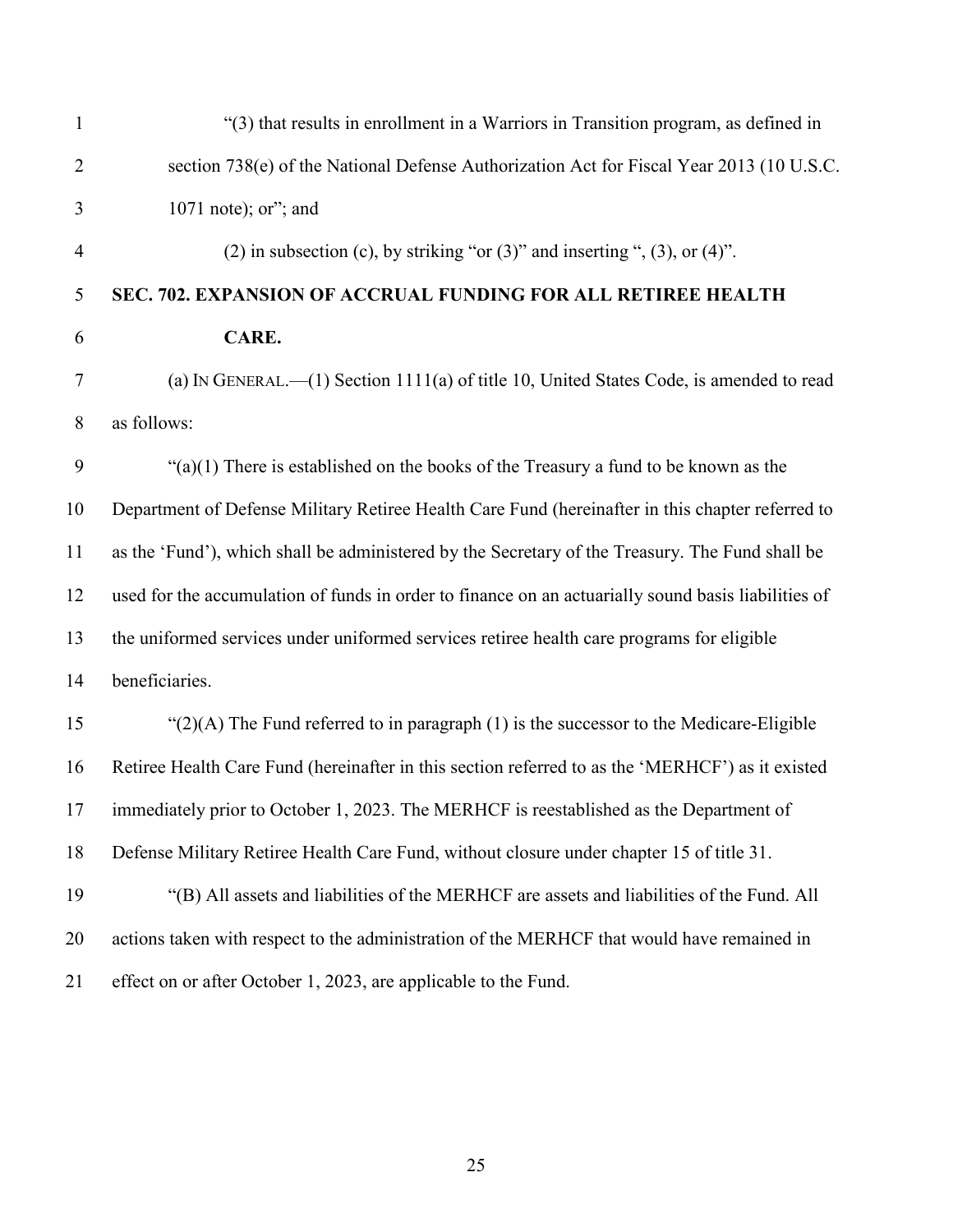| $\mathbf{1}$   | $\lq$ <sup>(C)</sup> Except as provided in this chapter or as the context requires otherwise, any reference |
|----------------|-------------------------------------------------------------------------------------------------------------|
| $\overline{2}$ | to the MERHCF in a law, regulation, document, paper, or other record of the United States shall             |
| 3              | be deemed to be a reference to the Fund.                                                                    |
| $\overline{4}$ | "(D) The Secretary of Defense and Secretary of the Treasury are authorized to take such                     |
| 5              | actions as the Secretaries determine necessary to transition operations of the MERHCF to the                |
| 6              | Fund.".                                                                                                     |
| 7              | $(2)$ Section 1111(b) of such title is amended—                                                             |
| 8              | $(A)$ by striking paragraph $(3)$ ; and                                                                     |
| 9              | (B) by redesignating paragraphs (4) and (5) as paragraphs (3) and (4),                                      |
| 10             | respectively.                                                                                               |
| 11             | (3) Section 1112 of such title is amended by adding at the end the following new                            |
| 12             | paragraph:                                                                                                  |
| 13             | "(5) Amounts collected by the Department of Defense, including through                                      |
| 14             | enrollment fees, refunds, collections, or other transactions, incident to the operation of                  |
| 15             | uniformed services retiree health care programs for which the Fund is responsible.".                        |
| 16             | $(4)$ Section 1113 of such title is amended—                                                                |
| 17             | (A) in subsection (a)—                                                                                      |
| 18             | (i) by striking "and are medicare eligible"; and                                                            |
| 19             | (ii) by striking "who are medicare eligible";                                                               |
| 20             | (B) in subsection $(c)(1)$ —                                                                                |
| 21             | (i) in the first sentence, by striking "who are medicare eligible"; and                                     |
| 22             | (ii) in the second sentence, by striking the period at the end and inserting                                |
| 23             | "and the Fund."; and                                                                                        |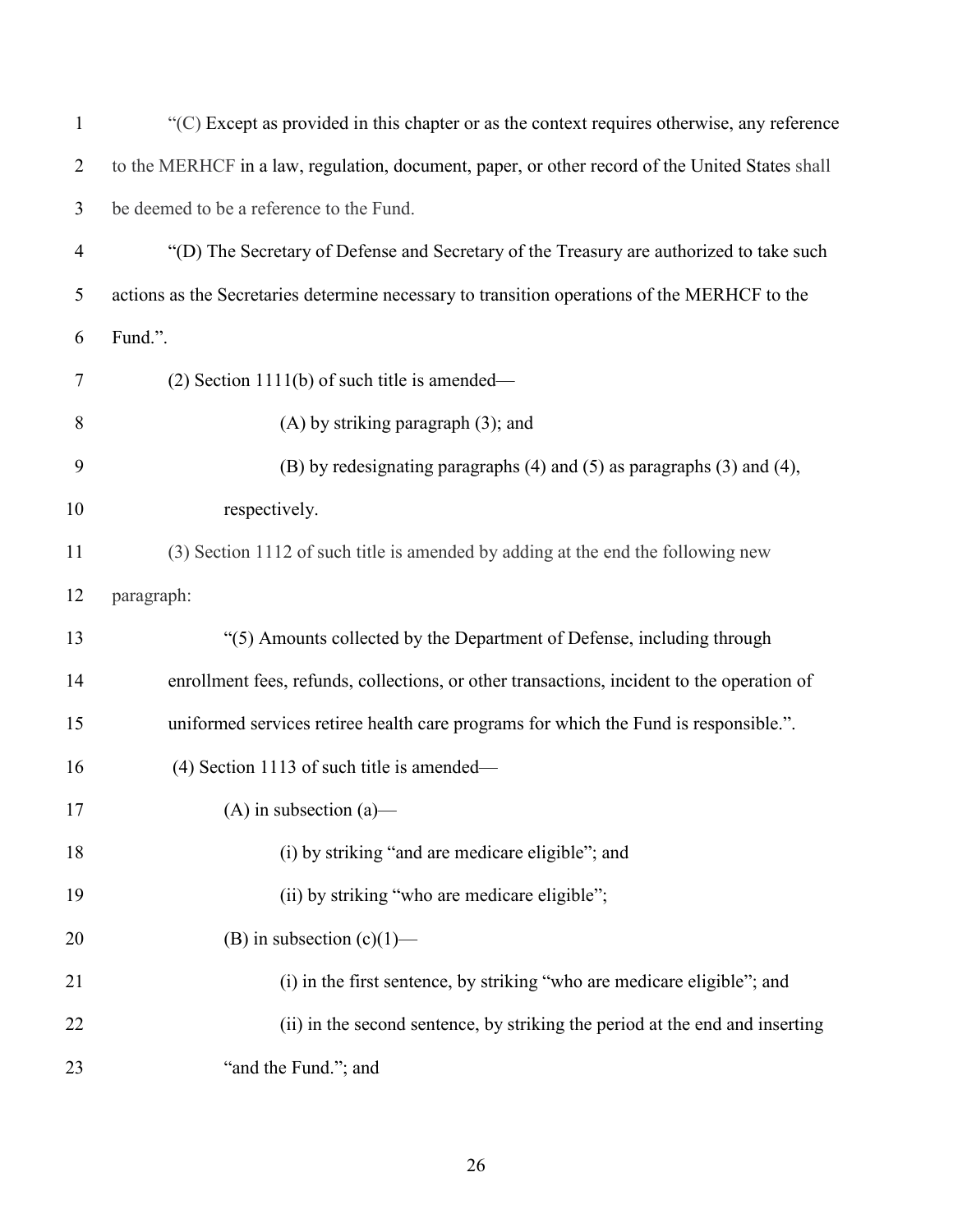| $\mathbf{1}$   | (C) in subsection (d), in the second sentence, by striking "who are medicare          |
|----------------|---------------------------------------------------------------------------------------|
| $\overline{2}$ | eligible".                                                                            |
| 3              | $(5)$ Section 1114(a) of such title is amended—                                       |
| $\overline{4}$ | (A) in paragraph $(1)$ —                                                              |
| 5              | (i) in the first sentence, by striking "Medicare-Eligible" and inserting              |
| 6              | "Military".                                                                           |
| 7              | $(6)$ Section 1115 of such title is amended—                                          |
| 8              | $(A)$ in subsection $(a)$ —                                                           |
| 9              | (i) by amending the first two sentences to read as follows: "The Board                |
| 10             | shall determine the amount that is the present value (as of October 1, 2023) of       |
| 11             | future benefits payable from the Fund that are attributable to service in the         |
| 12             | participating uniformed services performed before October 1, 2023 That amount,        |
| 13             | less the assets in the Fund as of October 1, 2023, is the original unfunded liability |
| 14             | of the Fund."; and                                                                    |
| 15             | (ii) by adding at the end the following: "The Board may, if it determines it          |
| 16             | to be in the best interest of administration of the Fund, maintain in the             |
| 17             | amortization schedule a separate component for unfunded liabilities related to        |
| 18             | retiree health program beneficiaries who are 'medicare-eligible' persons entitled     |
| 19             | to benefits under part A of title XVIII of the Social Security Act (42 U.S.C. 1395c   |
| 20             | et seq.)."; and                                                                       |
| 21             | $(B)$ in subsection $(c)(2)$ , by striking "for medicare eligible beneficiaries".     |
| 22             | (b) CONFORMING AMENDMENTS.—(1) The heading for chapter 56 of such title is            |
| 23             | amended to read as follows:                                                           |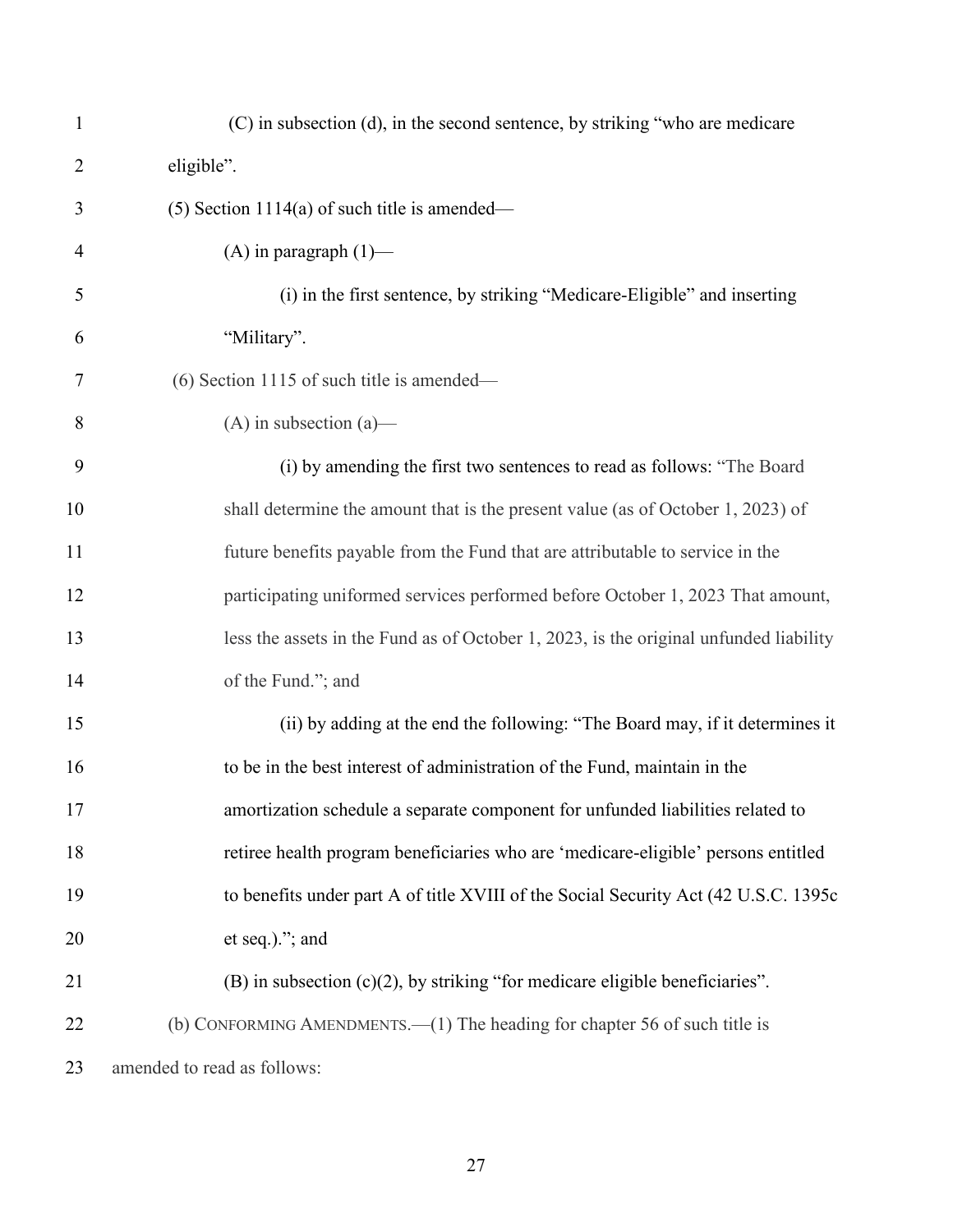<span id="page-27-3"></span><span id="page-27-2"></span><span id="page-27-1"></span><span id="page-27-0"></span>

| $\mathbf{1}$   | "CHAPTER 56—DEPARTMENT OF DEFENSE MILITARY RETIREE                                                    |
|----------------|-------------------------------------------------------------------------------------------------------|
| $\overline{2}$ | <b>HEALTH CARE FUND".</b>                                                                             |
| 3              | (2) The table of chapters at the beginning of subtitle A of such title, and at the beginning          |
| 4              | of part II of such subtitle, are amended by striking the item related to chapter 56 and inserting the |
| 5              | following:                                                                                            |
|                | "56. Department of Defense Military Retiree Health Care Fund1111".                                    |
| 6              | $(3)$ Section 506(a)(1) of title 14, United States Code, is amended—                                  |
| 7              | (A) by striking "Medicare-eligible beneficiary" and inserting "beneficiary"; and                      |
| 8              | (B) by striking "Medicare-Eligible Retiree" and inserting "Military Retiree".                         |
| 9              | (c) EFFECTIVE DATE.—The amendments made by this section take effect October 1,                        |
| 10             | 2023.                                                                                                 |
| 11             | TITLE VIII—ACQUISITION POLICY, ACQUISITION MANAGEMENT,                                                |
| 12             | <b>AND RELATED MATTERS</b>                                                                            |
| 13             | <b>Subtitle A—[Reserved]</b>                                                                          |
| 14             | Subtitle B—Amendments to General Contracting Authorities, Procedures,                                 |
| 15             | and Limitations                                                                                       |
| 16             | SEC. 811. EXTENSION AND REVISIONS TO NEVER CONTRACT WITH THE                                          |
| 17             | ENEMY.                                                                                                |
| 18             | (a) PERMANENT EXTENSION.—Section 841 of the Carl Levin and Howard P. "Buck"                           |
| 19             | McKeon National Defense Authorization Act for Fiscal Year 2015 (Public Law 113–291; 10                |
| 20             | U.S.C. 2302 note), as amended by section 822 of the National Defense Authorization Act for            |
| 21             | Fiscal Year 2020 (Public Law 116-92), is amended by striking subsection (n).                          |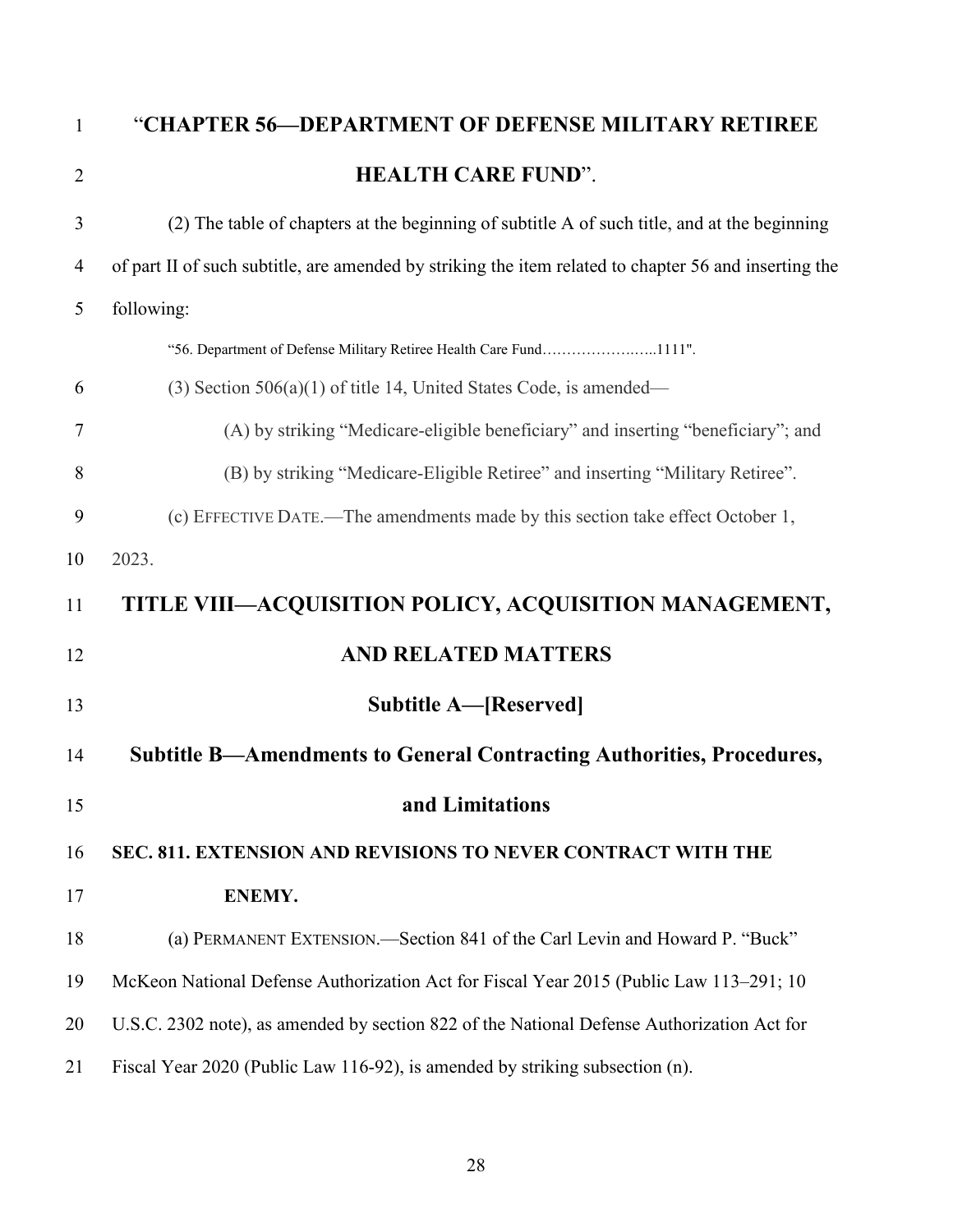| $\mathbf{1}$   | (b) EXPANSION OF PROGRAM.—Section 841(a) of such Act is amended—                            |
|----------------|---------------------------------------------------------------------------------------------|
| $\overline{2}$ | (1) in the heading, by striking "IDENTIFICATION OF PERSONS AND ENTITIES" and                |
| 3              | inserting "PROGRAM";                                                                        |
| $\overline{4}$ | (2) in the matter preceding paragraph (1), by striking "establish in" and all that          |
| 5              | follows and inserting "establish a program to mitigate threats posed by vendors             |
| 6              | supporting operations. The program shall use available intelligence, security, and law      |
| 7              | enforcement information to identify persons and entities that-";                            |
| 8              | $(3)$ in paragraph $(1)$ , by striking "; or" and inserting a semicolon;                    |
| 9              | (4) in paragraph (2), by striking the period and inserting a semicolon; and                 |
| 10             | (5) by adding at the end the following new paragraphs:                                      |
| 11             | "(3) directly or indirectly support a covered person or entity or otherwise pose a          |
| 12             | force protection risk to personnel of the United States or coalition forces; or             |
| 13             | "(4) pose an unacceptable national security risk.".                                         |
| 14             | (c) INCLUSION OF ALL CONTRACTS.—Sections 841 and 842 of such Act are further                |
| 15             | amended by striking "covered contract" each place it appears and inserting "contract".      |
| 16             | (d) INCLUSION OF ALL COMBATANT COMMANDS.-Sections 841 and 842 of such Act are               |
| 17             | further amended by striking "covered combatant command" each place it appears and inserting |
| 18             | "combatant command".                                                                        |
| 19             | (e) COVERED PERSON OR ENTITY.—Section 843(6) of such Act is amended to read as              |
| 20             | follows:                                                                                    |
| 21             | "(6) COVERED PERSON OR ENTITY.—The term 'covered person or entity' means a                  |
| 22             | person that is-                                                                             |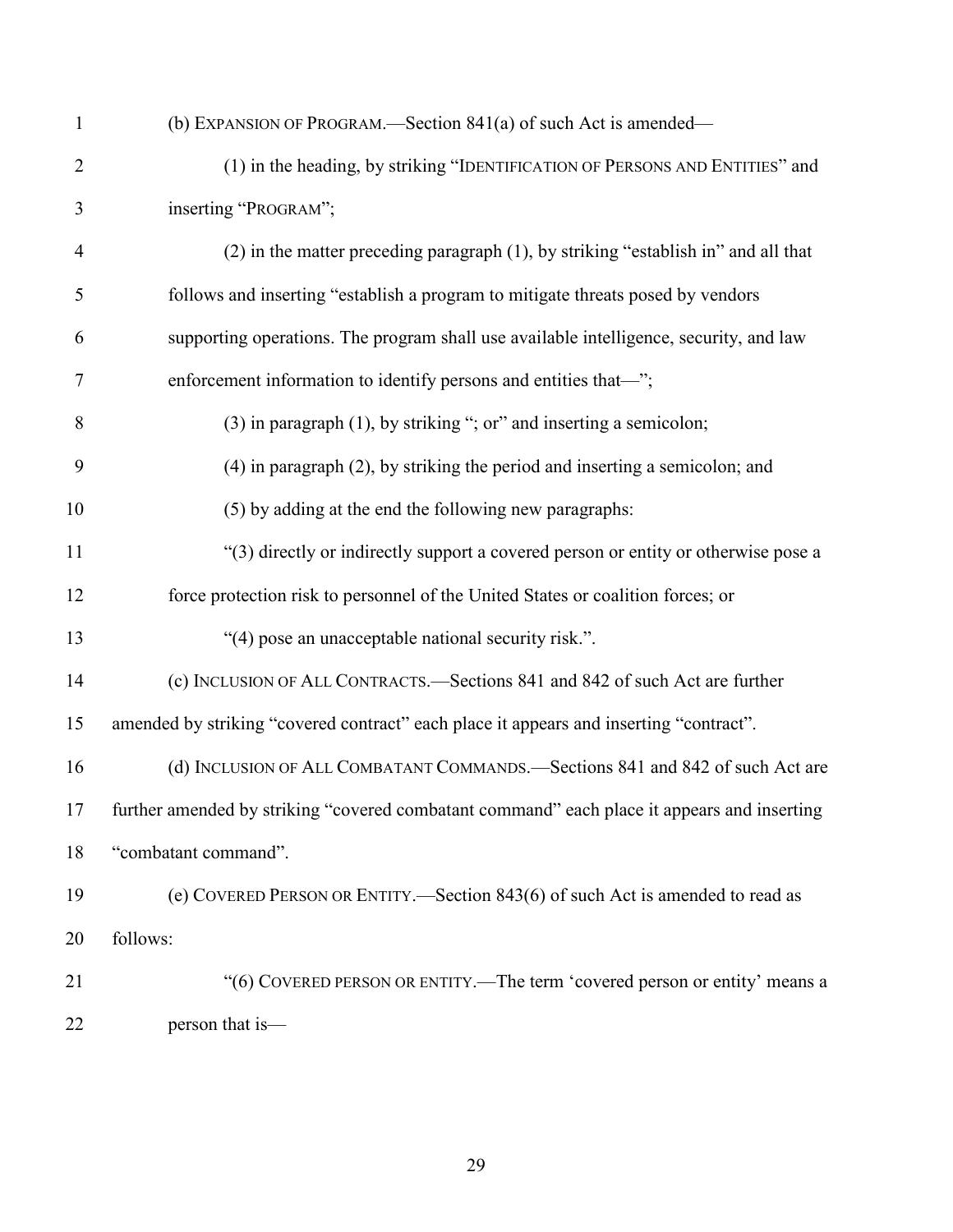| $\mathbf{1}$   | "(A) engaging in acts of violence against personnel of the United States or         |
|----------------|-------------------------------------------------------------------------------------|
| $\overline{2}$ | coalition forces;                                                                   |
| 3              | "(B) providing financing, logistics, training, or intelligence to a person          |
| $\overline{4}$ | described in subparagraph (A);                                                      |
| 5              | "(C) engaging in foreign intelligence activities against the United States or       |
| 6              | against coalition forces;                                                           |
| $\overline{7}$ | "(D) engaging in transnational organized crime or criminal activities; or           |
| 8              | "(E) engaging in other activities that present a direct or indirect risk to the     |
| 9              | national security of the United States or coalition forces.".                       |
| 10             | (f) DELEGATION AUTHORITY OF COMBATANT COMMANDER.-                                   |
| 11             | (1) USE OF DESIGNEES.—Sections 841 and 842 of such Act are further amended          |
| 12             | by striking "specified deputies" each place it appears and inserting "designee.".   |
| 13             | (2) REMOVAL OF LIMITATIONS ON DELEGATIONS.—Section 841 of such Act is               |
| 14             | further amended by striking subsection (g).                                         |
| 15             | (g) AUTHORITIES TO TERMINATE, VOID, AND RESTRICT.—Section 841(c) of such Act is     |
| 16             | further amended-                                                                    |
| 17             | $(1)$ in paragraph $(1)$ —                                                          |
| 18             | (A) by inserting "to a person or entity" after "concerned"; and                     |
| 19             | (B) by striking "the contract" and all that follows and inserting "the person       |
| 20             | or entity has been identified under the program established under subsection (a)."; |
| 21             | (2) in paragraph (2), by striking "has failed" and all that follows and inserting   |
| 22             | "has been identified under the program established under subsection (a)."; and      |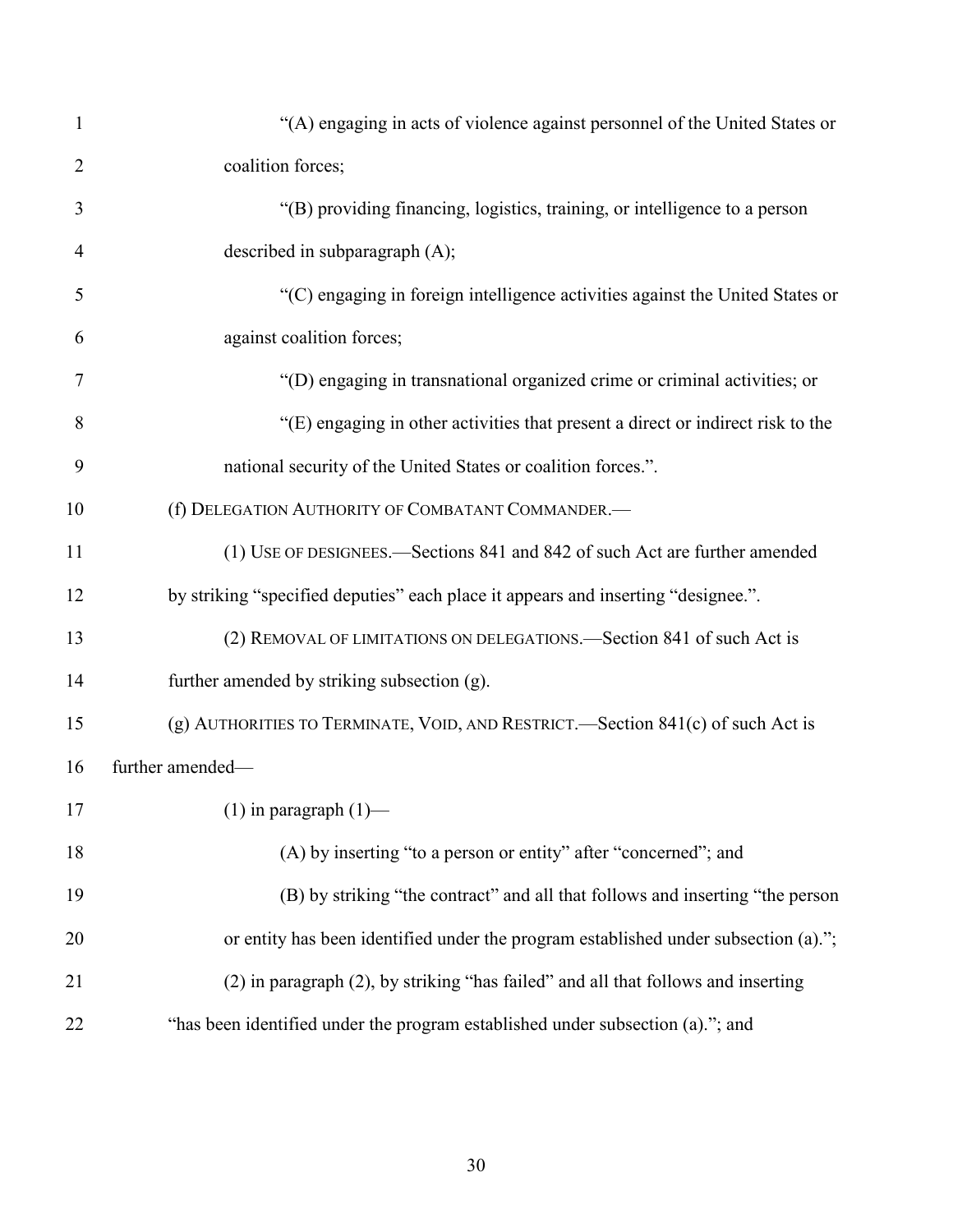| $\mathbf{1}$   | (3) in paragraph (3), by striking "the contract" and all that follows and inserting                 |
|----------------|-----------------------------------------------------------------------------------------------------|
| $\overline{2}$ | "the contractor, or the recipient of the grant or cooperative agreement, has been identified        |
| 3              | under the program established under subsection (a).".                                               |
| $\overline{4}$ | (h) CONTRACT CLAUSE.—Section $841(d)(2)(B)$ of such Act is amended by inserting "and                |
| 5              | restrict future award to any contractor, or recipient of a grant or cooperative agreement, that has |
| 6              | been identified under the program established under subsection (a)" after "subsection (c)".         |
| $\tau$         | (i) DISCLOSURE OF INFORMATION EXCEPTION. Section 841(e) of such Act is amended by                   |
| $8\,$          | inserting after paragraph (2) the following new paragraph:                                          |
| 9              | "(3) To provide that full disclosure of information to the contractor or recipient of               |
| 10             | a grant or cooperative agreement justifying an action taken under subsection (c) need not           |
| 11             | be provided when such disclosure would compromise national security or would pose an                |
| 12             | unacceptable threat to the personnel of the United States or coalition forces.".                    |
| 13             | (j) PARTICIPATION OF SECRETARY OF STATE.—Section 841 of such Act is further                         |
| 14             | amended-                                                                                            |
| 15             | $(1)$ in subsection (a) in the matter preceding paragraph $(1)$ , by striking "in                   |
| 16             | consultation with"; and                                                                             |
| 17             | $(2)$ in subsection $(f)(1)$ , by striking "in consultation with".                                  |
| 18             | (k) SHARING OF INFORMATION ON SUPPORTERS OF THE ENEMY.—Section 841(h)(1) of                         |
| 19             | such Act is further amended by striking "may be providing" and all that follows through "or         |
| 20             | entity" and inserting "have been identified under the program established under subsection (a)".    |
| 21             | (1) REPEAL OF ANNUAL REPORTING REQUIREMENTS.-Sections 841 and 842 of such Act                       |
| 22             | are further amended-                                                                                |
| 23             | $(1)$ by striking subsection 841 $(i)$ ; and                                                        |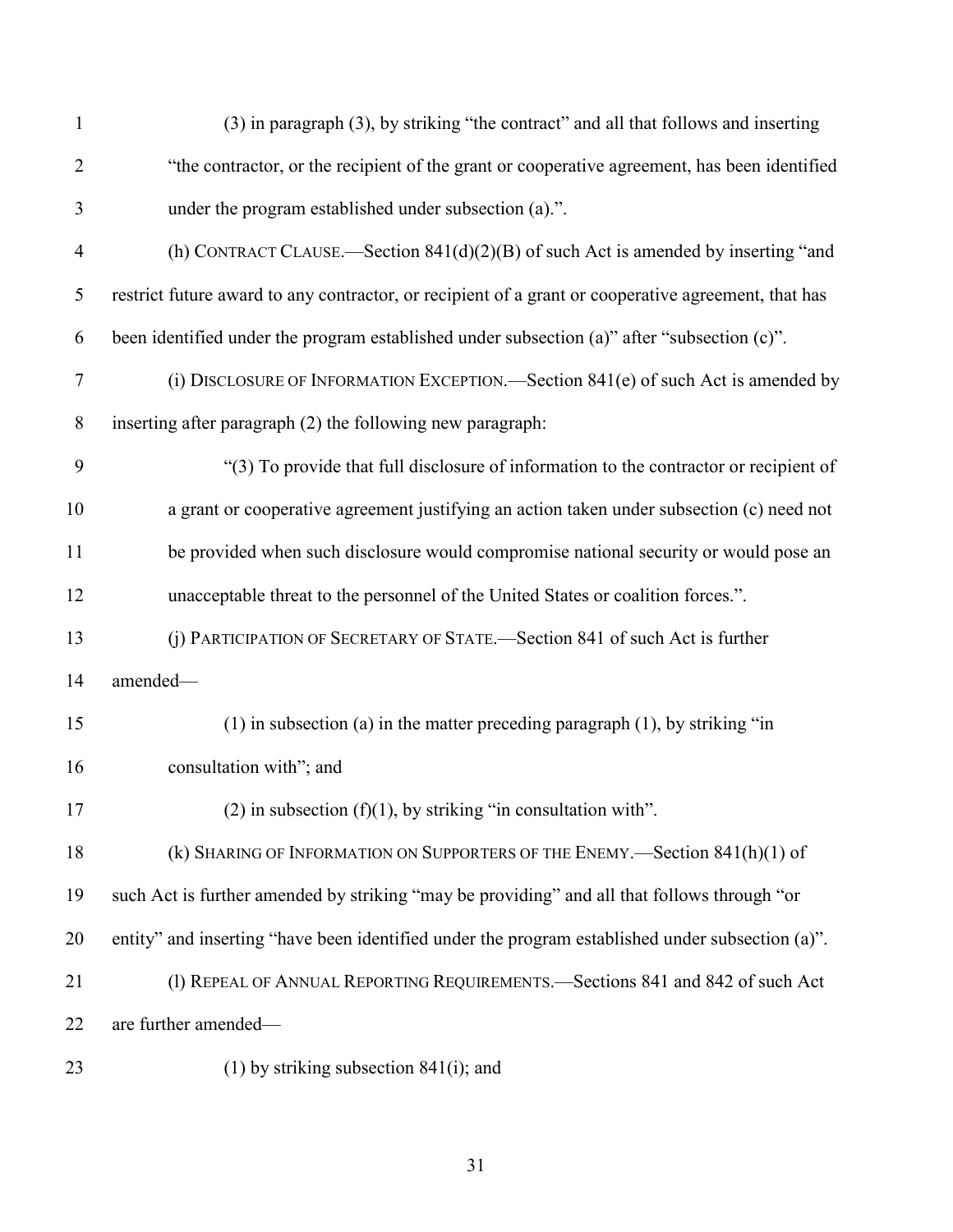| $\mathbf{1}$   | $(2)$ by striking subsection 842(b).                                                                 |
|----------------|------------------------------------------------------------------------------------------------------|
| $\overline{2}$ | (m) ADDITION OF WAIVER.—Section 841 of such Act is further amended by inserting                      |
| 3              | after subsection (h) the following new subsection (i):                                               |
| $\overline{4}$ | "(i) WAIVER.—The Secretary of Defense or the Secretary of State, with the concurrence                |
| 5              | of the other Secretary, in consultation with the Director of National Intelligence, may waive any    |
| 6              | requirement of this section upon determining that to do so is in the national interest of the United |
| $\tau$         | States.".                                                                                            |
| 8              | (n) INAPPLICABILITY TO CERTAIN CONTRACTS, GRANTS, AND COOPERATIVE                                    |
| 9              | AGREEMENTS.—Section 841 of such Act is amended by striking subsection (j).                           |
| 10             | (o) CONSTRUCTION WITH OTHER AUTHORITIES.—Section 841 of such Act is further                          |
| 11             | amended-                                                                                             |
| 12             | (1) in subsection (l), by striking "Except as provided in subsection (m), the" and                   |
| 13             | inserting "The"; and                                                                                 |
| 14             | $(2)$ by striking subsection $(m)$ .                                                                 |
| 15             | (p) ADDITIONAL ACCESS TO RECORDS.—Section 842 of such Act is further amended—                        |
| 16             | $(1)$ in subsection $(a)$ —                                                                          |
| 17             | (A) in paragraph (1), by striking ", except as provided under subsection                             |
| 18             | $(c)(1)$ ;";                                                                                         |
| 19             | (B) in paragraph (2), by striking "ensure that funds" and all that follows                           |
| 20             | and inserting "support the program established under section 841(a).";                               |
| 21             | (C) in paragraph (3), by striking "that funds" and all that follows and                              |
| 22             | inserting "that the examination of such records will support the program                             |
| 23             | established under section 841(a)."; and                                                              |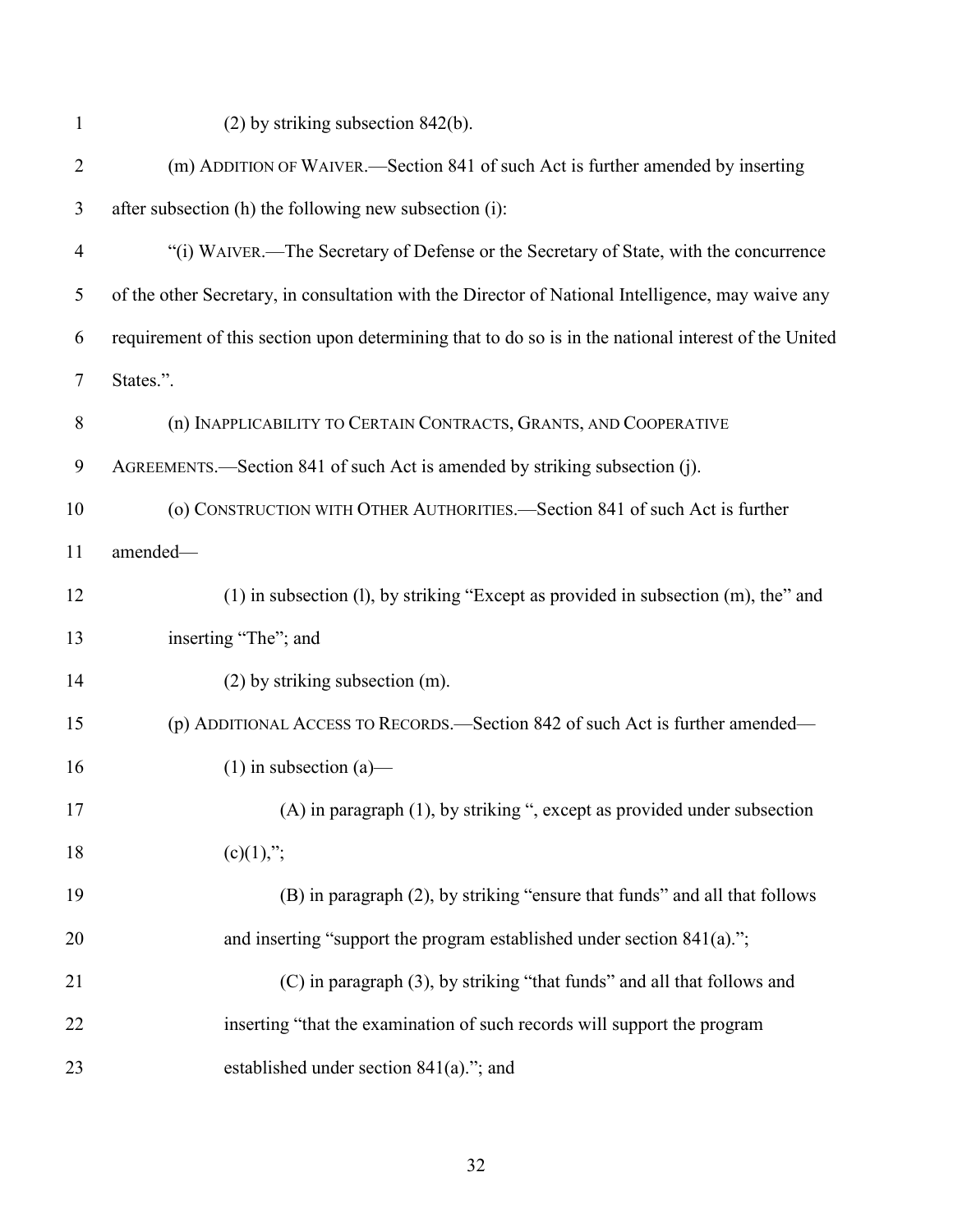| $\mathbf{1}$   | (D) in paragraph (4), by striking "if the subcontract or subgrant has an                |
|----------------|-----------------------------------------------------------------------------------------|
| $\overline{2}$ | estimated value in excess of \$50,000"; and                                             |
| 3              | (2) by striking subsection (c).                                                         |
| 4              | (q) TECHNICAL AND CONFORMING AMENDMENTS.-                                               |
| 5              | (1) SECTION HEADING.—The heading of section 841 of such Act is amended by               |
| 6              | striking "PROHIBITION ON PROVIDING FUNDS TO THE ENEMY" and inserting                    |
| 7              | "THREAT MITIGATION IN COMMERCIAL SUPPORT TO OPERATIONS".                                |
| 8              | (2) REDESIGNATIONS.—Section 841 of such Act is further amended by                       |
| 9              | redesignating subsections (h) through (l) (as amended or added by subsections (a)       |
| 10             | through (o) of this section) as subsections (g) through (j), respectively.              |
| 11             | (3) DEFINITIONS.—Section 843 of such Act is amended—                                    |
| 12             | (A) in paragraph $(1)(A)$ , by striking "and the Committee on                           |
| 13             | Appropriations" and inserting "the Committee on Appropriations, and the Select          |
| 14             | Committee on Intelligence"; and                                                         |
| 15             | $(B)$ in paragraph $(1)(B)$ , by striking "and the Committee on                         |
| 16             | Appropriations" and inserting "the Committee on Appropriations, and the                 |
| 17             | Permanent Select Committee on Intelligence";                                            |
| 18             | (C) by striking paragraphs $(2)$ , $(4)$ , and $(5)$ ; and                              |
| 19             | (D) by redesignating paragraphs $(3)$ , $(6)$ , $(7)$ , $(8)$ , and $(9)$ as paragraphs |
| 20             | $(2), (3), (4), (5),$ and $(6)$ , respectively.                                         |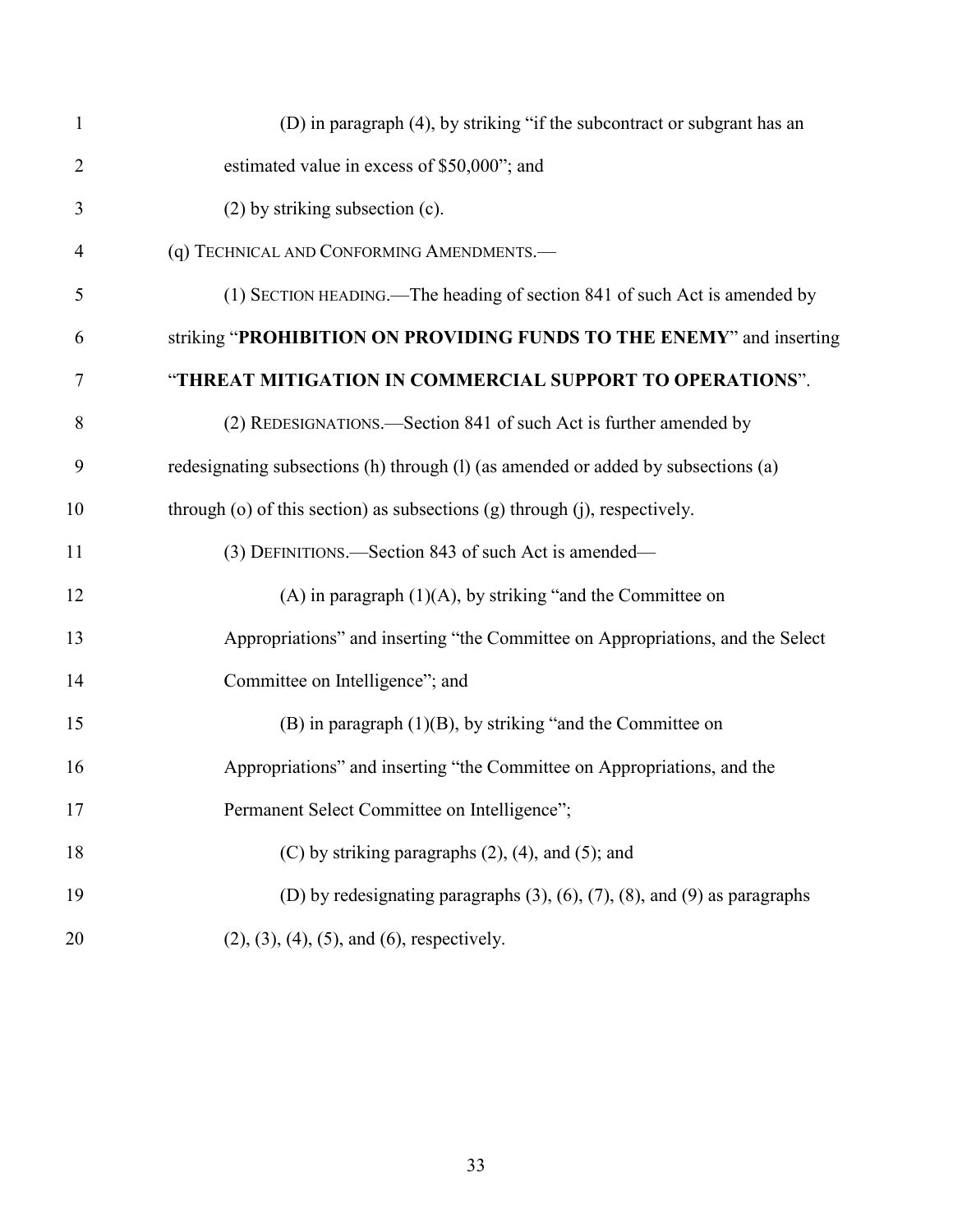<span id="page-33-1"></span><span id="page-33-0"></span>

| $\mathbf{1}$   | <b>Subtitle C-Industrial Base Matters</b>                                          |
|----------------|------------------------------------------------------------------------------------|
| $\overline{2}$ | SEC. 821. DEPARTMENT OF DEFENSE SMALL BUSINESS INNOVATION                          |
| 3              | RESEARCH AND SMALL BUSINESS TECHNOLOGY TRANSFER                                    |
| $\overline{4}$ | <b>BUDGET CALCULATION PILOT PROGRAM.</b>                                           |
| 5              | (a) SBIR BUDGET CALCULATION PILOT PROGRAM-                                         |
| 6              | (1) PILOT PROGRAM.— Section $(9)(f)$ of the Small Business Act (15 U.S.C.          |
| 7              | $638(f)$ ) is amended—                                                             |
| 8              | $(A)$ by redesignating paragraph $(4)$ as paragraph $(5)$ ; and                    |
| 9              | $(B)$ by inserting after paragraph $(3)$ the following new paragraph $(4)$ :       |
| 10             | "(4) SBIR BUDGET CALCULATION PILOT PROGRAM IN DEPARTMENT OF                        |
| 11             | DEFENSE.                                                                           |
| 12             | "(A) The Secretary of Defense shall conduct a budget calculation pilot             |
| 13             | program that requires total expenditures for the SBIR program in the Department    |
| 14             | of Defense to be calculated as described in subparagraph (B), specifically in      |
| 15             | connection with SBIR programs which meet the requirements of this section,         |
| 16             | policy directives, and regulations issued under this section.                      |
| 17             | "(B) Beginning in fiscal year 2023, the Department of Defense shall                |
| 18             | calculate required budget expenditures for its SBIR program as not less than 3.25  |
| 19             | percent of the average of the total research, development, test, and evaluation    |
| 20             | extramural budget of the Department for the two most recent fully obligated fiscal |
| 21             | year budgets.                                                                      |
| 22             | "C) The pilot program under this paragraph shall terminate on September            |
| 23             | 30, 2026.".                                                                        |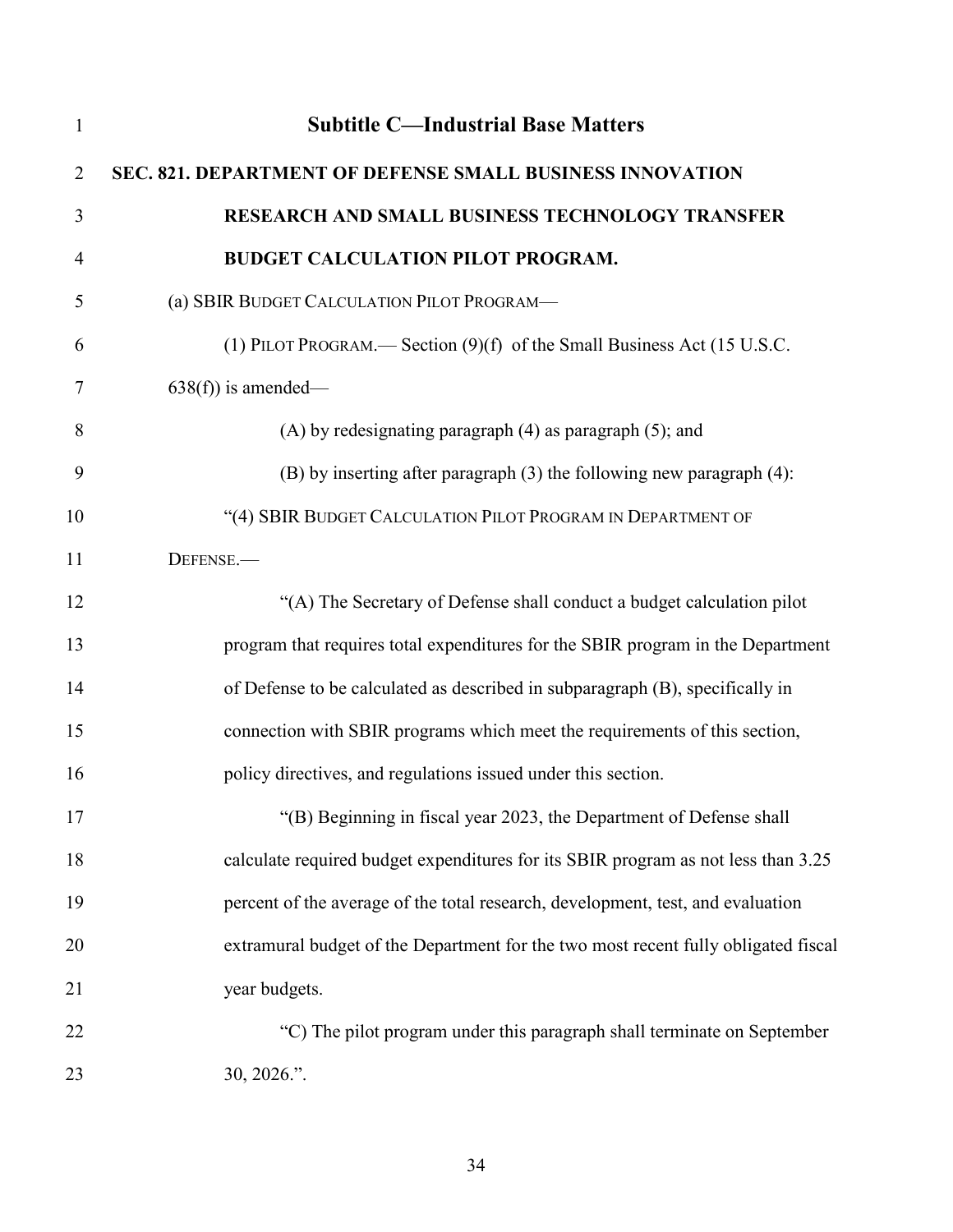| $\mathbf{1}$   | (2) CONFORMING AMENDMENT.—Section 9(f) of such Act is further amended in                |
|----------------|-----------------------------------------------------------------------------------------|
| $\overline{2}$ | paragraph (1) by striking "Except as provided in paragraph (2)(B" and inserting "Except |
| 3              | as provided in paragraphs $(2)(B)$ and $(4)$ ".                                         |
| 4              | (b) STTR BUDGET CALCULATION PILOT PROGRAM.-                                             |
| 5              | (1) PILOT PROGRAM.—Section (9)(n) of the Small Business Act (15 U.S.C.                  |
| 6              | $(638(n))$ is amended by adding at the end the following new paragraph:                 |
| 7              | "(4) STTR BUDGET CALCULATION PILOT PROGRAM IN DEPARTMENT OF                             |
| 8              | DEFENSE.                                                                                |
| 9              | "(A) The Secretary of Defense shall conduct a budget expenditure pilot                  |
| 10             | program that requires total expenditures for STTR to be calculated as described in      |
| 11             | subparagraph (B).                                                                       |
| 12             | "(B) Beginning in fiscal year 2023, the Department of Defense shall                     |
| 13             | calculate required budget expenditures for its STTR program as not less than 0.46       |
| 14             | percent of the average of the total research, development, test, and evaluation         |
| 15             | extramural budget of the Department for the two most recent fully obligated fiscal      |
| 16             | year budgets.                                                                           |
| 17             | $\cdot$ (C) The pilot program under this paragraph shall terminate on September         |
| 18             | $30, 2026$ .".                                                                          |
| 19             | (2) CONFORMING AMENDMENT—Section $9(n)$ of such Act is further amended in               |
| 20             | paragraph (1)(B) by striking "The percentage" and inserting "Except as provided in      |
| 21             | paragraph (4), the percentage".                                                         |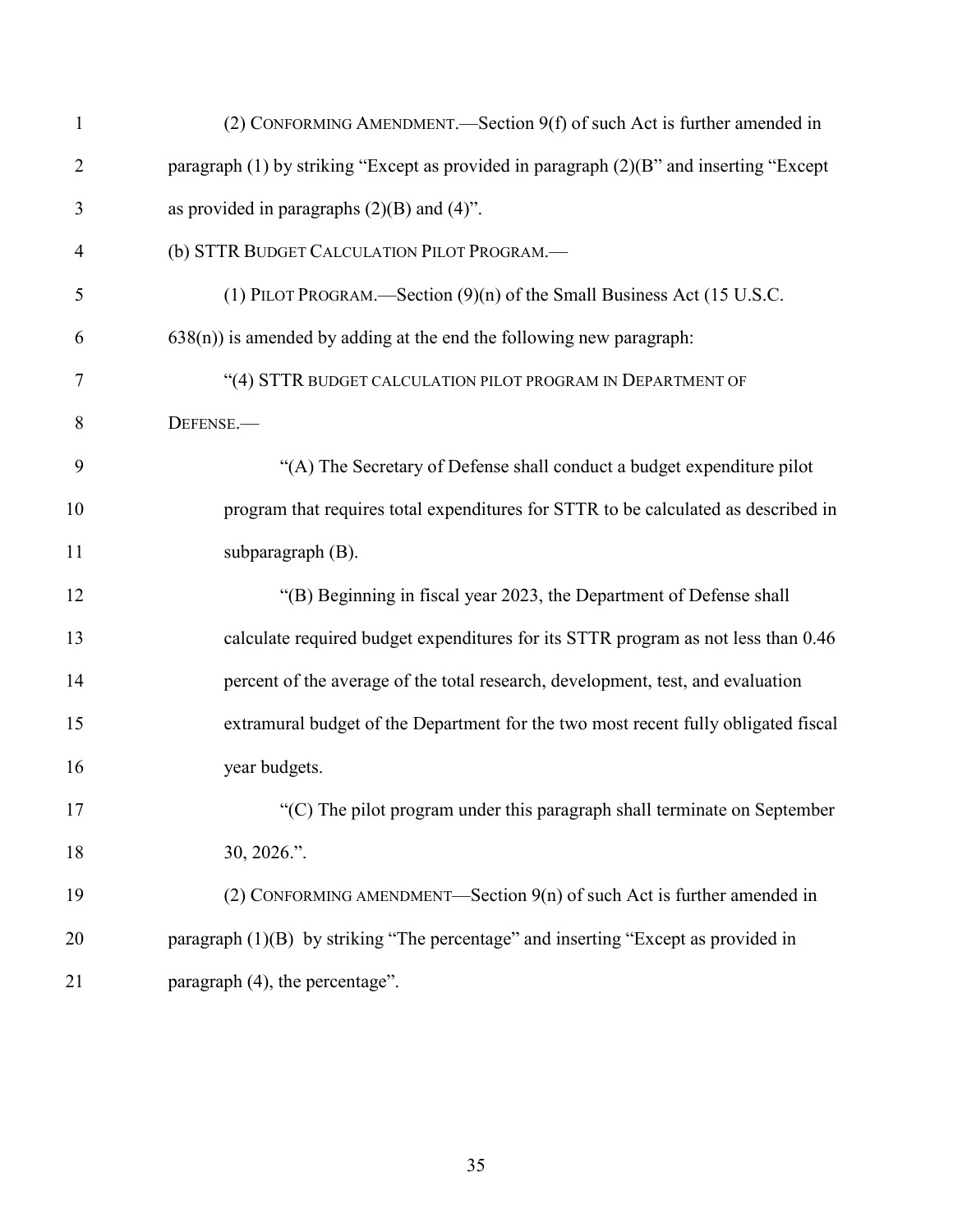<span id="page-35-0"></span>

## **SEC. 822. PILOT PROGRAM TO AUTHORIZE CERTAIN SBIR AND STTR AWARDS FOR TECHNOLOGIES THAT ALIGN WITH DEPARTMENT OF DEFENSE MODERNIZATION PRIORITIES.**

| $\overline{4}$ | (a) AUTHORITY.—The Secretary of Defense or the Secretary of a military department               |
|----------------|-------------------------------------------------------------------------------------------------|
| 5              | may make a Phase II award under the Small Business Innovation Research program or the Small     |
| 6              | Business Technology Transfer program that exceeds the limitation described in paragraph (1) of  |
| $\overline{7}$ | section 9(aa) of the Small Business Act (15 U.S.C. 638(aa)) without seeking a waiver from the   |
| $8\,$          | Administrator of the Small Business Administration under paragraph (4) of such section, if the  |
| 9              | award meets the requirements of subsection (b).                                                 |
| 10             | (b) AWARD REQUIREMENTS.—An award meets the requirements of this subsection if—                  |
| 11             | (1) the award does not exceed $$5,000,000$ ; and                                                |
| 12             | (2) the Secretary of Defense determines that the award is being made for a                      |
| 13             | technology that aligns with modernization priorities of the Department of Defense and           |
| 14             | has a high potential for transition to a program of record or fielded system.                   |
| 15             | (c) LIMITATION.—For awards under the pilot program authorized under subsection (a),             |
| 16             | the Secretary of Defense and the Secretary of each military department may allocate not more    |
| 17             | than 10 percent of the funds allocated in a fiscal year to the SBIR program and the STTR        |
| 18             | program for the Department of Defense or a military department, as the case may be.             |
| 19             | (d) RULE OF CONSTRUCTION.—Nothing in this section affects the applicability of section          |
| 20             | 9(aa)(4) of the Small Business Act (15 U.S.C. 638(aa)(4)) with respect to an award that exceeds |
| 21             | \$5,000,000.                                                                                    |
| 22             | (e) REPORTING.—The Secretary of Defense shall include information on the awards made            |
| 23             | under this section in complying with annual reporting requirements relating to the SBIR and     |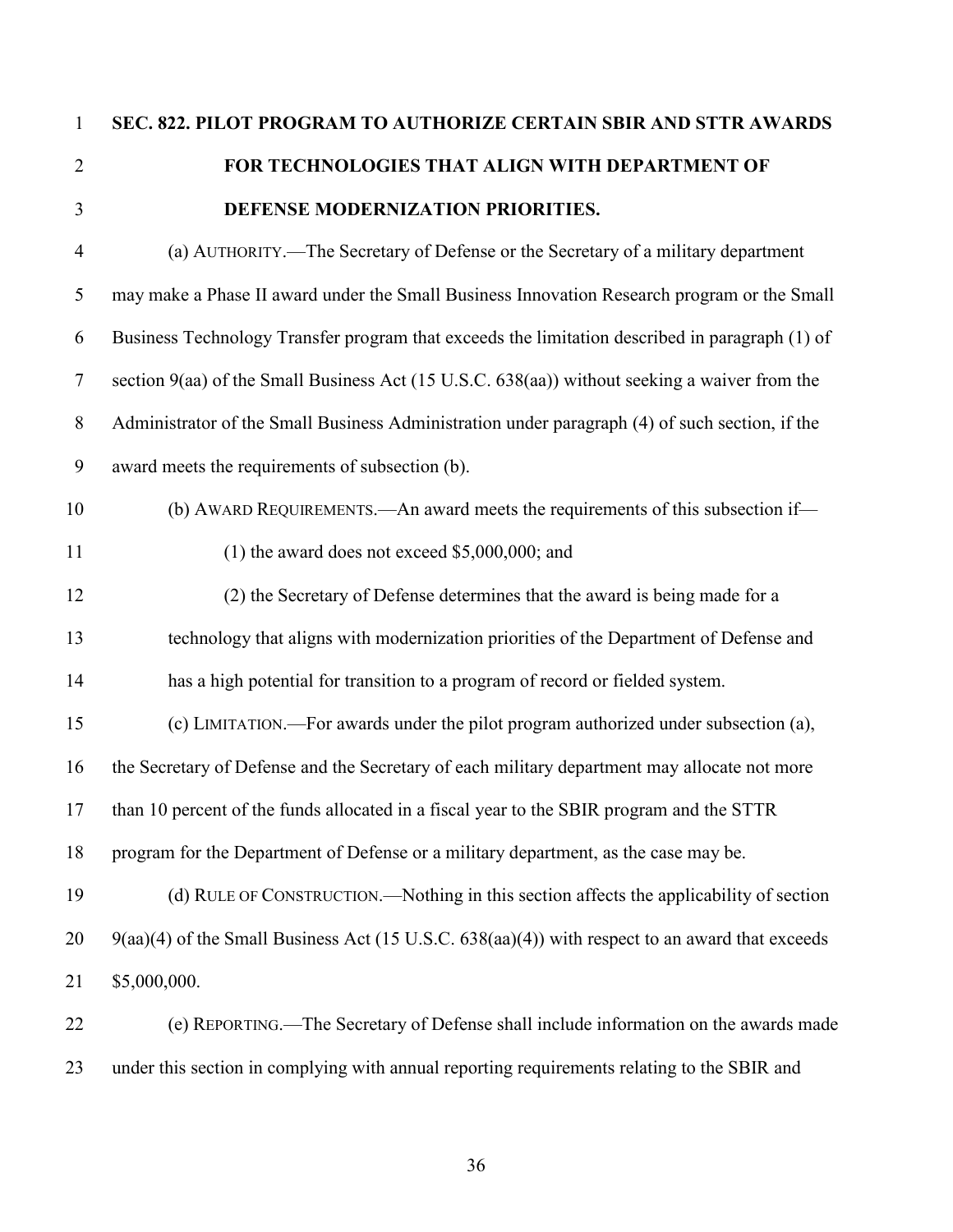| $\mathbf{1}$   | STTR programs, including the requirements of paragraph $(2)$ of section $9(aa)$ of the Small |
|----------------|----------------------------------------------------------------------------------------------|
| $\overline{2}$ | Business Act (15 U.S.C. 638(aa)).                                                            |
| 3              | (f) DEFINITIONS.—The definitions in section $9(e)$ of the Small Business Act (15 U.S.C.      |
| $\overline{4}$ | $638(e)$ ) shall apply to the terms used in this section.                                    |
| 5              | (g) SUNSET.—The authority under this section shall terminate on September 30, 2026.          |
| 6              | SEC. 823. PILOT PROGRAM FOR ADDITIONAL SUBSEQUENT PHASE II AWARDS                            |
| 7              | FOR SMALL BUSINESS CONCERNS.                                                                 |
| 8              | Section 9(ff) of the Small Business Act (15 U.S.C. 638(ff)) is amended by adding at the      |
| 9              | end the following new paragraph:                                                             |
| 10             | "(3) DEPARTMENT OF DEFENSE PILOT AUTHORITY FOR AWARDING AN                                   |
| 11             | ADDITIONAL SEQUENTIAL PHASE II AWARD.                                                        |
| 12             | "(A) During fiscal years 2023 through 2026, the Secretary of Defense may                     |
| 13             | award one additional Phase II SBIR award or one additional Phase II STTR award               |
| 14             | to a small business concern that received a Phase II award under paragraph (1) for           |
| 15             | continued work on that project.                                                              |
| 16             | "(B) The Secretary of Defense may use not more than 3 percent of the                         |
| 17             | funds allocated to the SBIR and STTR programs in carrying out this paragraph                 |
| 18             | and shall submit an application to the Administrator for approval prior to any               |
| 19             | award under subparagraph (A). The application shall include an explanation for               |
| 20             | why the requirement could not be funded as a Phase III award and a description of            |
| 21             | how the Department of Defense will minimize, to the maximum extent possible,                 |
| 22             | the number of awards under this paragraph.".                                                 |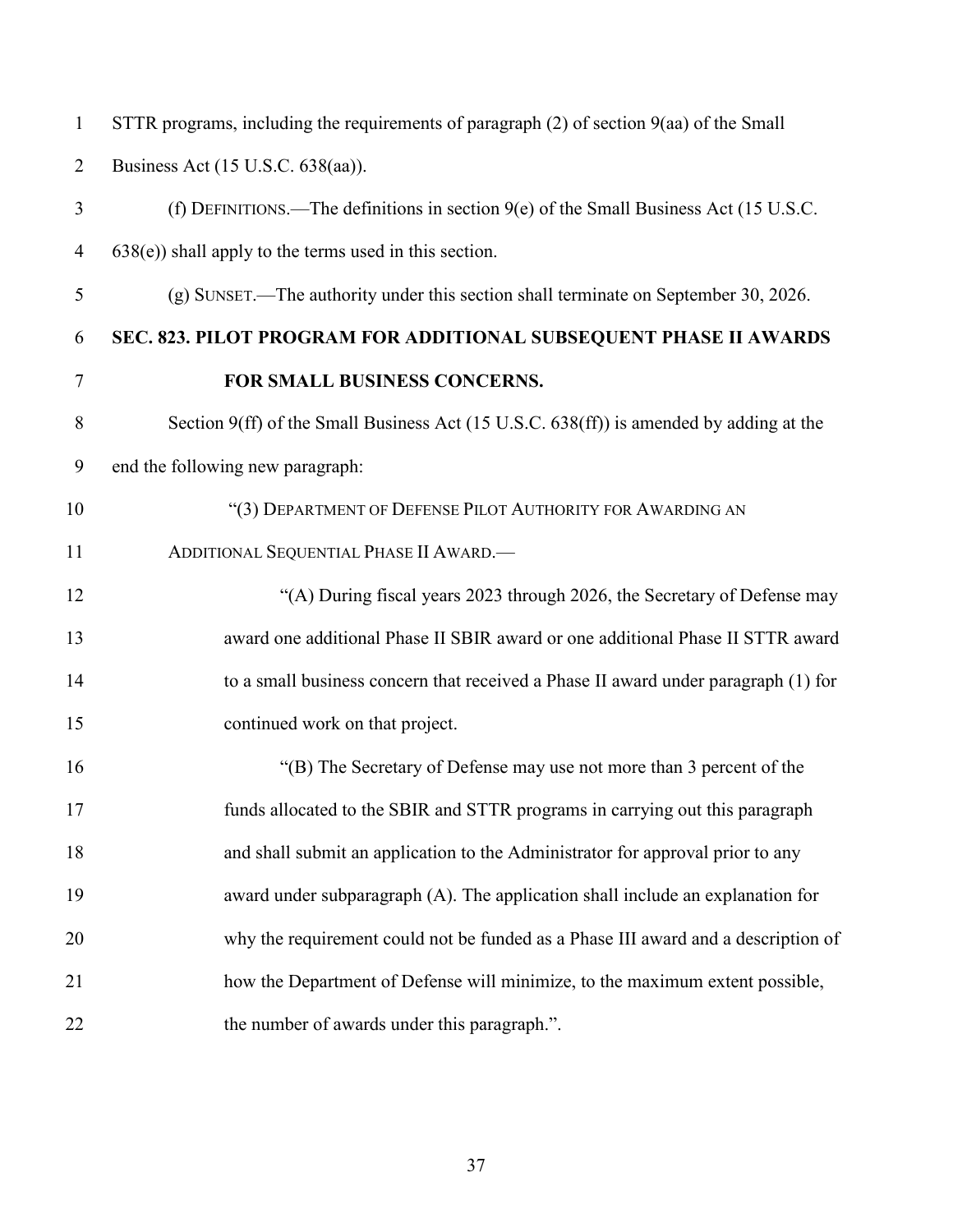| $\mathbf{1}$   | <b>Subtitle D-Other Matters</b>                                                          |
|----------------|------------------------------------------------------------------------------------------|
| $\overline{2}$ | SEC. 831. AMENDMENTS TO CONTRACTOR EMPLOYEE PROTECTIONS FROM                             |
| 3              | REPRISAL FOR DISCLOSURE OF CERTAIN INFORMATION.                                          |
| 4              | (a) ADDITION OF GRANTEES, SUBGRANTEES, AND PERSONAL SERVICES CONTRACTORS.-               |
| 5              | Section 4701 of title 10, United States Code, is amended—                                |
| 6              | (1) in subsection (a), in paragraphs $(2)(G)$ and $(3)(A)$ , by striking "or             |
| 7              | subcontractor" and inserting ", subcontractor, grantee, subgrantee, or personal services |
| 8              | contractor";                                                                             |
| 9              | $(2)$ in subsection $(b)(1)$ , by striking "contractor concerned" and inserting          |
| 10             | "contractor, subcontractor, grantee, subgrantee, or personal services contractor         |
| 11             | concerned";                                                                              |
| 12             | $(3)$ in subsection $(c)$ —                                                              |
| 13             | $(A)$ in the matter preceding subparagraph $(A)$ of paragraph $(1)$ , by striking        |
| 14             | "contractor concerned" and inserting "contractor, subcontractor, grantee,                |
| 15             | subgrantee, or personal services contractor concerned"; and                              |
| 16             | (B) in paragraphs $(1)(A)$ , $(1)(B)$ , $(1)(C)$ , and $(2)$ , by inserting after        |
| 17             | "contractor" the following: ", subcontractor, grantee, subgrantee, or personal           |
| 18             | services contractor";                                                                    |
| 19             | (4) in subsection (d), by striking "and subcontractors" and inserting ",                 |
| 20             | subcontractors, grantees, subgrantees, and personal services contractors"; and           |
| 21             | $(5)$ in subsection (e) $(2)$ , by striking "or grantee" and inserting "grantee,         |
| 22             | subgrantee, or personal services contractor".                                            |
| 23             | (b) ADDITIONAL AMENDMENTS. - Such section is further amended-                            |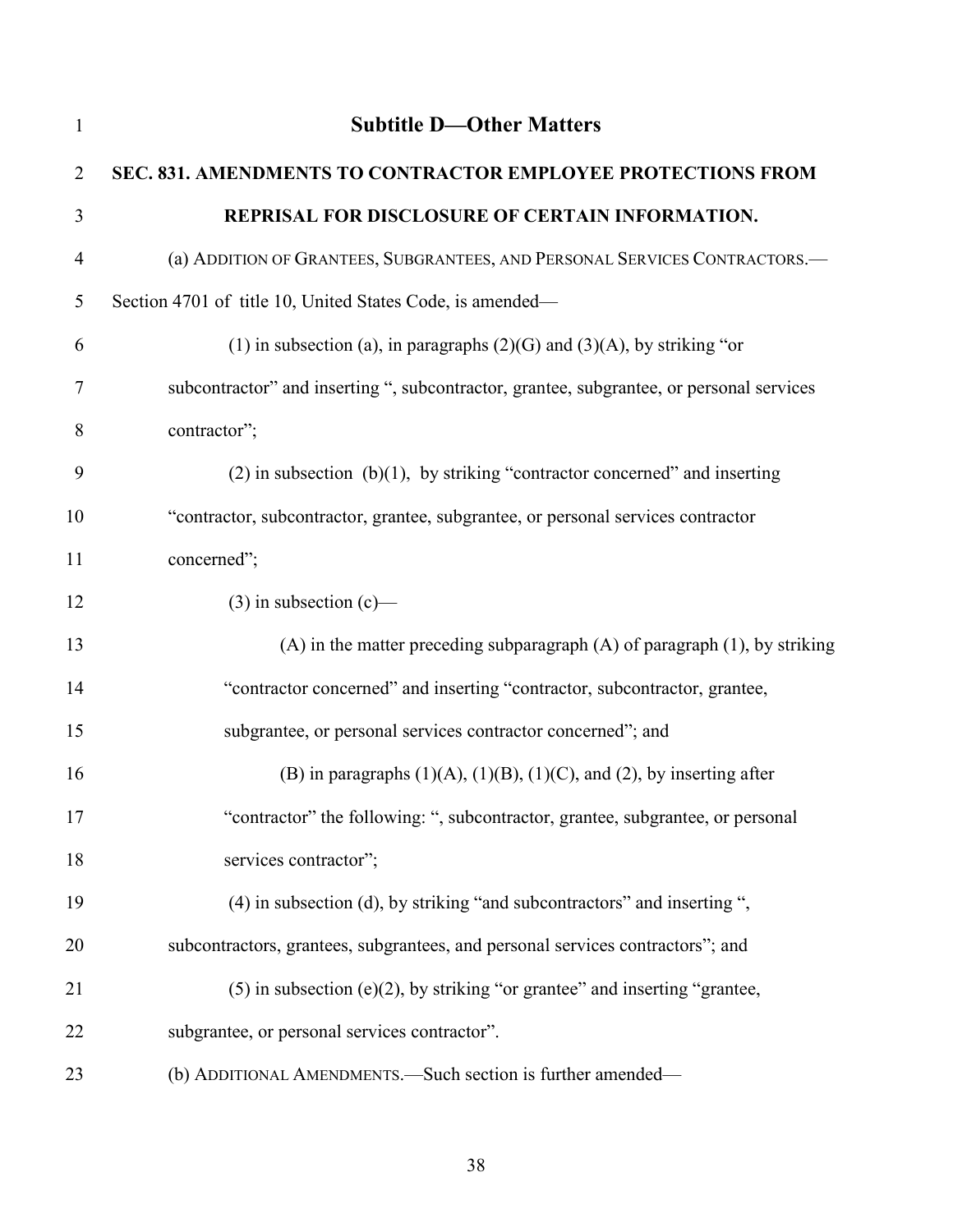| $\mathbf{1}$   | (1) in subsection (a)(3)—                                                                 |
|----------------|-------------------------------------------------------------------------------------------|
| 2              | (A) by striking "and" at the end of subparagraph (A);                                     |
| 3              | (B) by striking the period and inserting "; and" at the end of subparagraph               |
| $\overline{4}$ | $(B)$ ; and                                                                               |
| 5              | (C) by adding at the end the following new subparagraph:                                  |
| 6              | $C$ ) a Department or Administration official is prohibited from requesting               |
| $\tau$         | an action in reprisal, as described in paragraph $(1)$ , if the request takes the form of |
| 8              | a discretionary directive or is outside the authority of the Department or                |
| 9              | Administration official."; and                                                            |
| 10             | $(2)$ in subsection $(c)(1)$ , by adding at the end the following new subparagraph:       |
| 11             | "(D) Consider disciplinary or corrective action against any Department or                 |
| 12             | Administration official, if appropriate.".                                                |
| 13             | TITLE IX-DEPARTMENT OF DEFENSE ORGANIZATION AND                                           |
| 14             | <b>MANAGEMENT</b>                                                                         |
| 15             | Subtitle A—Office of the Secretary of Defense and Related Matters                         |
| 16             | SEC. 901. INCREASE IN AUTHORIZED NUMBER OF ASSISTANT AND DEPUTY                           |
| 17             | <b>ASSISTANT SECRETARIES OF DEFENSE.</b>                                                  |
| 18             | (a) INCREASE IN AUTHORIZED NUMBER OF ASSISTANT SECRETARIES OF DEFENSE.                    |
| 19             | (1) INCREASE.—Section $138(a)(1)$ of title 10, United States Code, is amended by          |
| 20             | striking "15" and inserting "18".                                                         |
| 21             | (2) CONFORMING AMENDMENT.—Section 5315 of title 5, United States Code, is                 |
| 22             | amended by striking "(14)" after "Assistant Secretaries of Defense" and inserting "(18)". |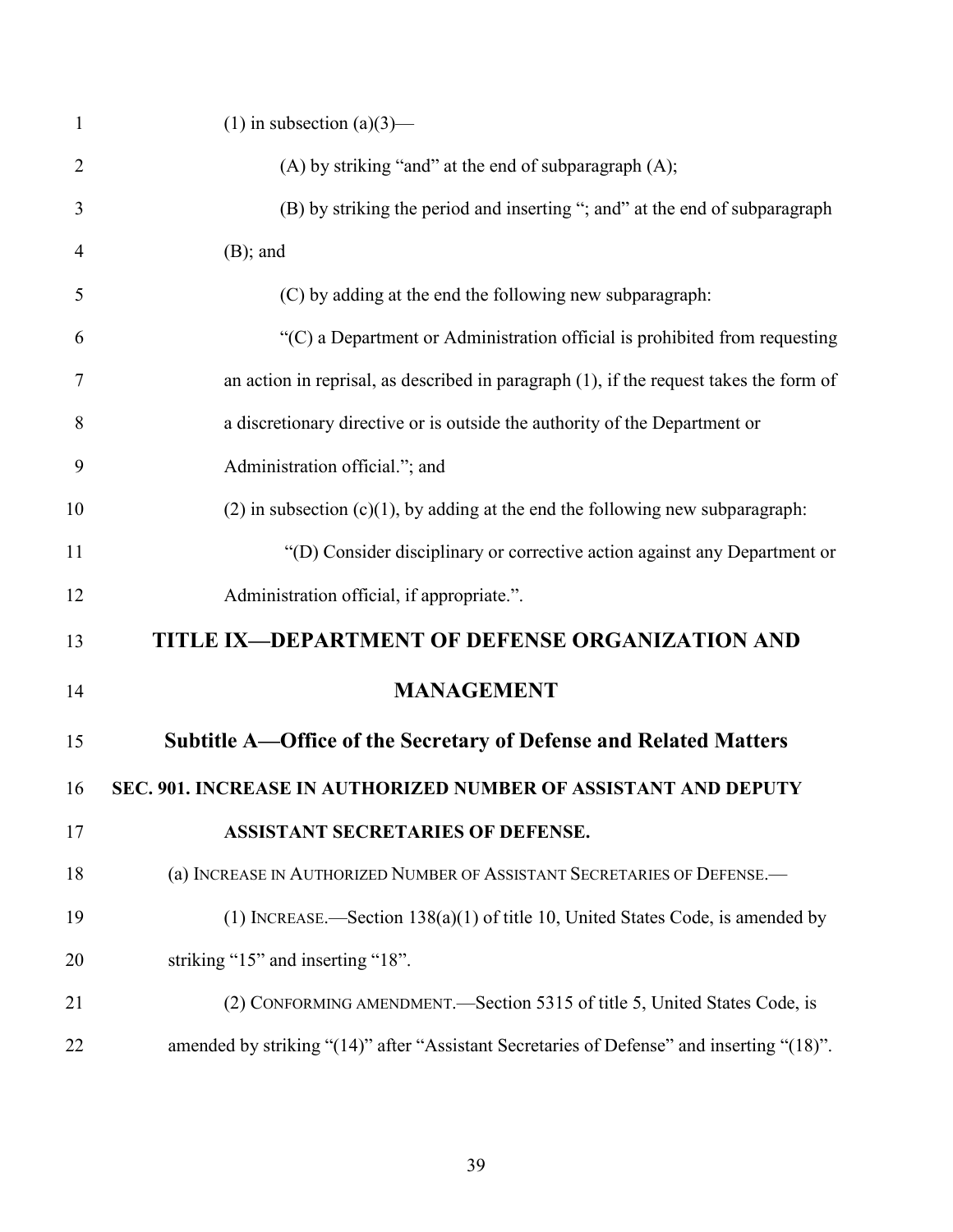# (b) INCREASE IN AUTHORIZED NUMBER OF DEPUTY ASSISTANT SECRETARIES OF

DEFENSE.—

| $\mathfrak{Z}$ | (1) INCREASE.—Section 138 of such title is amended by adding at the end the          |
|----------------|--------------------------------------------------------------------------------------|
| 4              | following new subsection:                                                            |
| 5              | "(e) The maximum number of Deputy Assistant Secretaries of Defense is 57.".          |
| 6              | (2) CONFORMING REPEAL.—Section 908 of the National Defense Authorization             |
| 7              | Act for Fiscal Year 2018 (Public Law 115–91; 10 U.S.C. 138 note) is repealed.        |
| 8              | (c) ADDITIONAL AMENDMENTS.-                                                          |
| 9              | (1) AMENDMENTS FOR CONSISTENCY.—Section 138(b) of such title is amended—             |
| 10             | $(A)$ in paragraph $(2)(A)$ , in the matter preceding clause (i), by striking "He    |
| 11             | shall have as his principal duty" and inserting "The principal duty of the Assistant |
| 12             | Secretary shall be";                                                                 |
| 13             | (B) in paragraph $(2)(A)(ii)$ , by striking subclause (III);                         |
| 14             | (C) in paragraph (3), by striking "He shall have as his principal duty" and          |
| 15             | inserting "The principal duty of the Assistant Secretary shall be";                  |
| 16             | (D) in paragraph $(4)$ —                                                             |
| 17             | (i) by inserting "and" at the end of subparagraph (A);                               |
| 18             | (ii) by striking "; and" at the end of subparagraph (B) and inserting                |
| 19             | a period; and                                                                        |
| 20             | (iii) by striking subparagraph (C); and                                              |
| 21             | (E) in paragraph (6), by striking "shall—" and all that follows and                  |
| 22             | inserting "shall advise the Under Secretary of Defense for Acquisition and           |
| 23             | Sustainment on industrial base policies.".                                           |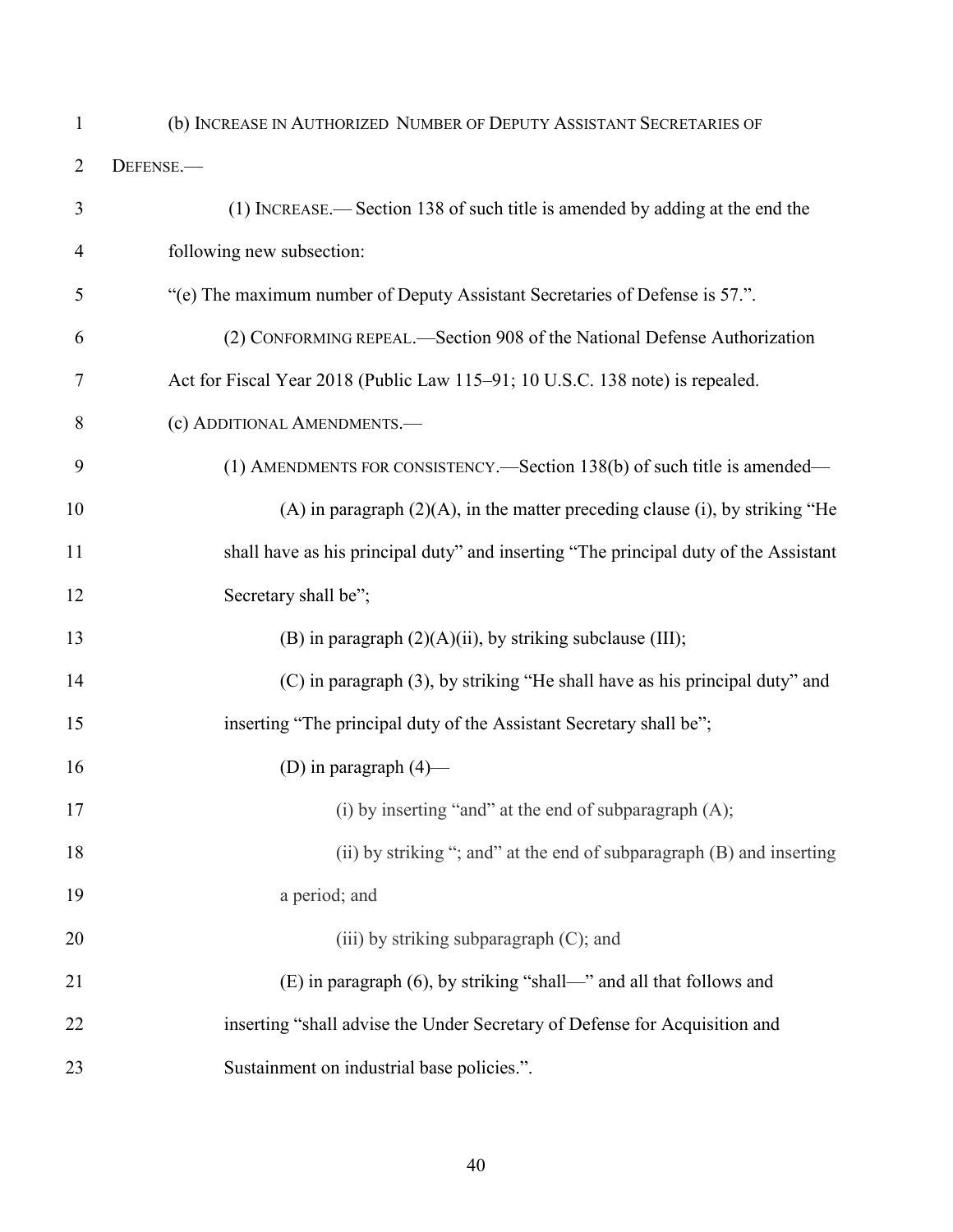| $\mathbf{1}$   | (2) AMENDMENT TO DELETE OBSOLETE REFERENCE.—Section 138(d) of such title                     |
|----------------|----------------------------------------------------------------------------------------------|
| $\overline{2}$ | is amended by striking "the Chief Management Officer of the Department of Defense,".         |
| 3              | (3) TECHNICAL CORRECTION AMENDMENT.—Section $138(b)(2)(A)(i)$ of such title                  |
| $\overline{4}$ | is amended by striking the semicolon before the period at the end.                           |
| 5              | <b>Subtitle B-Other Matters</b>                                                              |
| 6              | SEC. 911. TERMINATION OF ADMINISTRATIVELY INACTIVE DEPARTMENT OF                             |
| $\overline{7}$ | DEFENSE ADVISORY COMMITTEES THAT ARE NO LONGER                                               |
| 8              | NECESSARY OR HAVE COMPLETED THEIR INTENDED PURPOSES.                                         |
| 9              | (a) REPEAL OF MISSOURI RIVER TASK FORCE, NORTH DAKOTA.—Section 705 of the                    |
| 10             | Water Resources Development Act of 2000 (Public Law 106-541; 114 Stat. 2696) is repealed.    |
| 11             | (b) REPEAL OF MISSOURI RIVER TASK FORCE, SOUTH DAKOTA.—Section 905 of the Water              |
| 12             | Resources Development Act of 2000 (Public Law 106-541; 114 Stat. 2709) is repealed.          |
| 13             | (c) REPEAL OF LAKE EUFAULA ADVISORY COMMITTEE.—Section 3133(b) of the Water                  |
| 14             | Resources Development Act of 2007 (Public Law 110-114; 121 Stat. 1141) is repealed.          |
| 15             | (d) REPEAL OF TABLE ROCK LAKE OVERSIGHT COMMITTEE.—Section 1185(c) of the                    |
| 16             | Water Infrastructure Improvements for the Nation Act (Public Law 114-332; 130 Stat. 1680) is |
| 17             | repealed.                                                                                    |
|                |                                                                                              |

# **TITLE X—GENERAL PROVISIONS**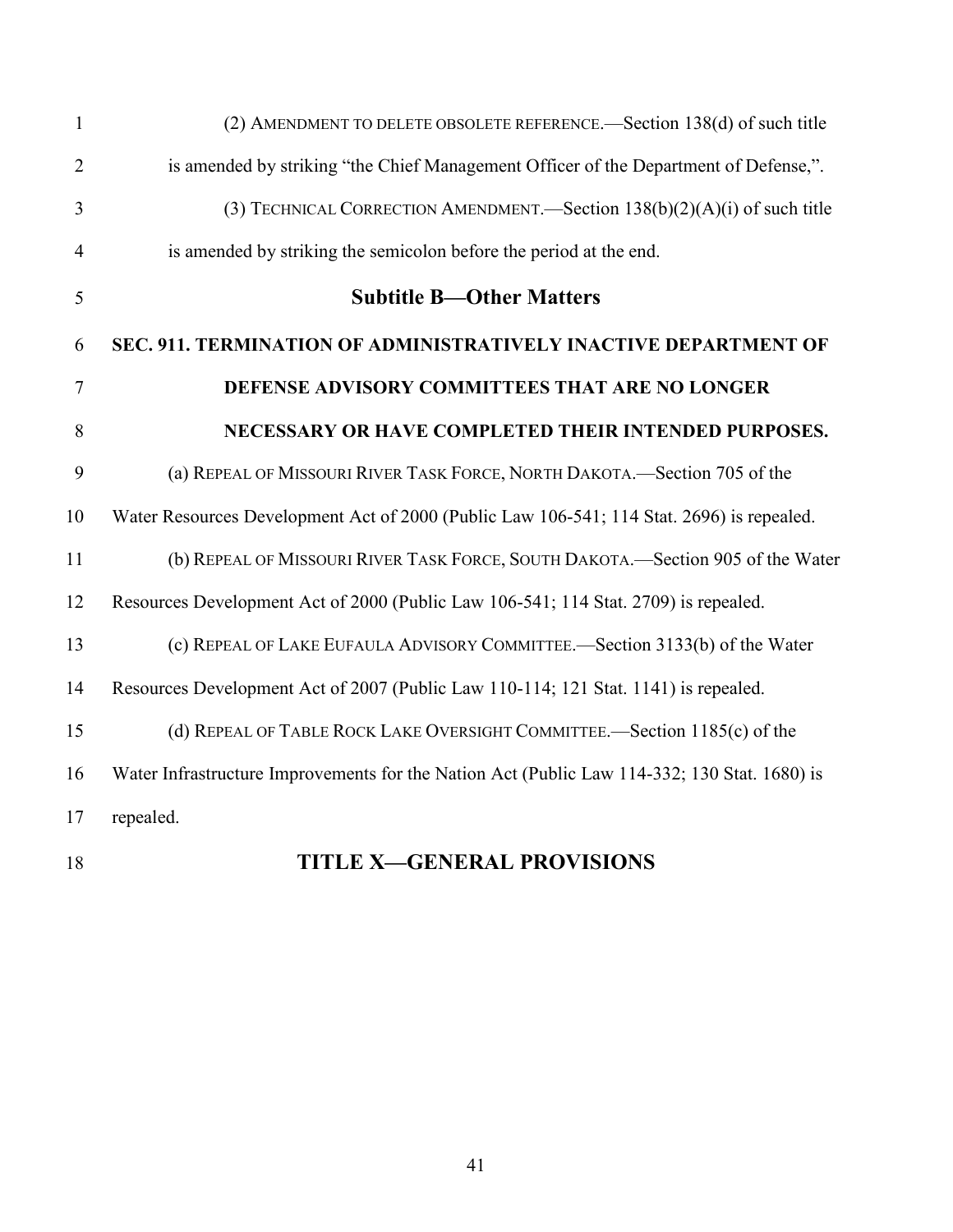| $\mathbf{1}$   | <b>Subtitle A—[Reserved]</b>                                                                         |
|----------------|------------------------------------------------------------------------------------------------------|
| $\overline{2}$ | <b>Subtitle B—[Reserved]</b>                                                                         |
| 3              | <b>Subtitle C-[Reserved]</b>                                                                         |
| $\overline{4}$ | <b>Subtitle D-Other Matters</b>                                                                      |
| 5              | SEC. 1031. PROTECTION AGAINST THE UNAUTHORIZED USE OF OFFICIAL                                       |
| 6              | INSIGNIA, SEALS, AND EMBLEMS OF THE DEPARTMENT OF                                                    |
| 7              | <b>DEFENSE.</b>                                                                                      |
| 8              | (a) IN GENERAL.—Chapter 49 of title 10, United States Code, is amended by inserting                  |
| 9              | after section 974 the following new section:                                                         |
| 10             | "§ 975. Unauthorized use of official insignia, seals, and emblems of the Department of               |
| 11             | <b>Defense</b>                                                                                       |
| 12             | "(a) OFFICIAL INSIGNIA, SEALS AND EMBLEMS.—(1) Covered insignia shall be deemed to                   |
| 13             | be official marks and symbols of the United States.                                                  |
| 14             | "(2) Notwithstanding any other provision of this subsection, the appropriate official may            |
| 15             | register trademarks for covered insignia based on their identifiers.                                 |
| 16             | "(b) PROTECTION AGAINST UNAUTHORIZED USE.—No person may, except with the                             |
| 17             | written permission of the appropriate official, use, imitate, or colorably imitate covered insignia, |
| 18             | in whole or in substantial part, in connection with any promotion, goods, services, or commercial    |
| 19             | activity.                                                                                            |
| 20             | "(c) ENFORCEMENT.—Whenever it appears to the Attorney General that any person is                     |
| 21             | engaged or is about to engage in an act or practice that constitutes or will constitute conduct      |
| 22             | prohibited by subsection (b), the Attorney General may initiate a civil proceeding in a district     |
| 23             | court of the United States to enjoin such act or practice. Such court may, at any time before final  |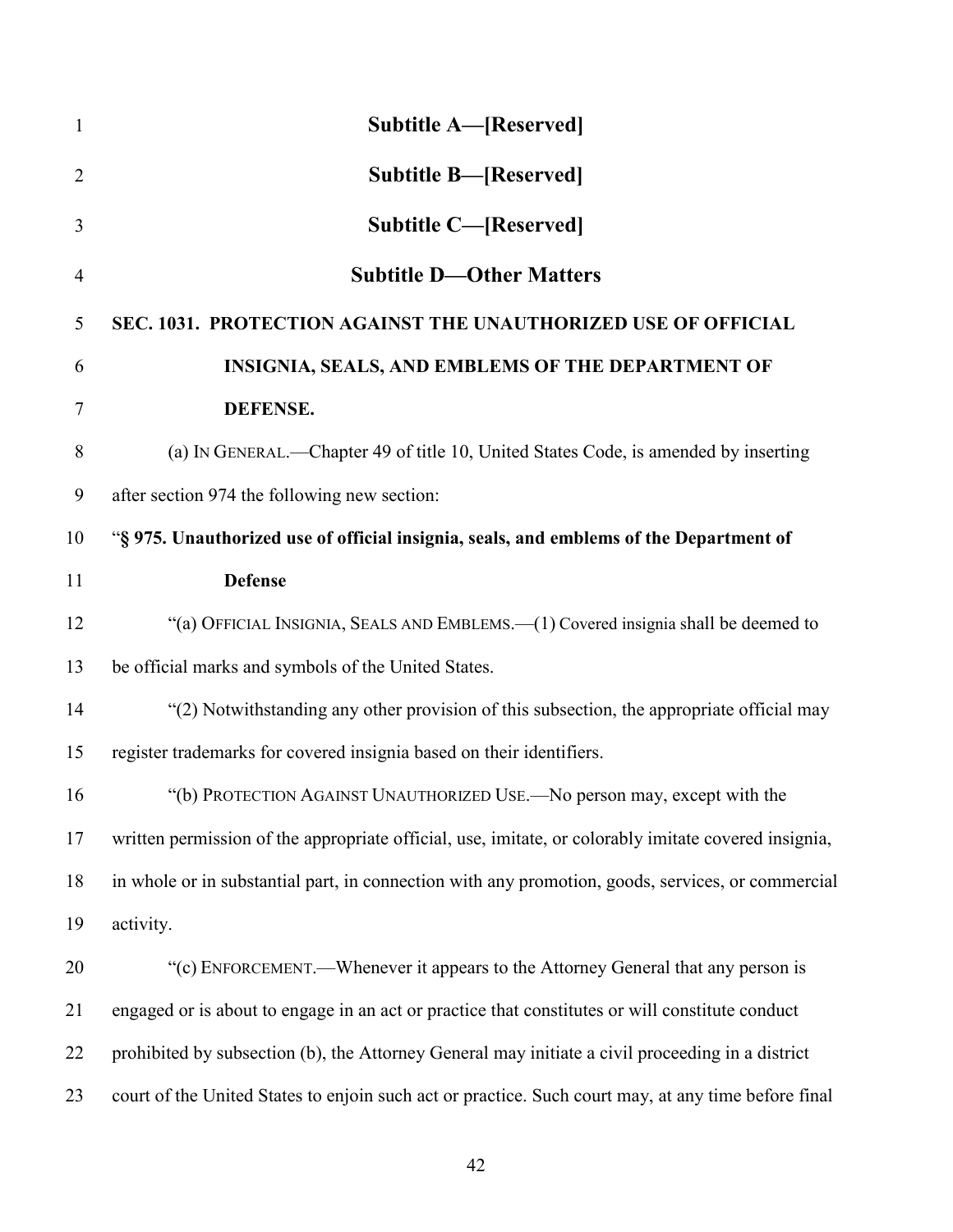| $\mathbf{1}$   | determination, enter such restraining orders or prohibitions, or take such other action as is       |
|----------------|-----------------------------------------------------------------------------------------------------|
| $\overline{2}$ | warranted, to prevent or remedy the act, practice, or conduct.                                      |
| 3              | "(d) RULE OF CONSTRUCTION.—Nothing in this section shall be construed to limit, affect,             |
| $\overline{4}$ | or diminish-                                                                                        |
| 5              | "(1) the authority of the appropriate official to register any symbol, name phrase,                 |
| 6              | term, acronym, or abbreviation otherwise capable of registration under the provisions of            |
| $\tau$         | the Act of July 5, 1946, popularly known as the Lanham Act or the Trademark Act of                  |
| 8              | 1946 (15 U.S.C. 1051 et seq.);                                                                      |
| 9              | "(2) the applicability of section 8921 of this title; or                                            |
| 10             | "(3) the applicability of section 934 of title 14.                                                  |
| 11             | "(e) EXCEPTION.—Subsection (b) shall not apply to the use of a covered insignia for                 |
| 12             | purposes of criticism, comment, news reporting, analysis, research, or scholarship.                 |
| 13             | "(f) TREATMENT OF DISCLAIMERS.—Any determination of whether a person has violated                   |
| 14             | this section shall be made without regard to any use of a disclaimer of affiliation, connection, or |
| 15             | association with, endorsement by, or approval of the United States Government, the appropriate      |
| 16             | official, or any subordinate thereof to the extent consistent with international obligations of the |
| 17             | United States.                                                                                      |
| 18             | "(g) DEFINITIONS.—In this section:                                                                  |
| 19             | "(1) The term 'appropriate official' means-                                                         |
| 20             | "(A) the Secretary of Defense with respect to covered insignia of the                               |
| 21             | Department of Defense;                                                                              |
| 22             | "(B) the Secretary concerned with respect to covered insignia of the armed                          |
| 23             | forces; and                                                                                         |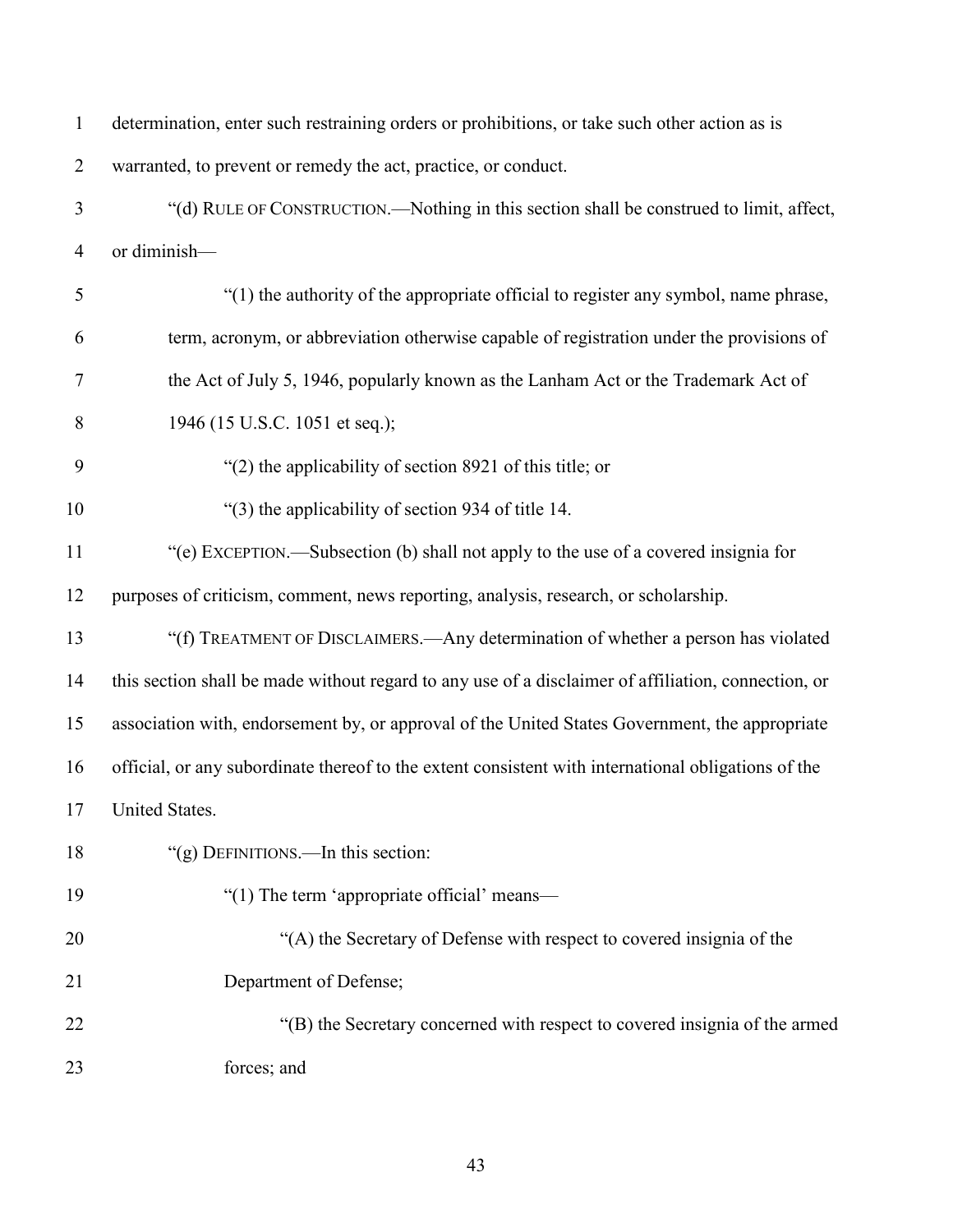| $\mathbf{1}$   | "(C) the Chairman of the Joint Chiefs of Staff with respect to covered                             |
|----------------|----------------------------------------------------------------------------------------------------|
| $\overline{2}$ | insignia of the Joint Staff.                                                                       |
| 3              | "(2) The term 'covered insignia' means the official insignia, seals, names, initials               |
| 4              | and emblems of the Department of Defense, the armed forces, and the Joint Staff,                   |
| 5              | including the official insignia, seals, names, initials and emblems of the underlying units,       |
| 6              | expeditionary forces, major commands, combatant commands, component commands,                      |
| 7              | numbered fleets, task forces, task groups, task units, and task elements.".                        |
| 8              | (b) TABLE OF SECTIONS AMENDMENT.—The table of sections at the beginning of chapter                 |
| 9              | 49 of title 10, United States Code, is amended by inserting after the item relating to section 974 |
| 10             | the following new item:                                                                            |
|                | "975. Unauthorized use of official insignia, seals, and emblems of the Department of Defense.".    |
| 11             | SEC. 1032. DEPARTMENT OF DEFENSE SUPPORT FOR FUNERALS AND                                          |
|                |                                                                                                    |
| 12             | MEMORIAL EVENTS FOR MEMBERS AND FORMER MEMBERS OF                                                  |
| 13             | <b>CONGRESS.</b>                                                                                   |
| 14             | (a) IN GENERAL.—Chapter 3 of title 10, United States Code, is amended by inserting after           |
| 15             | section 130 the following new section:                                                             |
| 16             | "§ 130a. Department of Defense support for funerals and related memorial events for                |
| 17             | <b>Members and former Members of Congress</b>                                                      |
| 18             | "(a) SUPPORT FOR FUNERALS.—The Secretary of Defense may provide such support as                    |
| 19             | the Secretary considers appropriate for the funeral or related memorial events of a Member or      |
| 20             | former Member of Congress, including support with respect to transportation to and from the        |
| 21             | funeral or other memorial events.                                                                  |
| 22             | "(b) USE OF FUNDS.—The Secretary may use funds authorized to be appropriated for                   |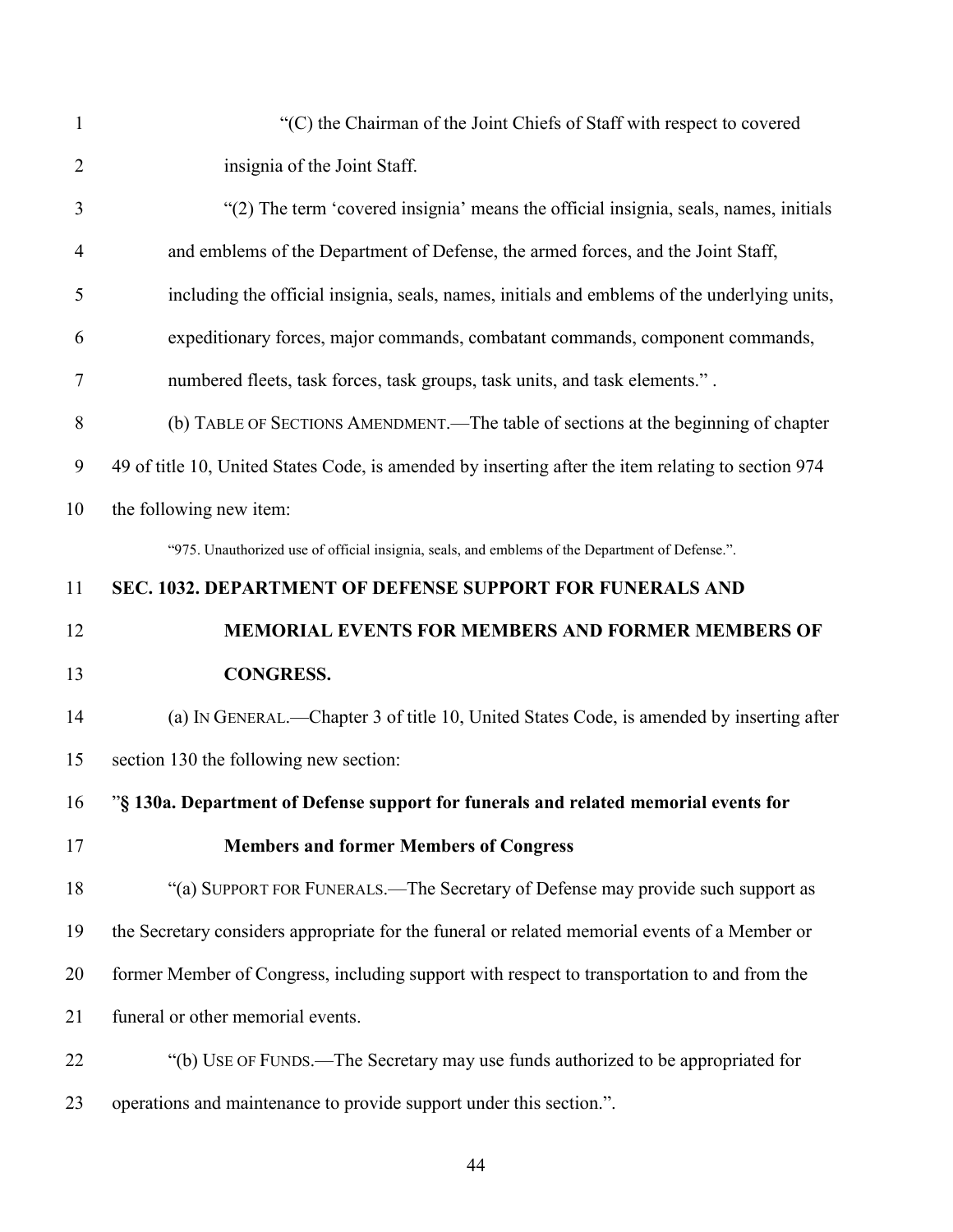| $\mathbf{1}$   | (b) TABLE OF SECTIONS AMENDMENT.—The table of sections at the beginning of such                                        |
|----------------|------------------------------------------------------------------------------------------------------------------------|
| $\overline{2}$ | chapter 3 is amended by inserting after the item relating to section 130 the following new item:                       |
|                | "130a. Department of Defense support for funerals and memorial events for Members and former Members of<br>Congress.". |
| 3              | SEC. 1033. PERMANENT AUTHORITY OF SECRETARY OF TRANSPORTATION TO                                                       |
| $\overline{4}$ | <b>ISSUE NON-PREMIUM AVIATION INSURANCE.</b>                                                                           |
| 5              | Section 44310 of title 49, United States Code, is amended—                                                             |
| 6              | (1) in subsection (a), by striking "(a) IN GENERAL.—"; and                                                             |
| $\tau$         | (2) by striking subsection (b).                                                                                        |
| 8              | SEC. 1034. REVISION OF DEFINITION OF AMERICAN AIRCRAFT.                                                                |
| 9              | Section 44301(2) of title 49, United States Code, is amended—                                                          |
| 10             | (1) in subparagraph $(A)$ , by striking "and" at the end;                                                              |
| 11             | $(2)$ in subparagraph $(B)$ , by striking the period at the end and inserting "; or"; and                              |
| 12             | (3) by adding at the end the following new subparagraph:                                                               |
| 13             | "(C) an aircraft temporarily designated as a state aircraft of the United                                              |
| 14             | States by a department, agency, or instrumentality of the United States                                                |
| 15             | Government.".                                                                                                          |
| 16             | <b>TITLE XI-CIVILIAN PERSONNEL MATTERS</b>                                                                             |
| 17             | SEC. 1101. AUTHORITY TO PROVIDE INCREASED VOLUNTARY SEPARATION                                                         |
| 18             | <b>INCENTIVE PAY FOR CIVILIAN EMPLOYEES OF THE</b>                                                                     |
| 19             | DEPARTMENT OF DEFENSE.                                                                                                 |
| 20             | Section $9902(f)(5)(A)(ii)$ of title 5, United States Code, is amended by striking "\$25,000"                          |
| 21             | and inserting "an amount determined by the Secretary, not to exceed \$40,000".                                         |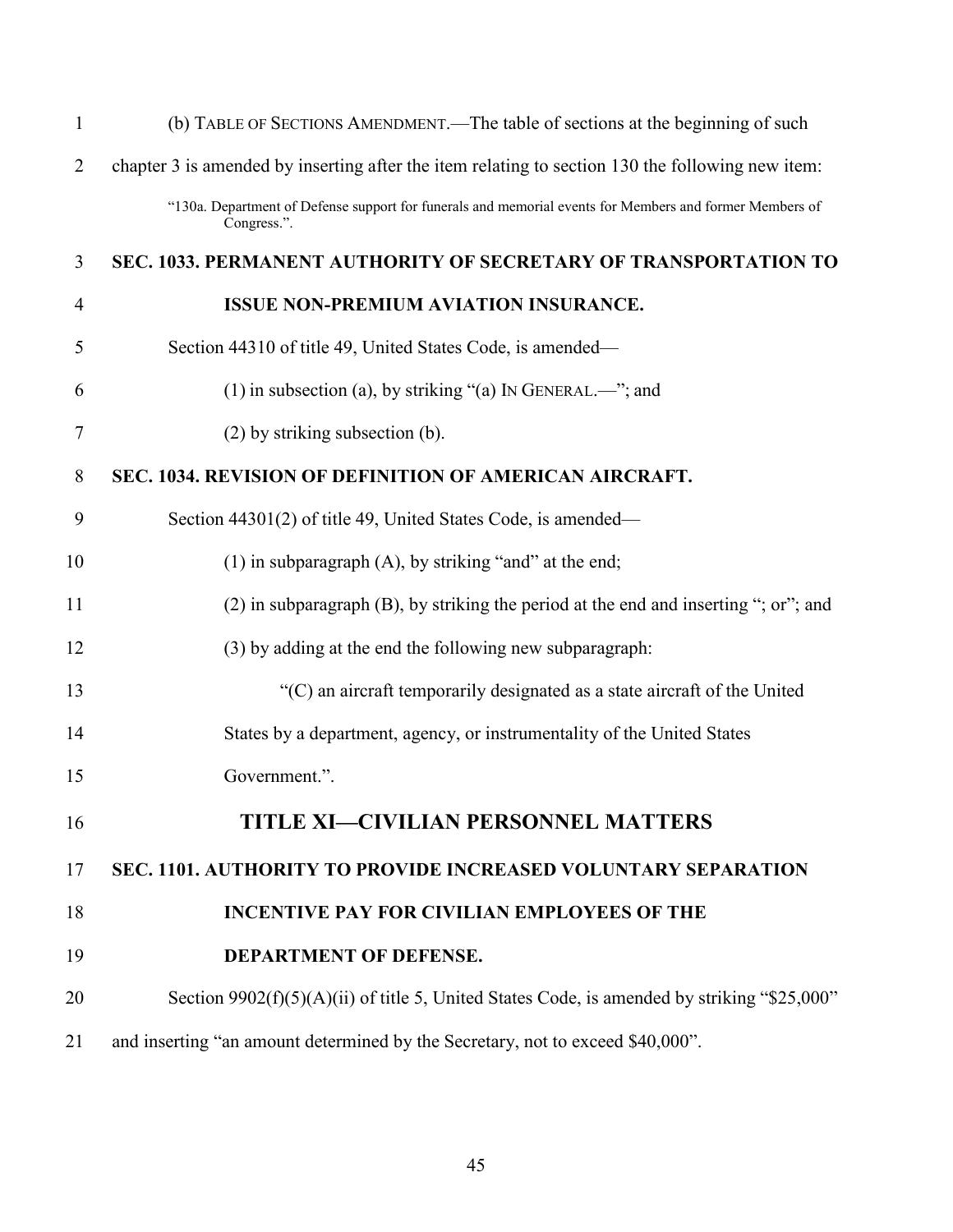| $\mathbf{1}$   | SEC. 1102. EMPLOYMENT AND COMPENSATION OF CIVILIAN FACULTY                              |
|----------------|-----------------------------------------------------------------------------------------|
| $\overline{2}$ | MEMBERS AT INTER-AMERICAN DEFENSE COLLEGE.                                              |
| 3              | (a) IN GENERAL.—Subsection (c) of section 1595 of title 10, United States Code, is      |
| $\overline{4}$ | amended by adding at the end the following new paragraph:                               |
| 5              | "(9) The United States Element of the Inter-American Defense College.".                 |
| 6              | (b) CONFORMING AMENDMENTS. Such section is further amended—                             |
| 7              | (1) in subsection (a), by striking "institutions" and inserting "organizations"; and    |
| 8              | $(2)$ in subsection $(c)$ —                                                             |
| 9              | (A) in the subsection heading, by striking "INSTITUTIONS" and inserting                 |
| 10             | "ORGANIZATIONS"; and                                                                    |
| 11             | (B) in the matter preceding paragraph (1), by striking "institutions" and               |
| 12             | inserting "organizations".                                                              |
| 13             | TITLE XII-MATTERS RELATING TO FOREIGN NATIONS                                           |
| 14             | <b>Subtitle A—Assistance and Training</b>                                               |
| 15             | SEC. 1201. PARTICIPATION IN MULTINATIONAL CENTERS OF EXCELLENCE.                        |
| 16             | Section 344(f) of title 10, United States Code, is amended—                             |
| 17             | $(1)$ in paragraph $(1)$ , by striking "and" at the end;                                |
| 18             | $(2)$ in paragraph $(2)$ , by striking the period at the end and inserting "; and"; and |
| 19             | (3) by adding at the end the following new paragraph:                                   |
| 20             | "(3) the International Special Training Centre, established in 1979 and located in      |
| 21             | Pfullendorf, Germany.".                                                                 |
| 22             | SEC. 1202. MISSION TRAINING THROUGH DISTRIBUTED SIMULATION.                             |
| 23             | (a) AUTHORITY.-Section 346 of title 10, United States Code, is amended-                 |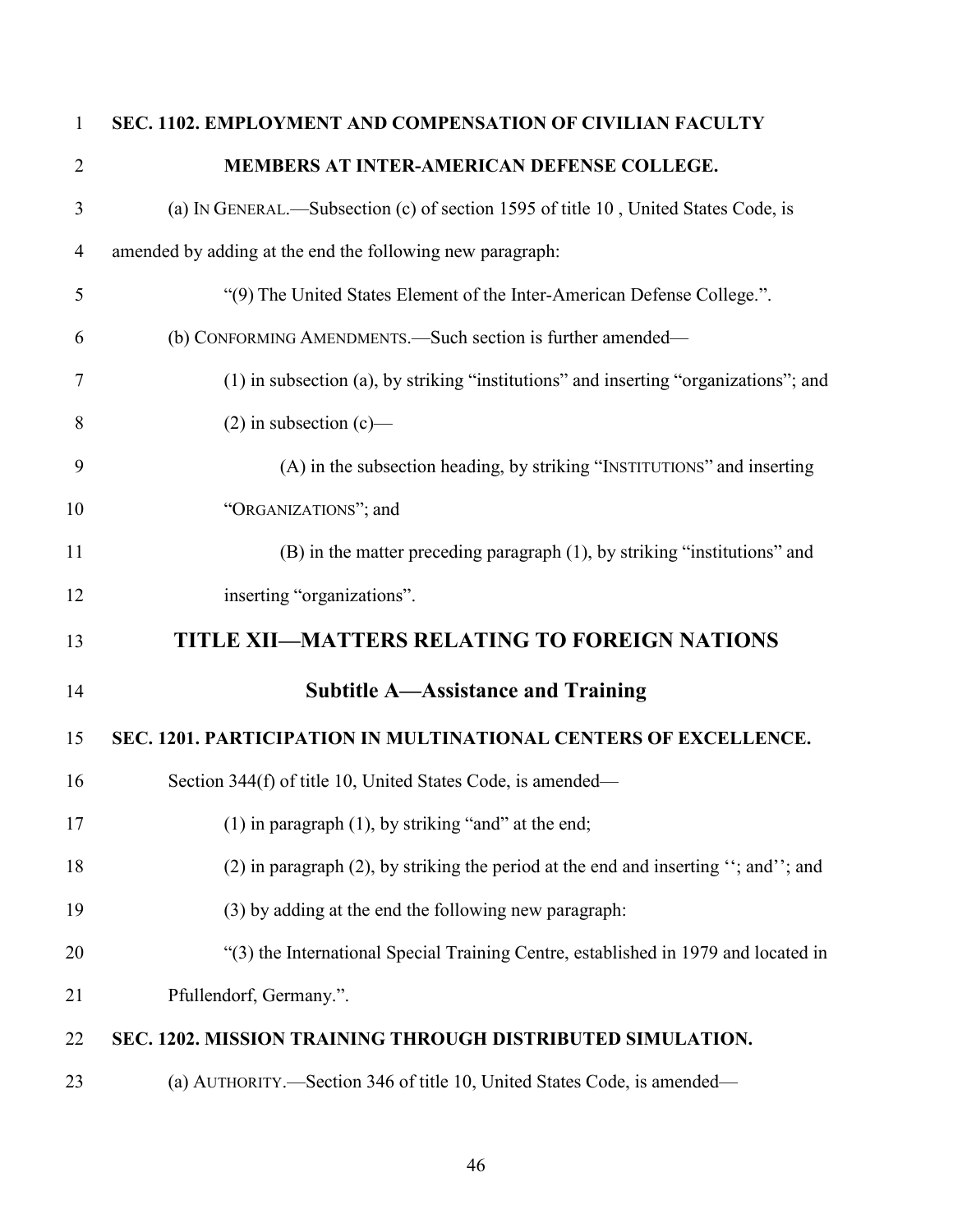| $\mathbf{1}$   | (1) by striking the section designation and heading and inserting the following:                   |
|----------------|----------------------------------------------------------------------------------------------------|
| $\overline{2}$ | "§346. Mission training of United States and foreign forces through distributed simulation         |
| 3              | and networked technology";                                                                         |
| 4              | $(2)$ in subsection $(a)$ —                                                                        |
| 5              | (A) in the subsection heading, by inserting "TRAINING AND" before                                  |
| 6              | DISTRIBUTION AUTHORIZED";                                                                          |
| 7              | (B) in the matter preceding paragraph (1), by striking "interoperability"                          |
| 8              | and inserting "interoperability and integration";                                                  |
| 9              | (C) in paragraph (1), by inserting "persistent advanced networked training                         |
| 10             | and exercise activities, also referred to as mission training through distributed                  |
| 11             | simulation, and other" before "electronically-distributed learning content"; and                   |
| 12             | (D) in paragraph (2), by striking "computer software" and inserting                                |
| 13             | "hardware and software"; and                                                                       |
| 14             | $(3)$ in subsection $(c)$ —                                                                        |
| 15             | (A) in the matter preceding paragraph (1), by striking "shall include" and                         |
| 16             | inserting "may include"; and                                                                       |
| 17             | (B) by adding at the end the following:                                                            |
| 18             | "(3) Advanced distributed network training events and computer-assisted                            |
| 19             | exercises.".                                                                                       |
| 20             | (b) CLERICAL AMENDMENT.—The table of sections at the beginning of subchapter V of                  |
| 21             | chapter 16 of such title is amended by striking the item relating to section 346 and inserting the |
| 22             | following new item:                                                                                |
|                |                                                                                                    |

<sup>&</sup>quot;346. Mission training of United States and foreign forces through distributed simulation and networked technology.".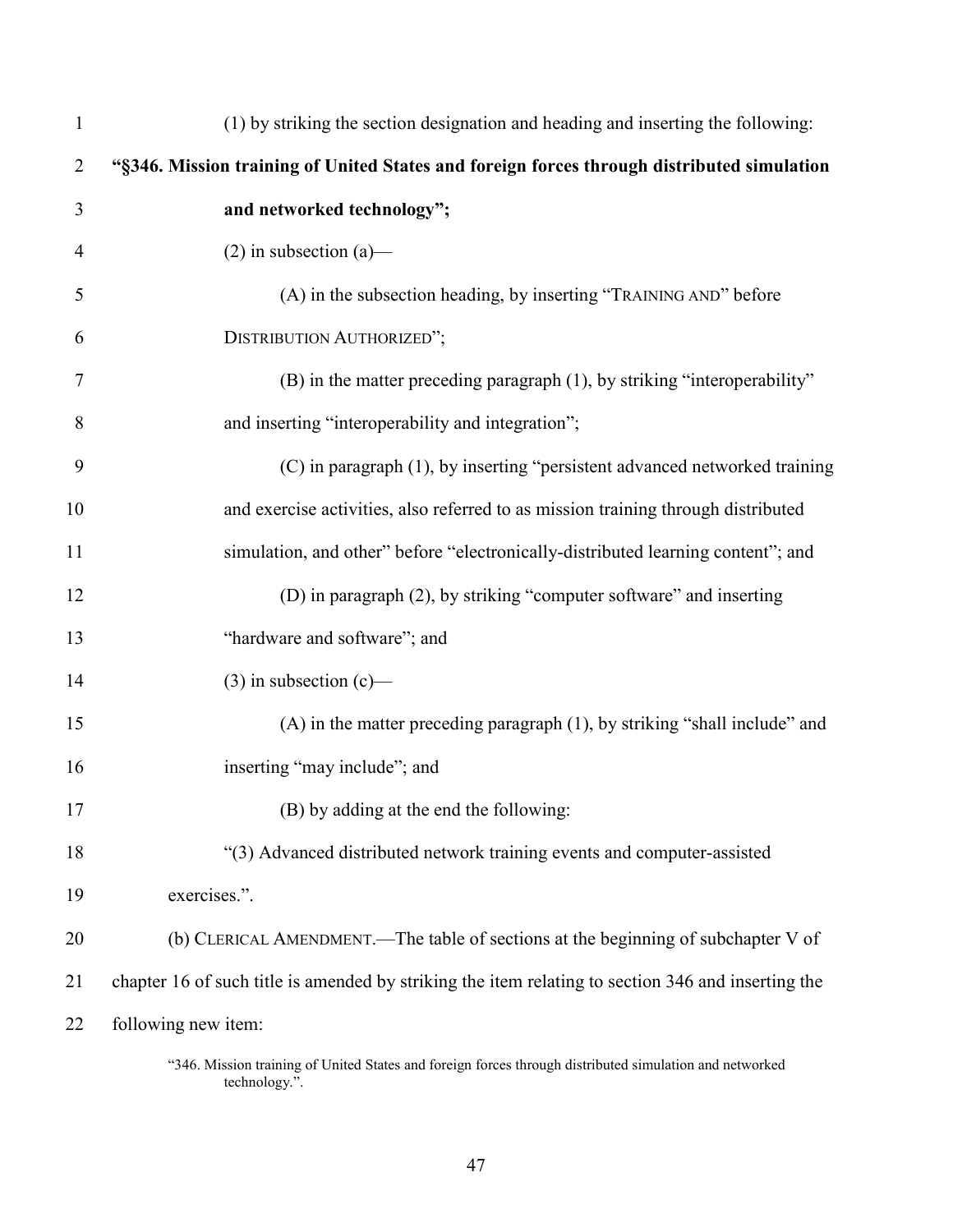| $\mathbf{1}$   | <b>Subtitle B-[Reserved]</b>                                                                  |
|----------------|-----------------------------------------------------------------------------------------------|
| $\overline{2}$ | Subtitle C—Matters Relating to Syria, Iraq, and Iran                                          |
| 3              | SEC. 1221. EXTENSION OF AUTHORITY TO SUPPORT OPERATIONS AND                                   |
| $\overline{4}$ | <b>ACTIVITIES OF THE OFFICE OF SECURITY COOPERATION IN</b>                                    |
| 5              | IRAQ.                                                                                         |
| 6              | (a) EXTENSION.—Subsections (c) and (d) of section 1215 of the National Defense                |
| $\tau$         | Authorization Act for Fiscal Year 2012 (10 U.S.C. 113 note) are each amended by striking      |
| 8              | "fiscal year 2022" and inserting "fiscal year 2023".                                          |
| 9              | (b) FUNDING LIMITATION.—Subsection (c) of such section 1215, as amended by                    |
| 10             | subsection (a) of this section, is further amended by striking "\$25,000,000" and inserting   |
| 11             | "\$30,000,000".                                                                               |
| 12             | <b>Subtitle D-Other Matters</b>                                                               |
| 13             | SEC. 1231. EXTENSION AND MODIFICATION OF UKRAINE SECURITY                                     |
| 14             | <b>ASSISTANCE INITIATIVE.</b>                                                                 |
| 15             | Section 1250 of the National Defense Authorization Act for Fiscal Year 2016 (Public           |
| 16             | Law 114-92; 129 Stat. 1068), as most recently amended by section 1233 of the National Defense |
| 17             | Authorization Act for Fiscal Year 2022 (Public Law 117-81), is further amended—               |
| 18             | $(1)$ in subsection $(c)$ , by adding at the end the following new paragraph:                 |
| 19             | "(6) AVAILABILITY OF FUNDS FOR PROGRAMS ACROSS FISCAL YEARS.- Amounts                         |
| 20             | available in a fiscal year to carry out the authority in subsection (a) may be used for       |
| 21             | programs under that authority that begin in such fiscal year and end not later than the end   |
| 22             | of the second fiscal year thereafter.";                                                       |
| 23             | $(2)$ in subsection $(f)$ —                                                                   |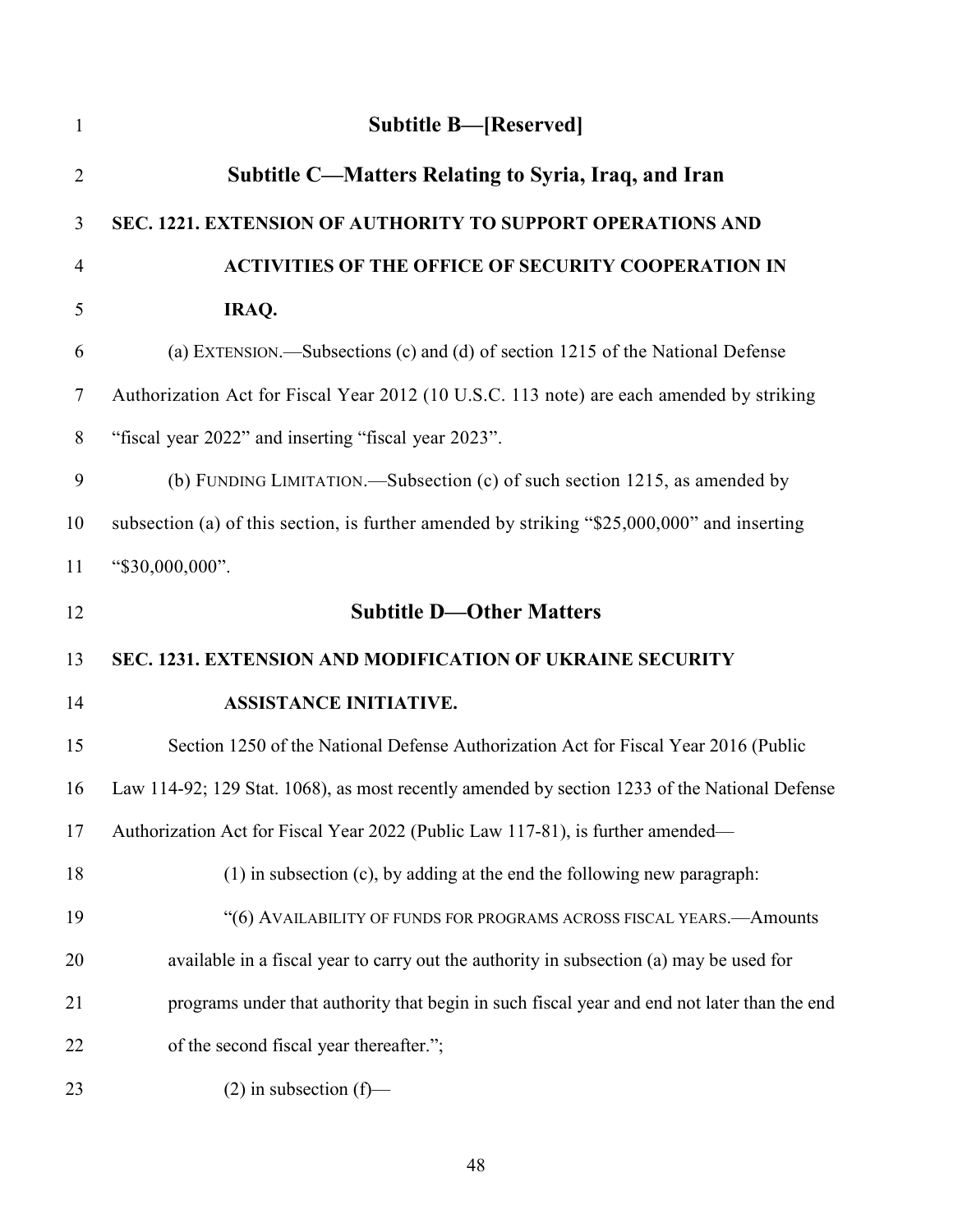| $\mathbf{1}$   | $(A)$ in the matter preceding paragraph $(1)$ , by striking "for overseas"                  |
|----------------|---------------------------------------------------------------------------------------------|
| $\overline{2}$ | contingency operations"; and                                                                |
| 3              | (B) by adding at the end the following new paragraph:                                       |
| $\overline{4}$ | "(8) For fiscal year 2023, \$275,000,000."; and                                             |
| 5              | (3) in subsection (h), by striking "December 31, 2024" and inserting "December              |
| 6              | 31, 2026".                                                                                  |
| 7              | <b>TITLE XIII—[RESERVED]</b>                                                                |
| 8              | <b>TITLE XIV-OTHER AUTHORIZATIONS</b>                                                       |
| 9              | <b>Subtitle A-Military Programs</b>                                                         |
| 10             | SEC. 1401. WORKING CAPITAL FUNDS.                                                           |
| 11             | Funds are hereby authorized to be appropriated for fiscal year 2023 for the use of the      |
| 12             | Armed Forces and other activities and agencies of the Department of Defense for providing   |
| 13             | capital for working capital and revolving funds in the amount of \$1,583,395,000.           |
| 14             | SEC. 1402. CHEMICAL AGENTS AND MUNITIONS DESTRUCTION, DEFENSE.                              |
| 15             | (a) AUTHORIZATION OF APPROPRIATIONS. - Funds are hereby authorized to be                    |
| 16             | appropriated for the Department of Defense for fiscal year 2023 for expenses, not otherwise |
| 17             | provided for, for Chemical Agents and Munitions Destruction, Defense, in the amount of      |
| 18             | \$1,059,818,000 of which-                                                                   |
| 19             | (1) \$84,612,000 is for Operation and Maintenance; and                                      |
| 20             | (2) \$975,206,000 is for Research, Development, Test, and Evaluation.                       |
| 21             | (b) USE.—Amounts authorized to be appropriated under subsection (a) are authorized          |
| 22             | $for-$                                                                                      |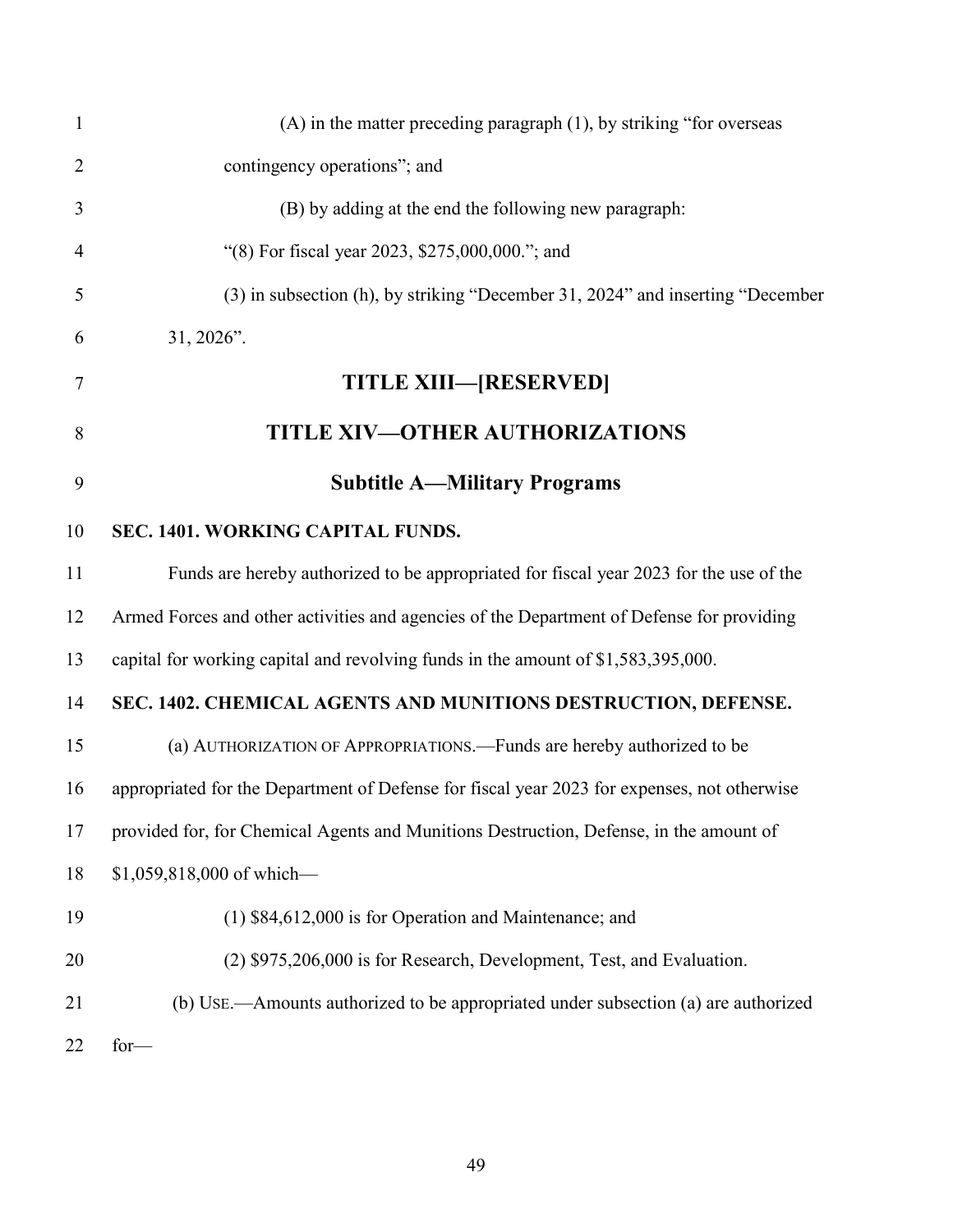| $\mathbf{1}$   | (1) the destruction of lethal chemical agents and munitions in accordance with                     |
|----------------|----------------------------------------------------------------------------------------------------|
| $\overline{2}$ | section 1412 of the Department of Defense Authorization Act, 1986 (50 U.S.C. 1521);                |
| 3              | and                                                                                                |
| $\overline{4}$ | (2) the destruction of chemical warfare materiel of the United States that is not                  |
| 5              | covered by section 1412 of such Act.                                                               |
| 6              | SEC. 1403. DRUG INTERDICTION AND COUNTER-DRUG ACTIVITIES, DEFENSE.                                 |
| 7              | Funds are hereby authorized to be appropriated for the Department of Defense for fiscal            |
| 8              | year 2023 for expenses, not otherwise provided for, for Drug Interdiction and Counter-Drug         |
| 9              | Activities, Defense, in the amount of \$855,728,000.                                               |
| 10             | SEC. 1404. DEFENSE INSPECTOR GENERAL.                                                              |
| 11             | Funds are hereby authorized to be appropriated for the Department of Defense for fiscal            |
| 12             | year 2023 for expenses, not otherwise provided for, for the Office of the Inspector General of the |
| 13             | Department of Defense, in the amount of \$479,359,000 of which-                                    |
| 14             | $(1)$ \$475,971,000 is for Operation and Maintenance;                                              |
| 15             | (2) \$1,864,000 is for Research, Development, Test and Evaluation; and                             |
| 16             | $(3)$ \$1,524,000 is for Procurement.                                                              |
| 17             | <b>SEC. 1405. DEFENSE HEALTH PROGRAM</b>                                                           |
| 18             | Funds are hereby authorized to be appropriated for the Department of Defense for fiscal            |
| 19             | year 2023 for expenses, not otherwise provided for, for the Defense Health Program, in the         |
| 20             | amount of \$36,932,174,000 of which-                                                               |
| 21             | $(1)$ \$35,314,750,000 is for Operation and Maintenance;                                           |
| 22             | (2) \$909,994,000 is for Research, Development, Test, and Evaluation;                              |
| 23             | $(3)$ \$570,074,000 is for Procurement; and                                                        |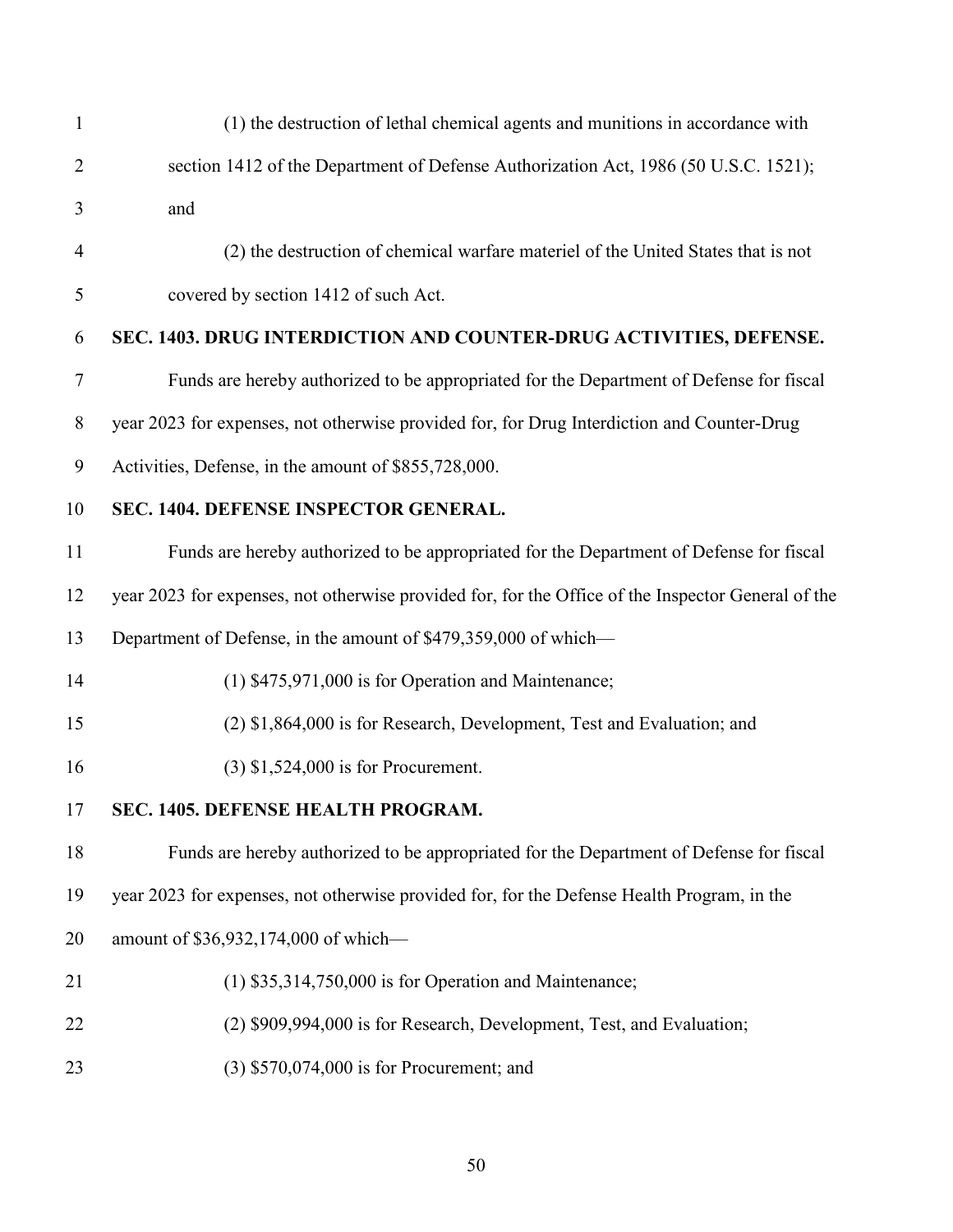(4) \$137,356,000 is for Software and Digital Technology Pilot Programs. **Subtitle B—Other Matters SEC. 1411. AUTHORITY FOR TRANSFER OF FUNDS TO JOINT DEPARTMENT OF DEFENSE-DEPARTMENT OF VETERANS AFFAIRS MEDICAL FACILITY DEMONSTRATION FUND FOR CAPTAIN JAMES A. LOVELL HEALTH CARE CENTER, ILLINOIS.** (a) AUTHORITY FOR TRANSFER OF FUNDS.—Of the funds authorized to be appropriated for section 1405 and available for the Defense Health Program for operation and maintenance, \$168,000,000 may be transferred by the Secretary of Defense to the Joint Department of Defense–Department of Veterans Affairs Medical Facility Demonstration Fund established by subsection (a)(1) of section 1704 of the National Defense Authorization Act for Fiscal Year 2010 (Public Law 111-84; 123 Stat. 2571). For purposes of subsection (a)(2) of such section 1704, any funds so transferred shall be treated as amounts authorized and appropriated specifically for the purpose of such a transfer.

 (b) USE OF TRANSFERRED FUNDS.—For the purposes of subsection (b) of such section 1704, facility operations for which funds transferred under subsection (a) may be used are operations of the Captain James A. Lovell Federal Health Care Center, consisting of the North Chicago Veterans Affairs Medical Center, the Navy Ambulatory Care Center, and supporting facilities designated as a combined Federal medical facility under an operational agreement covered by section 706 of the Duncan Hunter National Defense Authorization Act for Fiscal Year 2009 (Public Law 110-417; 122 Stat. 4500).

# **SEC. 1412. AUTHORIZATION OF APPROPRIATIONS FOR ARMED FORCES RETIREMENT HOME.**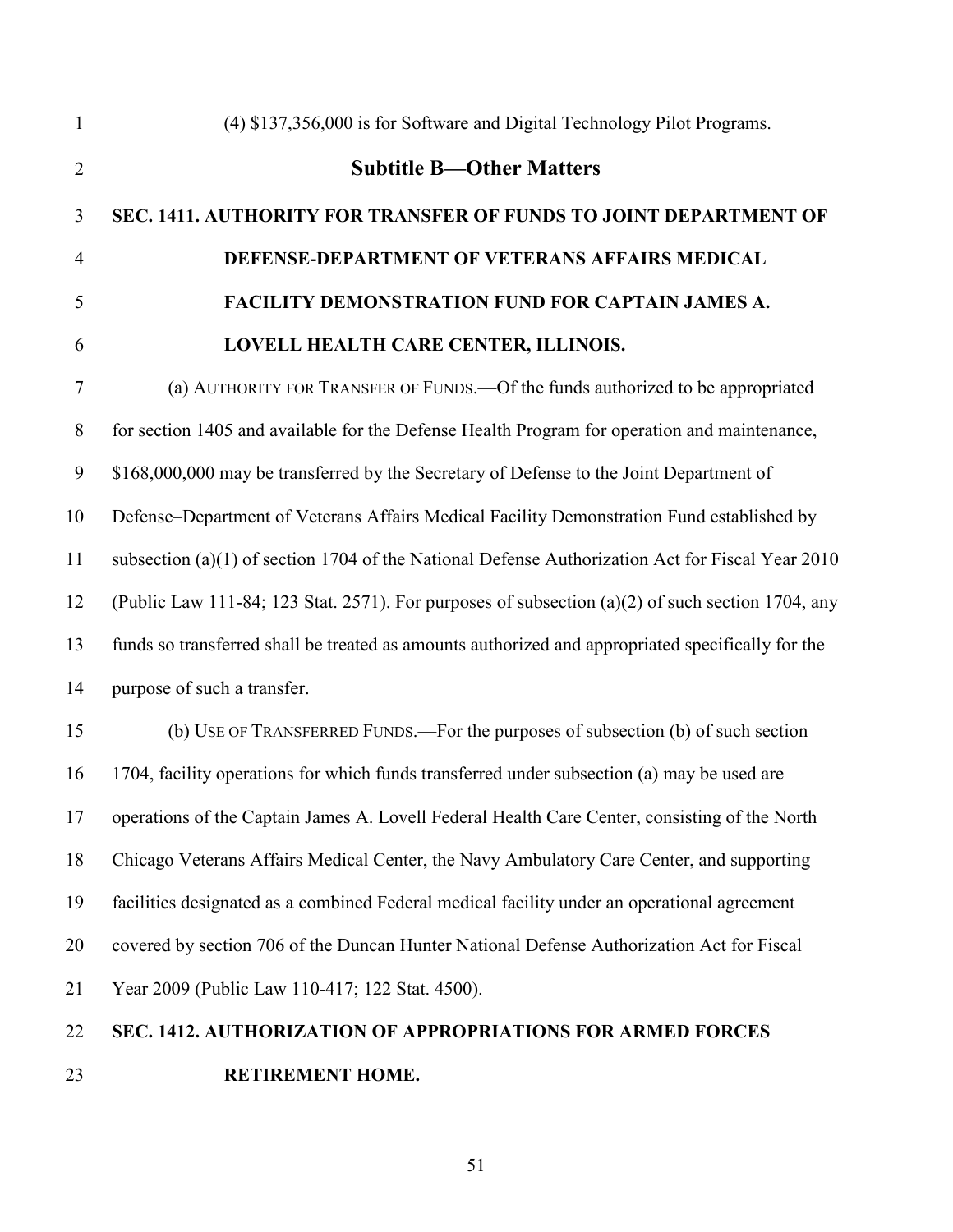| $\mathbf{1}$   | There is hereby authorized to be appropriated for fiscal year 2023 from the Armed Forces                                                                      |
|----------------|---------------------------------------------------------------------------------------------------------------------------------------------------------------|
| $\overline{2}$ | Retirement Home Trust Fund the sum of \$152,360,000 of which—                                                                                                 |
| 3              | $(1)$ \$75,360,000 is for operation, maintenance, construction and renovation; and                                                                            |
| 4              | $(2)$ \$77,000,000 is for major construction.                                                                                                                 |
| 5              | <b>TITLE XV-[RESERVED]</b>                                                                                                                                    |
| 6              | <b>TITLE XVI—[RESERVED]</b>                                                                                                                                   |
| 7              | <b>TITLE XVII-SPACE COMPONENT</b>                                                                                                                             |
| 8              | <b>Subtitle A—Space Component</b>                                                                                                                             |
| 9              | SEC. 1701. SHORT TITLE.                                                                                                                                       |
| 10             | This title may be cited as the "Space Component Act".                                                                                                         |
| 11             | SEC. 1702. ESTABLISHMENT OF THE SPACE COMPONENT.                                                                                                              |
| 12             | (a) Title 10, United States Code, is amended by adding at the end the following new                                                                           |
| 13             | subtitle:                                                                                                                                                     |
| 14             | "SUBTITLE F-SPACE COMPONENT                                                                                                                                   |
|                | "Chap.<br>"2001. General Provisions<br>"2002. Status and Participation.<br>"2003. Enlisted Members.<br>"2004. Officers.<br>"2005. Separation and Retirements. |
| 15             | <b>SEC. 1703. GENERAL PROVISIONS</b>                                                                                                                          |
| 16             | (a) Subtitle F of such title, as added by section 1702, is further amended by adding at the                                                                   |
| 17             | end the following new chapter:                                                                                                                                |
| 18             | "CHAPTER 2001 - GENERAL PROVISIONS                                                                                                                            |

"Sec.

"20101. Space component.

"20102. Applicability of other provisions of law.

"20103. Basic policy for order into federal service.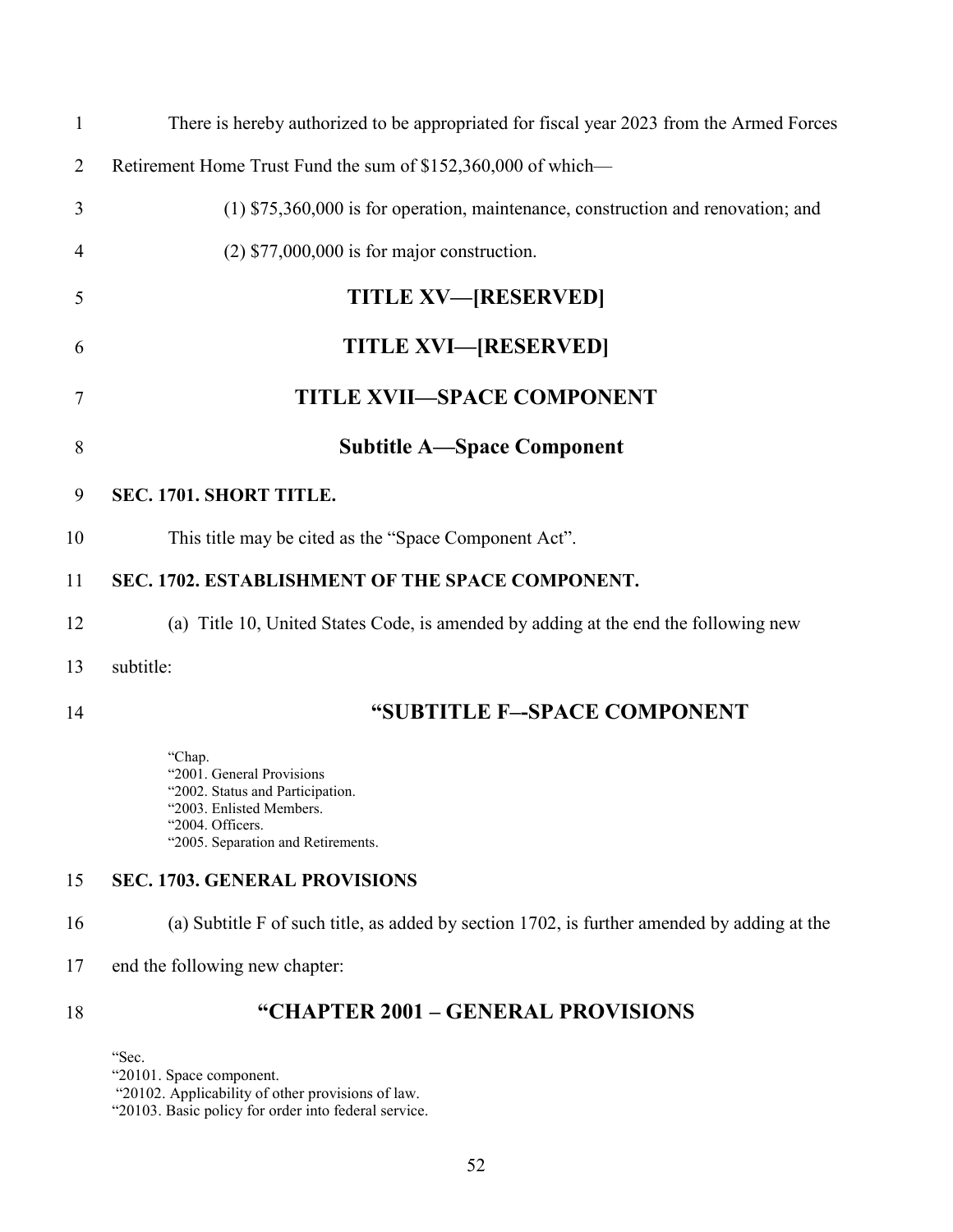"20104. Members: required service.

**"§20101. Space component.**

 " ESTABLISHMENT.—There is established, within the United States Space Force, a Space Component.

**"§20102. Applicability of other provisions of law.**

 "Except as specifically modified or provided for in this subtitle, the provisions of subtitles A, D, and E of this title shall apply to a member of the Space Component.

"(a) Provisions in subtitle A of this title referring to or regarding a member of a regular

component of an armed force shall be deemed to refer to or regard a member of the Space

Component on protracted active duty; and

 "(b) Provisions in subtitles A, D, and E of this title referring to or regarding a Reserve or a member of a reserve component of an armed force, without specifying an element of a reserve component (as defined in section 10141 of this title) to which the provision applies, shall be deemed to refer to or regard a member of the Space Component not on protracted active duty. "(c) Provisions in subtitles A, D, and E of this title applying to a member of the Ready Reserve or Selected Reserve shall be deemed to refer to or regard a member of the Space Component in a space component active status and not on protracted active duty.

 "(d) Provisions in subtitles A, D, and E of this title applying to a member of the Individual Ready Reserve shall be deemed to refer to or regard a member of the Space Component designated an Individual Ready Guardian under section 20205 of this title.

 "(e) Provisions in subtitles A, D, and E of this title applying to a member of the Standby Reserve, shall be deemed to refer to or regard a member of the Space Component in a space 23 component inactive status as defined in section  $101(f)(2)$  of this title (as amended by section  $24 \quad 20211(b)(5)$ ).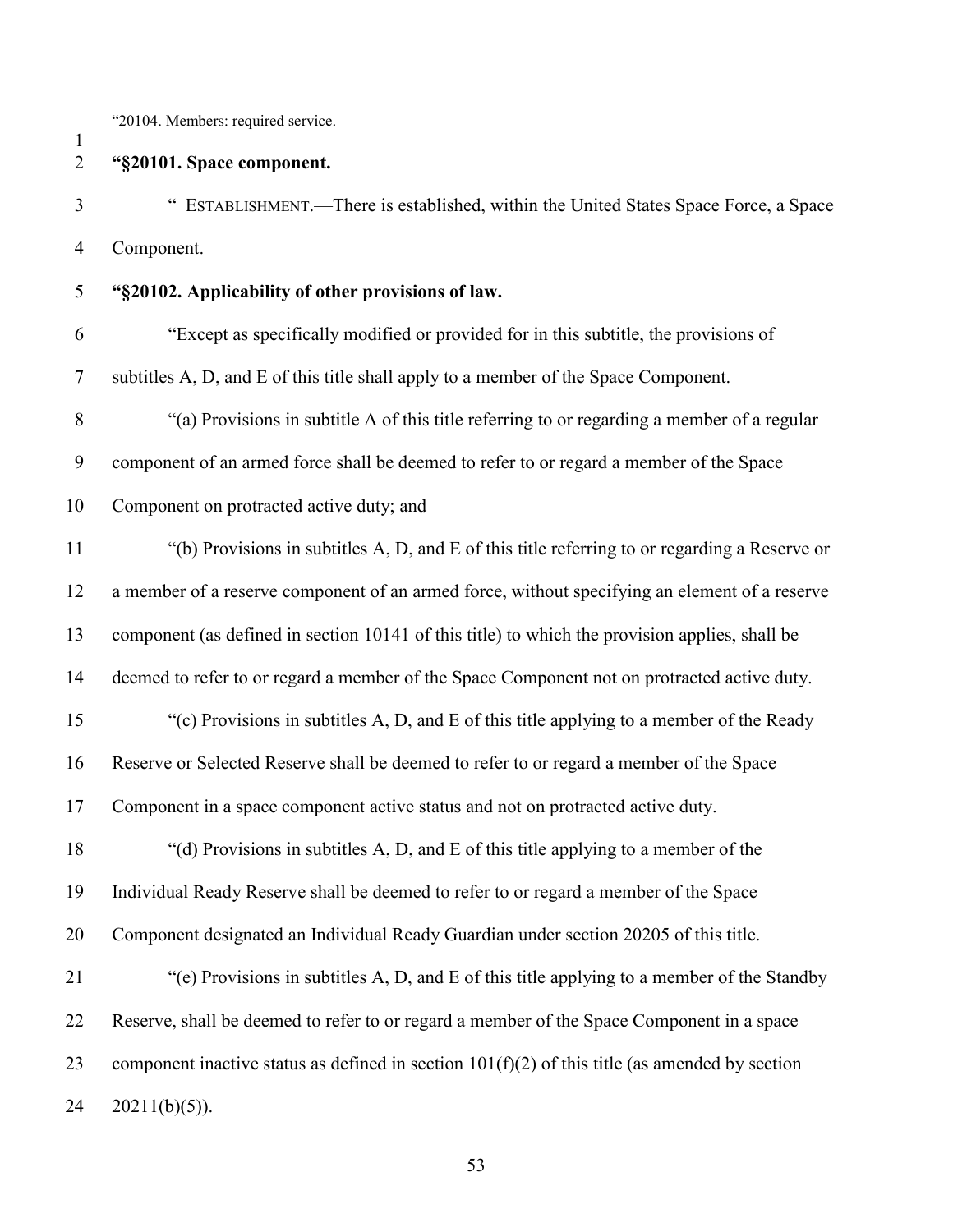"(f) Provisions in subtitles A, D, and E of this title applying to a member of the Retired Reserve, shall be deemed to refer to or regard a member of the Space Component who has qualified for and is either receiving retired pay or has not yet reached the age of eligibility to receive pay for non-regular service as prescribed in Chapter 1223 of this title.

# **"§20103. Basic Policy for Order into Federal Service**

 "Whenever Congress determines that more units and organizations capable of conducting space operations are needed for the national security than are available among those units comprised of members of the Space Component serving on active duty, members of the Space Component not serving on active duty shall be ordered to active duty and retained as long as so needed.

#### **"§20104. Members: required service**

 "(a) Each person who becomes a member of the Space Component, other than a person deferred under the next to the last sentence of section 6(d)(1) of the Military Selective Service 14 Act (50 U.S.C. 3806(d)(1)) shall serve in the Space Component for a total initial period of not less than six years nor more than eight years, as provided in regulations prescribed by the Secretary of Defense, unless such person is sooner discharged under such regulations because of personal hardship."

(b) CONFORMING AMENDMENTS.—

- (1) TABLE OF SECTIONS.—The table of sections at the beginning of chapter 908 of 20 title 10 is amended by-
- (A) striking the item relating to section 9085 and inserting the following new item:

"Sec. 9085. Space Component: composition."; and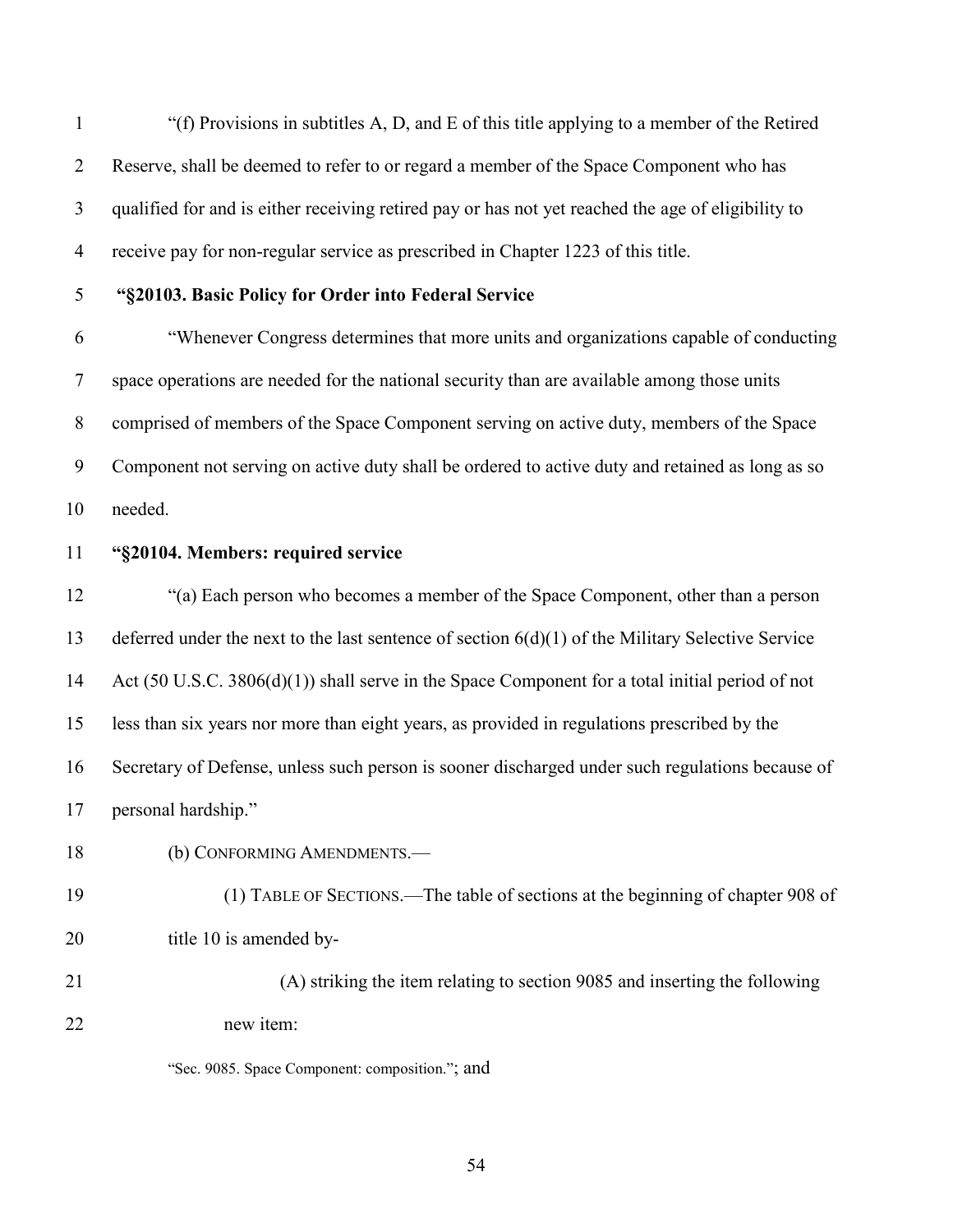| $\mathbf{1}$        | (B) striking the item relating to section 9084. Space Development Agency                        |
|---------------------|-------------------------------------------------------------------------------------------------|
| $\overline{2}$      | and inserting the following new item:                                                           |
| 3<br>$\overline{4}$ | "Sec. 9086. Space Development Agency.".                                                         |
| 5                   | (2) THE UNITED STATES SPACE FORCE.-Section 9081 of such title is amended by                     |
| 6                   | striking paragraph $(b)(1)$ and inserting —                                                     |
| 7                   | "(1) the Regular Space Force and the Space Component;                                           |
| 8                   | (3) THE REGULAR SPACE FORCE.—Section 9085 of such title is amended by                           |
| 9                   | adding a new subsection as follows:                                                             |
| 10                  | "(c) Disestablishment.—The Regular Space Force will be disestablished                           |
| 11                  | upon the completion of the transfer of all Regular Space Force personnel to the                 |
| 12                  | Space Component and certification by the Secretary of the Air Force to the                      |
| 13                  | congressional defense committees that there are no longer any personnel who are                 |
| 14                  | members of the Regular Space Force.                                                             |
| 15                  | (4) SPACE COMPONENT: COMPOSITION.—Chapter 908 of such title is amended by                       |
| 16                  | adding the following new section —                                                              |
| 17                  | "§9086. Space Component: composition                                                            |
| 18                  | "(a) IN GENERAL.-The Space Component is the component of the Space Force that                   |
| 19                  | consists of persons whose continuous service on protracted active duty in both peace and war is |
| 20                  | contemplated by law, persons whose continuous voluntary or involuntary availability for active  |
| 21                  | duty in both peace and war is contemplated by law, and of retired members of the Space          |
| 22                  | Component.                                                                                      |
| 23                  | "(b) COMPOSITION.-The Space Component includes-                                                 |
| 24                  | "(1) the officers and enlisted members of the Space Component; and                              |
| 25                  | "(2) the retired officers and enlisted members of the Space Component."                         |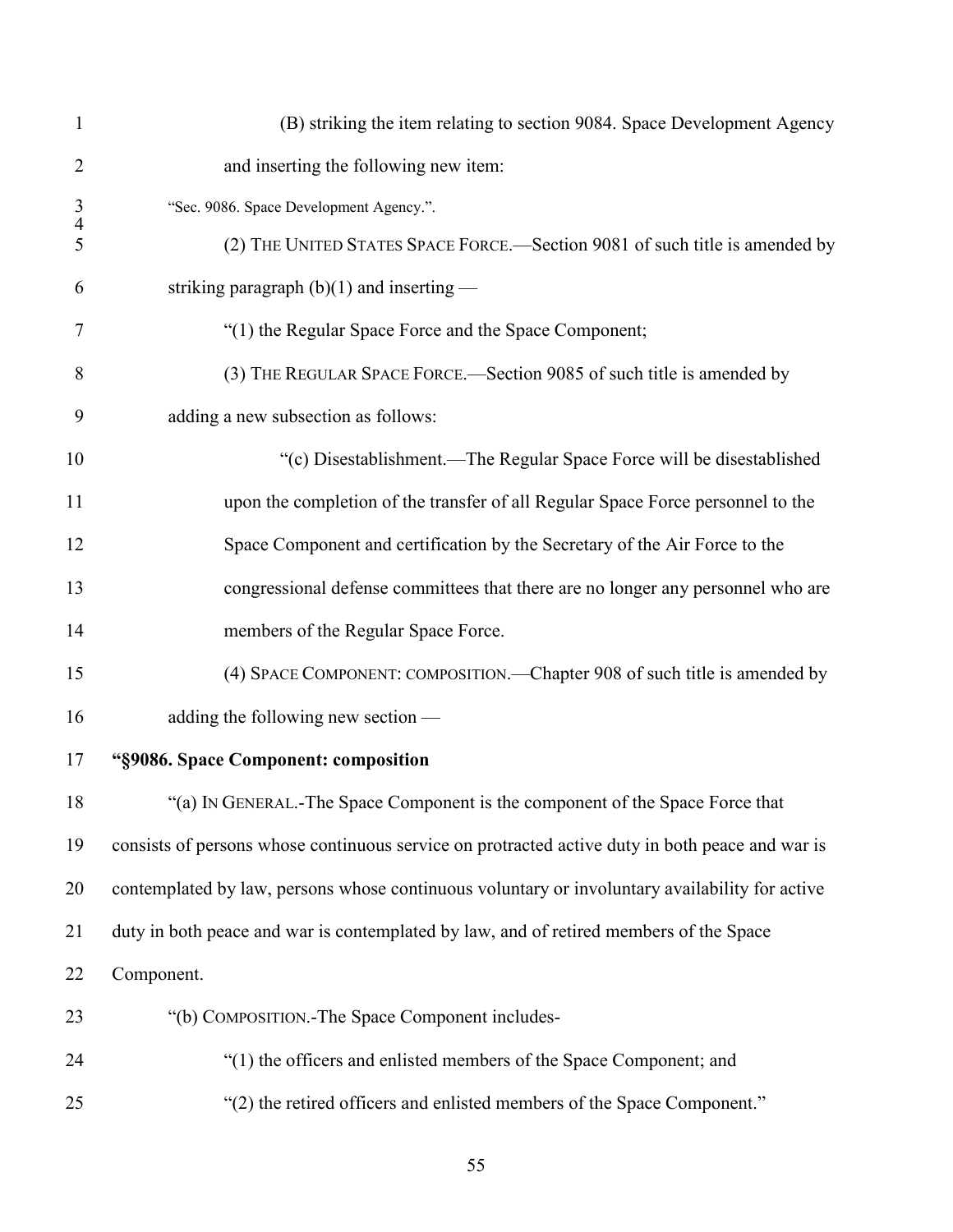| $\mathbf{1}$   | (5) SPACE DEVELOPMENT AGENCY.—Section 9084 of such title is amended by                      |
|----------------|---------------------------------------------------------------------------------------------|
| $\overline{2}$ | striking the title and inserting-                                                           |
| 3              | "§9087. Space Development Agency."                                                          |
| $\overline{4}$ | (c) TRANSFER OF INDIVIDUALS INTO THE SPACE COMPONENT.-                                      |
| 5              | (1) Under regulations prescribed by the Secretary of Defense pursuant to section            |
| 6              | 716 of title 10, United States Code, the Secretary of the Air Force shall, with the consent |
| 7              | of the officer, transfer officers of the Regular Space Force and the Air Force Reserve into |
| 8              | the Space Component.                                                                        |
| 9              | (2) Under regulations prescribed by the Secretary of Defense, the Secretary of the          |
| 10             | Air Force shall, with the consent of the member, transfer enlisted members of the Regular   |
| 11             | Space Force and the Air Force Reserve into the Space Component.                             |
| 12             | (3) For purposes of the transfer of both officers and enlisted members of the               |
| 13             | Regular Space Force and the Air Force Reserve, the Space Component shall be deemed          |
| 14             | to be a component of the same armed force.                                                  |
| 15             | (4) Notwithstanding any other provision of law, an officer transferring into the            |
| 16             | Space Component from the Regular Space Force will not incur any additional service          |
| 17             | commitment solely as a result of such transfer.                                             |
| 18             | (5) Notwithstanding the provisions of section 505 of this title, the Secretary of the       |
| 19             | Air Force may accept the enlistment of a member transferring from the Regular Space         |
| 20             | Force into the Space Component for a period of less than 2 years, provided that the         |
| 21             | period of enlistment in the Space Component shall not be less than the period of time       |
| 22             | remaining in the member's enlistment in the Regular Space Force before the transfer.        |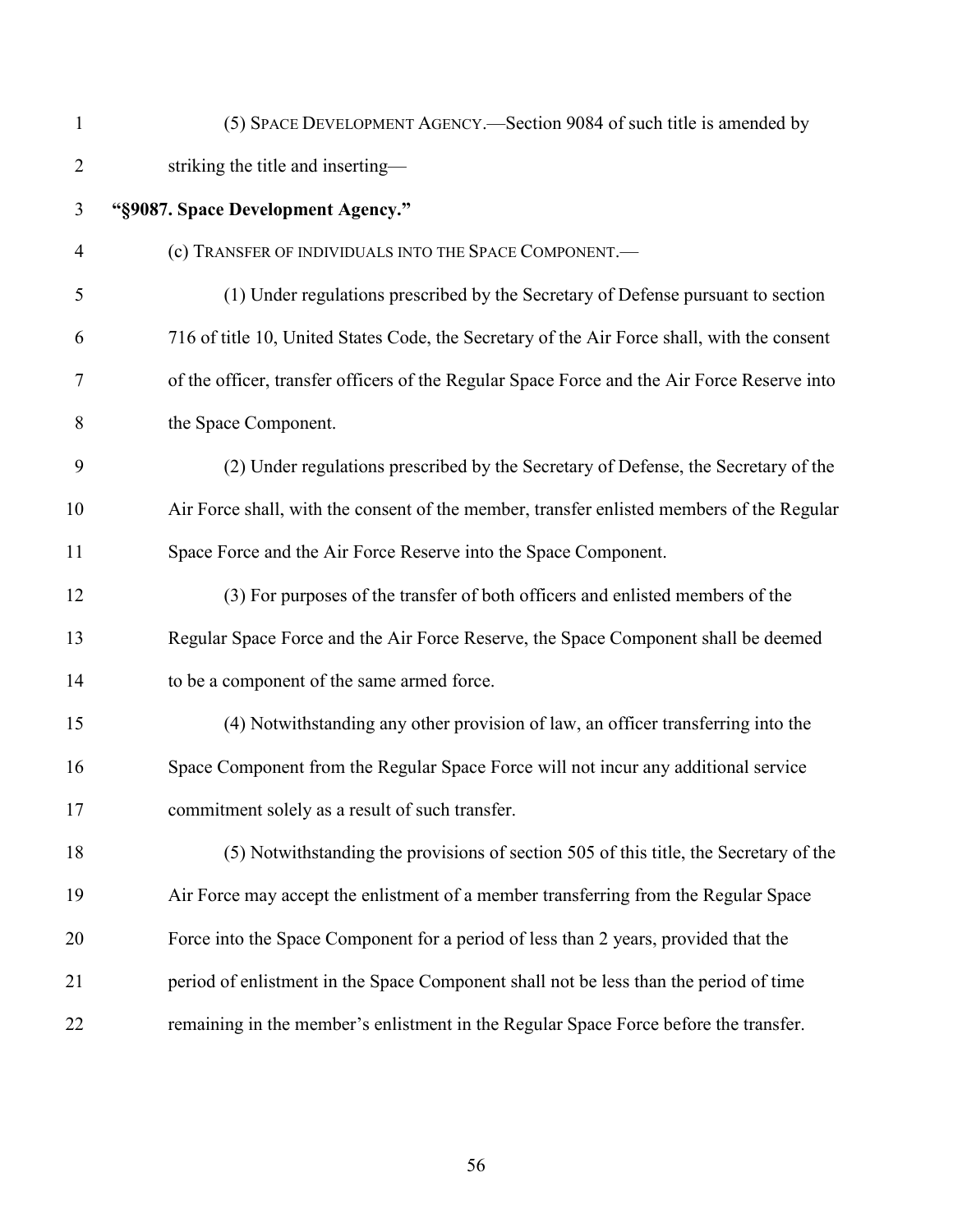| $\mathbf{1}$   | (6) The Secretary of the Air Force may accept the enlistment of a member                 |
|----------------|------------------------------------------------------------------------------------------|
| $\overline{2}$ | transferring from the Air Force Reserve into the Space Component for a period of less    |
| 3              | than 2 years, provided that the period of enlistment in the Space Component shall not be |
| $\overline{4}$ | less than the period of time remaining in the member's enlistment in the Air Force       |
| 5              | Reserve before the transfer.                                                             |
| 6              | (7) Officers of the Regular Space Force and Air Force Reserve transferring into          |
| 7              | the Space Component shall be placed on the space component officer list as follows—      |
| 8              | (A) Officers who are members of the Regular Space Force shall be placed                  |
| 9              | on the space component officer list in an order determined by their grades and           |
| 10             | dates of rank.                                                                           |
| 11             | (B) Officers who are members of a Reserve component of an armed force                    |
| 12             | shall be placed on the space component officer list in an order determined by their      |
| 13             | grades and dates of rank.                                                                |
| 14             | (C) Among officers of the same grade and date of rank, placement on the                  |
| 15             | space officer list shall be in the order of their rank as determined in accordance       |
| 16             | with Subsections (a), (b), and (c) of Section 741 of Title 10.                           |
| 17             | (8) If an officer or enlisted member of the Regular Space Force does not give his        |
| 18             | or her consent to transfer into the Space Component, the Secretary of the Air Force      |
| 19             | $may$ —                                                                                  |
| 20             | (A) allow the member to request a transfer to the Regular Air Force or, in               |
| 21             | the case of a member who transferred into the Regular Space Force, the regular           |
| 22             | component of the armed force from which the member transferred;                          |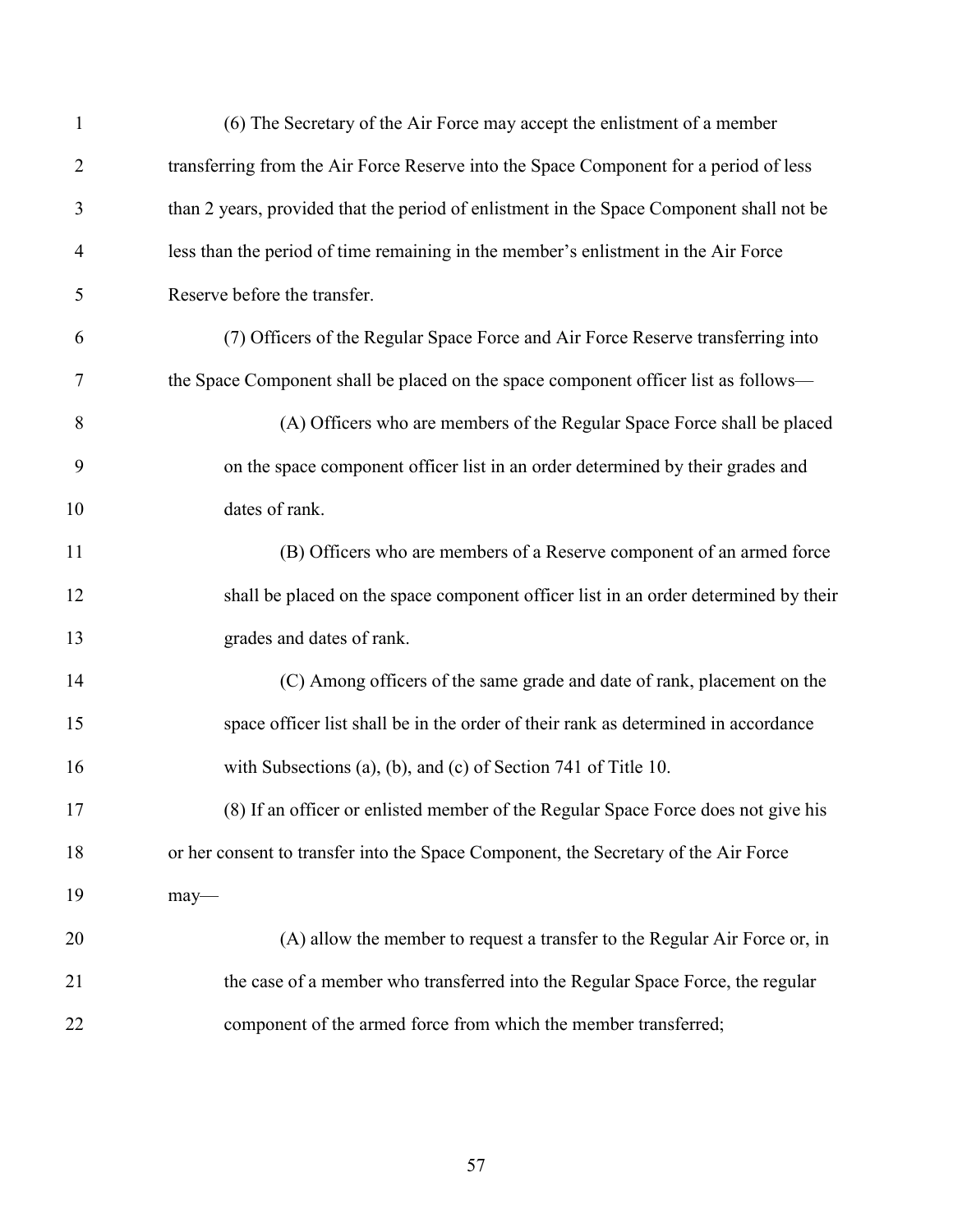| $\mathbf{1}$   | (B) accept the retirement of the member if qualified under any provision                        |
|----------------|-------------------------------------------------------------------------------------------------|
| $\overline{2}$ | of law; or                                                                                      |
| 3              | (C) discharge the member from the Regular Space Force.                                          |
| $\overline{4}$ | (9) If an officer or enlisted member of the Air Force Reserve does not give his or              |
| 5              | her consent to transfer to the Space Component, the Secretary of the Air Force may              |
| 6              | permit the member to request retraining and reassignment within the Air Force Reserve.          |
| 7              | (10) The discharge of a member of the Regular Space Force under paragraph                       |
| 8              | $(8)(C)$ shall not be considered to be an involuntary discharge under any provision of title    |
| 9              | 10.                                                                                             |
| 10             | (11) A member of the Regular Space Force or Air Force Reserve who fails to                      |
| 11             | satisfy service or eligibility requirements as a result of discharge under paragraph $(8)(C)$ , |
| 12             | may be subject to the repayment provisions of section 303a(e) or 373 of title 37.               |
| 13             | (12) The transfer of personnel identified in paragraphs (1) and (2) shall be                    |
| 14             | completed no later than October 1, 2027.                                                        |
| 15             | (13) The Secretary of the Air Force shall take the necessary steps to disestablish              |
| 16             | the Regular Space Force once there are no longer any members remaining in the                   |
| 17             | component.                                                                                      |
| 18             | (d) ADDITIONAL AUTHORITY TO VARY ENDSTRENGTH.-                                                  |
| 19             | (1) In general.—Notwithstanding section $115(g)$ of title 10, United States Code,               |
| 20             | upon determination by the Secretary of the Air Force that such action would enhance             |
| 21             | manning and readiness in essential units or in critical specialties, the Secretary may vary     |
| 22             | the end strength authorized by Congress for each fiscal year as follows-                        |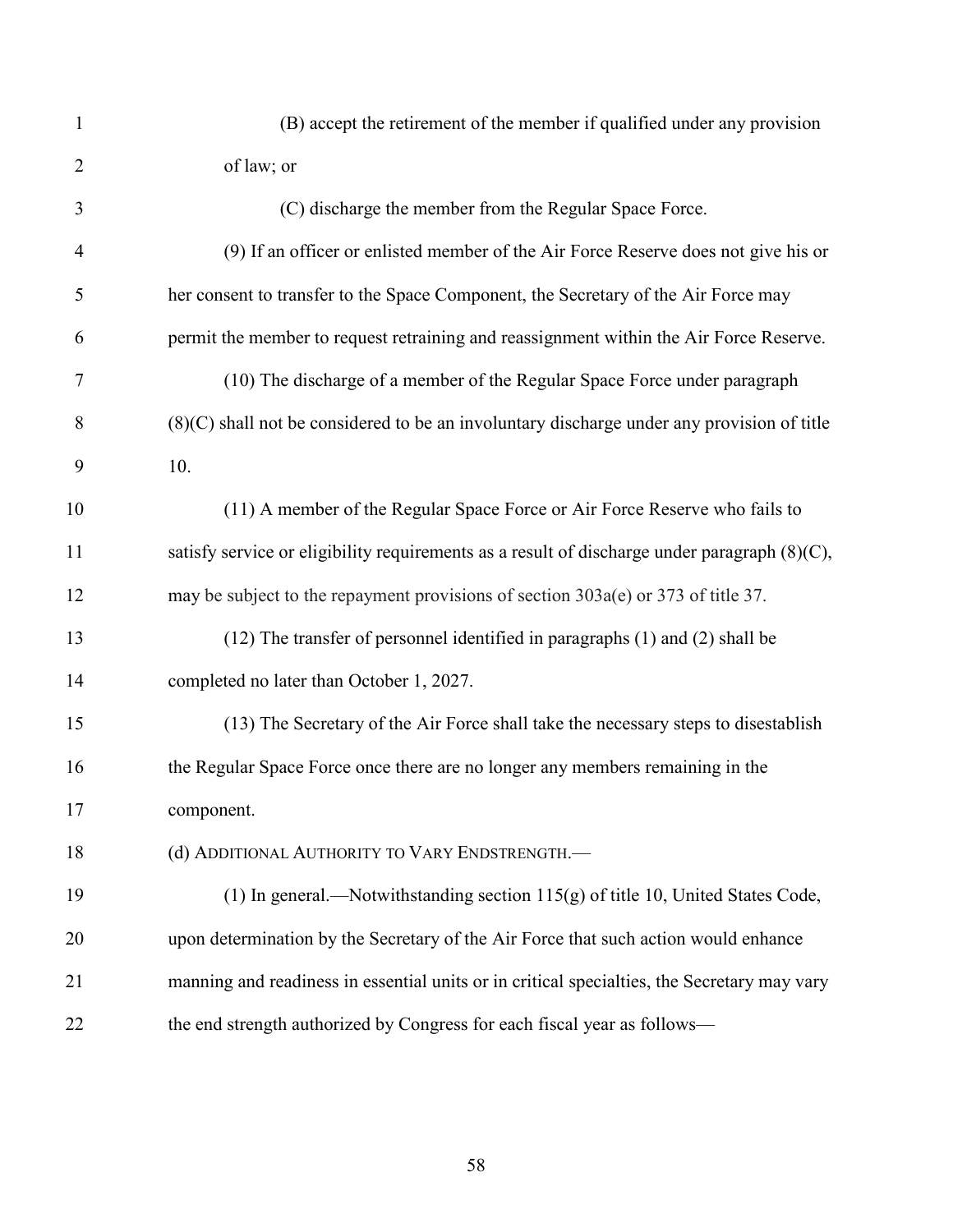| $\mathbf{1}$   | (A) Increase the end strength authorized pursuant to section $115(a)(1)(A)$               |
|----------------|-------------------------------------------------------------------------------------------|
| $\overline{2}$ | for a fiscal year for the Space Force by a number equal to not more than 5 percent        |
| 3              | of such authorized end strength.                                                          |
| $\overline{4}$ | (B) Decrease the end strength authorized pursuant to section $115(a)(1)(A)$               |
| 5              | for a fiscal year for the Space Force by a number equal to not more than 10               |
| 6              | percent of such authorized end strength.                                                  |
| 7              | (C) Decrease the end strength authorized pursuant to section $115(a)(2)$ for              |
| 8              | a fiscal year for the Air Force Reserve by a number equal to the number of Air            |
| 9              | Force Reserve personnel who have transferred into the Space Force                         |
| 10             | (2) Termination.—The authority provided under paragraph (1) shall terminate on            |
| 11             | October 1, 2027.                                                                          |
| 12             | (e) TEMPORARY EXEMPTION FROM END STRENGTH GRADE RESTRICTIONS FOR THE SPACE                |
| 13             | FORCE.                                                                                    |
| 14             | (1) Sections 517 and 523 of title 10, United States Code, shall not apply to the          |
| 15             | Space Force until October 1, 2027.                                                        |
| 16             | SEC. 1704. STATUS AND PARTICIPATION.                                                      |
| 17             | (a) Subtitle F of such title, as amended by section 1703, is further amended by adding at |
| 18             | the end the following new chapter:                                                        |
|                |                                                                                           |

# **"CHAPTER 2002 – STATUS AND PARTICIPATION**

"Sec.

- "20201. Status in the space component.
- "20202. Standards and procedures: space component enlisted members.
- "20203. Standards and qualifications: space component officers.
- "20204. Active status: training required.
- "20205. Individual ready guardians.
- "20206. Agreement concerning conditions of service.
- "20207. Voluntary active duty
- "20208. Protracted active duty
- "20209. Involuntary order to active duty.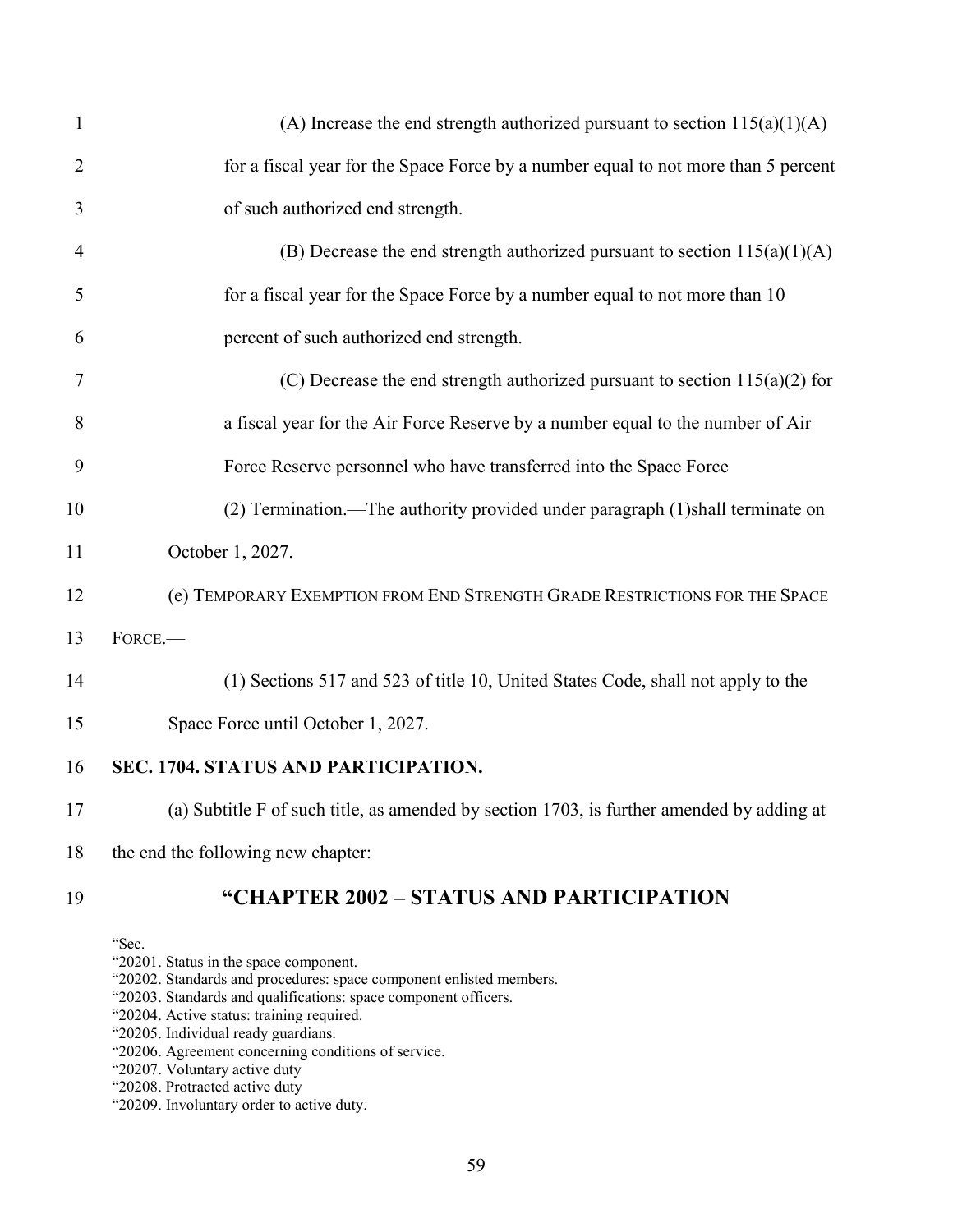"20210. Transfer to inactive status: minimum service obligation not complete. "20211. Members of space component: credit for service.

| $\mathbf{1}$   | "§20201. Status in the space component                                                            |
|----------------|---------------------------------------------------------------------------------------------------|
| $\overline{2}$ | "IN GENERAL. – Under regulations prescribed by the Secretary of the Air Force and                 |
| 3              | subject to other provisions of law, each member of the Space Component shall be placed in one     |
| $\overline{4}$ | of the following statuses:                                                                        |
| 5              | "(a) space component active status;                                                               |
| 6              | "(b) space component inactive status; or                                                          |
| 7              | "(c) space component retired status.                                                              |
| 8              | "§20202. Standards and procedures: space component enlisted members                               |
| 9              | "(a) The Secretary of the Air Force shall, by regulation, prescribe-                              |
| 10             | "(1) standards and qualifications for the retention of enlisted members of the                    |
| 11             | Space Component; and                                                                              |
| 12             | "(2) equitable procedures for the periodic determination of the compliance of each                |
| 13             | enlisted member of the Space Component with those standards and qualifications.                   |
| 14             | "(b) If an enlisted member of the Space Component serving in a space component active             |
| 15             | status fails to comply with the standards and qualifications prescribed under subsection (a), the |
| 16             | member shall-                                                                                     |
| 17             | "(1) if qualified, be transferred to a space component inactive status;                           |
| 18             | "(2) if qualified, be retired in accordance with section 20512 of this title; or                  |
| 19             | "(3) have his or her enlistment terminated.                                                       |
| 20             | "§20203. Standards and qualifications: space component officers                                   |
| 21             | "(a) IN GENERAL.—To be retained in an active status, a Space Component officer must—              |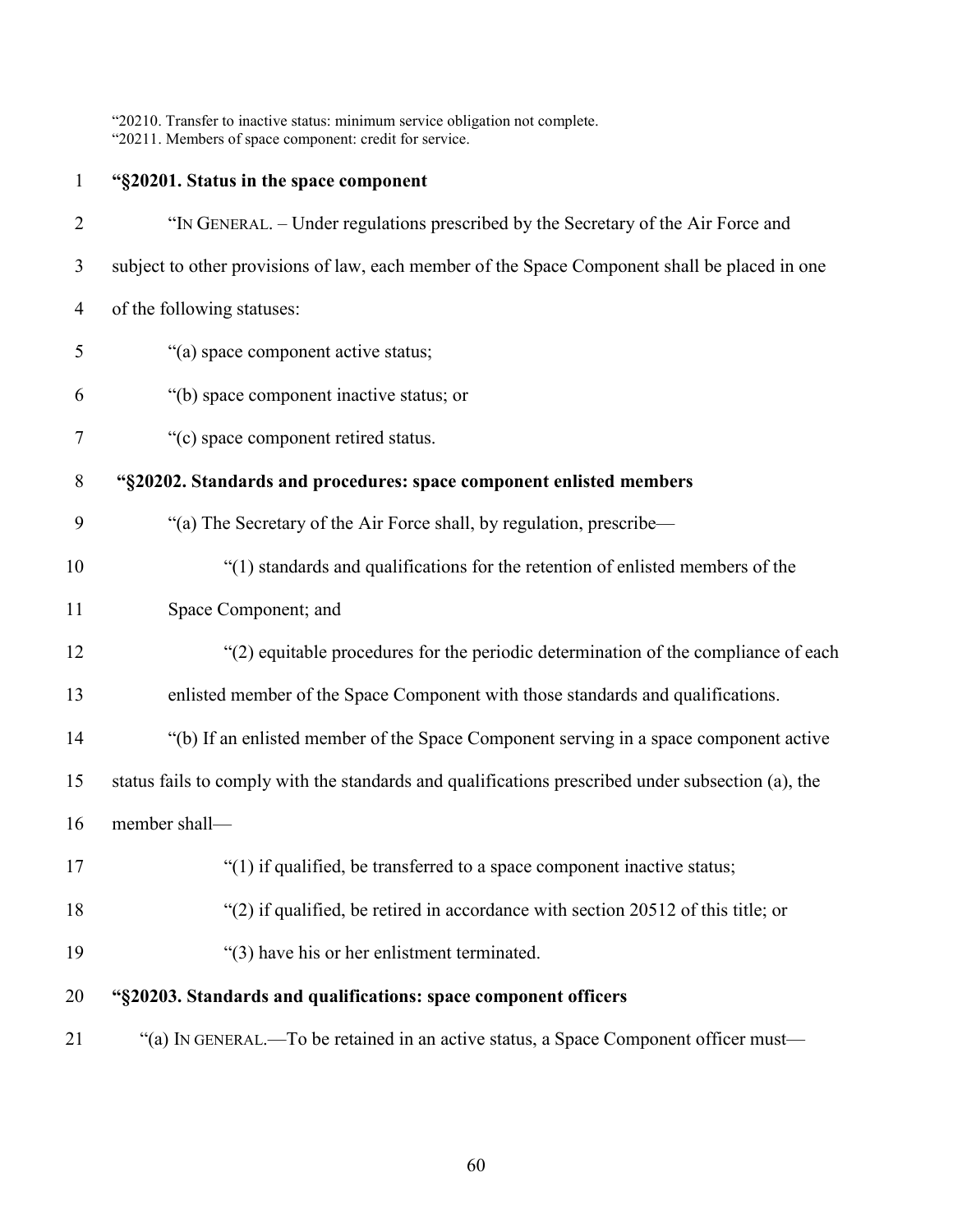1 "(1) attain the number of points in section  $12732(a)(2)$  of this title that are prescribed by 2 the Secretary of the Air Force in accordance with subsection (b) and credited to the member in accordance with regulations prescribed under subsection (c); and

 "(2) conform to such other standards and qualifications as the Secretary of the Air Force may prescribe for commissioned officers of the space component.

 "(b) MINIMUM POINTS.—The Secretary may not prescribe a minimum of more than 50 points in an annual period.

 "(c) POINTS CREDITED.—If authorized under regulations prescribed by the Secretary of the Air Force, a member may transfer points earned in a year that are in excess of the minimum points prescribed by the Secretary under subsection (a) from the year in which the points were earned to either the previous year or the subsequent year. Points, even if transferred, may only be credited to a single year.

 "(d) QUALIFYING YEAR OF CREDITABLE SERVICE FOR RETIREMENT.—For purposes of determining whether a Space Component officer is entitled to retired pay under section 12731 of this title, a year to which the officer transfers points under subsection (c) to attain the minimum number of points prescribed under section (a) shall be considered a one-year period in which the member has been credited with at least 50 points under section 12732(a)(2) of this title. "(e) RESULT OF FAILURE TO COMPLY.— A Space Component officer who fails to attain the

 number of points prescribed in paragraph (a)(1), or to conform to the standards and qualifications, prescribed in paragraph (a)(2) may be referred to a board convened under section 20503(a) of this title.

**"§20204. Space Component Active status: training required**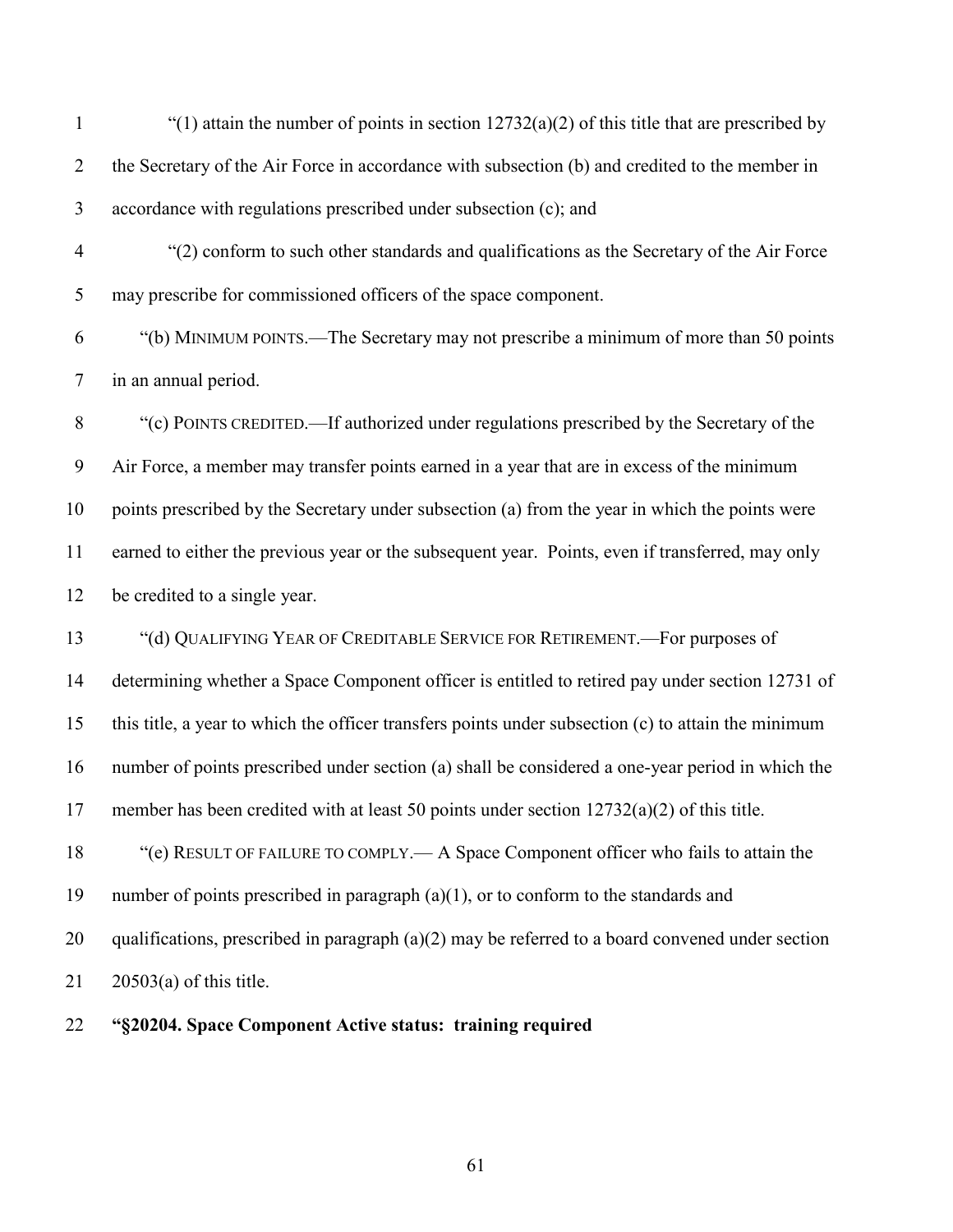| $\mathbf{1}$   | "Except as specifically provided in regulations to be prescribed by the Secretary of             |
|----------------|--------------------------------------------------------------------------------------------------|
| $\overline{2}$ | Defense, a member of the Space Component in a space component active status who is not           |
| 3              | serving on protracted active duty shall be required to-                                          |
| $\overline{4}$ | "(a) participate in at least 24 scheduled drills or training periods during each year and        |
| 5              | serve on active duty for not less than 14 days (exclusive of travel time) during each year; or   |
| 6              | "(b) serve on active duty for not more than 30 days during each year.                            |
| 7              | "§20205. Individual ready guardians                                                              |
| 8              | "(a) Under regulations prescribed by the Secretary of Defense, the Secretary of the Air          |
| 9              | Force may designate a member of the Space Component in a space component active status as an     |
| 10             | individual ready guardian.                                                                       |
| 11             | "(b) Among individual ready guardians, there is a category of members, as designated by          |
| 12             | the Secretary of the Air Force, who are subject to being ordered to active duty involuntarily in |
| 13             | accordance with section 20209(a) of this title.                                                  |
| 14             | (1) A member may not be designated an individual ready guardian in such                          |
| 15             | mobilization category unless-                                                                    |
| 16             | "(A) the member volunteers to be placed in that mobilization category;                           |
| 17             | and                                                                                              |
| 18             | "(B) the member is selected by the Secretary of the Air Force, based upon                        |
| 19             | the needs of the Space Force and the grade and military skills of that member.                   |
| 20             | "(2) A member of the Space Component in a space component active status may                      |
| 21             | not remain designated an individual ready guardian in such mobilization category after           |
| 22             | the end of the 24-month period beginning on the date of the separation of the member             |
| 23             | from active service.                                                                             |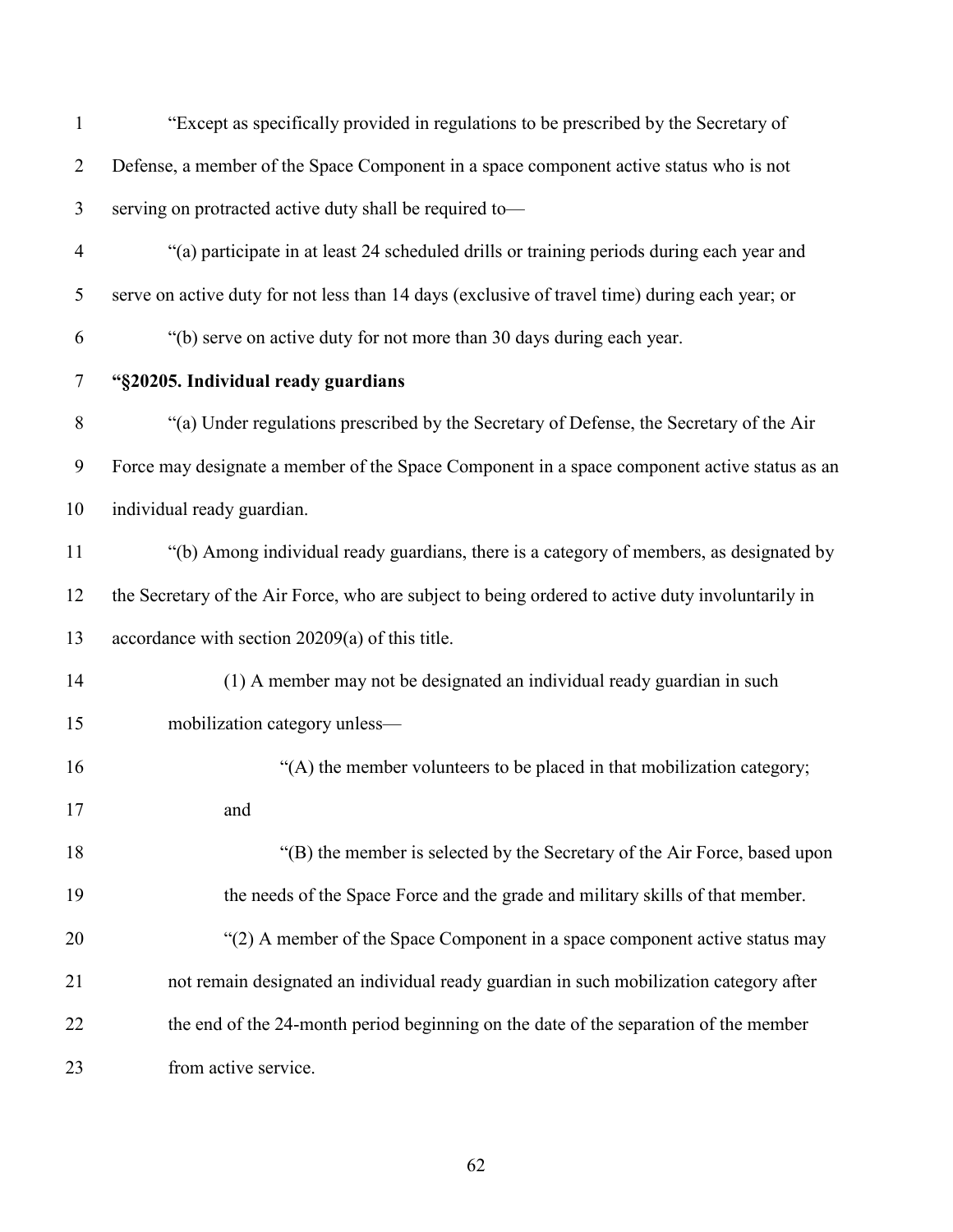| $\mathbf{1}$   | "(3) The Secretary of the Air Force shall designate the grades and military skills                  |
|----------------|-----------------------------------------------------------------------------------------------------|
| $\overline{2}$ | or specialties of members to be eligible for placement in such mobilization category.               |
| 3              | "(4) A member in such mobilization category shall be eligible for benefits (other than pay          |
| $\overline{4}$ | and training) on the same basis as are available to members of the individual ready reserve who     |
| 5              | are in the special mobilization category under section 10144(b) of this title, as determined by the |
| 6              | Secretary of Defense.                                                                               |
| $\tau$         | "§20206. Agreements concerning conditions of service                                                |
| $8\,$          | "(a) The Secretary of the Air Force may enter into a written agreement with a member of             |
| 9              | the Space Component not on protracted active duty-                                                  |
| 10             | "(1) requiring the member to serve for a definite period of time on active duty;                    |
| 11             | "(2) specifying the conditions of the member's service on active duty; and                          |
| 12             | "(3) for a member serving in a space component inactive status, specifying the conditions           |
| 13             | for the member's participation as well as voluntary and/or involuntary activation.                  |
| 14             | "(b) Agreements made under subsection (a) will specify the conditions of service. The               |
| 15             | Secretary of the Air Force shall prescribe regulations establishing what conditions of service may  |
| 16             | be specified in such agreement, the obligations of the parties, and the consequences of failure to  |
|                | 17 comply with the terms of the agreement.                                                          |
| 18             | "(c) If an agreement to serve on active duty made under subsection (a) expires during a             |
| 19             | war or during a national emergency declared by Congress or the President, the member                |
| 20             | concerned may be kept on active duty, without his consent, as otherwise prescribed by law.          |
| 21             | "§20207. Voluntary active duty                                                                      |
| 22             | A member of the Space Component who is serving in a space component active status                   |
| 23             | and is not on protracted active duty, or who is serving in a space component inactive status, may,  |
|                |                                                                                                     |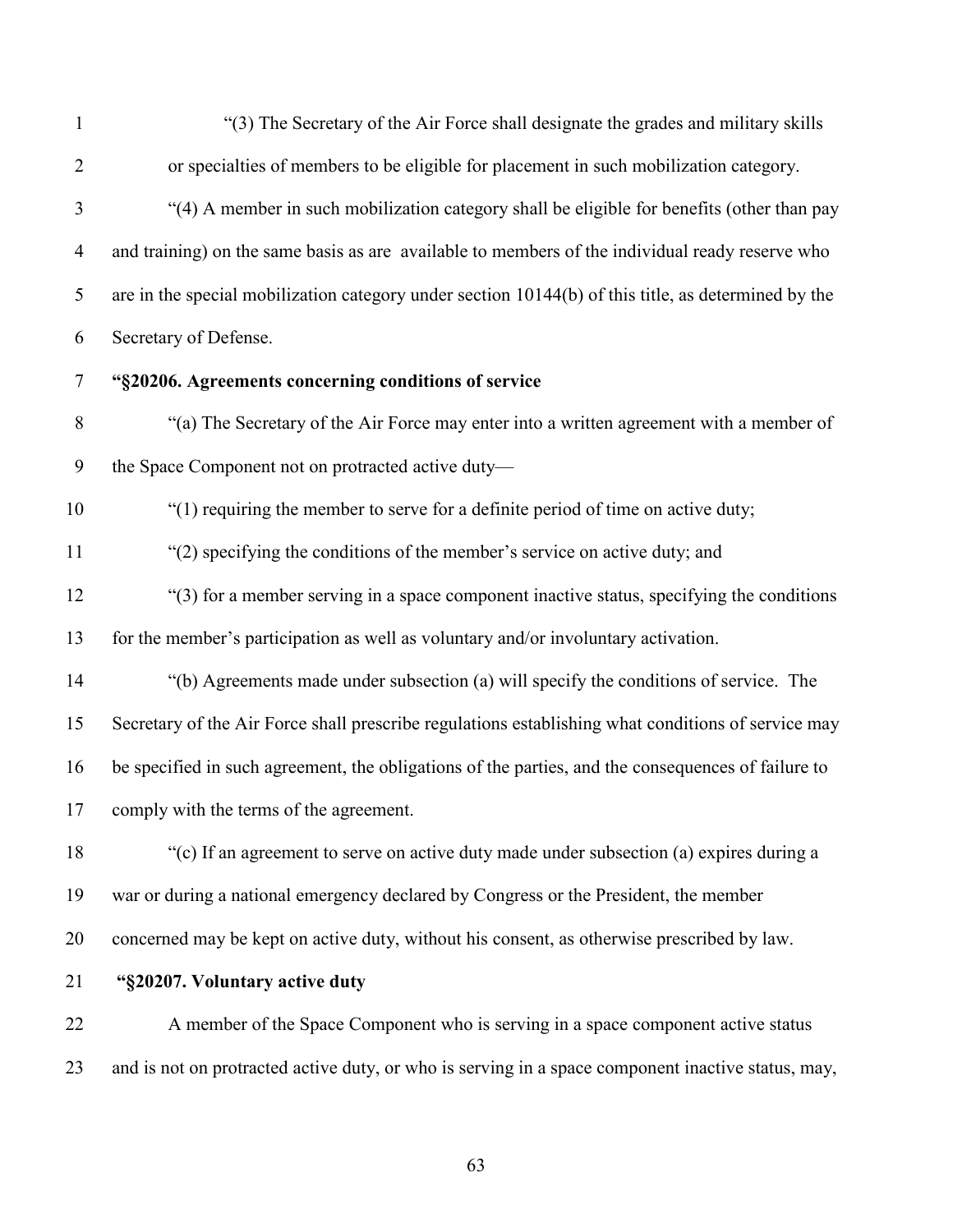with the consent of the member, be ordered to active duty under the provisions of chapter 1209 of this title. The provisions of chapter 1209 of this title pertaining to a member ordered to active duty, with the consent of the member, shall be deemed to apply to a member of the Space Component in a space component active or space component inactive status who consents to serve on active duty.

**"§20208. Protracted active duty**

 "At any time, an authority designated by the Secretary of the Air Force may order an enlisted member of the Space Component in a space component active status to protracted active duty, or retain an enlisted member on active duty, with the consent of that member, as documented in the terms of the member's enlistment or reenlistment agreement.

 "(b)(1An authority designated by the Secretary of the Air Force may order a Space Component officer in a space component active status to protracted active duty to fulfill the terms of an active duty service commitment incurred by the officer under any provision of this title or, with the consent of the officer.

 "(2) A Space Component officer ordered to active duty under paragraph (1) may not be involuntarily released from protracted active duty except as provided for in chapter 2005 of this title.

**"§20209. Involuntary order to active duty** 

 "(a) A member of the Space Component in a space component active status who is not on protracted active duty, may, without the consent of the member, be ordered to active duty under the provisions of Chapter 1209 of this title and any other provisions of law authorizing the order to active duty of a member of a reserve component in an active status, without the consent of the member. The provisions of Chapter 1209, or other applicable provisions of law, pertaining to the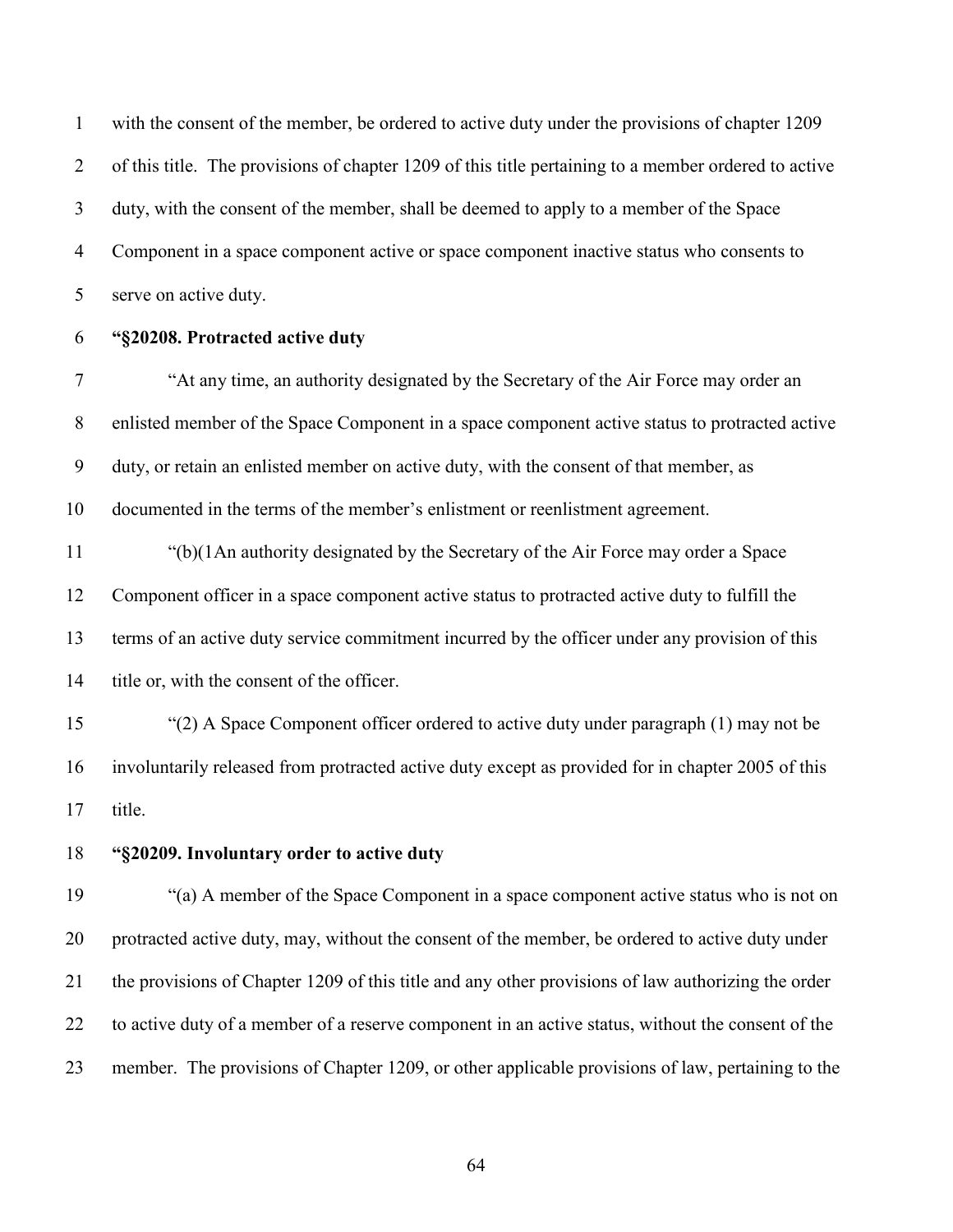Ready Reserve shall be deemed to pertain to a member of the Space Component who is in a space component active status when ordered to active duty. The provisions of section 12304 pertaining to the Individual Ready Reserve mobilization category shall be deemed to pertain to a member of the Space Component who is designated an individual ready guardian when ordered to active duty and who meets the provisions of section 20205(b) of this title.

 "(b) A member of the Space Component in a space component inactive status may be ordered to active duty under the provisions of Chapter 1209 of this title, any other provisions of law authorizing the order to active duty of a member of a reserve component in an inactive status, and the terms of any agreement entered into under section 20206 of this title. The provisions of Chapter 1209, or other applicable provisions of law, pertaining to the Standby Reserve shall be deemed to pertain to a member of the Space Component who is in a space component inactive service when ordered to active duty.

 "(c) A member of the Space Component in a space component retired status may be ordered to active duty under the provisions of Chapters 39, 47, or 1209 of this title. The provisions of sections 688, 688a, and 12407 of this title pertaining to a retired member or a Retired Reserve shall be deemed to pertain to a member of the Space Component in a space component retired status when ordered to active duty.

 "(d) Provisions of sections 12305, 12308, 12313, 12314, 12315, 12316, 12317, and 12320 pertaining to a Reserve or retired Reserve ordered to active duty shall be deemed to pertain to a member of the Space Component ordered to active duty.

 "(e) Provisions of sections 689 and 690 pertaining to a retired member ordered to active 22 duty shall be deemed to pertain to a member of the Space Component ordered to active duty.

**"§20210. Transfer to inactive status: initial service obligation not complete**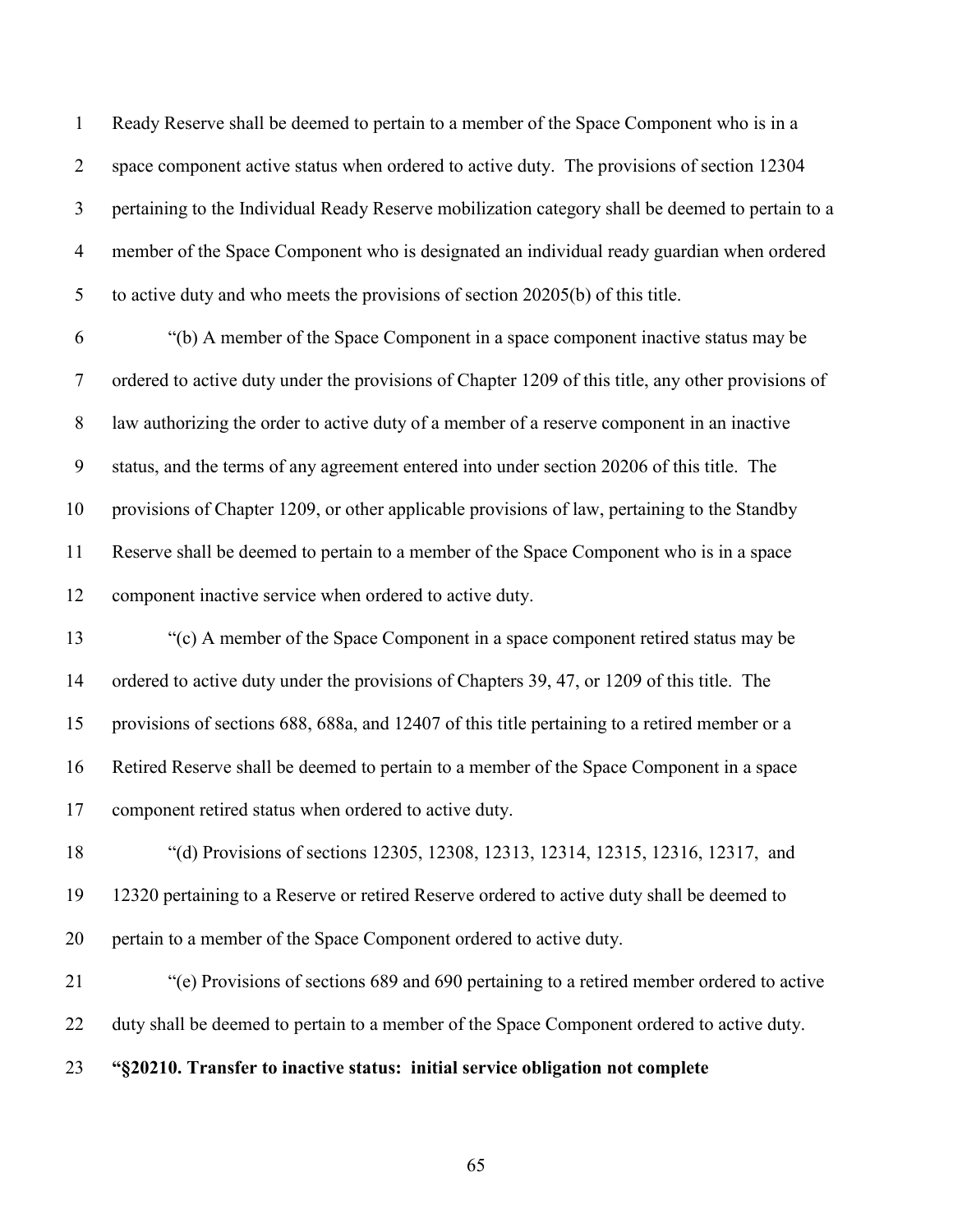| $\mathbf{1}$   | "(a) A member of the Space Component who has not completed the required minimum                     |
|----------------|-----------------------------------------------------------------------------------------------------|
| $\overline{2}$ | service obligation incurred under section 20104 of this title shall, if terminating space component |
| 3              | active status, be transferred to a space component inactive status, and, unless otherwise           |
| $\overline{4}$ | designated an individual ready guardian under section 20205 of this title, shall remain subject to  |
| 5              | involuntary order to active duty under the provisions of section 20209 of this title.               |
| 6              | "(b) Subparagraph (a) does not apply to a member who is separated from the Space                    |
| $\overline{7}$ | Component by the Secretary of the Air Force under section 20505 of this title.                      |
| $8\phantom{.}$ | "§20211. Members of space component: credit for service                                             |
| 9              | "(a) For the purposes of laws providing benefits for members of the armed forces and                |
| 10             | their dependents and beneficiaries-                                                                 |
| 11             | "(1) military training, duty, or other service performed by a member of the Space                   |
| 12             | Component in a space component active status not on active duty shall be considered                 |
| 13             | military training, duty, or other service, as the case may be, as a member of a reserve             |
| 14             | component;                                                                                          |
| 15             | "(2) Protracted active duty performed by a member of the Space Component                            |
| 16             | under section 20208 of this title shall be considered active duty as a member of a regular          |
| 17             | component;                                                                                          |
| 18             | "(3) Active duty performed by a member of the Space Component in a space                            |
| 19             | component active status not on protracted active duty shall be considered active duty as a          |
| 20             | member of the reserve component; and                                                                |
| 21             | "(4) inactive-duty training performed by a member of the Space Component, shall                     |
| 22             | be considered inactive-duty training as a member of a reserve component."                           |
| 23             | (b) CONFORMING AMENDMENT. Section 101 of title 10 is amended by-                                    |
|                |                                                                                                     |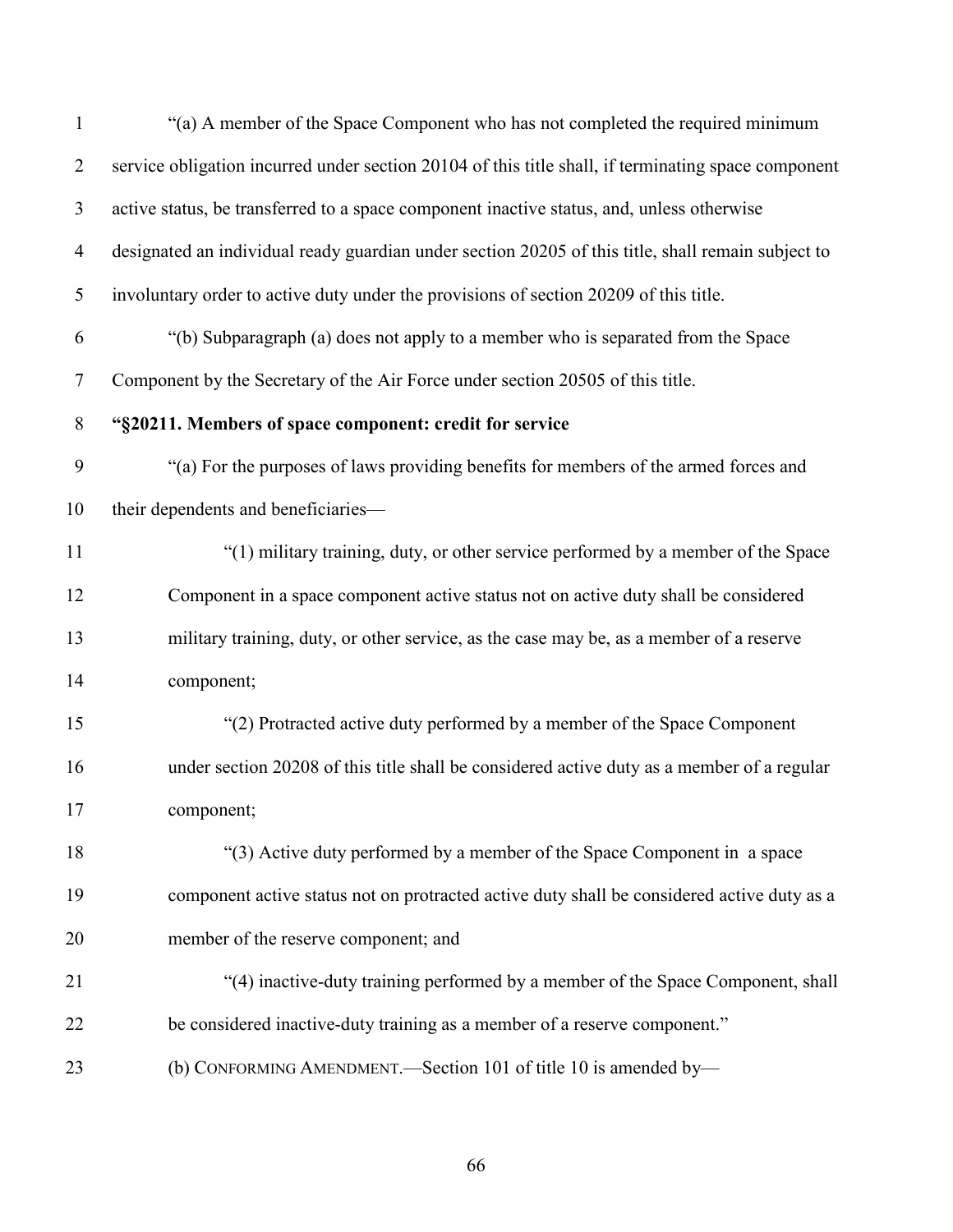| $\mathbf{1}$   | $(1)$ in paragraph $(b)(10)$ , inserting "or the space component" after "reserve          |
|----------------|-------------------------------------------------------------------------------------------|
| $\overline{2}$ | component";                                                                               |
| 3              | (2) in paragraph (c)(7), striking the first "or Marine Corps" and inserting "Marine       |
| $\overline{4}$ | Corps, or Space Force" and striking the second "or Marine Corps" and inserting "Marine    |
| 5              | Corps, or in a space component active status".                                            |
| 6              | $(2)$ in paragraph $(d)(1)$ , inserting "protracted active duty in the Space              |
| 7              | Component," after "annual training duty,";                                                |
| 8              | (3) in subparagraph $(d)(7)(A)$ , inserting "or a member of the space component"          |
| 9              | after "Reserves";                                                                         |
| 10             | (4) in subparagraph $(d)(7)(B)$ , inserting "or a member of the space component"          |
| 11             | after "Reserves";                                                                         |
| 12             | (5) redesignating subsections (f), and (g) as subsections "(g)", and "(h)"; and           |
| 13             | (6) inserting a new subsection as follows:                                                |
| 14             | "(f) SPACE COMPONENT—the following definitions relating to the Space Component            |
| 15             | apply to this title:                                                                      |
| 16             | "(1) The term "space component active status" means the status of a member of             |
| 17             | the Space Component who is not in a space component inactive status, and not retired.     |
| 18             | "(2) The term "space component inactive status" means the status of a member of           |
| 19             | the Space Component not in a space component active status, and not retired.              |
| 20             | "(3) The term "space component retired status" means the status of a member of            |
| 21             | the Space Component who is receiving retired pay for regular service as prescribed in     |
| 22             | sections 20510 or 20512 of this subtitle or who has qualified for and is either receiving |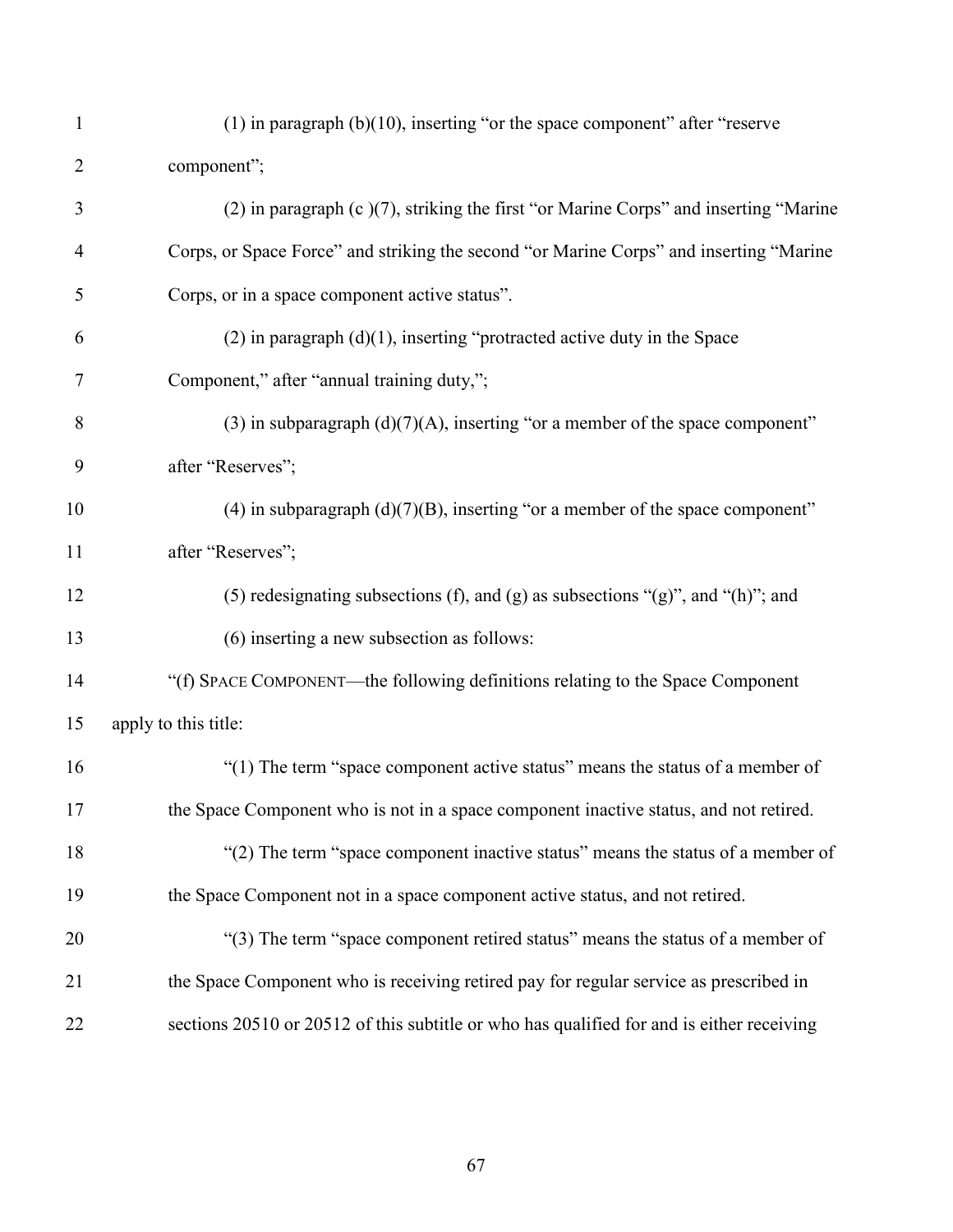retired pay or has not yet reached the age of eligibility to receive pay for non-regular service as prescribed in sections 20510(e) and 20512(d) of this title.

- "(4) The term "protracted active duty" means full-time duty by a member of the Space Component ordered to such duty by an authority designated by the Secretary of the Air Force and (A) in the case of an enlisted member, with the consent of that member as documented in the terms of the member's enlistment or reenlistment agreement, or (B) in the case of an officer, to fulfill the terms of an active duty service commitment incurred by the officer under any provision of this title or, with the consent of the officer.".
- 

## **SEC. 1705. ENLISTED MEMBERS.**

 (a) Subtitle F of such title, as amended by section 1704, is further amended by adding at the end the following new chapter:

# **"CHAPTER 2003 – ENLISTED MEMBERS**

"Sec.

"20301. Applicability of other provisions of law. "20302. Space component: enlisted members, qualifications, grade, term.

## **"§20301. Applicability of other provisions of law**

- "Except as otherwise provided in this chapter, the provisions of chapter 31 of subtitle A
- of this title are applicable to enlistments within the space component.
- **"§20302. Space component: enlisted members, qualifications, grade, term**
- "(a) IN GENERAL.—The Secretary of the Air Force may accept original enlistments in the
- Space Component of qualified, effective, and able-bodied persons.
- "(b) AGE.—Persons accepted for original enlistments shall be not less than seventeen
- years of age. However, no person under eighteen years of age may be originally enlisted without
- the written consent of the person's parent or guardian, if the person has a parent or guardian
- entitled to the person's custody and control.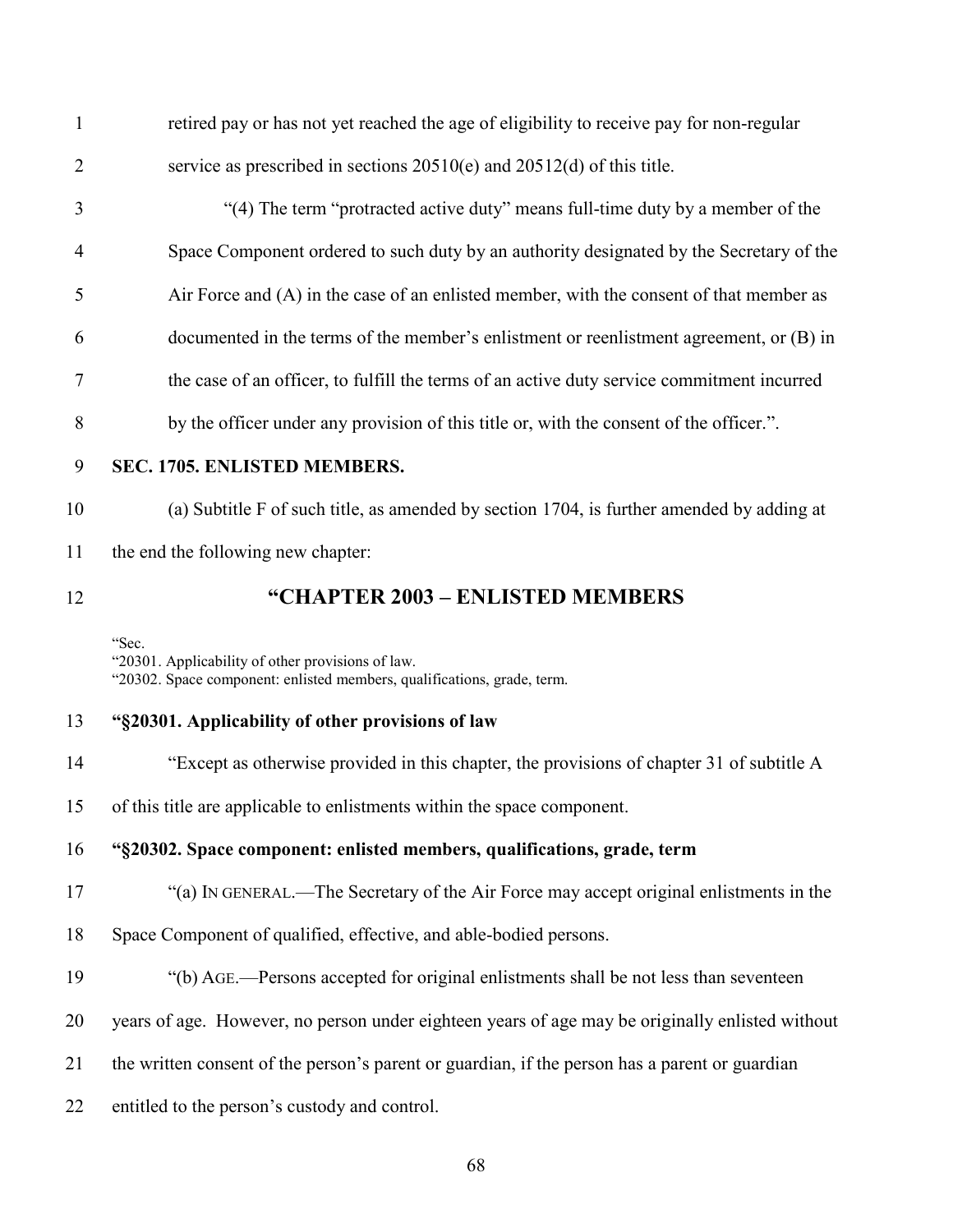| $\mathbf{1}$   | "(c) GRADE.—A person is enlisted in the Space Component in the grade or rating               |
|----------------|----------------------------------------------------------------------------------------------|
| $\overline{2}$ | prescribed by the Secretary of the Air Force.                                                |
| 3              | " $(d)$ TERM.                                                                                |
| 4              | "(1) The Secretary of the Air Force may accept original enlistments of persons for           |
| 5              | the duration of their minority or for a period of at least two but not more than eight years |
| 6              | in the Space Component.                                                                      |
| 7              | "(2) The Secretary of the Air Force may accept a reenlistment in the Space                   |
| 8              | Component for a period determined under this paragraph.                                      |
| 9              | "(A) In the case of a member who has less than 10 years of service in the                    |
| 10             | armed forces as of the day before the first day of the period for which reenlisted,          |
| 11             | the period for which the member reenlists shall be at least two years, but not more          |
| 12             | than eight years.                                                                            |
| 13             | "(B) In the case of a member who has at least 10 years of service in the                     |
| 14             | armed forces as of the day before the first day of the period for which reenlisted,          |
| 15             | the Secretary of the Air Force may accept a reenlistment for either-                         |
| 16             | "(i) a specified period of at least two years but not more than eight                        |
| 17             | years; or                                                                                    |
| 18             | "(ii) an unspecified period.                                                                 |
| 19             | "(e) INSANITY, DESERTION, FELONS, ETC.- No person who is insane, intoxicated, or a           |
| 20             | deserter from an armed force, or who has been convicted of a felony, may be enlisted in the  |
| 21             | Space Component. However, the Secretary of the Air Force may authorize exceptions, in        |
| 22             | meritorious cases, for the enlistment of deserters and persons convicted of felonies."       |
| 23             | SEC. 1706. OFFICERS.                                                                         |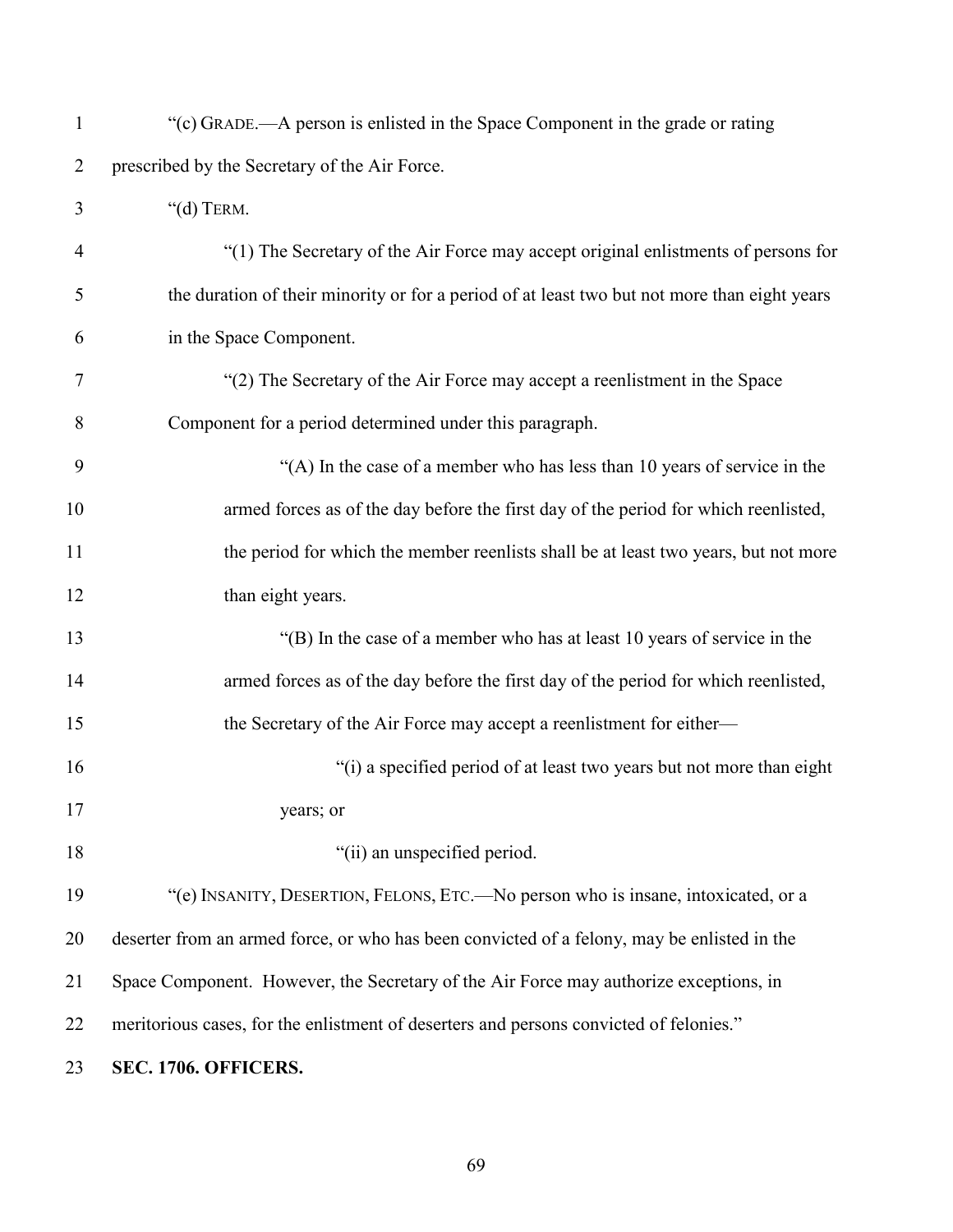- 1 (a) Subtitle F of such title, as amended by section 1705, is further amended by adding at
- 2 the end the following new chapter:

# 3 **"CHAPTER 2004 – OFFICERS**

"Sec.

- "20401. Applicability of other provisions of law.
- "20403. Original appointments of commissioned officers.
- "20404. Qualifications for original appointment as a commissioned officer.
- "20405. Service credit upon original appointment as a commissioned officer.
- "20406. Convening of selection boards.
- "20407. Composition of selection boards.
- "20408. Notice of convening of selection boards.
- "20409. Recommendations for promotion by selection boards.
- "20410. Reports of selection boards.
- "20411. Action on reports of selection boards for brigadier general or major general.
- "20412. Eligibility for consideration for promotion: time-in-grade and other requirements.
- "20413. Eligibility for consideration for promotion: commander nomination
- "20414. Eligibility for consideration for promotion: designation as joint qualified officer required before promotion to general; exceptions.
- "20415. Opportunities for consideration for promotion.
- "20416. Space component officer list.
- "20417. Competitive categories.
- "20418. Numbers to be recommended for promotion.
- "20419. Promotions, how conducted: authorized delay of promotions.
- "20420. Special selection boards.
- "20421. Other promotion matters.

#### 4 **"§20401. Applicability of other provisions of law**

- 5 "(a) Except as otherwise modified or provided for in this chapter, the provisions of
- 6 subchapters I, II, V, and VI of chapter 36 of this title shall apply to officer promotions within the
- 7 space component.
- 8 "(b) Except for sections 627, 631, and 632, which shall not apply to the Space
- 9 Component, the provisions of subchapter III of chapter 36 of this title shall apply to officers of
- 10 the Space Component.
- 11 "(c) Except for sections 637, 637a, and 638, which shall not apply to the Space
- 12 Component, the provisions of subchapter IV of chapter 36 of this title shall apply to officers of
- 13 the Space Component.

#### 14 **"§20403. Original appointments of commissioned officers**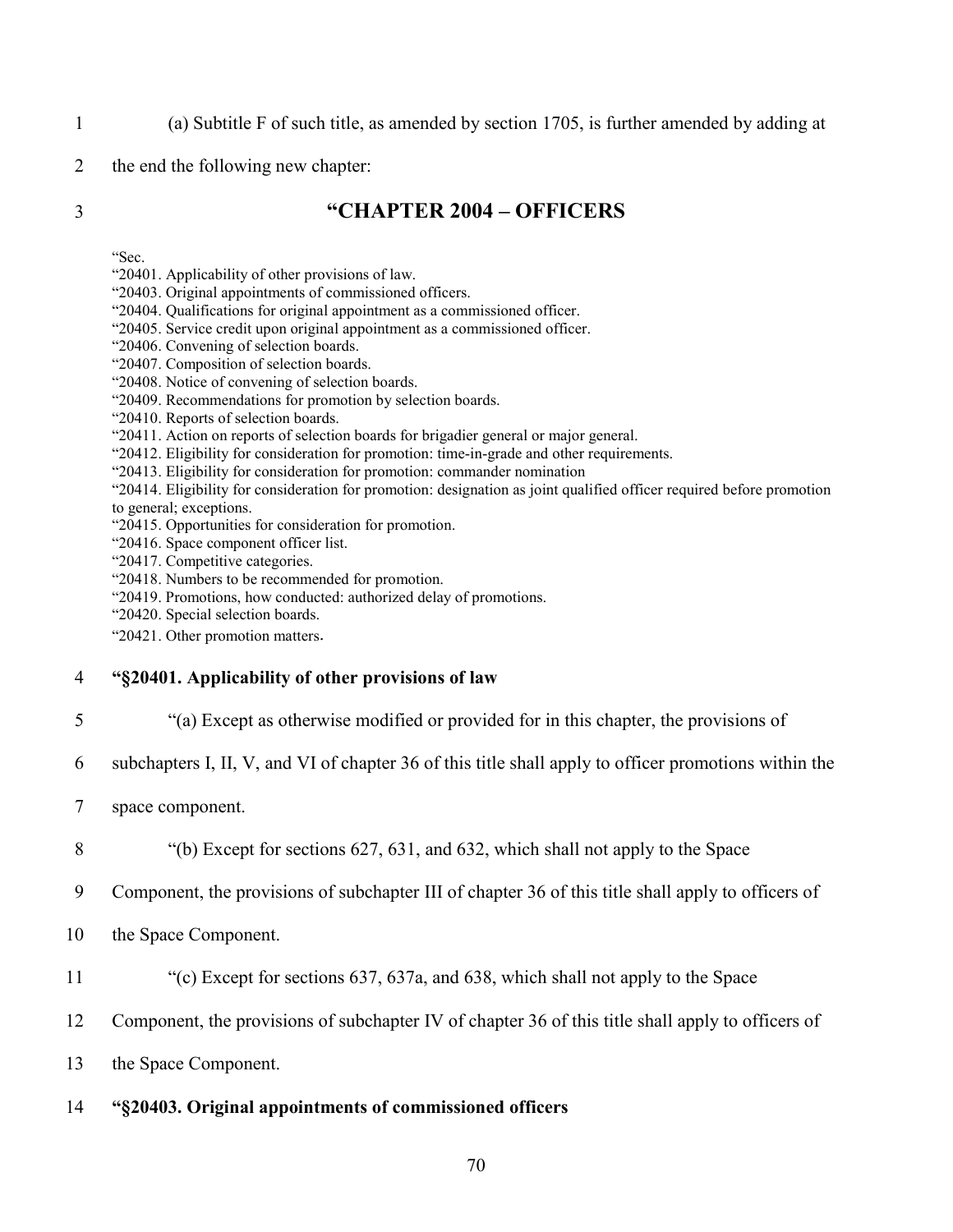"(a) Original appointments in the grades of second lieutenant, first lieutenant, captain, major, lieutenant colonel, and colonel in the Space Component shall be made by the Secretary of Defense.

 "(b) APPLICATION OF CONSTRUCTIVE CREDIT.—The grade of a person receiving an appointment under this section who at the time of appointment is credited with service under section 20405 of this title shall be determined under regulations prescribed by the Secretary of the Air Force based upon the amount of service credited.

**"§20404. Qualifications for original appointment as a commissioned officer**

"(a) IN GENERAL.—An original appointment as a commissioned officer in the Space

Component may be given only to a person who—

- 11 "(2) is at least 18 years of age; and
- "(3) has such other physical, mental, moral, professional, and age qualifications as the Secretary of the Air Force may prescribe by regulation.
- "(b) EXCEPTION.—A person who is otherwise qualified, but who has a physical defect

that the Secretary of the Air Force determines will not interfere with the performance of the

duties to which that person may be assigned, may be appointed to the Space Component.

**§20405. Service credit upon original appointment as a commissioned officer**

 "(a) IN GENERAL.—(1) For the purpose of determining the grade and rank within grade of a person receiving an original appointment in a commissioned grade in the Space Component, such person shall be credited at the time of such appointment with any active commissioned service (other than service as a commissioned warrant officer) that the person performed in any armed force, the National Oceanic and Atmospheric Administration, or the Public Health Service before such appointment.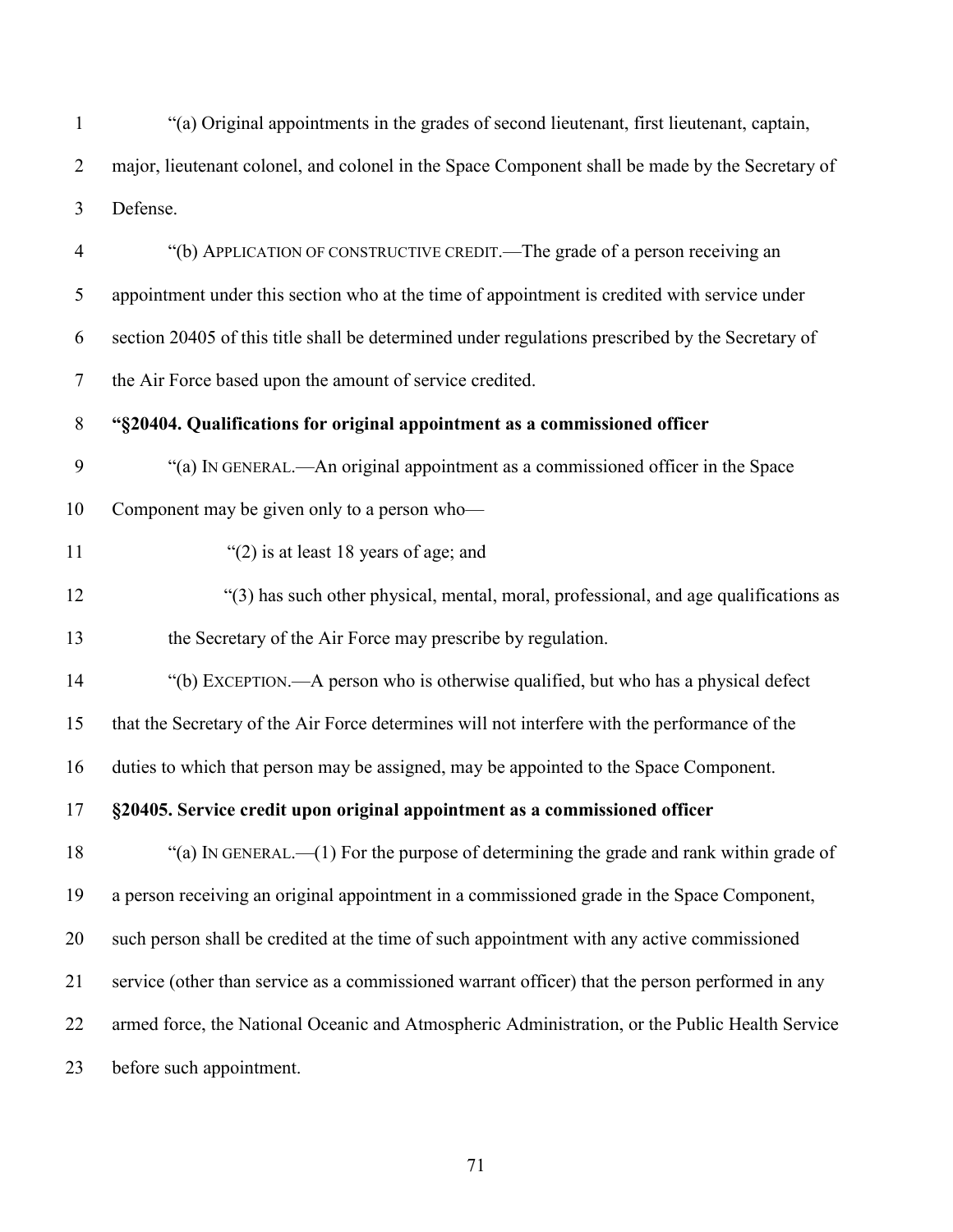| $\mathbf{1}$   | "(2) For the purpose of determining the grade and rank within grade of a person                |
|----------------|------------------------------------------------------------------------------------------------|
| $\overline{2}$ | receiving an original appointment in a commissioned grade in the Space Component,              |
| 3              | such person may be credited at the time of such appointment with service as a civilian         |
| $\overline{4}$ | employee of a federal agency provided such service was in an occupation code or career         |
| 5              | field related to the skills and experience required for officers of the Space Component.       |
| 6              | The Secretary of the Air Force shall prescribe regulations establishing which civilian         |
| $\tau$         | employee occupation codes and career fields may be considered as related to the skills         |
| 8              | and experience required for officers of the Space Component.                                   |
| 9              | "(3) The regulations prescribed by the Secretary of Defense under section 533 of               |
| 10             | this title shall apply to the Space Force to authorize the Secretary of the Air Force to limit |
| 11             | the amount of prior active commissioned service with which a person receiving an               |
| 12             | original appointment may be credited under paragraph (1).                                      |
| 13             | "(b) CREDIT FOR EDUCATION, TRAINING, AND EXPERIENCE.-                                          |
| 14             | "(1) Under regulations prescribed by the Secretary of the Air Force, the Secretary             |
| 15             | shall credit a person who is receiving an original appointment in a commissioned grade in      |
| 16             | the Space Component and who has advanced education, training, or special experience            |
| 17             | with constructive service for such education, training, or experience in a particular officer  |
| 18             | career field as designated by the Secretary of the Air Force, if such education, training, or  |
| 19             | experience is directly related to the operational needs of the Space Force.                    |
| 20             | "(2) The Secretary may, in his or her discretion, credit a person for each instance            |
| 21             | of relevant advanced education, training, or special experience that the person undergoes      |
| 22             | even if they are concurrent.                                                                   |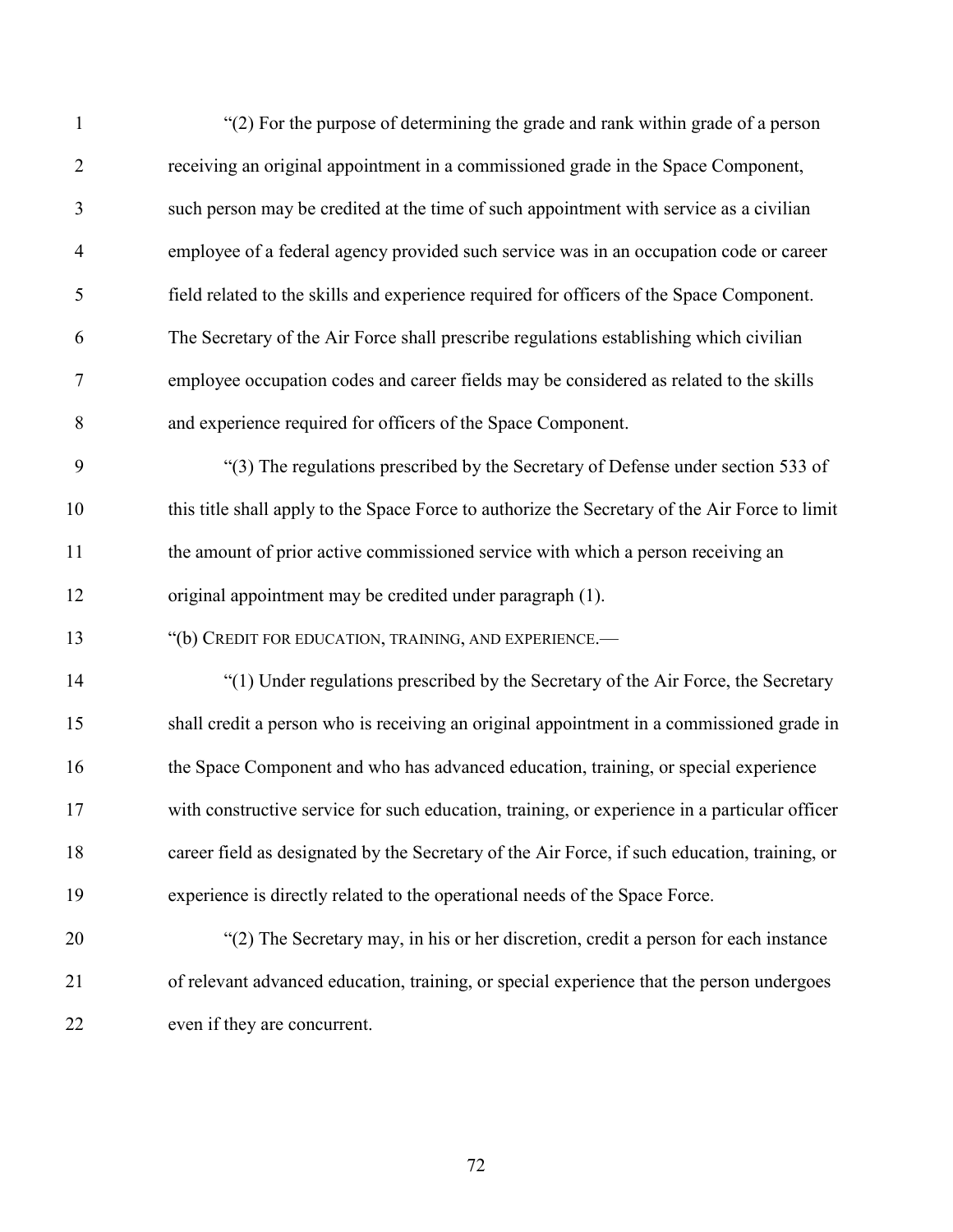| $\mathbf{1}$   | "(3) The amount of constructive service credited an officer under this subsection                  |
|----------------|----------------------------------------------------------------------------------------------------|
| $\overline{2}$ | may not exceed the amount required in order for the officer to be eligible for an original         |
| 3              | appointment in the grade of colonel.                                                               |
| $\overline{4}$ | "(4) Constructive service credited an officer under this subsection is in addition                 |
| 5              | to any service credited that officer under subsection (a) and shall be credited at the time        |
| 6              | of the original appointment of the officer.                                                        |
| 7              | "(c) LIMITATION.—Constructive service credited an officer under subsection (b) shall be            |
| 8              | used only for determining the officer's-                                                           |
| 9              | "(1) initial grade;                                                                                |
| 10             | "(2) rank in grade; and                                                                            |
| 11             | "(3) service in grade for promotion eligibility.                                                   |
| 12             | "(d) EXCLUSION.—A graduate of the United States Military Academy, the United States                |
| 13             | Naval Academy, or the United States Air Force Academy is not entitled to service credit under      |
| 14             | this section for service performed, or education, training, or experience obtained, before         |
| 15             | graduation from such Academy.                                                                      |
| 16             | "§20406. Convening of selection boards                                                             |
| 17             | "(a) Whenever the needs of the Space Force require, the Secretary of the Air Force shall           |
| 18             | convene selection boards to recommend for promotion to the next higher permanent grade             |
| 19             | officers of the Space component in each permanent grade from first lieutenant through brigadier    |
| 20             | general. The preceding sentence does not require the convening of a selection board in the case    |
| 21             | of officers in the permanent grade of first lieutenant when the Secretary of the Air Force         |
| 22             | recommends for promotion to the next higher grade under section $20419(a)(4)(A)$ of this title all |
| 23             | such officers whom the Secretary finds to be fully qualified for promotion.                        |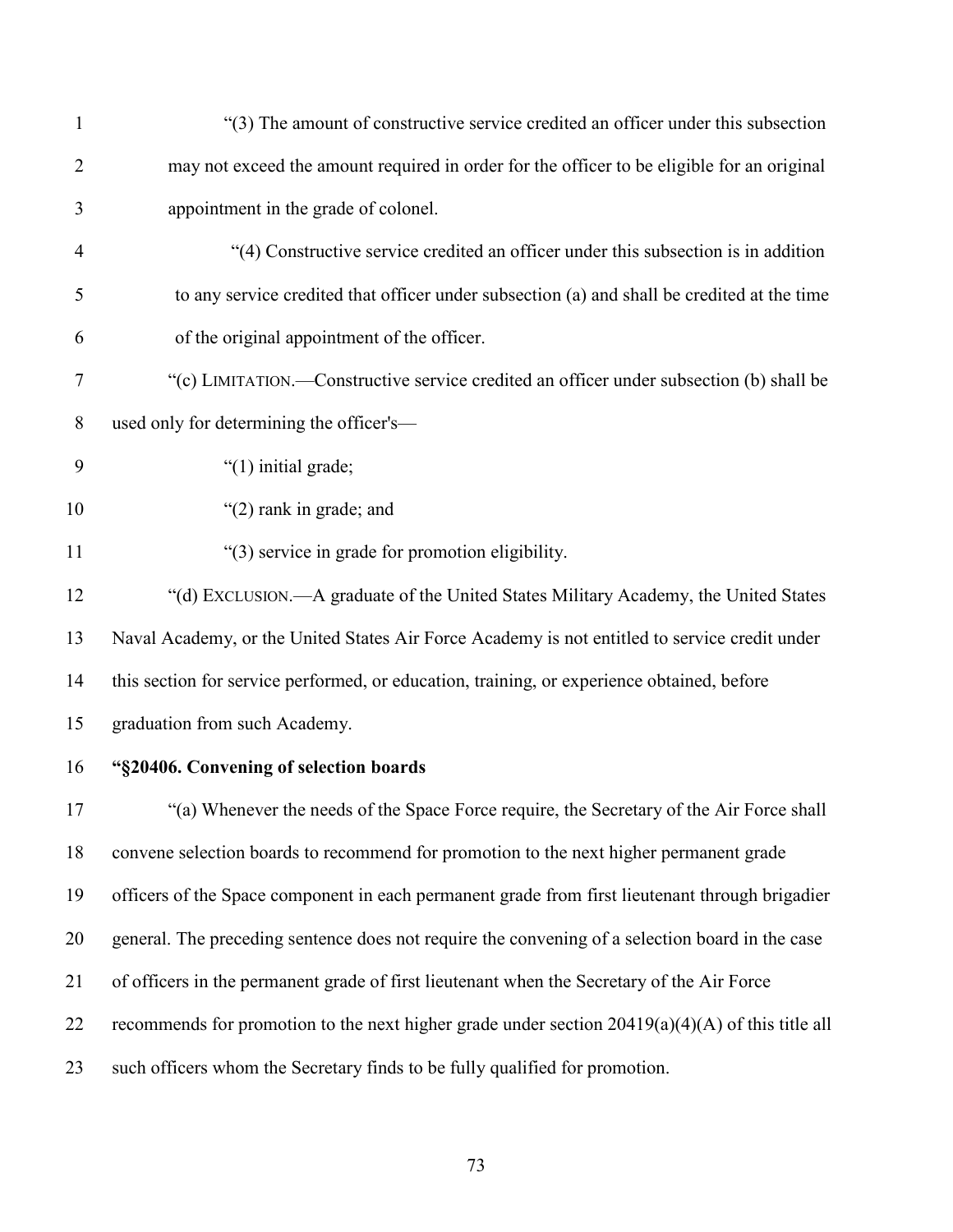"(b) The convening of selection boards under subsection (a) shall be under regulations prescribed by the Secretary of the Defense.

## **"§20407. Composition of Selection Boards**

 "(a)(1) Members of selection boards shall be appointed by the Secretary of Air Force in accordance with this section. A selection board shall consist of five or more Space Force officers. Each member of a selection board must be serving in a grade higher than the grade of the officers under consideration by the board, except that no member of a board may be serving in a grade below major. The members of a selection board shall include at least one member serving on protracted active duty and at least one member in a space component active status who is not serving on protracted active duty. The ratio of the members of a selection board serving on protracted active duty to members serving in a space component active status not on protracted active duty shall, to the extent practicable, reflect the ratio of officers serving in each of those statuses who are being considered for promotion by the board. The members of a selection board shall represent the diverse population of the Space Force concerned to the extent practicable.

 "(2)(A) Except as provided in subparagraph (B), a selection board shall include at least one officer from each competitive category of officers to be considered by the board.

 "(B) A selection board need not include an officer from a competitive category when there are no officers of that competitive category on the space component officer list in a grade higher than the grade of the officers to be considered by the board and eligible to serve on the board. However, in such a case the Secretary of the Air Force concerned, in his or her discretion, may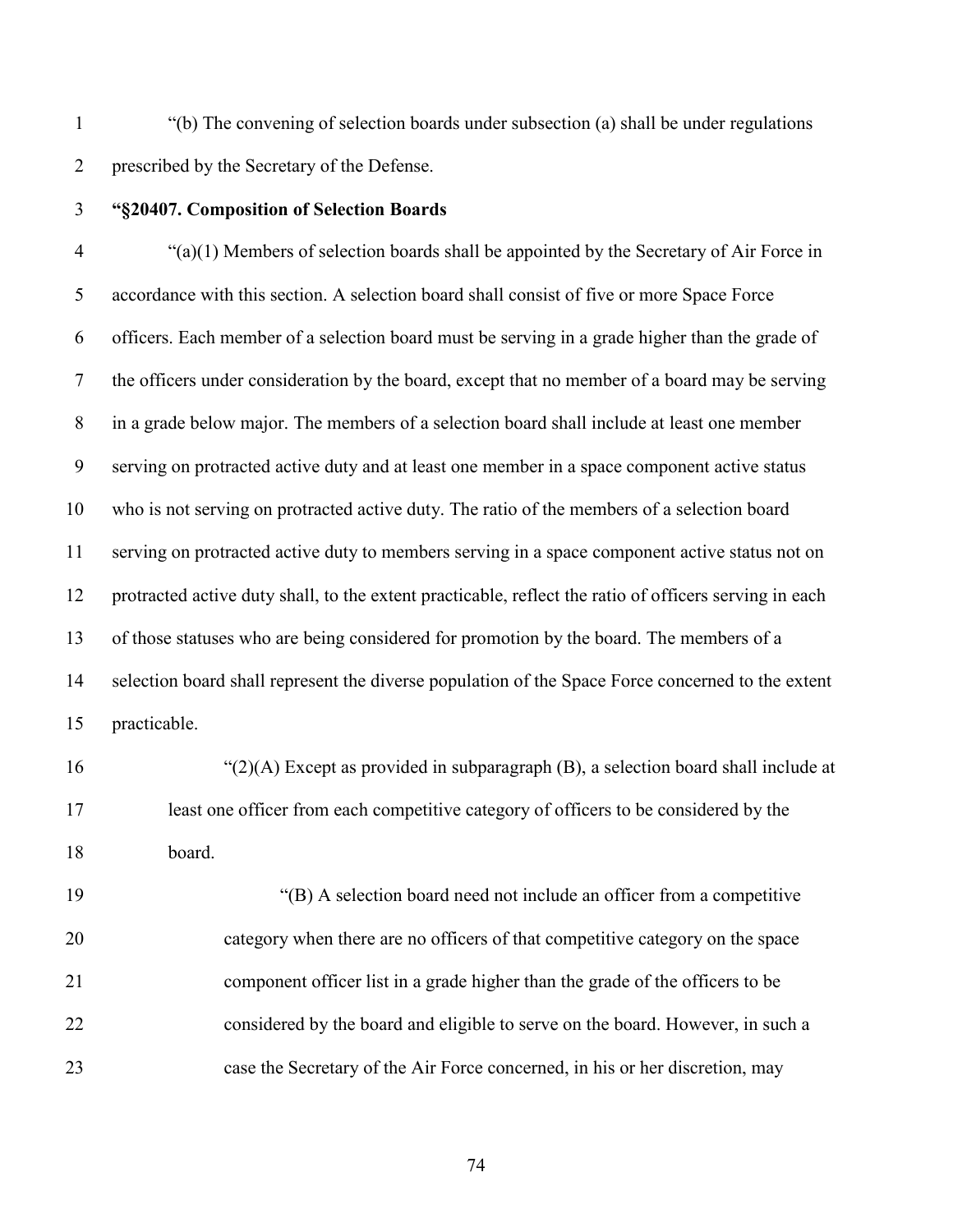| $\mathbf{1}$   | appoint as a member of the board an officer from among Space Force officers                        |
|----------------|----------------------------------------------------------------------------------------------------|
| $\overline{2}$ | who hold a higher grade than the grade of the officers under consideration and                     |
| 3              | who are retired officers.                                                                          |
| 4              | "(3) Except as provided in paragraph (2) if qualified officers on the space                        |
| 5              | component officer list are not available in sufficient number to comprise a selection              |
| 6              | board, the Secretary of the Air Force, in his or her discretion, may complete the                  |
| $\overline{7}$ | membership of the board by appointing as members of the board Space Force officers                 |
| 8              | who hold a grade higher than the grade of the officers under consideration by the board            |
| 9              | and who are retired officers.                                                                      |
| 10             | "(4) A retired general officer who is on active duty for the purpose of serving on a               |
| 11             | selection board shall not, while so serving, be counted against any limitation on the              |
| 12             | number of Space Force general officers who may be on active duty.                                  |
| 13             | "(b) No officer may be a member of two successive selection boards convened                        |
| 14             | under section 20406 of this title for the consideration of Space Component officers in the rank of |
| 15             | first lieutenant through lieutenant colonel.                                                       |
| 16             | " $(c)(1)$ Each selection board convened under section 20406 of this title that will consider      |
| $17\,$         | an officer described in paragraph (2) shall include at least one officer designated by the         |
| 18             | Chairman of the Joint Chiefs of Staff who is a joint qualified officer.                            |
| 19             | "(2) Paragraph (1) applies with respect to an officer who-                                         |
| 20             | "(A) is serving on, or has served on, the Joint Staff; or                                          |
| 21             | "(B) is a joint qualified officer.                                                                 |
| 22             | "(3) The Secretary of Defense may waive the requirement in paragraph (1) for the                   |
| 23             | Space Force.                                                                                       |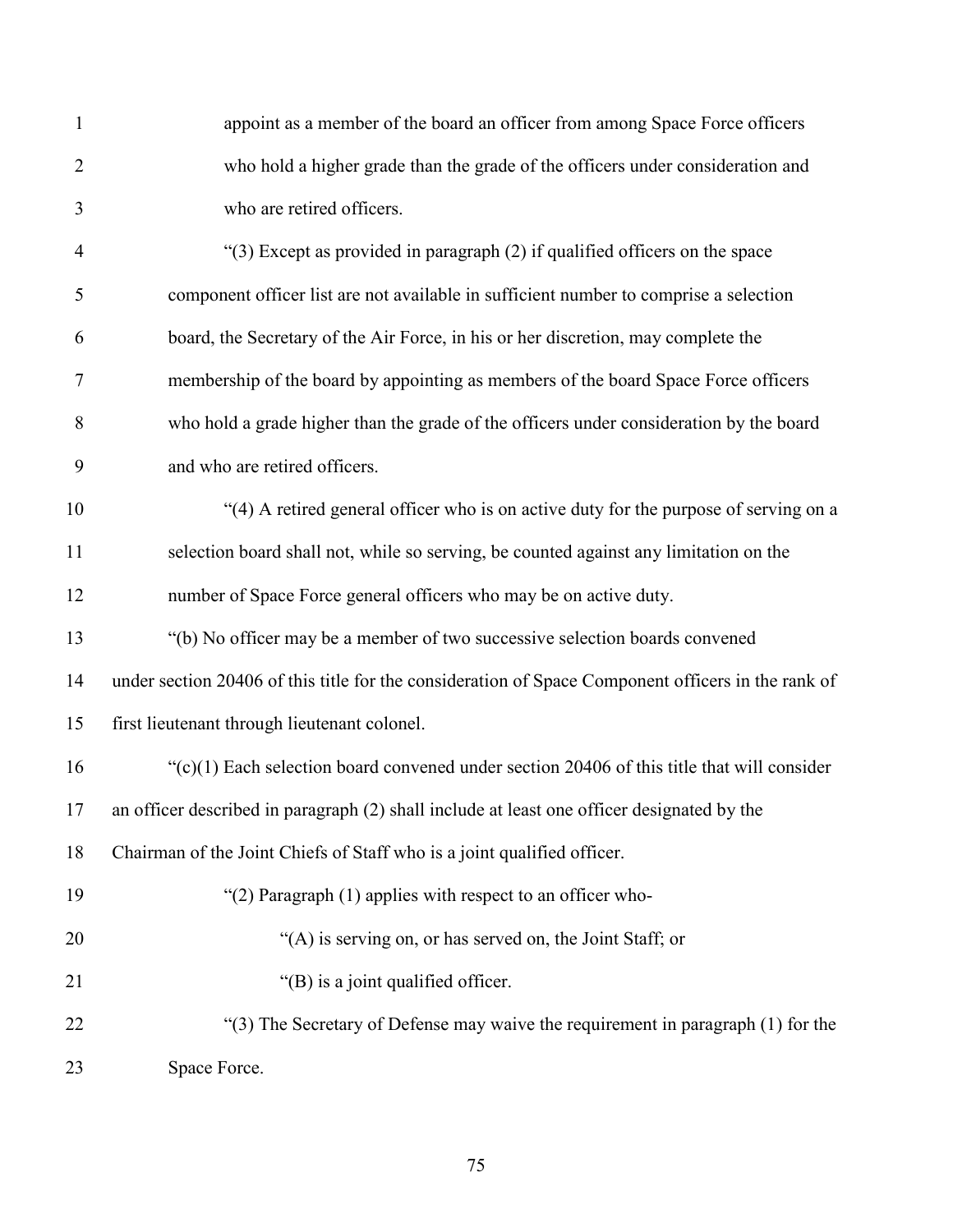### **"§20408. Notice of convening of selection boards**

 "(a) At least 30 days before a selection board is convened under section 20406 of this title to recommend officers in a grade for promotion to the next higher grade, the Secretary of the Air Force shall notify in writing the officers who are eligible for consideration by the selection board and have not been excluded from consideration by the selection board under section 20411(d) of this title of the date on which the board is to convene. In such notification, the Secretary will also inform an eligible officer of how many times, if any, the officer has previously been considered by a selection board convened under section 20406 for promotion to the next higher grade. "(b) An officer eligible for consideration by a selection board convened under section 20406 of this title and who has not been excluded from consideration under 20412(d) may send a written communication to the board, to arrive not later than 10 calendar days before the date the board convenes, calling attention to any matter concerning him or herself that the officer considers important to his or her case. The selection board shall give consideration to any timely communication under this subsection. "(c) Officers on the space component officer list in the grade of colonel or brigadier general who receive notice from the Secretary of the Air Force required in paragraph (a) shall

inform the Secretary of their preference to serve either on or off protracted active duty if

promoted to the grade of brigadier general or major general, respectively.

**"§20409. Recommendations for promotion by selection boards**

 "(a) A selection board convened under section 20406 of this title shall recommend for promotion to the next higher grade those officers considered by the board whom the board, giving due consideration to the needs of the Space Force for officers with particular skills (as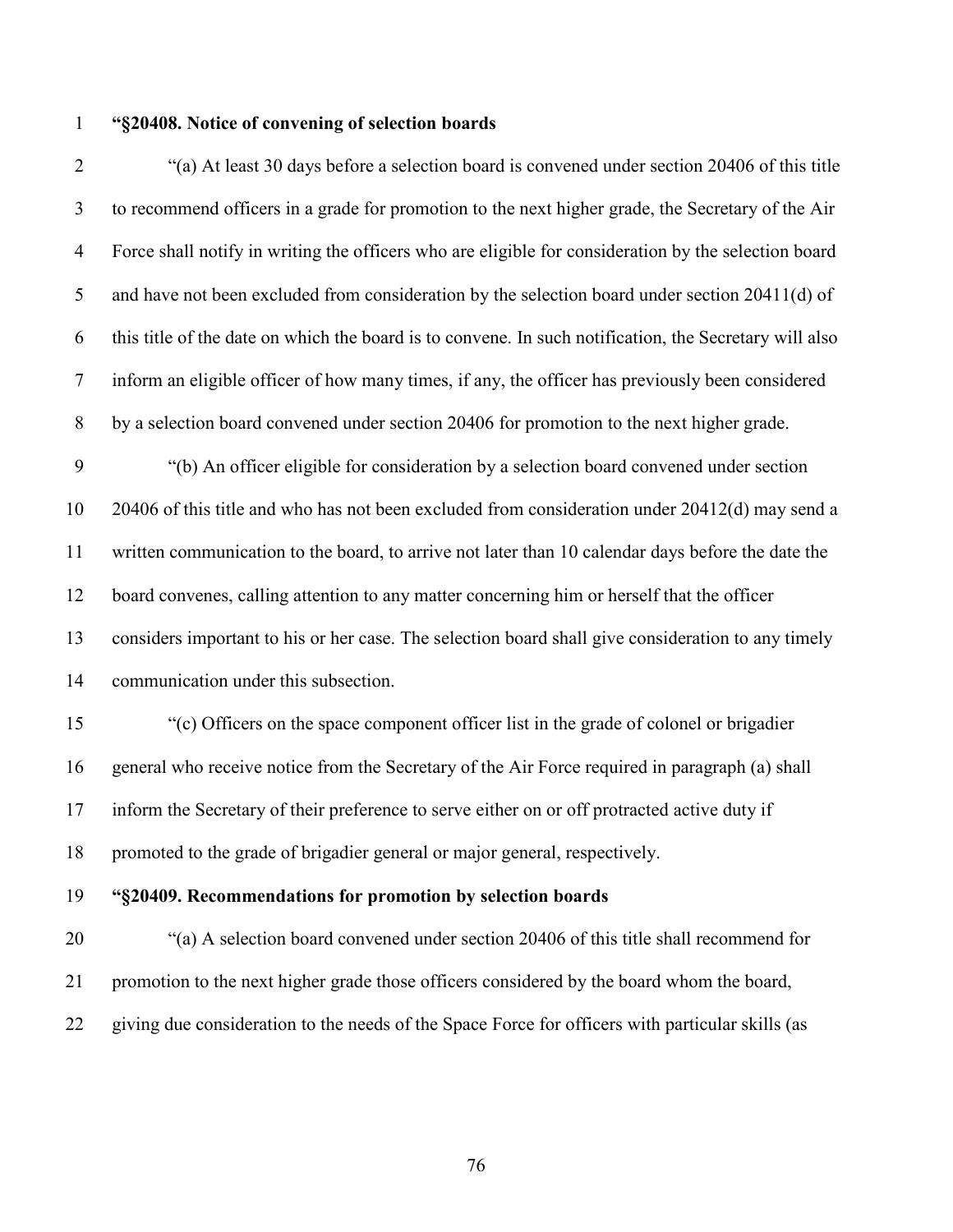| $\mathbf{1}$   | noted in the guidelines or information furnished the board under section 615(b) of this title),    |
|----------------|----------------------------------------------------------------------------------------------------|
| $\overline{2}$ | considers best qualified for promotion within each competitive category considered by the board.   |
| 3              | "(b) The Secretary of the Air Force shall establish the number of officers such a selection        |
| $\overline{4}$ | board may recommend for promotion from among officers being considered.                            |
| 5              | "(c) A selection board convened under section 20406 of this title may not recommend an             |
| 6              | officer for promotion unless-                                                                      |
| $\tau$         | " $(1)$ the officer receives the recommendation of a majority of the members of the                |
| 8              | board;                                                                                             |
| 9              | "(2) a majority of the members of the board finds that the officer is fully qualified              |
| 10             | for promotion; and                                                                                 |
| 11             | "(3) a majority of the members of the board, after consideration by all members of                 |
| 12             | the board of any adverse information about the officer that is provided to the board               |
| 13             | under section 615 of this title, finds that the officer is among the officers best qualified       |
| 14             | for promotion to meet the needs of the Space Force consistent with the requirement of              |
| 15             | exemplary conduct set forth in section 9233 of this title.                                         |
| 16             | "(d) Except as otherwise provided by law, a Space Component officer may not be                     |
| 17             | promoted to a higher grade under this chapter unless the officer is considered and recommended     |
| 18             | for promotion to that grade by a selection board convened under this chapter or, in the case of an |
| 19             | officer transferring into the Space Component from another service, chapter 36 or chapter 1403     |
| 20             | of this title.                                                                                     |
| 21             | "(e) The recommendations of a selection board may be disclosed only in accordance with             |
| 22             | regulations prescribed by the Secretary of Defense. Those recommendations may not be               |
| 23             | disclosed to a person not a member of the board (or a member of the administrative staff           |
|                |                                                                                                    |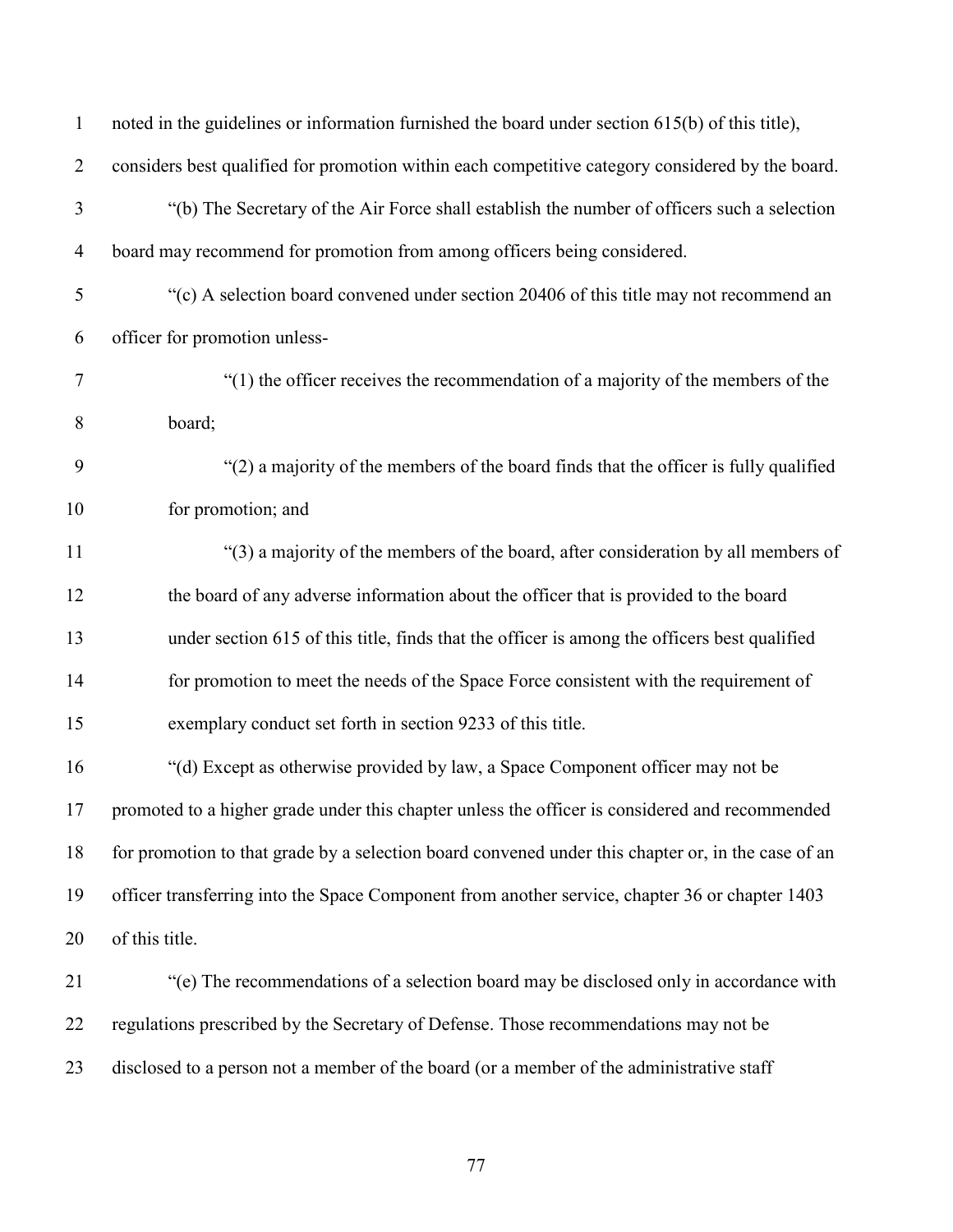designated by the Secretary of the Air Force to assist the board) until the written report of the recommendations of the board, required by section 617 of this title, is signed by each member of the board.

 "(f) The Secretary of the Air Force, and an officer or other official exercising authority over any member of a selection board, may not-

- "(1) censure, reprimand, or admonish the selection board or any member of the board with respect to the recommendations of the board or the exercise of any lawful function within the authorized discretion of the board; or
- "(2) attempt to coerce or, by any unauthorized means, influence any action of a selection board or any member of a selection board in the formulation of the board's recommendations.

 "(f)(1) In selecting the officers to be recommended for promotion, a selection board shall, when authorized by the Secretary of the Air Force, recommend officers of particular merit, pursuant to guidelines and procedures prescribed by the Secretary, from among those officers selected for promotion, to be placed higher on the promotion list established by the Secretary 16 under section  $624(a)(1)$  of this title.

 "(2) An officer may be recommended to be placed higher on a promotion list under paragraph (1) only if the officer receives the recommendation of at least a majority of the members of the board, unless the Secretary of the Air Force establishes an alternative requirement. Any such alternative requirement shall be furnished to the board as part of the guidelines furnished to the board under section 615 of this title.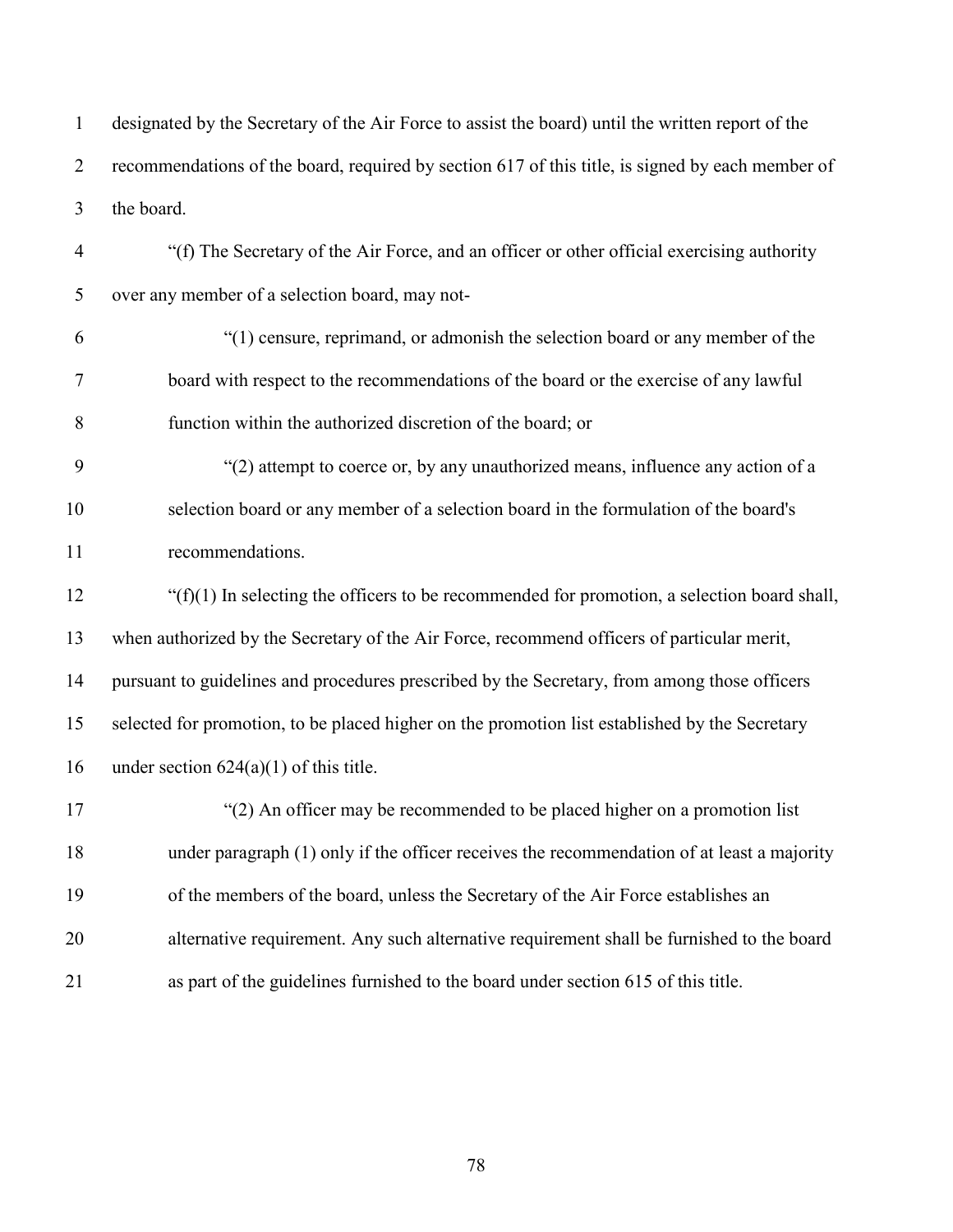"(3) For the officers recommended to be placed higher on a promotion list under paragraph (1), the board shall recommend, pursuant to guidelines and procedures prescribed by the Secretary, the order in which those officers should be placed on the list.

# **"§20410. Reports of selection boards**

 "(a) Each selection board convened under section 20406 of this title shall submit to the Secretary of the Air Force a written report, signed by each member of the board, containing a list of the names of the officers it recommends for promotion and certifying (1) that the board has carefully considered the record of each officer whose name was furnished to it under section 615 of this title, and (2) that, in the opinion of a majority of the members of the board, the officers recommended for promotion by the board are best qualified for promotion to meet the needs of the Space Component (as noted in the guidelines or information furnished the board under section 615(b) of this title) among those officers whose names were furnished to the selection board.

 "(b) A selection board convened under section 20406 of this title shall include in its report to the Secretary of the Air Force the name of any Space Component officer before it for consideration for promotion whose record, in the opinion of a majority of the members of the board, indicates that the officer should be required under section 20503 of this title to show cause 18 for his or her retention in a space component active status.

 "(c) A selection board convened under section 20406 of this title shall, when authorized under section 20409(f) of this title, include in its report to the Secretary of the Air Force the names of those officers recommended by the board to be placed higher on the promotion list and the order in which the board recommends that those officers should be placed on the list. **"§20411. Action on reports of selection boards for brigadier general or major general**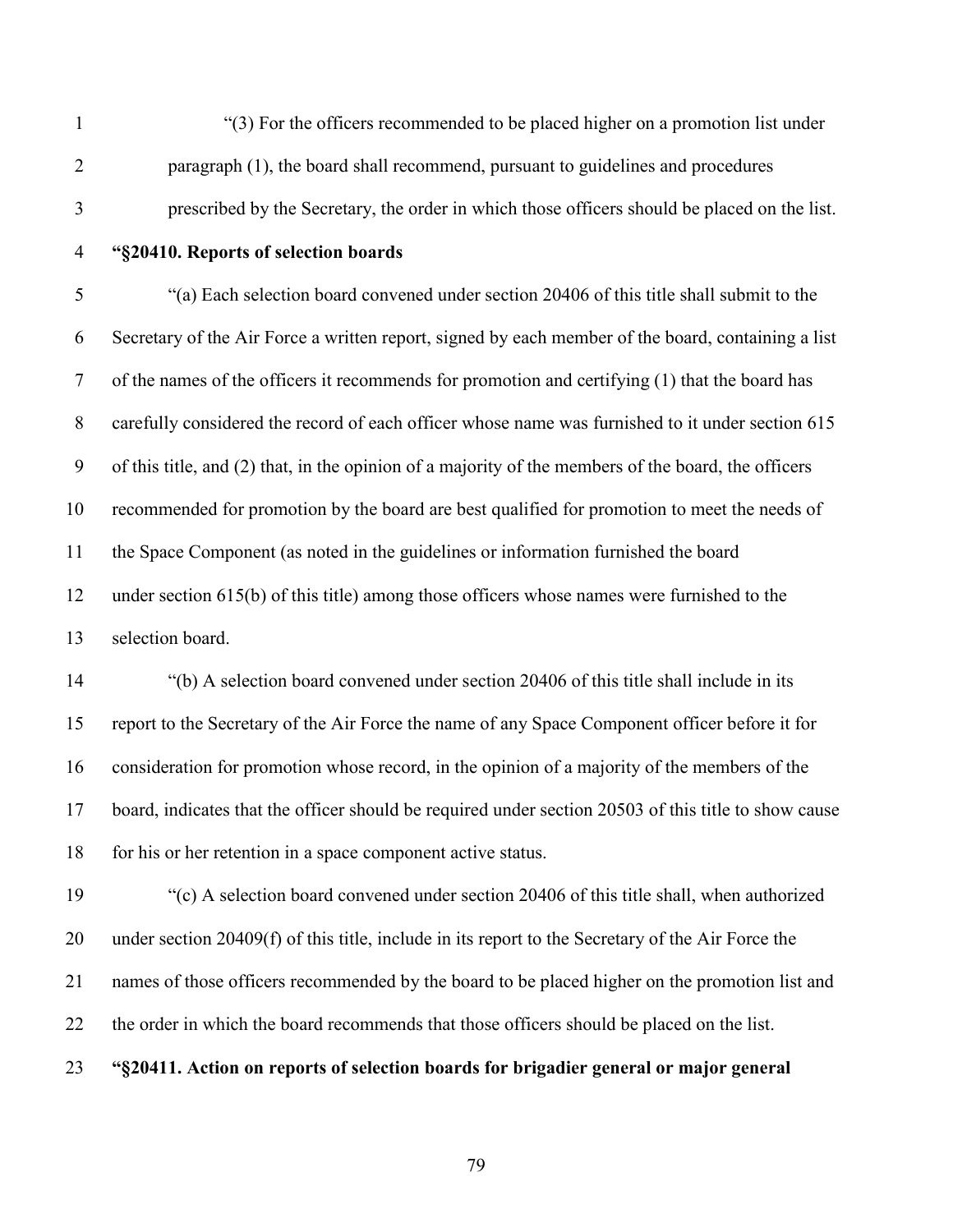"After reviewing a report received under section 20410 of this title recommending officers on the space component officer list for promotion to brigadier general or major general, but before submitting such report to the Secretary of Defense, the Secretary of the Air Force may, under regulations prescribed by the Secretary of the Air Force, adjust the placement of officers on the list in order to ensure Space Force mission accomplishment. **"§20412. Eligibility for consideration for promotion: time-in-grade and other requirements** "(a) TIME-IN-GRADE REQUIREMENTS.-(1) An officer who is in a space component active status on the space component officer list and holds a permanent appointment in the grade of second lieutenant or first lieutenant may not be promoted to the next higher permanent grade until the officer has completed the following period of service in the grade in which the officer holds a permanent appointment: "(A) Eighteen months, in the case of an officer holding a permanent appointment in the grade of second lieutenant. "(B) Two years, in the case of an officer holding a permanent appointment in the grade of first lieutenant. "(2) Except as authorized by section 20413 of this title, an officer who is in a space component active status on the space component officer list and holds a permanent appointment in a grade above first lieutenant may not be considered for selection for promotion to the next higher permanent grade until the officer has completed the following period of service in the grade in which the officer holds a permanent appointment: "(A) Three years, in the case of an officer of the Space Force holding a

permanent appointment in the grade of captain, major, or lieutenant colonel.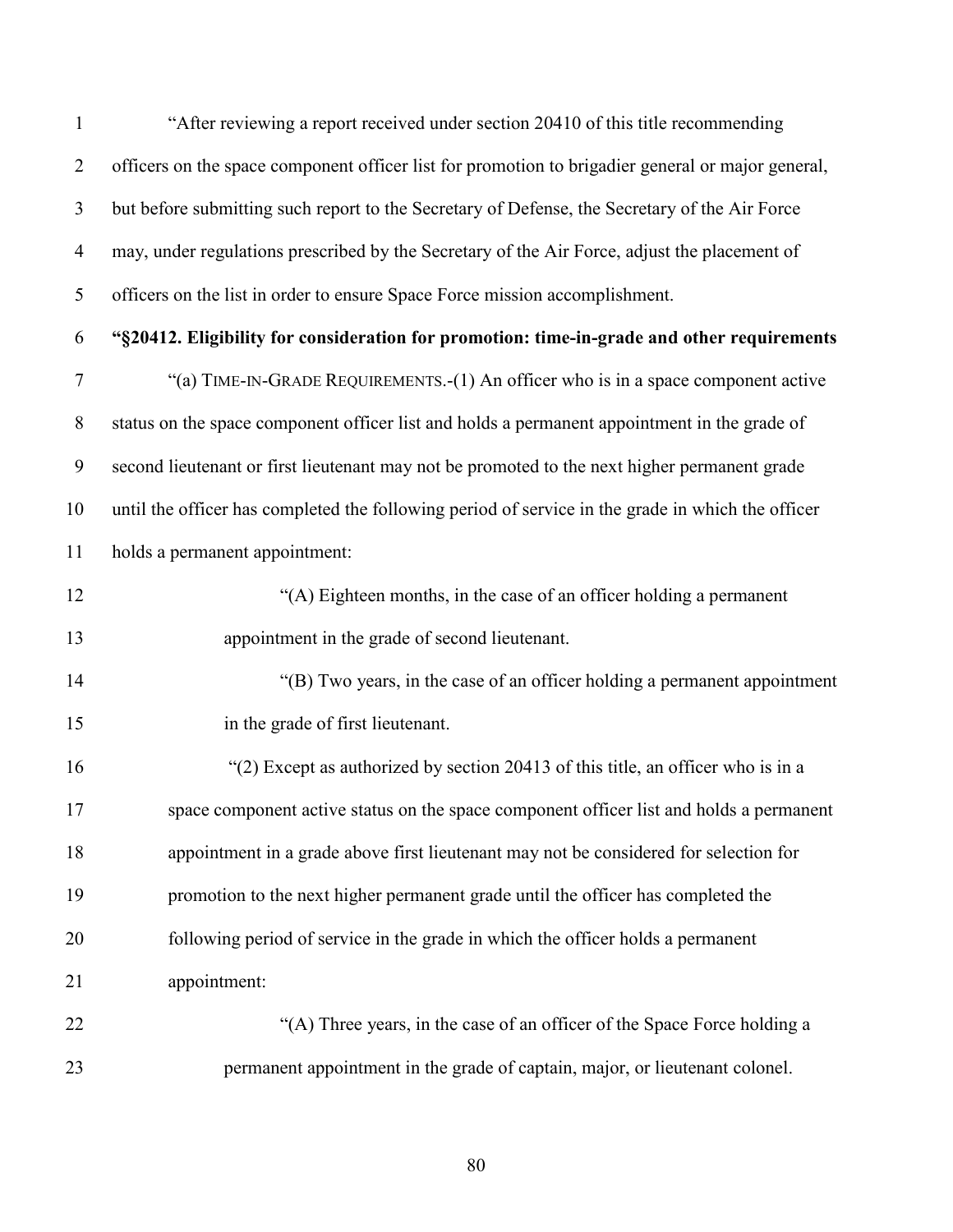| $\mathbf{1}$   | "(B) One year, in the case of an officer of the Space Force holding a                          |
|----------------|------------------------------------------------------------------------------------------------|
| $\overline{2}$ | permanent appointment in the grade of colonel or brigadier general.                            |
| 3              | "(3) When the needs of the service require, the Secretary of the Air Force may                 |
| 4              | prescribe a longer period of service in grade for eligibility for promotion, in the case of    |
| 5              | officers to whom paragraph (1) applies, or for eligibility for consideration for promotion,    |
| 6              | in the case of officers to whom paragraph (2) applies.                                         |
| 7              | "(4) In computing service in grade for purposes of this section, service in a grade            |
| 8              | held as a result of assignment to a position is counted as service in the grade in which the   |
| 9              | officer would have served except for such assignment or appointment.                           |
| 10             | "(b) The Secretary of the Air Force-                                                           |
| 11             | "(1) may, by regulation, prescribe a period of time, not to exceed one year, from              |
| 12             | the time an officer on the space component officer list transfers on or off of protracted      |
| 13             | active duty during which the officer shall be ineligible for consideration for promotion;      |
| 14             | and                                                                                            |
| 15             | "(2) may, by regulation, preclude from consideration by a selection board by                   |
| 16             | which the officer would otherwise be eligible to be considered, an officer who has an          |
| 17             | established separation date that is within 90 days after the date the board is convened.       |
| 18             | "(c) CERTAIN OFFICERS NOT TO BE CONSIDERED. - A selection board convened under                 |
| 19             | section 20406 of this title may not consider for promotion to the next higher grade any of the |
| 20             | following officers:                                                                            |
| 21             | "(1) An officer whose name is on a promotion list for that grade as a result of the            |
| 22             | officer's selection for promotion to that grade by an earlier selection board convened         |
| 23             | under that section.                                                                            |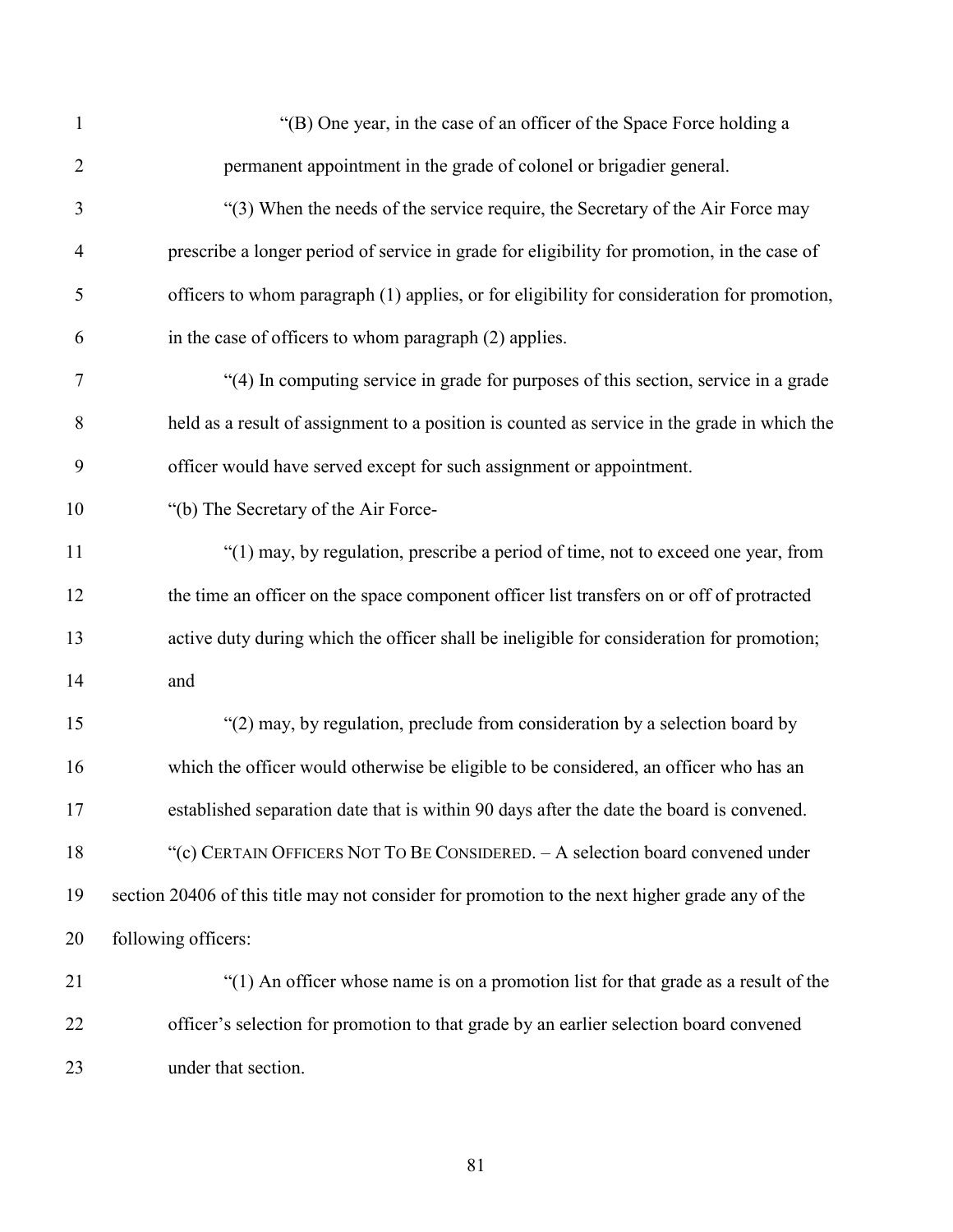| $\mathbf{1}$     | "(2) An officer who is recommended for promotion to that grade in the report of                    |
|------------------|----------------------------------------------------------------------------------------------------|
| $\overline{2}$   | an earlier selection board convened under that section, in the case of such a report that          |
| 3                | has not yet been approved by the President.                                                        |
| $\overline{4}$   | "(3) An officer in the grade of first lieutenant who is on an approved all-fully-                  |
| 5                | qualified-officers list under section 20419 of this title.                                         |
| 6                | "(4) An officer excluded under subsection (d).                                                     |
| $\tau$           | "(d) Authority To Allow Officers To Opt Out of Selection Board Consideration. $-(1)$               |
| 8                | The Secretary of the Air Force may provide that an officer on the space component officer list     |
| $\boldsymbol{9}$ | may, upon the officer's request and with the approval of the Secretary, be excluded from           |
| 10               | consideration by a selection board convened under section 20406 of this title to consider officers |
| 11               | for promotion to the next higher grade.                                                            |
| 12               | "(2) The Secretary of the Air Force may only approve a request under paragraph                     |
| 13               | (1) if the Secretary determines the exclusion from consideration is in the best interest of        |
| 14               | the Space Force.                                                                                   |
| 15               | "§20413. Eligibility to be considered for promotion: commander nomination                          |
| 16               | "(a) IN GENERAL. - Under regulations prescribed by the Secretary of the Air Force,                 |
|                  | 17 boards convened under section 20406 of this title may consider for promotion to the next higher |
| 18               | grade officers in a space component active status on the space component officer list in the       |
| 19               | grades of captain, major, and lieutenant colonel who:                                              |
| 20               | "(1) do not meet the requirements of section 20412 of this title with respect to                   |
| 21               | time-in-grade; or                                                                                  |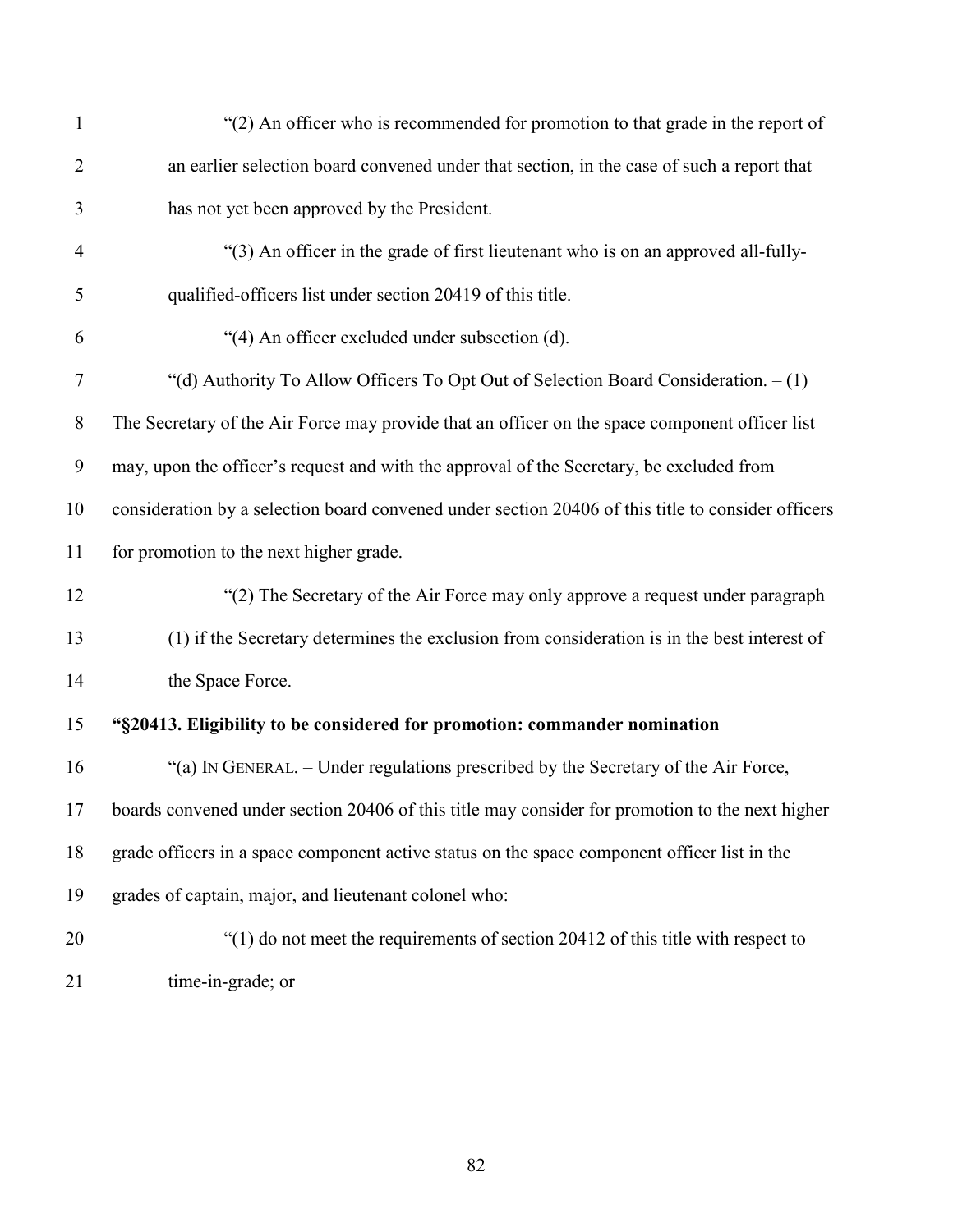| $\mathbf{1}$     | "(2) have already been considered for promotion by a selection board convened                      |
|------------------|----------------------------------------------------------------------------------------------------|
| $\overline{2}$   | under section 20406 of this title the maximum number of times as determined by the                 |
| 3                | Secretary under section 20415 of this title and failed for selection of promotion; and             |
| $\overline{4}$   | "have been nominated in accordance with subsection (b).                                            |
| 5                | "(b) NOMINATION REQUIRED. - Under regulations prescribed by the Secretary of the Air               |
| 6                | Force, in order for an officer described in paragraph (a) to be considered for promotion by a      |
| $\tau$           | board convened under section 20406 of this title, the officer must be nominated by the             |
| $8\,$            | commanding general of the Space Force Field Command to which the officer is assigned or, in        |
| $\boldsymbol{9}$ | the case of an officer on the space component officer list not assigned to a unit subordinate to a |
| 10               | Space Force Field Command, the first lieutenant general, or civilian equivalent, in the officer's  |
| 11               | chain of command or supervision. For officers on the space component officer list assigned to a    |
| 12               | joint position, or a position within a federal department or agency outside of the Department of   |
| 13               | the Air Force, the nomination may be prepared by a lieutenant general in the Army, Air Force, or   |
| 14               | Marine Corps or, a Vice Admiral in the Navy, or the civilian equivalent.                           |
| 15               | "(c) Nomination. $-$                                                                               |
| 16               | "(1) The Secretary of the Air Force shall prescribe regulations that establish clear,              |
| 17               | competency-based criteria, for use by the nominating officer or official in determining            |
| 18               | whether an officer described in paragraph (a) should be nominated for consideration for            |
| 19               | promotion.                                                                                         |
| 20               | "(2) An officer on the space component officer list may only be nominated under                    |
| 21               | this section if: (A) the officer is not eligible for consideration for promotion by a              |
| 22               | selection board convened under section 20406 of this title, and (B) the officer has not            |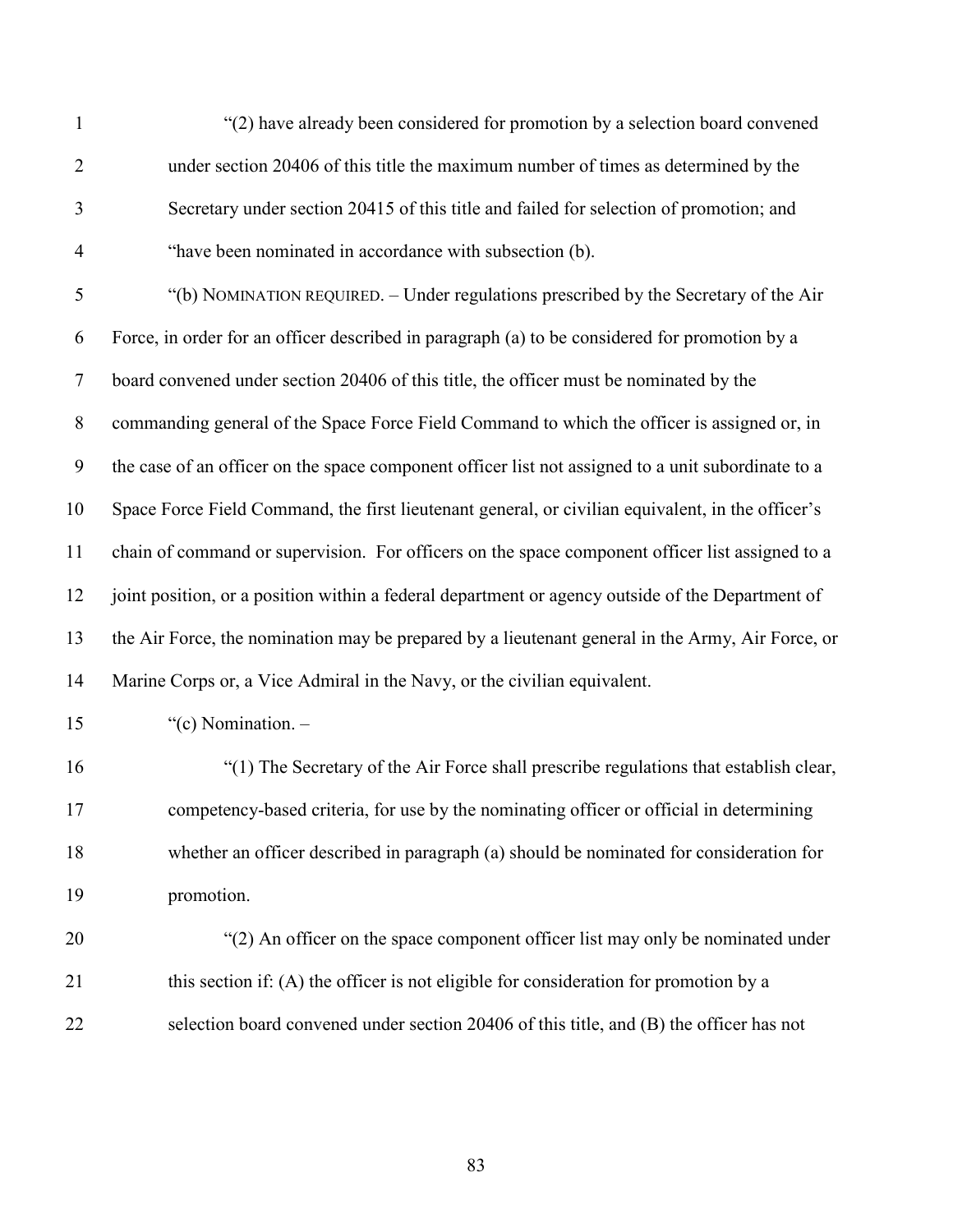twice previously been promoted to a higher grade on the space component officer list under the provisions of this section.

 "(3) The completed nomination shall be submitted to the Chief Human Capital Officer of the Space Force and shall provide sufficient information and justification for the opinion of the nominating officer, that the nominated officer meets the requisite competency-based requirements for service in a higher grade and is exceptionally well qualified for promotion despite not meeting the eligibility requirements for consideration for promotion under section 20412of this title.

**"§20414. Eligibility for consideration for promotion: designation as joint qualified officer** 

#### **required before promotion to general; exceptions**

 "(a) GENERAL RULE.-An officer on the space component officer list may not be appointed to the grade of brigadier general unless the officer has been designated as a joint qualified officer in accordance with section 661 of this title.

## "(b) EXCEPTIONS.-Subject to subsection (c), the Secretary of Defense may waive

#### subsection (a) in the following circumstances:

"(1) When necessary for the good of the service.

 "(2) In the case of an officer whose proposed selection for promotion is based primarily upon scientific and technical qualifications for which joint requirements do not exist.

 "(3) In the case of an officer selected by a promotion board for appointment to the grade of brigadier general while serving in a joint duty assignment if the officer's total consecutive service in joint duty assignments is not less than two years and the officer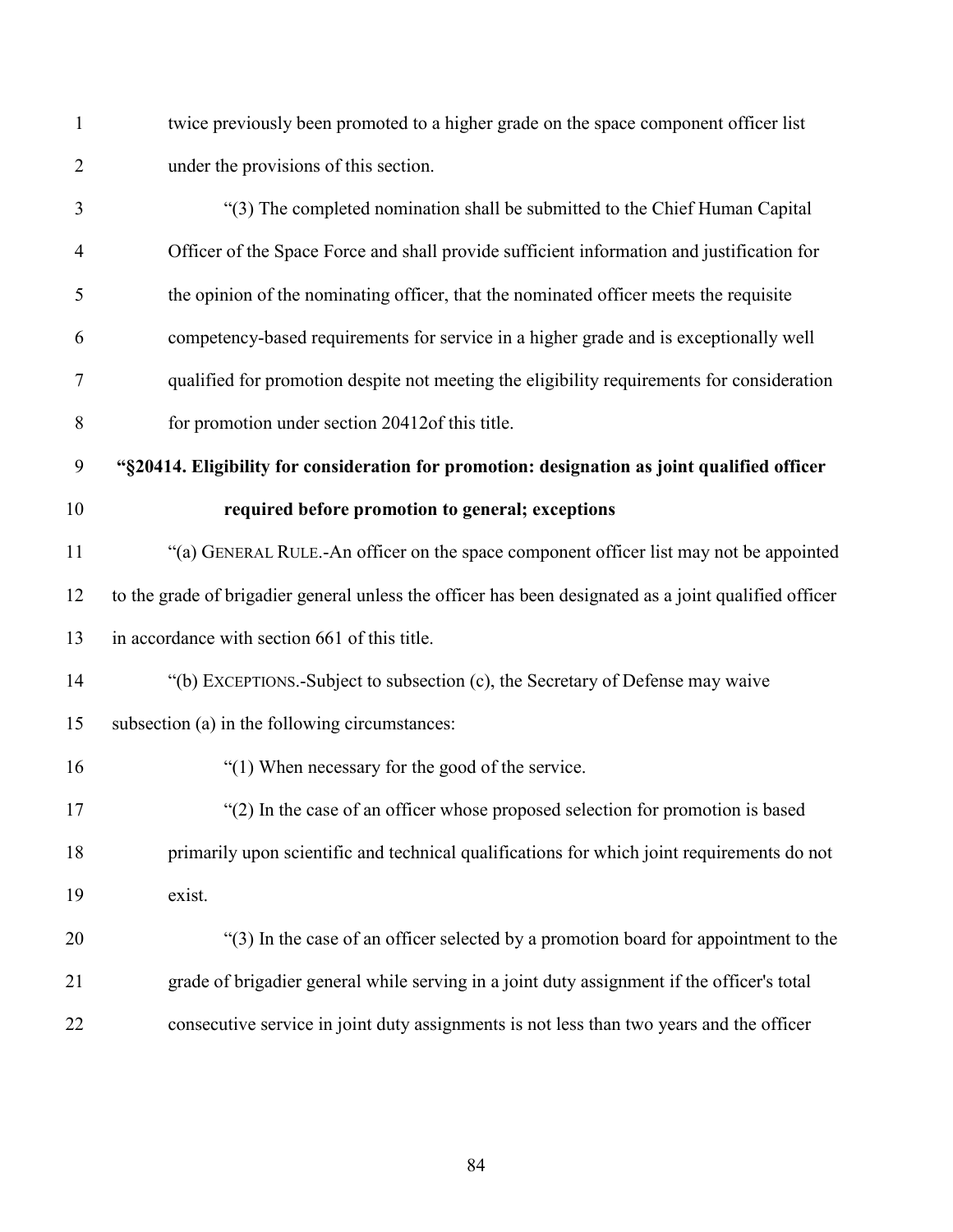has successfully completed a program of education described in subsections (b) and (c) of section 2155 of this title.

 "(4) In the case of an officer in the Space Component who is selected by a promotion board for appointment to the grade of brigadier general, who is not exempted under subsection (g), and who has successfully completed the education requirements 6 prescribed in section  $661(c)(A)$  of this title but has not been afforded the opportunity to complete the experience requirements described in section 661(c)(B) of this title. 8 "(c) WAIVER TO BE INDIVIDUAL.-A waiver may be granted under subsection (b) only on a case-by-case basis in the case of an individual officer. "(d) SPECIAL RULE FOR GOOD-OF-THE-SERVICE WAIVER.-In the case of a waiver under subsection (b)(1), the Secretary shall provide that the first duty assignment as a general or flag officer of the officer for whom the waiver is granted shall be in a joint duty assignment. "(e) LIMITATION ON DELEGATION OF WAIVER AUTHORITY.-The authority of the Secretary of Defense to grant a waiver under subsection (b)(4) may be delegated to the Secretary of the Air Force and may not be further delegated. "(f) REGULATIONS.-The Secretary of Defense shall prescribe regulations to carry out this section. The regulations shall specifically identify for purposes of subsection (b)(2) those categories of officers for which selection for promotion to brigadier general is based primarily upon scientific and technical qualifications for which joint requirements do not exist. "(g) EXEMPTION. – Subsection (a) shall not apply to officers transferred into the Space Component from the Reserve component of an armed force prior to October 1, 2028 who, as of

the case of the Navy, lieutenant commander, commander, or captain.

the date of their transfer, are serving in the grade of major, lieutenant colonel, or colonel or, in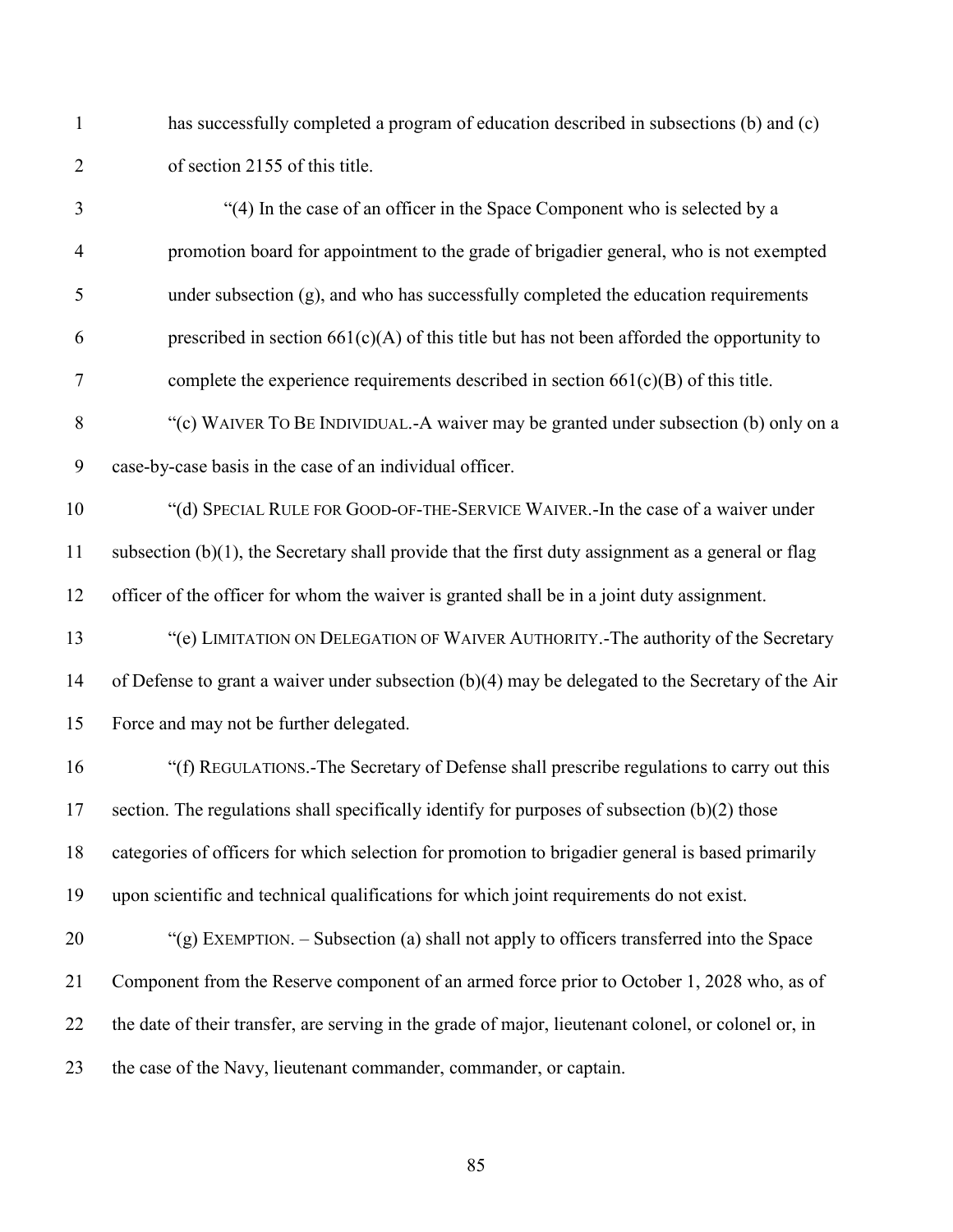## **"§20415. Opportunities for consideration for promotion**

 "(a) Under regulations prescribed by the Secretary of Defense, the Secretary of the Air Force shall specify the number of opportunities for consideration for promotion to be afforded to Space Force officers for each grade. "(b) The number of opportunities for consideration for promotion for each grade may not be fewer than two opportunities and may not exceed five opportunities. "(c) The Secretary of the Air Force may change the number of opportunities for consideration for promotion to a particular grade not more frequently than once every five years. "(d) The Secretary of Defense may, at his or her discretion, modify the number of opportunities for consideration for promotion to a particular grade. **"§20416. Space component officer list** "(a) The Secretary of the Air Force shall maintain a single list of all Space Force officers serving in an active space component status to be known as the space component officer list. "(b) Officers shall be carried on the space component officer list in the order of seniority of the grade in which they are serving. Officers serving in the same grade shall be carried in the order of their rank in that grade. "(c) An officer whose position on the space component officer list results from service under a temporary appointment or in a grade held by reason of assignment to a position has, when that appointment or assignment ends, the grade and position on the active-duty list that the officer would have held if the officer had not received that appointment or assignment.

### **"§20417. Competitive Categories.**

 "(a) Under regulations prescribed by the Secretary of Defense, the Secretary of the Air Force shall establish at least one competitive category for promotion. Each officer whose name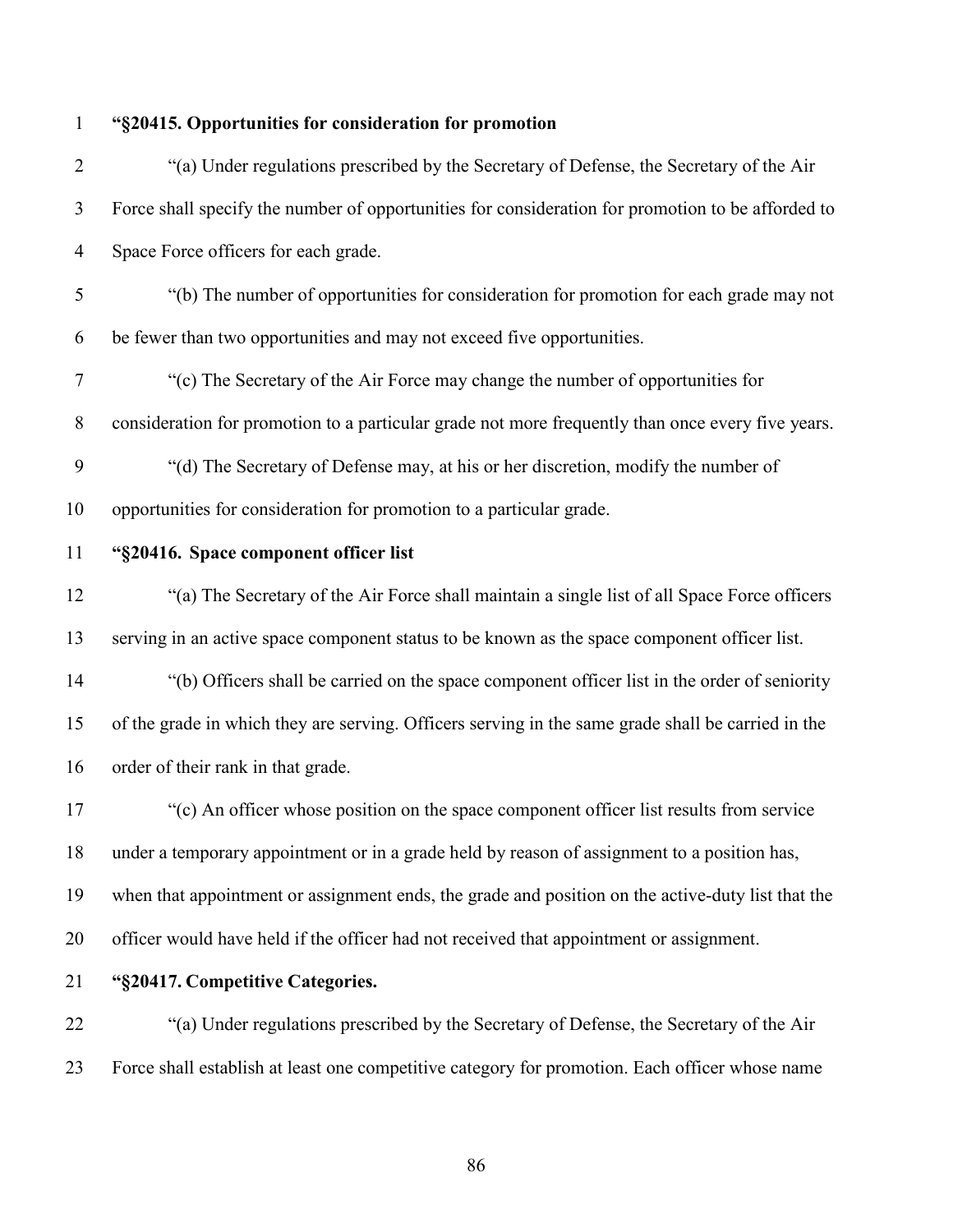appears on the space component officer list shall be carried in a competitive category of officers. Officers in the same competitive category shall compete among themselves for promotion.

 "(b) The Secretary of the Air Force shall establish a single competitive category for all officers on the space component officer list who will be considered by a selection board convened under section 20406 of this title for promotion to the grade of brigadier general or major general.

### **"§20418. Numbers to be recommended for promotion**

8 "(a) IN GENERAL. – Before convening a selection board under section 20406 of this title for the grades of captain, major, lieutenant colonel, and colonel and for any competitive category, the Secretary of the Air Force shall determine (1) the number of positions needed to accomplish mission objectives which require officers of such competitive category in the grade to which the board will recommend officers for promotion, (2) the estimated number of officers needed to fill vacancies in such positions during the period in which it is anticipated that officers selected for promotion will be promoted, and (3) the number of officers in a space component active status authorized by the Secretary of the Air Force to serve on protracted active duty and not on active duty in the grade and competitive category under consideration. Based on such determinations, the Secretary of the Air Force shall determine the maximum number of officers in such competitive category which the selection board may recommend for promotion.

19 "(b) PROMOTION TO BRIGADIER GENERAL AND MAJOR GENERAL. – Before convening a selection board under section 20406 of this title to consider officers for promotion to the grades of brigadier general or major general, the Secretary of the Air Force shall determine (1) the number of positions needed to accomplish mission objectives which require officers serving in a space component active status on protracted active duty and in a space component active status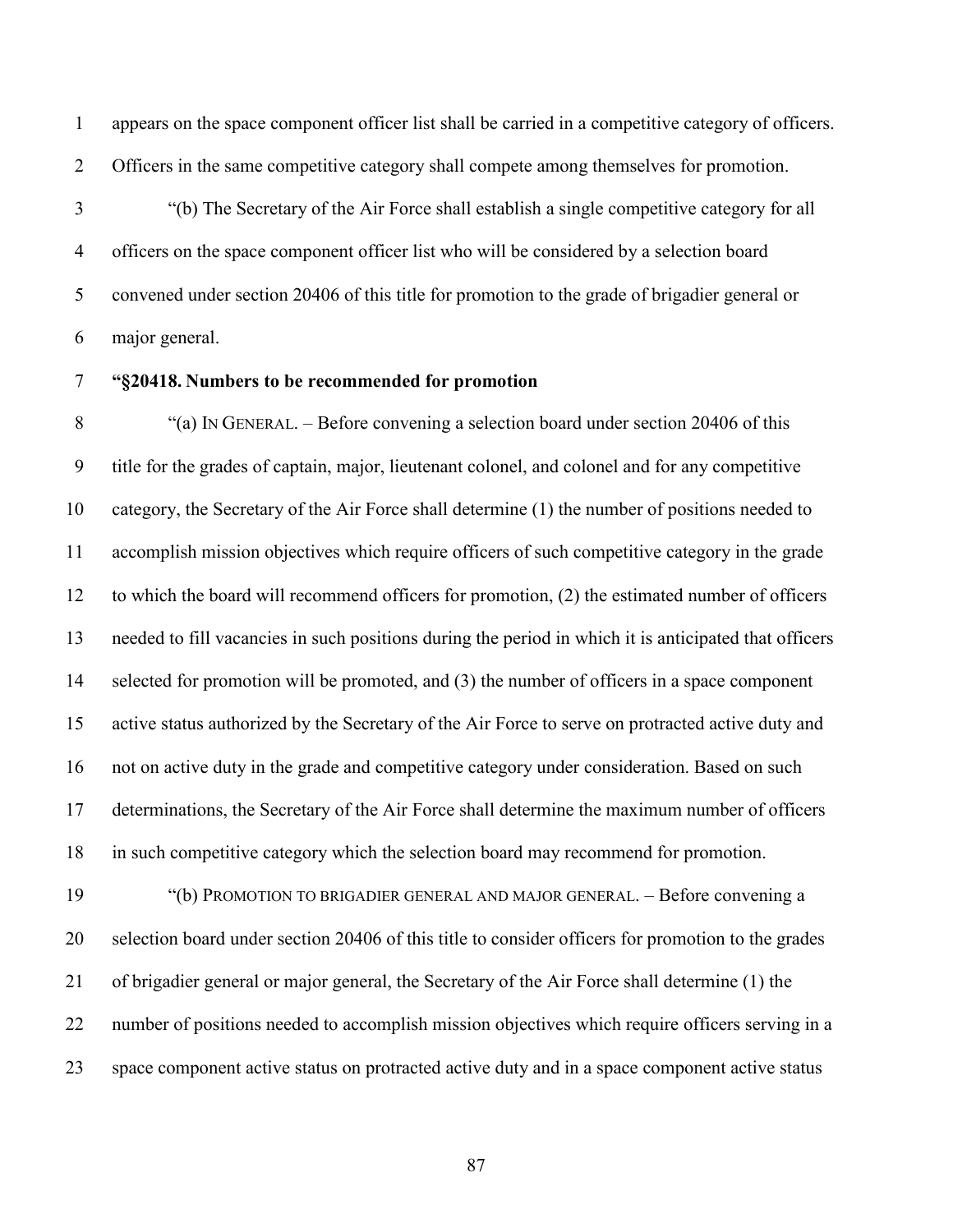not on protracted active duty in the grade to which the board will recommend officers for 2 promotion, and (2) the estimated number of officers on protracted active duty and not on protracted active duty needed to fill vacancies in such positions over the 24-month time period beginning on the date the selection board convenes. Based on such determinations, the Secretary of the Air Force shall determine the maximum number of officers serving in a space component active status on protracted active duty and not on protracted active duty which the selection board may recommend for promotion.

#### **"§20419. Promotions, how conducted: authorized delay of promotions**

9 " $(ia)(1)$  When the report of a selection board convened under section 20406 of this title is approved by the President, the Secretary of the Air Force shall place the names of all officers approved for promotion within a competitive category on a single list for that competitive category, to be known as a promotion list, in the order of the seniority of such officers on the list or based on particular merit, as determined by the promotion board, or as modified by the Secretary of the Air Force under section 20411 of this title. A promotion list is considered to be established under this section as of the date of the approval of the report of the selection board under the preceding sentence.

 "(2) Except as provided in subsection (d), officers on a promotion list for a competitive category shall be promoted to the next higher grade when additional officers in that grade and competitive category are needed. Promotions shall be made in the order in which the names of officers appear on the promotion list and after officers previously selected for promotion in that competitive category have been promoted. Officers to be promoted to the grade of first lieutenant shall be promoted in accordance with regulations prescribed by the Secretary of the Air Force.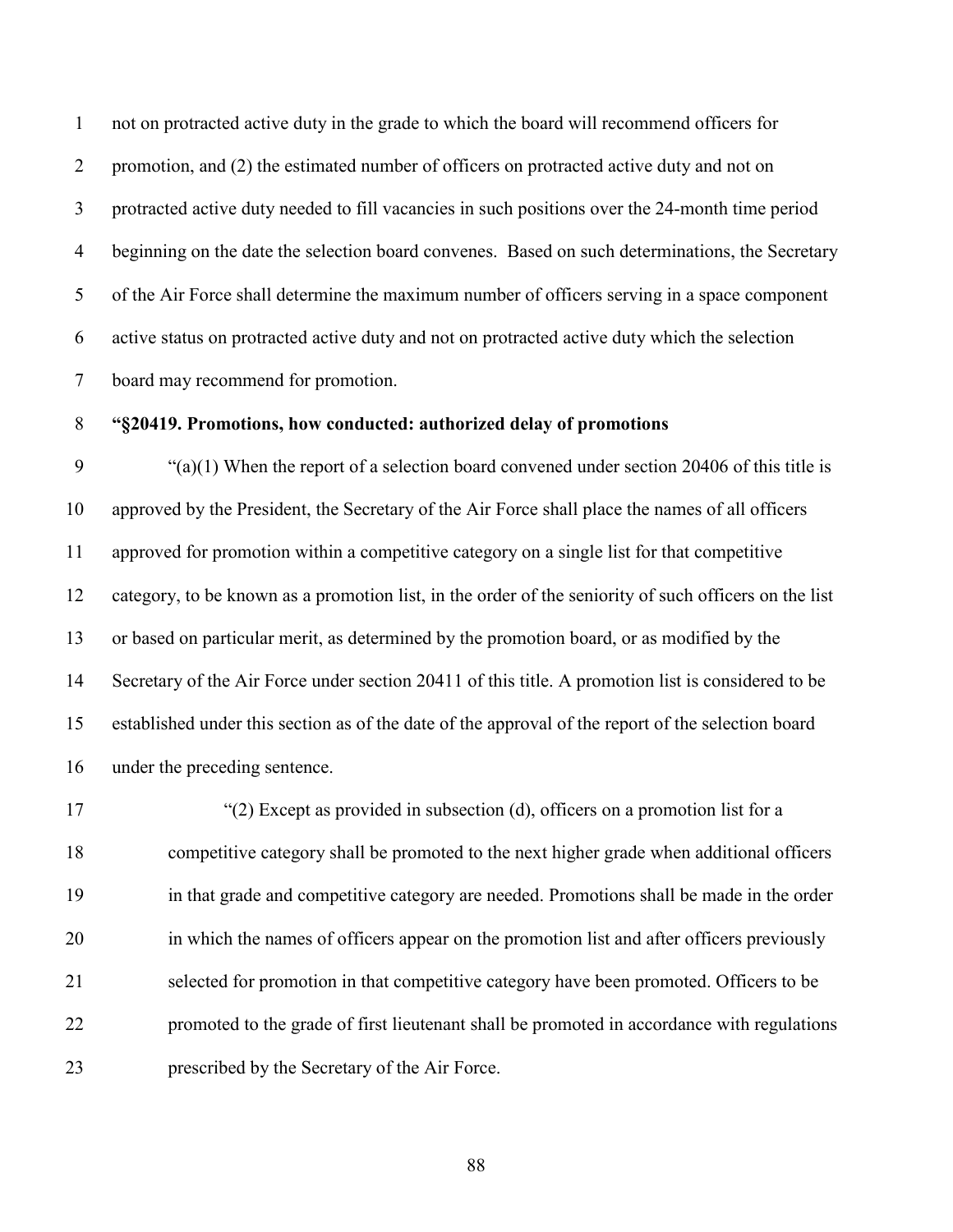| $\mathbf{1}$   | " $(3)(A)$ Under regulations prescribed by the Secretary of Defense, the promotion           |
|----------------|----------------------------------------------------------------------------------------------|
| $\overline{2}$ | of an officer on the space component officer list to the grade of brigadier general or major |
| 3              | general shall be delayed if such promotion would exceed any strength limitations of          |
| $\overline{4}$ | section 526 of this title. The delay shall expire when the Secretary of the Air Force        |
| 5              | determines that the delay is no longer required to ensure compliance with the strength       |
| 6              | limitations.                                                                                 |
| $\tau$         | " $(4)(A)$ Except as provided in subsection (d), officers on the space component             |
| 8              | officer list in the grade of first lieutenant who are on an approved all-fully-qualified-    |
| 9              | officers list shall be promoted to the next higher grade in accordance with regulations      |
| 10             | prescribed by the Secretary of the Air Force.                                                |
| 11             | "(B) An all-fully-qualified-officers list shall be considered to be approved                 |
| 12             | for purposes of subparagraph (A) when the list is approved by the President.                 |
| 13             | When so approved, such a list shall be treated in the same manner as a promotion             |
| 14             | list under this chapter.                                                                     |
| 15             | "(C) The Secretary of the Air Force may make a recommendation to the                         |
| 16             | President for approval of an all-fully-qualified-officers list only when the                 |
| 17             | Secretary determines that all officers on the list are needed in the next higher             |
| 18             | grade to accomplish mission objectives.                                                      |
| 19             | "(D) For purposes of this paragraph, an all-fully-qualified-officers list is a               |
| 20             | list of all officers on the active-duty list in a grade who the Secretary of the Air         |
| 21             | Force determines-                                                                            |
| 22             | "(i) are fully qualified for promotion to the next higher grade; and                         |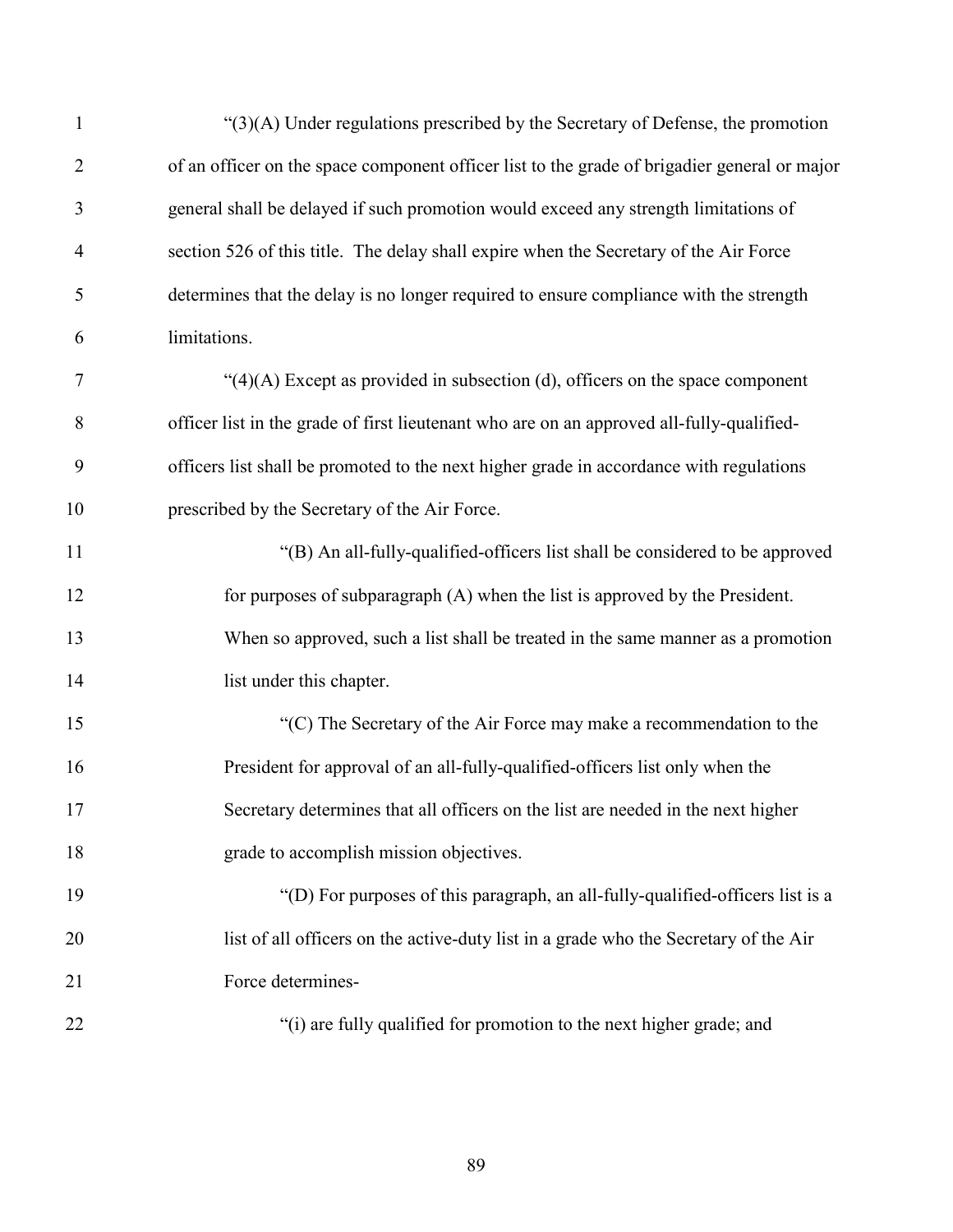| $\mathbf{1}$   | "(ii) would be eligible for consideration for promotion to the next higher                          |
|----------------|-----------------------------------------------------------------------------------------------------|
| $\overline{2}$ | grade by a selection board convened under section 20406 of this title upon the                      |
| 3              | convening of such a board.                                                                          |
| $\overline{4}$ | "(E) If the Secretary of the Air Force determines that one or more officers                         |
| 5              | or former officers were not placed on an all-fully-qualified-list under this                        |
| 6              | paragraph because of administrative error, the Secretary may prepare a                              |
| $\overline{7}$ | supplemental all-fully-qualified-officers list containing the names of any such                     |
| 8              | officers for approval in accordance with this paragraph.                                            |
| 9              | "(b) The date of rank of an officer appointed to a higher grade under this section is               |
| 10             | determined under section 741(d) of this title.                                                      |
| 11             | "(c) Appointments under this section shall be made by the President, by and with the                |
| 12             | advice and consent of the Senate, except that appointments under this section in the grade of first |
| 13             | lieutenant or captain shall be made by the President alone.                                         |
| 14             | " $(d)(1)$ Under regulations prescribed by the Secretary of Defense, the appointment of an          |
| 15             | officer under this section may be delayed if-                                                       |
| 16             | "(A) sworn charges against the officer have been received by an officer                             |
| 17             | exercising general court-martial jurisdiction over the officer and such charges                     |
| 18             | have not been disposed of;                                                                          |
| 19             | "(B) an investigation is being conducted to determine whether disciplinary                          |
| 20             | action of any kind should be brought against the officer;                                           |
| 21             | "(C) a board of officers has been convened under chapter 60 of this title to                        |
| 22             | review the record of the officer;                                                                   |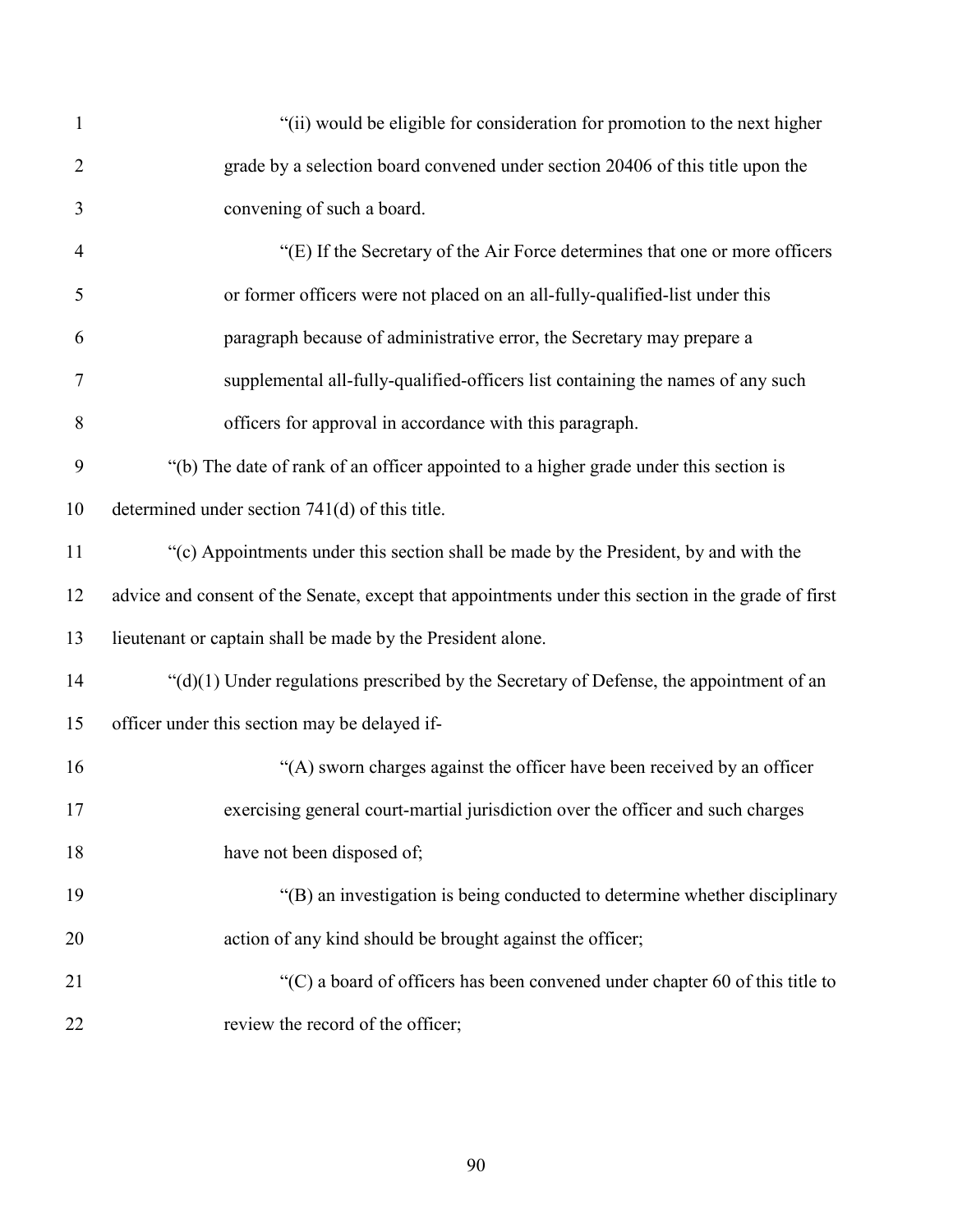"(D) a criminal proceeding in a Federal or State court is pending against 2 the officer:

 "(E) substantiated adverse information about the officer that is material to the decision to appoint the officer is under review by the Secretary of Defense or the Secretary of the Air Force; or

 "(F) the Secretary of the Air Force determines that credible information of an adverse nature, including a substantiated adverse finding or conclusion 8 described in section  $615(a)(3)(A)$  of this title, with respect to the officer will result in the convening of a special selection review board under section 628a of this title to review the officer and recommend whether the recommendation for **promotion of the officer should be sustained.** 

 "If no disciplinary action is taken against the officer, if the charges against the officer are withdrawn or dismissed, if the officer is not ordered removed from active duty by the Secretary of the Air Force under chapter 60 of this title, if the officer is acquitted of the charges brought against him, or if, after a review of substantiated adverse information about the officer regarding the requirement for exemplary conduct set forth in section 9233 of this title, the officer is determined to be among the officers best qualified for promotion, as the case may be, then unless action to delay an appointment has also been taken under paragraph (2) the officer shall be retained on the promotion list (including an approved all-fully-qualified-officers list, if applicable) and shall, upon promotion to the next higher grade, have the same date of rank, the same effective date for the pay and allowances of the grade to which promoted, and the same position on the space component officer list as the officer would have had if no delay had intervened, unless the Secretary determines that the officer was unqualified for promotion for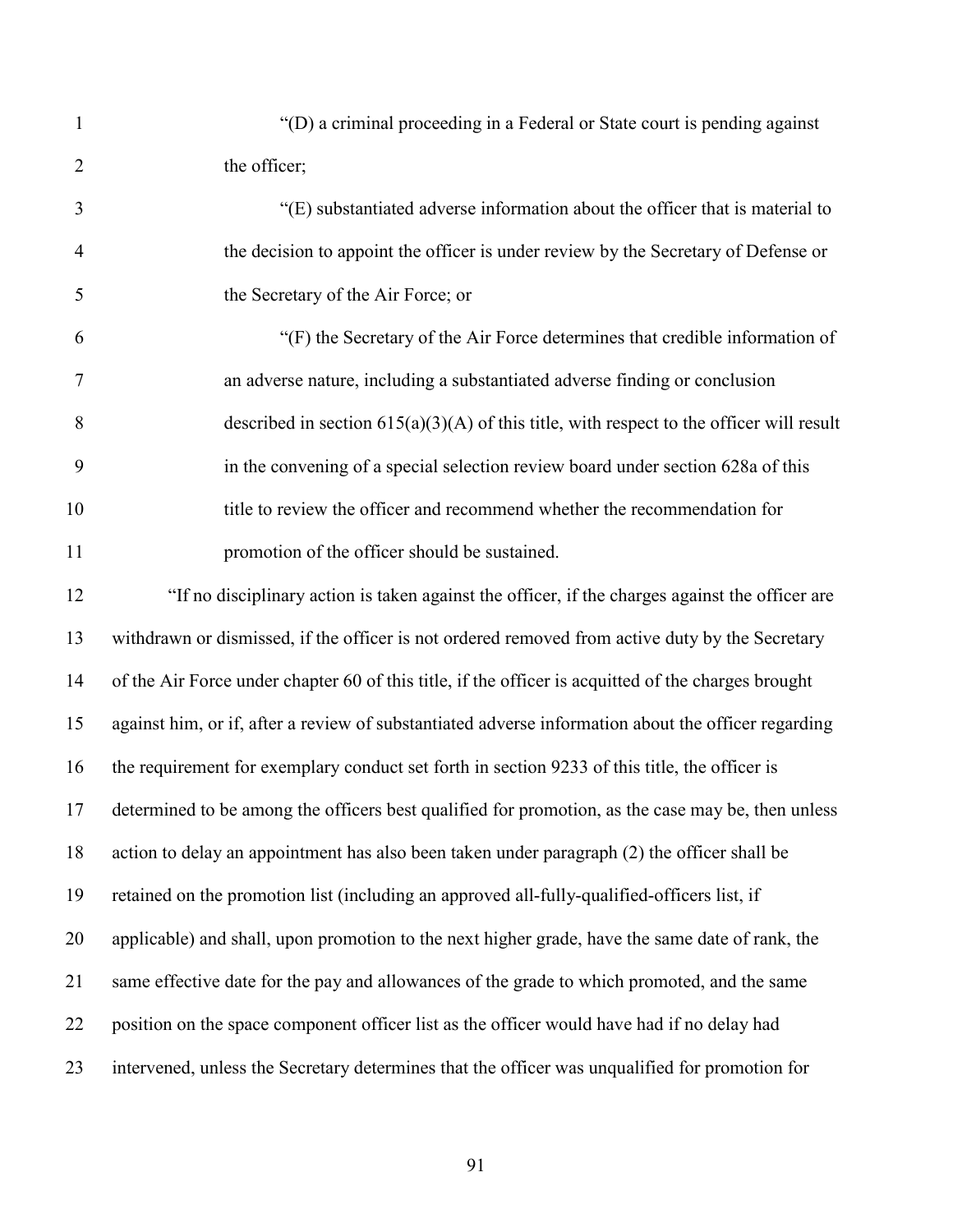any part of the delay. If the Secretary makes such a determination, the Secretary may adjust such date of rank, effective date of pay and allowances, and position on the active-duty list as the Secretary considers appropriate under the circumstances.

 "(2) Under regulations prescribed by the Secretary of Defense, the appointment of an officer under this section may also be delayed in any case in which there is cause to believe that the officer has not met the requirement for exemplary conduct set forth in section 9233 of this title or is mentally, physically, morally, or professionally unqualified to perform the duties of the grade for which the officer was selected for promotion. If it is later determined by the Secretary of the Air Force that the officer is qualified for promotion to such grade and, after a review of adverse information regarding the requirement for exemplary conduct set forth in section 9233 of this title the officer is determined to be among the officers best qualified for promotion to such grade, the officer shall be retained on the promotion list (including an approved all-fully- qualified-officers list, if applicable) and shall, upon such promotion, have the same date of rank, the same effective date for pay and allowances in the higher grade to which appointed, and the same position on the active-duty list as the officer would have had if no delay had intervened, unless the Secretary determines that the officer was unqualified for promotion for any part of the delay. If the Secretary makes such a determination, the Secretary may adjust such date of rank, effective date of pay and allowances, and position on the space component officer list as the Secretary considers appropriate under the circumstances.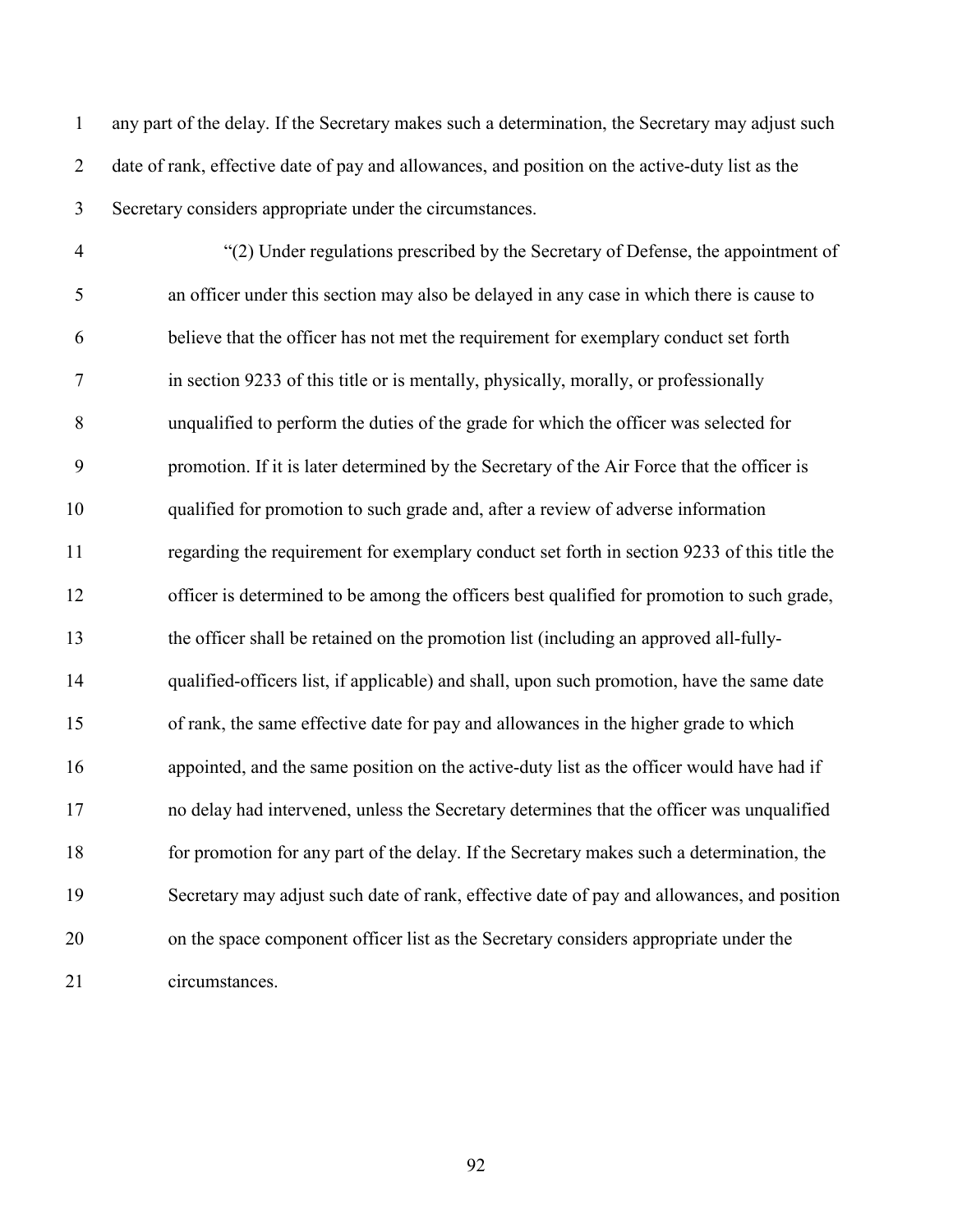| $\mathbf{1}$   | "(3) In the case of an officer whose promotion is delayed pursuant to paragraph             |
|----------------|---------------------------------------------------------------------------------------------|
| $\overline{2}$ | $(1)(F)$ and whose recommendation for promotion is sustained, authorities for the           |
| 3              | promotion of the officer are specified in section 628a(f) of this title.                    |
| $\overline{4}$ | " $(4)(A)$ Except as provided in subparagraph $(B)$ , the appointment of an officer         |
| 5              | may not be delayed under this subsection unless the officer has been given written notice   |
| 6              | of the grounds for the delay, unless it is impracticable to give such written notice before |
| $\tau$         | the effective date of the appointment, in which case such written notice shall be given as  |
| 8              | soon as practicable. An officer whose promotion has been delayed under this subsection      |
| 9              | shall be afforded an opportunity to make a written statement to the Secretary of the Air    |
| 10             | Force in response to the action taken. Any such statement shall be given careful            |
| 11             | consideration by the Secretary.                                                             |
| 12             | "(B) In the case of an officer whose promotion is delayed pursuant to                       |
| 13             | paragraph $(1)(F)$ , requirements applicable to notice and opportunity for response         |
| 14             | to such delay are specified in section $628a(c)(3)$ of this title.                          |
| 15             | "(5) An appointment of an officer may not be delayed under this subsection for              |
| 16             | more than six months after the date on which the officer would otherwise have been          |
| 17             | appointed unless the Secretary concerned specifies a further period of delay. An officer's  |
| 18             | appointment may not be delayed more than 90 days after final action has been taken in       |
| 19             | any criminal case against such officer in a Federal or State court, more than 90 days after |
| 20             | final action has been taken in any court-martial case against such officer, or more than 18 |
| 21             | months after the date on which such officer would otherwise have been appointed,            |
| 22             | whichever is later. Except in cases where an appointment or confirmation has not            |
| 23             | occurred, the officer's appointment may be further delayed.                                 |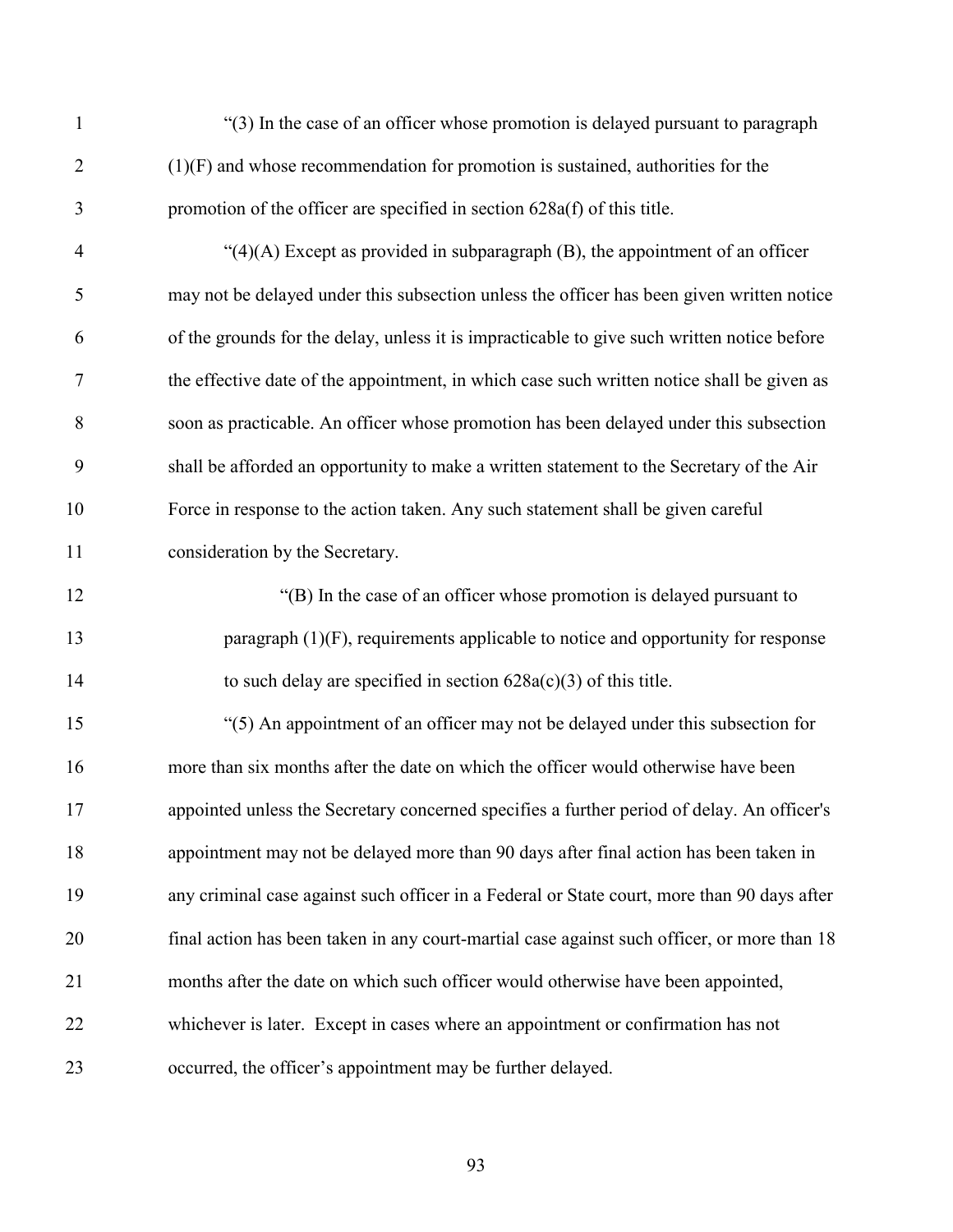#### **"§20420. Special selection boards**

 "(a) PERSONS NOT CONSIDERED BY PROMOTION BOARDS DUE TO ADMINISTRATIVE ERROR.-(1) If the Secretary of the Air Force determines that because of administrative error an officer on the space component officer list who should have been considered for selection for promotion by a selection board convened under section 20406 of this title was not so considered, the Secretary shall convene a special selection board under this subsection to determine whether that officer (whether or not then on active duty) should be recommended for promotion.

 "(2) A special selection board convened under paragraph (1) shall consider the record of the officer whose name was referred to it for consideration as that record would have appeared to the board that should have considered the officer. That record shall be compared with a sampling of the records of those officers of the same competitive category who were recommended for promotion, and those officers who were not recommended for promotion, by the board that should have considered the officer.

 "(3) If a special selection board convened under paragraph (1) does not recommend for promotion an officer whose name was referred to it for consideration for selection for appointment to a grade other than a general officer or flag officer grade, the officer shall be considered to have failed of selection for promotion.

 "(b) PERSONS CONSIDERED BY PROMOTION BOARDS IN UNFAIR MANNER.-(1) If the Secretary of the Air Force determines, in the case of an officer on the space component officer list who was considered for selection for promotion by a board convened under section 20406 of this title but was not selected, that there was material unfairness with respect to that officer, the Secretary may convene a special selection board under this subsection to determine whether that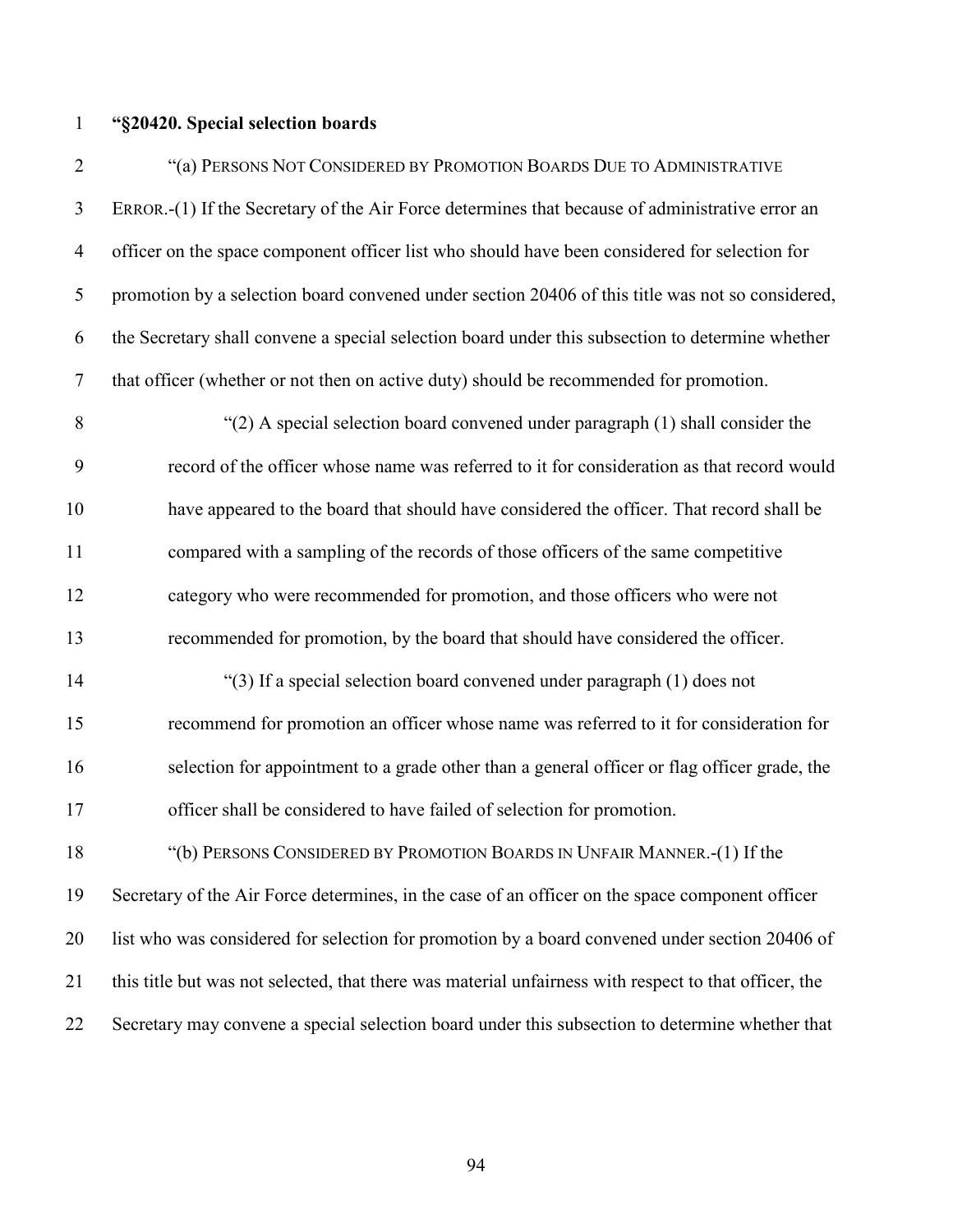| $\mathbf{1}$   | officer (whether or not then on active duty) should be recommended for promotion. In order to  |
|----------------|------------------------------------------------------------------------------------------------|
| $\overline{2}$ | determine that there was material unfairness, the Secretary must determine that-               |
| 3              | "(A) the action of the selection board that considered the person was                          |
| $\overline{4}$ | contrary to law in a matter material to the decision of the board or involved                  |
| 5              | material error of fact or material administrative error; or                                    |
| 6              | "(B) the board did not have before it for its consideration material                           |
| $\tau$         | information.                                                                                   |
| 8              | " $(2)$ A special selection board convened under paragraph $(1)$ shall consider the            |
| 9              | record of the officer whose name was referred to it for consideration as that record, if       |
| 10             | corrected, would have appeared to the board that considered him. That record shall be          |
| 11             | compared with the records of a sampling of those officers of the same competitive              |
| 12             | category who were recommended for promotion, and those officers who were not                   |
| 13             | recommended for promotion, by the board that considered the officer.                           |
| 14             | "(3) If a special selection board convened under paragraph (1) does not                        |
| 15             | recommend for promotion an officer whose name was referred to it for consideration, the        |
| 16             | officer incurs no additional failure of selection for promotion.                               |
| 17             | "(c) REPORTS OF BOARDS.-(1) Each special selection board convened under this section           |
| 18             | shall submit to the Secretary of the Air Force a written report, signed by each member of the  |
| 19             | board, containing the name of each officer it recommends for promotion and certifying that the |
| 20             | board has carefully considered the record of each officer whose name was referred to it.       |
| 21             | "(2) The provisions of sections 20410 and 20411 of this title apply to the report              |
| 22             | and proceedings of a special selection board convened under this section in the same           |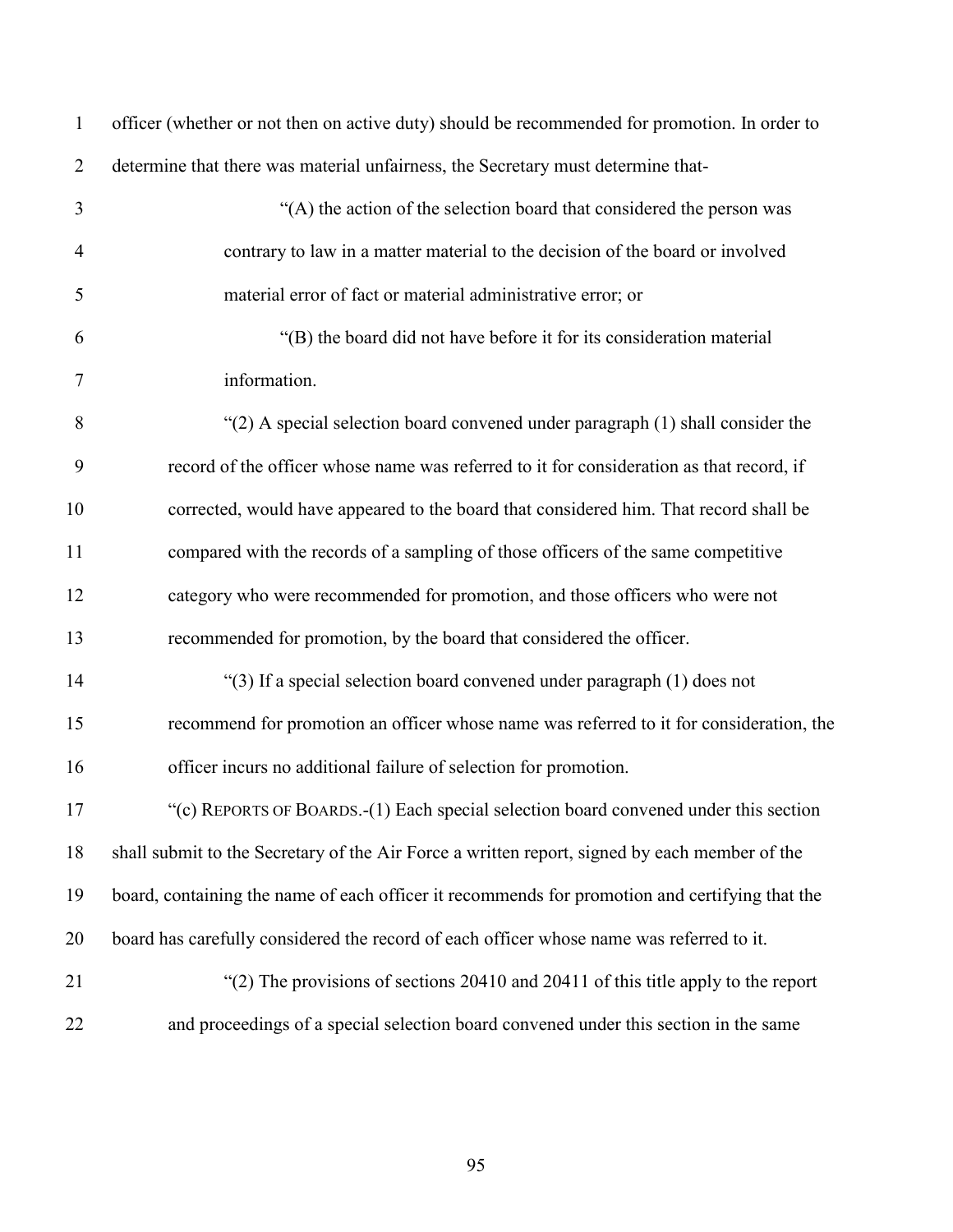manner as they apply to the report and proceedings of a selection board convened under section 20406 of this

 "(d) APPOINTMENT OF PERSONS SELECTED BY BOARDS.-(1) If the report of a special selection board convened under this section, as approved by the President, recommends for promotion to the next higher grade an officer whose name was referred to it for consideration, that officer shall, as soon as practicable, be appointed to that grade in accordance with subsections (b), (c), and (d) of section 20419 of this title.

 "(2) An officer who is appointed to the next higher grade as the result of the recommendation of a special selection board convened under this section shall, upon that appointment, have the same date of rank, the same effective date for the pay and allowances of that grade, and the same position on the space component officer list as the officer would have had if the officer had been recommended for promotion to that grade by the board which should have considered, or which did consider, the officer. "(e) DECEASED PERSONS.-If an officer whose name is being considered for referral to a special selection board under this section dies before the completion of proceedings under this section with respect to that person, this section shall be applied to that officer posthumously. 17 "(f) CONVENING OF BOARDS.-A board convened under this section- "(1) shall be convened under regulations prescribed by the Secretary of Defense; 19 "(2) shall be composed in accordance with section 20407 of this title and regulations prescribed by the Secretary of the Air Force; and "(3) shall be subject to the provisions of section 613 of this title. 22 "(g) JUDICIAL REVIEW.-(1)(A) A court of the United States may review a determination 23 by the Secretary of the Air Force under subsection (a)(1) or (b)(1) not to convene a special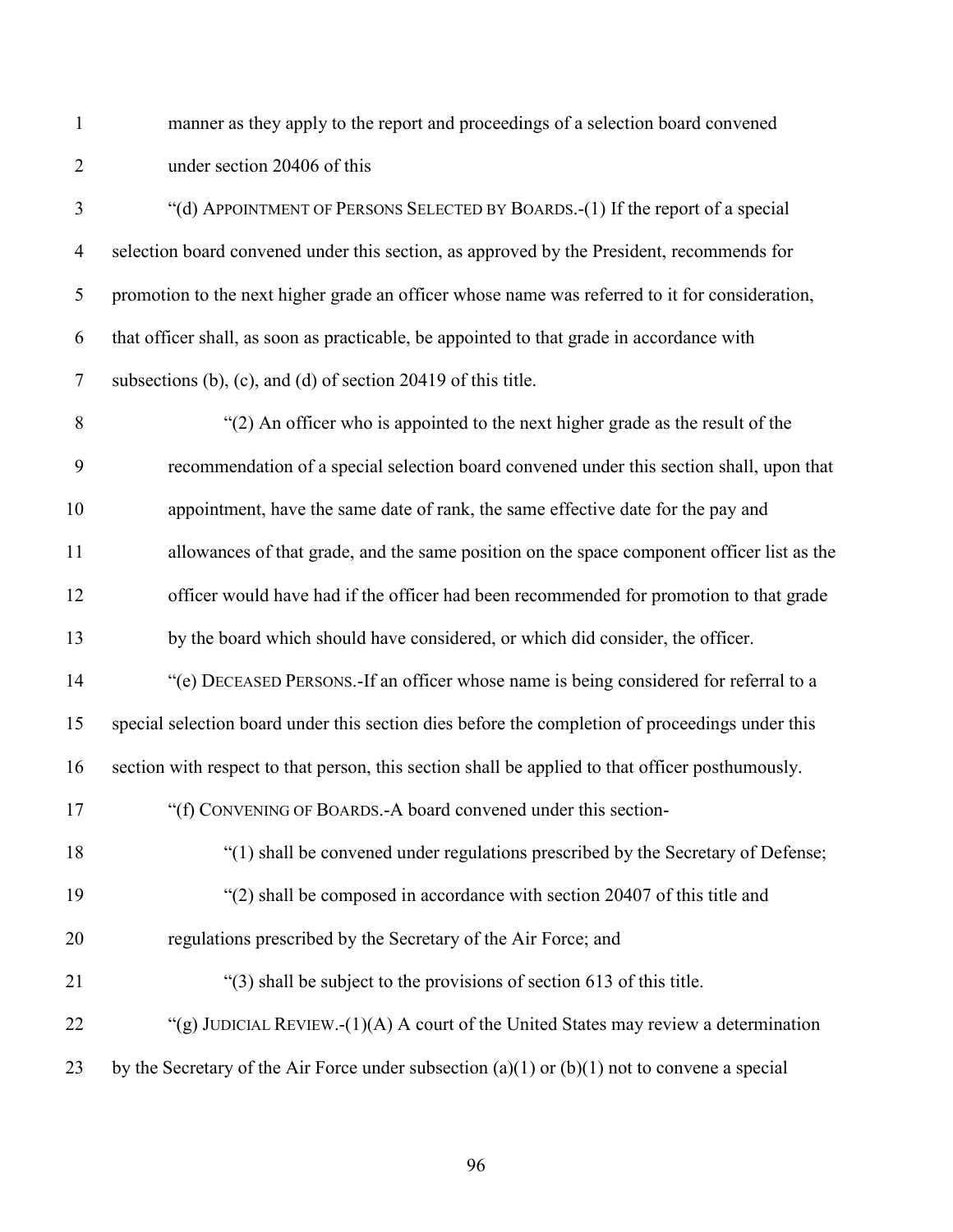| $\mathbf{1}$   | selection board in the case of any officer on the space component officer list. In any such case,  |
|----------------|----------------------------------------------------------------------------------------------------|
| $\overline{2}$ | the court may set aside the Secretary's determination only if the court finds the determination to |
| 3              | be-                                                                                                |
| $\overline{4}$ | "(i) arbitrary or capricious;                                                                      |
| 5              | "(ii) not based on substantial evidence;                                                           |
| 6              | "(iii) a result of material error of fact or material administrative error; or                     |
| 7              | "(iv) otherwise contrary to law.                                                                   |
| 8              | "(B) If a court sets aside a determination by the Secretary of the Air Force                       |
| 9              | not to convene a special selection board under this section, it shall remand the                   |
| 10             | case to the Secretary, who shall provide for consideration by such a board.                        |
| 11             | "(2) A court of the United States may review the action of a special selection                     |
| 12             | board convened under this section or an action of the Secretary of the Air Force on the            |
| 13             | report of such a board. In any such case, a court may set aside the action only if the court       |
| 14             | finds that the action was-                                                                         |
| 15             | "(A) arbitrary or capricious;                                                                      |
| 16             | "(B) not based on substantial evidence;                                                            |
| 17             | $\degree$ (C) a result of material error of fact or material administrative error; or              |
| 18             | "(D) otherwise contrary to law.                                                                    |
| 19             | " $(3)(A)$ If, six months after receiving a complete application for consideration by              |
| 20             | a special selection board under this section in any case, the Secretary of the Air Force has       |
| 21             | not convened such a board and has not denied consideration by such a board in that case,           |
| 22             | the Secretary shall be deemed for the purposes of this subsection to have denied the               |
| 23             | consideration of the case by such a board.                                                         |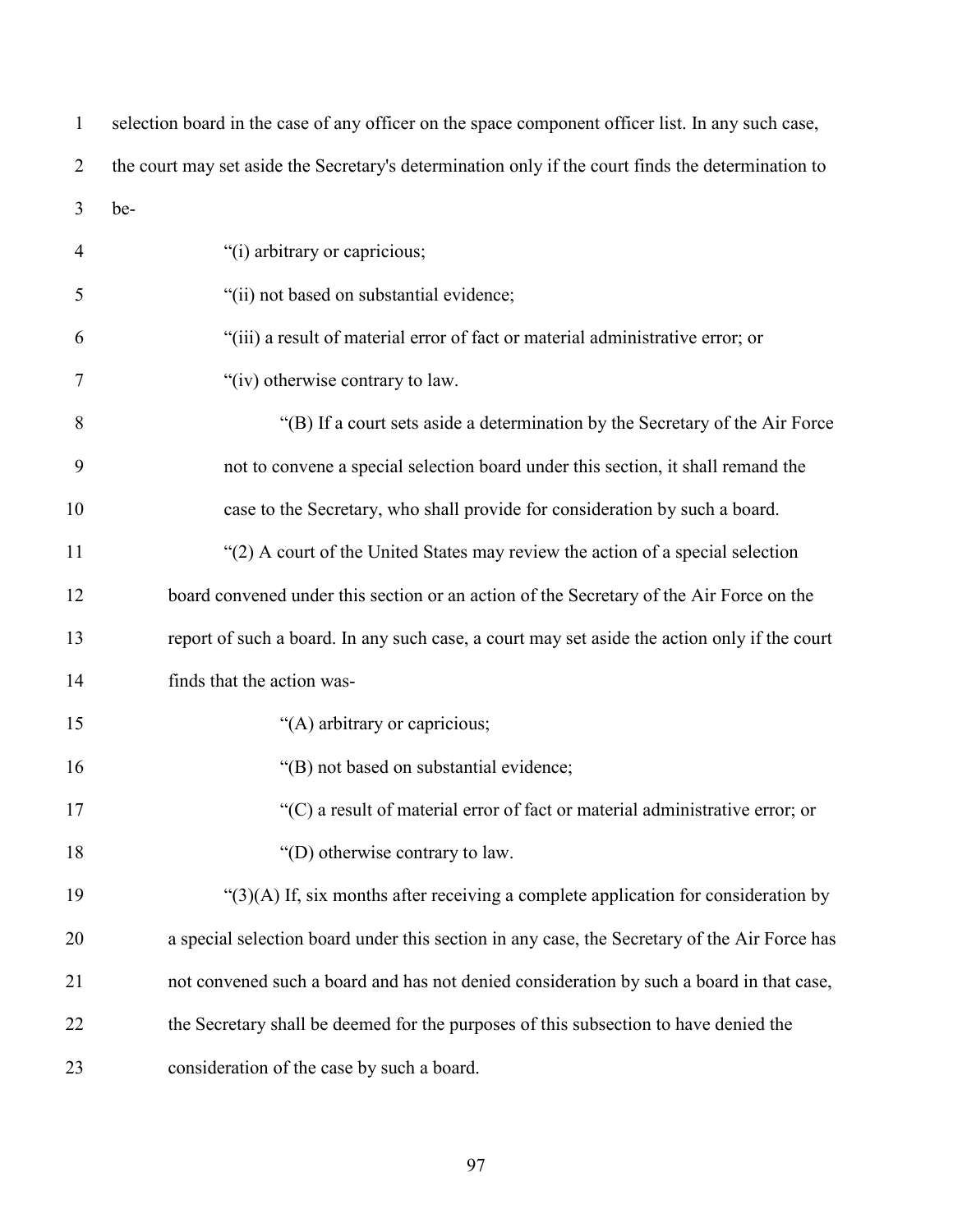| $\mathbf{1}$   | "(B) If, six months after the convening of a special selection board under                      |
|----------------|-------------------------------------------------------------------------------------------------|
| $\overline{2}$ | this section in any case, the Secretary of the Air Force has not taken final action             |
| 3              | on the report of the board, the Secretary shall be deemed for the purposes of this              |
| $\overline{4}$ | subsection to have denied relief in such case.                                                  |
| 5              | "(C) Under regulations prescribed under subsection $(i)$ , the Secretary of                     |
| 6              | the Air Force may waive the applicability of subparagraph $(A)$ or $(B)$ in a case if           |
| 7              | the Secretary determines that a longer period for consideration of the case is                  |
| 8              | warranted. Such a waiver may be for an additional period of not more than six                   |
| 9              | months. The Secretary may not delegate authority to make a determination under                  |
| 10             | this subparagraph.                                                                              |
| 11             | "(h) LIMITATIONS OF OTHER JURISDICTION. No official or court of the United States may,          |
| 12             | with respect to a claim based to any extent on the failure of an officer on the space component |
| 13             | officer list to be selected for promotion by a promotion board-                                 |
| 14             | "(1) consider the claim unless the officer has first been referred by the Secretary             |
| 15             | of the Air Force to a special selection board convened under this section and acted upon        |
| 16             | by that board and the report of the board has been approved by the President; or                |
| 17             | "(2) except as provided in subsection $(g)$ , grant any relief on the claim unless the          |
| 18             | officer has been selected for promotion by a special selection board convened under this        |
| 19             | section to consider the person for recommendation for promotion and the report of the           |
| 20             | board has been approved by the President.                                                       |
| 21             | "(i) EXISTING JURISDICTION.-Nothing in this section limits-                                     |
| 22             | "(1) the jurisdiction of any court of the United States under any provision of law              |
| 23             | to determine the validity of any law, regulation, or policy relating to selection boards; or    |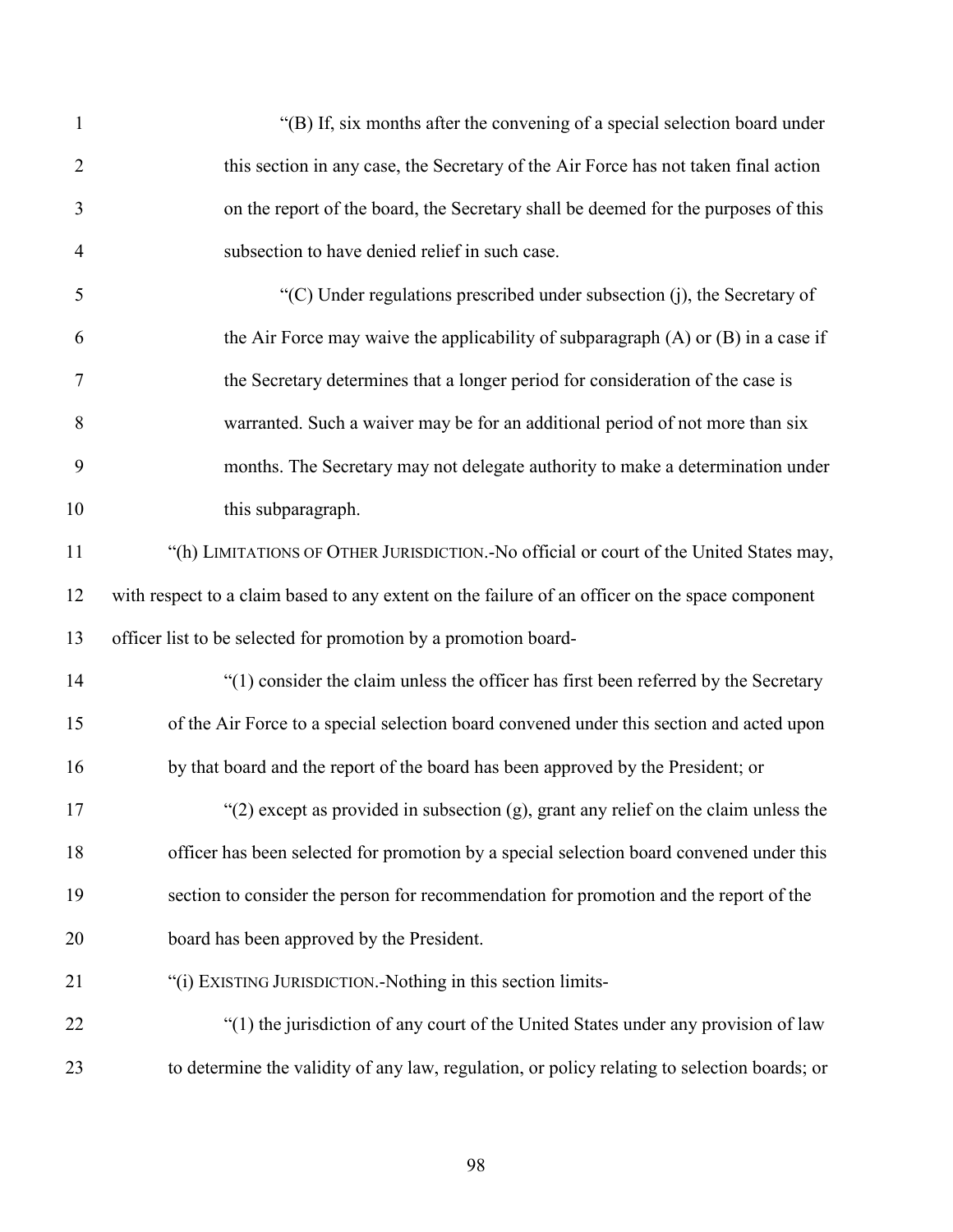| $\mathbf{1}$   | "(2) the authority of the Secretary of the Air Force to correct a military record                  |
|----------------|----------------------------------------------------------------------------------------------------|
| $\overline{2}$ | under section 1552 of this title.                                                                  |
| 3              | "(j) REGULATIONS.-(1) The Secretary of the Air Force shall prescribe regulations to carry          |
| $\overline{4}$ | out this section. Regulations under this subsection may not apply to subsection (g), other than to |
| $\mathfrak{S}$ | paragraph $(3)(C)$ of that subsection.                                                             |
| 6              | "(2) The Secretary may prescribe in the regulations under paragraph (1) the                        |
| 7              | circumstances under which consideration by a special selection board may be provided               |
| 8              | for under this section, including the following:                                                   |
| 9              | "(A) The circumstances under which consideration of a person's case by a                           |
| 10             | special selection board is contingent upon application by or for that person.                      |
| 11             | "(B) Any time limits applicable to the filing of an application for such                           |
| 12             | consideration.                                                                                     |
| 13             | "(3) Regulations prescribed by the Secretary of the Air Force under this                           |
| 14             | subsection may not take effect until approved by the Secretary of Defense.                         |
| 15             | "§20421. Other promotion matters                                                                   |
| 16             | "(a) SPECIAL SELECTION BOARD MATTERS. – The reference in section $628(a)(1)$ of this               |
|                | 17 title to a person above the promotion zone shall not apply in the promotion of officers on the  |
| 18             | space component officer list.                                                                      |
| 19             | "(b) With respect to the promotion of officers on the space component officer list, the            |
| 20             | provisions in Part II of Subtitle A which refer to the effect of twice failing of selection for    |
| 21             | promotion do not apply."                                                                           |
| 22             | (b) PROMOTION AUTHORITY FLEXIBILITY.-                                                              |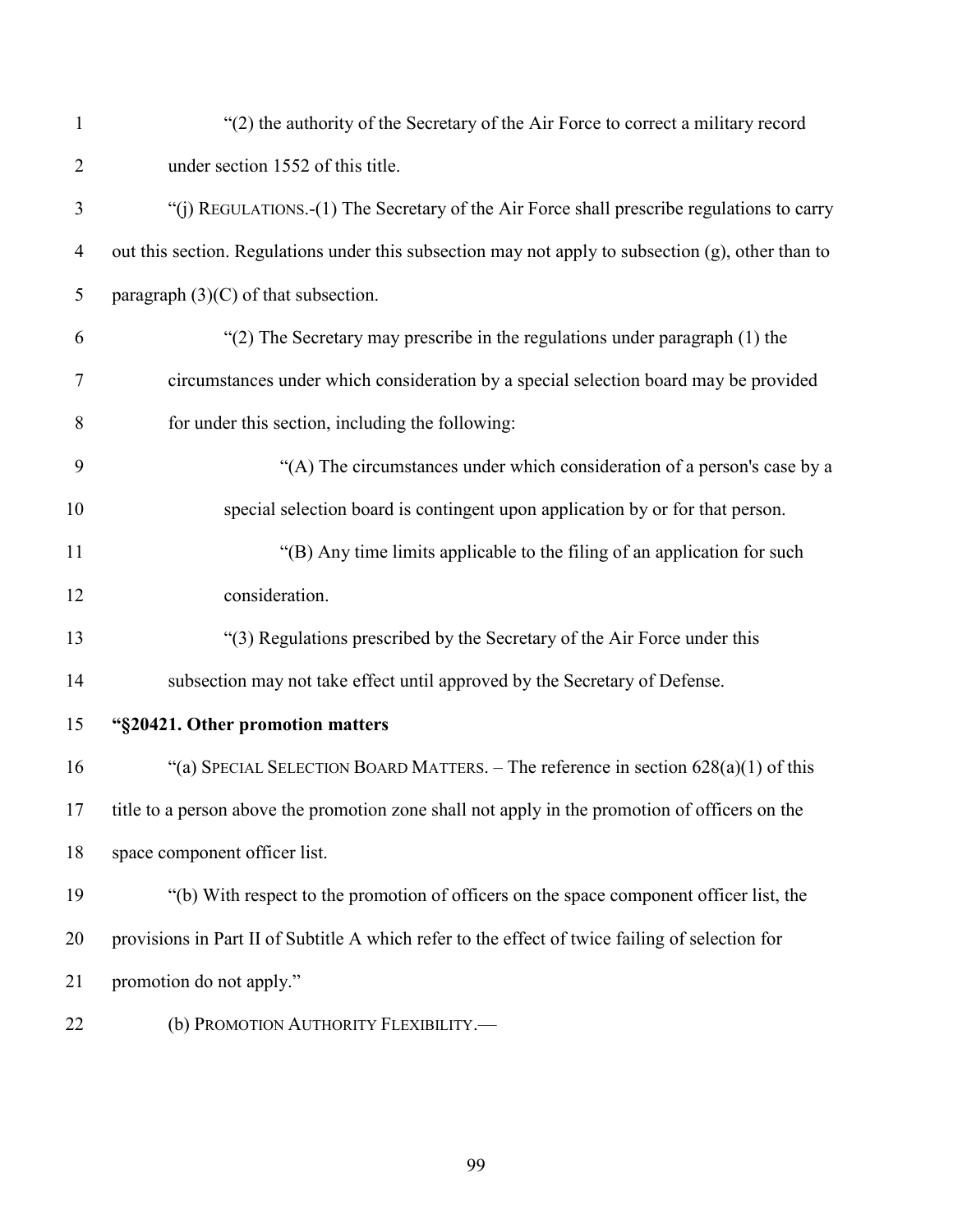| $\mathbf{1}$   | (1) The Secretary of the Air Force may convene selection boards to consider            |
|----------------|----------------------------------------------------------------------------------------|
| $\overline{2}$ | officers on the space component officer list for promotion, and may promote space      |
| 3              | component officers selected by such boards, under the provisions of either chapter 36, |
| $\overline{4}$ | Part III of Subtitle E, or chapter 2004 of title 10, as added by section 1706.         |
| 5              | (2) For a selection board convened under the provisions of chapter 36 of title 10      |
| 6              | to consider members of the space component for promotion:                              |
| 7              | (A) provisions that apply to an officer of a regular component of the                  |
| 8              | armed forces shall be deemed to apply to an officer of the Space Component;            |
| 9              | (B) the space component officer list shall be deemed to be an active duty              |
| 10             | list.                                                                                  |
| 11             | (3) For a selection board convened under the provisions of Part III of Subtitle E of   |
| 12             | title 10 to consider members of the space component for promotion:                     |
| 13             | (A) provisions that apply to an officer of a reserve component of the                  |
| 14             | armed forces shall be deemed to apply to an officer of the Space Component;            |
| 15             | (B) the space component officer list shall be deemed to be a reserve active            |
| 16             | status list.                                                                           |
| 17             | (3) For a selection board convened under the provisions of either chapter 36 or        |
| 18             | Part III of Subtitle E of title 10, as amended:                                        |
| 19             | (A) the provisions of section 20407 of title 10, as amended, shall apply to            |
| 20             | the composition of a selection board;                                                  |
| 21             | (B) the provisions of chapter 2004 of title 10, as amended, regarding                  |
| 22             | officers on the space component officer list eligible to be considered for             |
| 23             | promotion to brigadier general or major general shall apply;                           |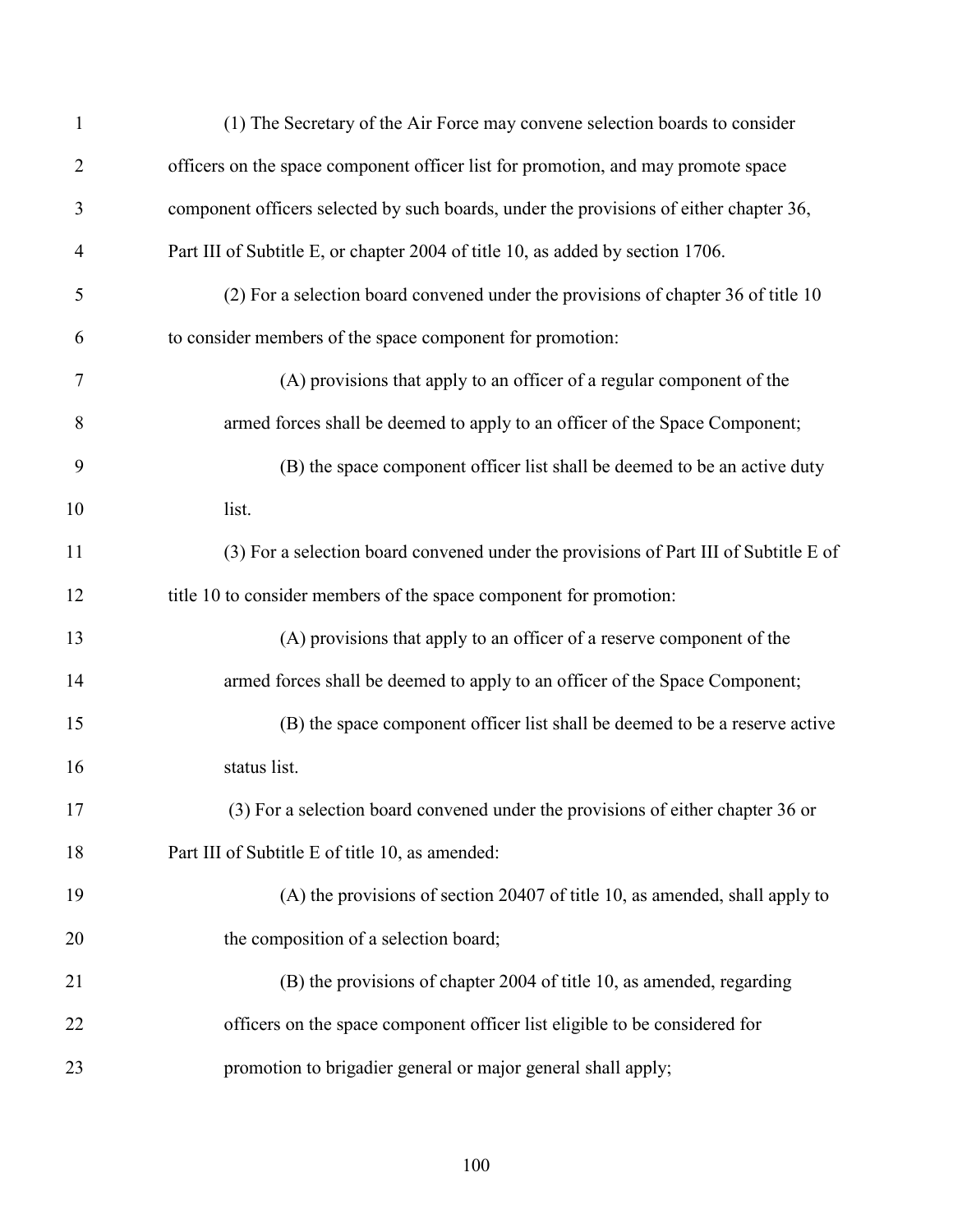| $\mathbf{1}$   | (C) the provisions of section 20411 of title 10, as amended, shall apply;                 |
|----------------|-------------------------------------------------------------------------------------------|
| $\overline{2}$ | and                                                                                       |
| 3              | (D) the provisions of chapter 36 or Part III of Subtitle E of title 10, as                |
| $\overline{4}$ | amended, regarding failure of selection for promotion shall apply.                        |
| 5              | (4) If the Secretary of the Air Force convenes a selection board under the                |
| 6              | provisions of chapter 2004 of title 10, as amended, to consider officers on the space     |
| 7              | component officer list in a particular grade and competitive category for selection for   |
| 8              | promotion to the next higher grade, the Secretary may not convene a future selection      |
| 9              | board to consider officers of the same grade and competitive under the provisions of      |
| 10             | chapter 36 or Part III of Subtitle E of title 10, as amended.                             |
| 11             | SEC. 1707. SEPARATION AND RETIREMENT.                                                     |
| 12             | (a) Subtitle F of such title, as amended by section 1706, is further amended by adding at |
| 13             | the end the following new chapter:                                                        |
|                |                                                                                           |

# 15 **"CHAPTER 2005 – SEPARATION AND RETIREMENT**

"Sec.

- "20501. Applicability of other provisions of law related to separations.
- "20502. Force shaping authority.
- "20503. Authority to establish procedures to consider the separation of officers for substandard performance of duties and for certain other reasons.
- "20504. Retention boards within the space component.
- "20505. Removal of officer: action by secretary upon recommendation of retention board.
- "20506. Rights and procedures.
- "20507. Officer considered for removal: voluntary retirement or discharge.
- "20508. Officers eligible to serve on retention boards.
- "20509. Selection of space component officers for early discharge or early retirement.
- "20510. Voluntary retirement of commissioned officers.
- "20511. Computation of years of service: voluntary retirement; space component commissioned officers.
- "20512. Voluntary retirement: enlisted members of space component.
- "20513. Computation of years of service: voluntary retirement, enlisted members of space component.
- "20514. Applicability of other provisions of law related to retirement.

# 16 **"§ 20501. Applicability of other provisions of law related to separations**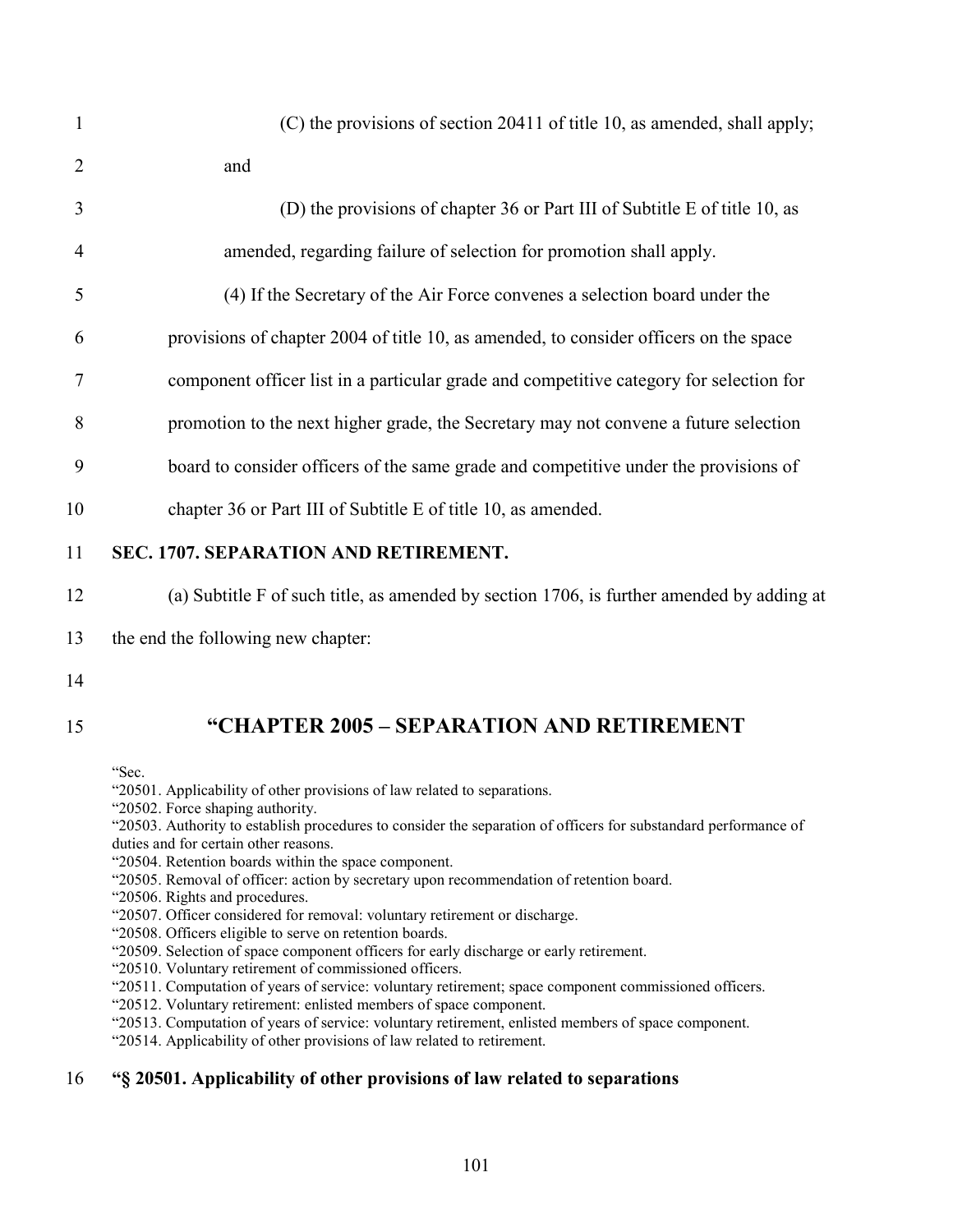| $\mathbf{1}$   | "(a) Except as specified in this section or otherwise modified in this chapter, the                |
|----------------|----------------------------------------------------------------------------------------------------|
| $\overline{2}$ | provisions of chapter 59 applicable to officers of a regular component shall be deemed to apply    |
| 3              | to Space Component officers.                                                                       |
| $\overline{4}$ | "(b) Except as specified in this section or otherwise modified in this chapter, the                |
| 5              | provisions of chapter 59 applicable to enlisted members of a regular component shall be deemed     |
| 6              | to apply to enlisted members of the Space Component.                                               |
| 7              | "(c) The provisions of section 1172 of this title pertaining to a person enlisted under            |
| 8              | section 518 shall be deemed to apply to an enlisted member of the space component.                 |
| 9              | "(d) The provisions of section 1174 of this title $-$                                              |
| 10             | "(1) pertaining to a regular officer shall be deemed to pertain to a space                         |
| 11             | component officer serving on protracted active duty; and                                           |
| 12             | "(2) pertaining to a regular enlisted member shall be deemed to pertain to an                      |
| 13             | enlisted member of the space component serving on protracted active duty.                          |
| 14             | "(e) The provisions of section 1175 of this title pertaining to a voluntary appointment,           |
| 15             | enlistment, or transfer to a reserve component shall be deemed to pertain to the voluntary release |
| 16             | from active duty of a member of the space component on protracted active duty.                     |
| 17             | "(f) The provisions of section 1176 of this title $-$                                              |
| 18             | "(1) pertaining to a regular enlisted member shall be deemed to pertain to an                      |
| 19             | enlisted member of the space component serving on protracted active duty; and                      |
| 20             | "(2) pertaining to a reserve enlisted member serving in an active status shall be                  |
| 21             | deemed to pertain to an enlisted member of the space component serving in a space                  |
| 22             | component active status or on active duty under section 20207 or 20209.                            |
| 23             | "§20502. Force shaping authority                                                                   |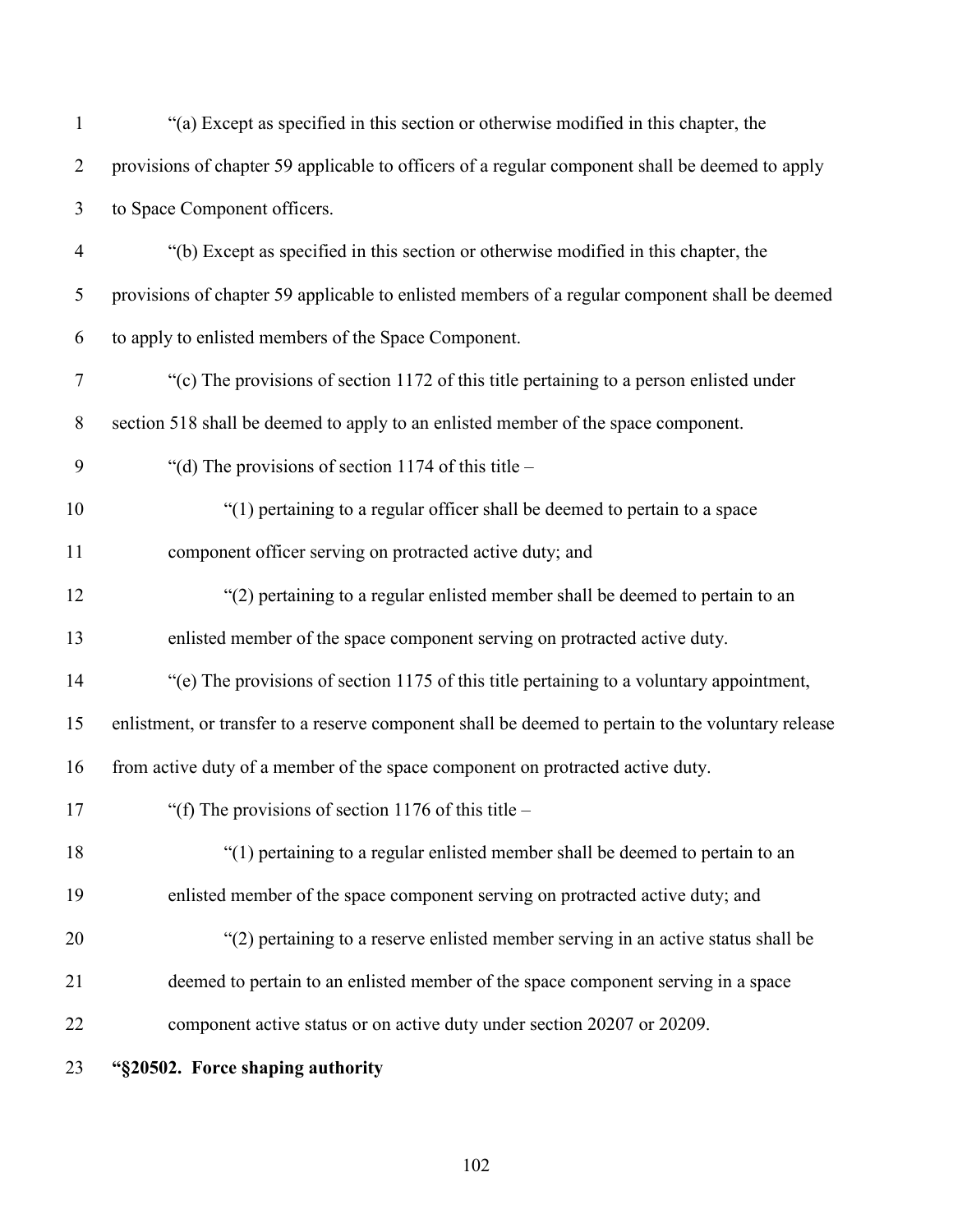| $\mathbf{1}$   | "(a) AUTHORITY.- The Secretary of the Air Force may, solely for the purpose of                     |
|----------------|----------------------------------------------------------------------------------------------------|
| $\overline{2}$ | restructuring the Space Component -                                                                |
| 3              | " $(1)$ discharge an officer described in subsection (b); or                                       |
| $\overline{4}$ | "(2) involuntarily release such an officer from protracted active duty.                            |
| 5              | "(b) COVERED OFFICERS.-(1) The authority under this section may be exercised in the                |
| 6              | case of an officer who-                                                                            |
| $\tau$         | "(A) has completed not more than six years of service as a commissioned                            |
| 8              | officer in the armed forces; or                                                                    |
| 9              | "(B) has completed more than six years of service as a commissioned                                |
| 10             | officer in the armed forces, but has not completed a minimum service obligation                    |
| 11             | applicable to that member.                                                                         |
| 12             | "(2) In this subsection, the term "minimum service obligation" means the initial                   |
| 13             | period of required active duty service together with any additional period of required             |
| 14             | active duty service incurred during the initial period of required active duty service.            |
| 15             | "(c) REGULATIONS.-The Secretary of the Air Force shall prescribe regulations for the               |
| 16             | exercise of the Secretary's authority under this section.                                          |
| 17             | "§20503. Authority to establish procedures to consider the separation of officers for              |
| 18             | substandard performance of duties and for certain other reasons                                    |
| 19             | "(a) Subject to such limitations as the Secretary of Defense may prescribe, the Secretary          |
| 20             | of the Air Force shall prescribe, by regulation, procedures for the review at any time of the      |
| 21             | record of any commissioned officer (other than a retired officer) of the Space Component to        |
| 22             | determine whether such officer shall be required to show cause for his or her retention in a space |
| 23             | component active status because, (1) the officer's performance of duty has fallen below            |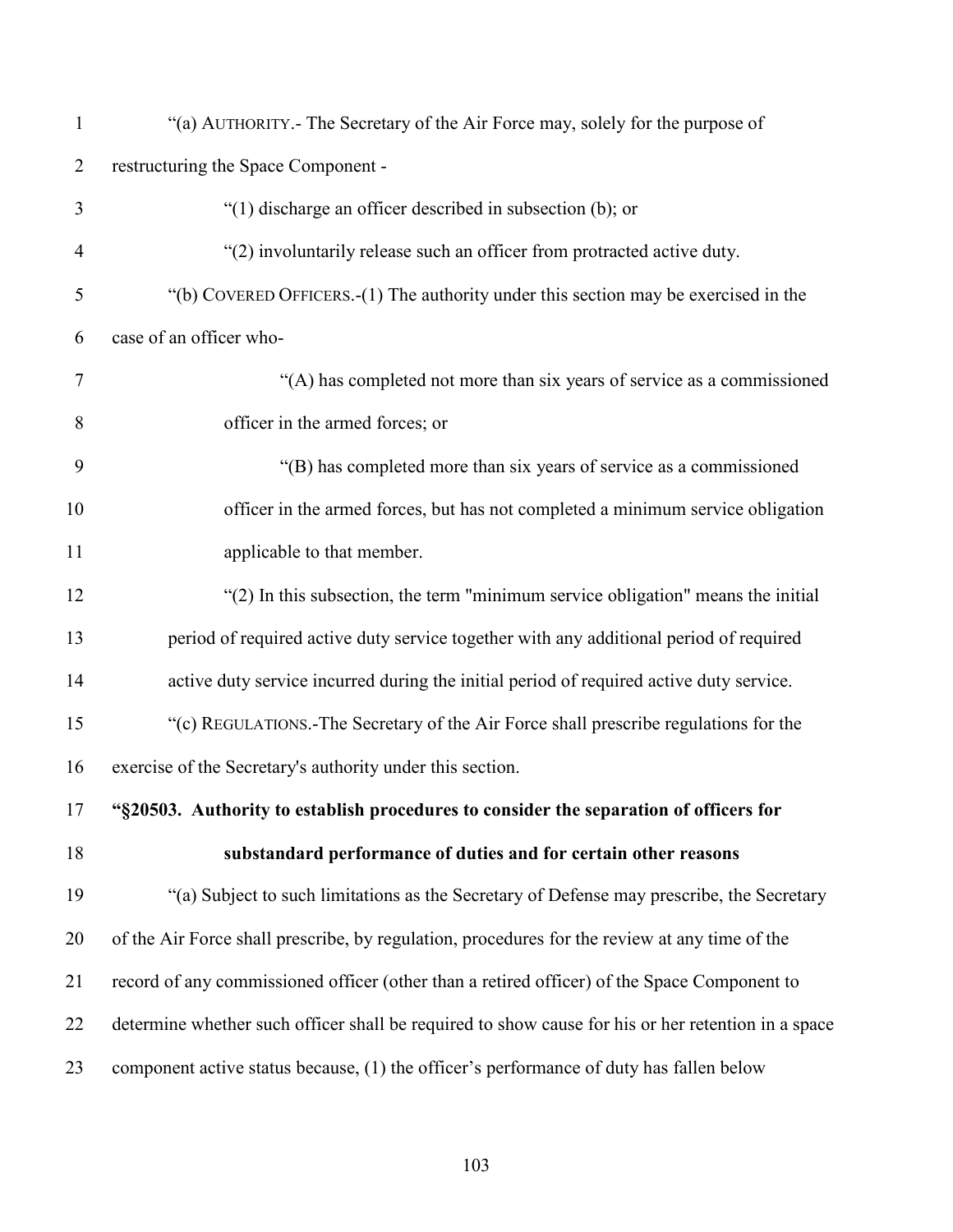standards prescribed by the Secretary of Defense, or (2) because the officer has failed to satisfy the standards and qualifications established under section 20203 of this title by the Secretary of the Air Force.

 "(b) Subject to such limitations as the Secretary of Defense may prescribe, the Secretary of the Air Force shall prescribe, by regulation, procedures for the review at any time of the record of any commissioned officer (other than a retired officer) of the Space Component to determine whether such officer should be required, because of misconduct, because of moral or professional dereliction, or because the officer's retention is not clearly consistent with the interests of national security, to show cause for his or her retention in a space component active status.

#### **"§20504. Retention boards within the space component**

 "(a) The Secretary of the Air Force shall convene retention boards at such times and places as the Secretary may prescribe to receive evidence and make findings and recommendations as to whether an officer who is required under section 20503 of this title to show cause for retention within the Space Component should be retained in a space component active status. Each retention board shall be composed of not less than three officers having the qualifications prescribed by section 20508 of this title. "(b) A retention board shall give a fair and impartial hearing to each officer required

under section 20503 of this title to show cause for retention in a space component active status.

- "(c)(1) If a retention board determines that the officer has failed to establish that the
- officer should be retained in a space component active status in the Space Component, it
- shall recommend to the Secretary of the Air Force that:

23 "(A) the officer be transferred to an inactive status; or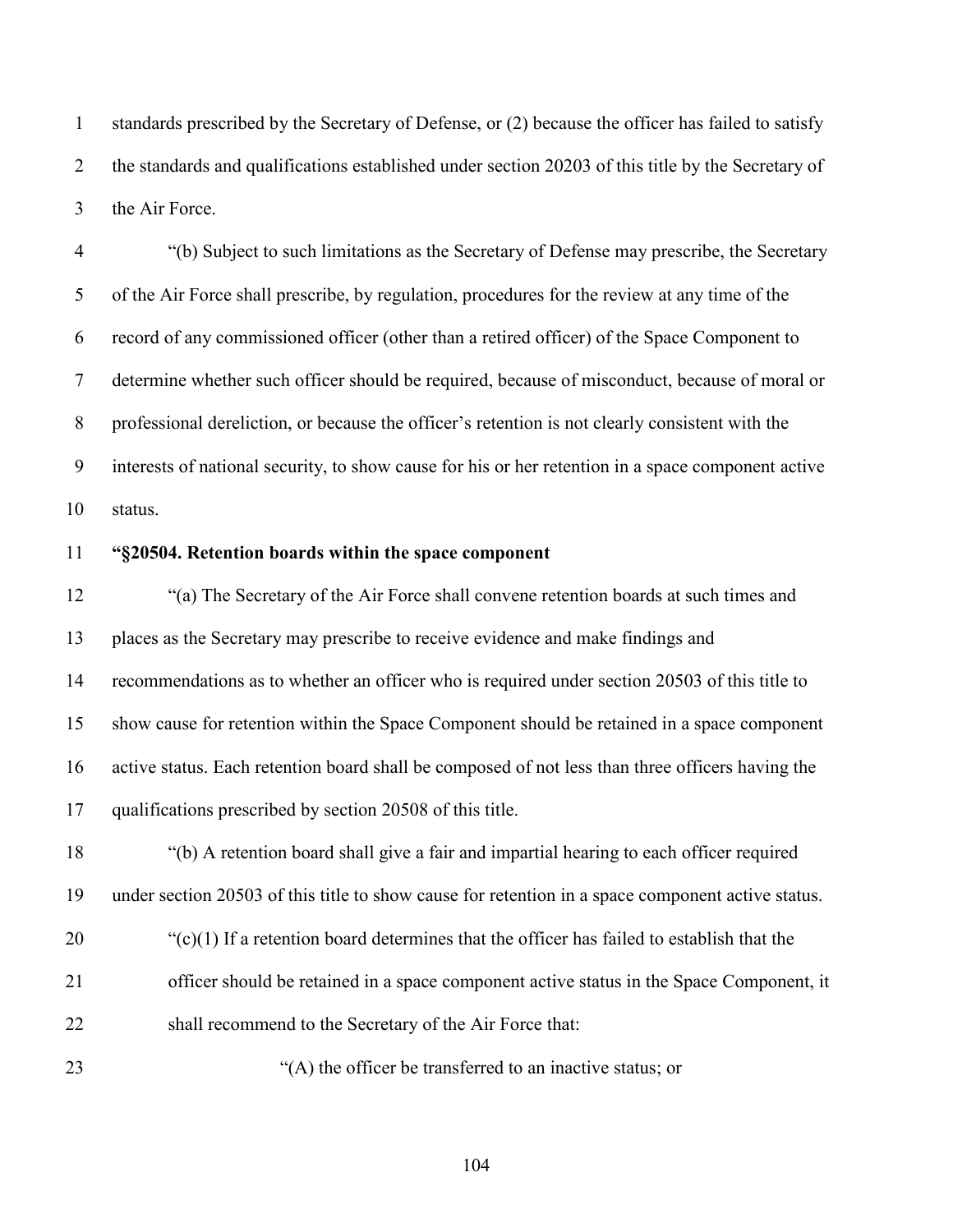"(B) the officer, if qualified under any provision of law, be retired; or "(C) the officer be discharged from the space component.

| 3              | "(2) Under regulations prescribed by the Secretary of the Air Force, an officer on           |
|----------------|----------------------------------------------------------------------------------------------|
| $\overline{4}$ | the space component officer list as to whom a retention board makes a recommendation         |
| 5              | under paragraph (1) that the officer not be retained in a space component active status      |
| 6              | may be required to take leave pending the completion of the officer's case under this        |
| $\tau$         | chapter. The officer may be required to begin such leave at any time following the           |
| 8              | officer's receipt of the report of the retention board, including the board's                |
| 9              | recommendation for removal from a space component active status, and the expiration of       |
| 10             | any period allowed for submission by the officer of a rebuttal to that report. The leave     |
| 11             | may be continued until the date on which action by the Secretary of the Air Force on the     |
| 12             | officer's case is completed or may be terminated at any earlier time.                        |
| 13             | " $(d)(1)$ If a retention board determines that the officer has established that the         |
| 14             | officer should be retained in a space component active status, the officer's case is closed. |
| 15             | "(2) An officer who is required to show cause for retention in a space                       |
| 16             | component active status under subsection (a) of section 20503 of this title and              |
| 17             | who is determined under paragraph (1) to have established that the officer should            |
| 18             | be retained in a space component active status may not again be required to show             |
| 19             | cause for retention in a space component active status under such subsection                 |
| 20             | within the one-year period beginning on the date of that determination.                      |
| 21             | " $(3)(A)$ Subject to subparagraph $(B)$ , an officer who is required to show                |
| 22             | cause for retention in a space component active status under subsection (b)                  |
| 23             | of section 20503 of this title and who is determined under paragraph (1) to have             |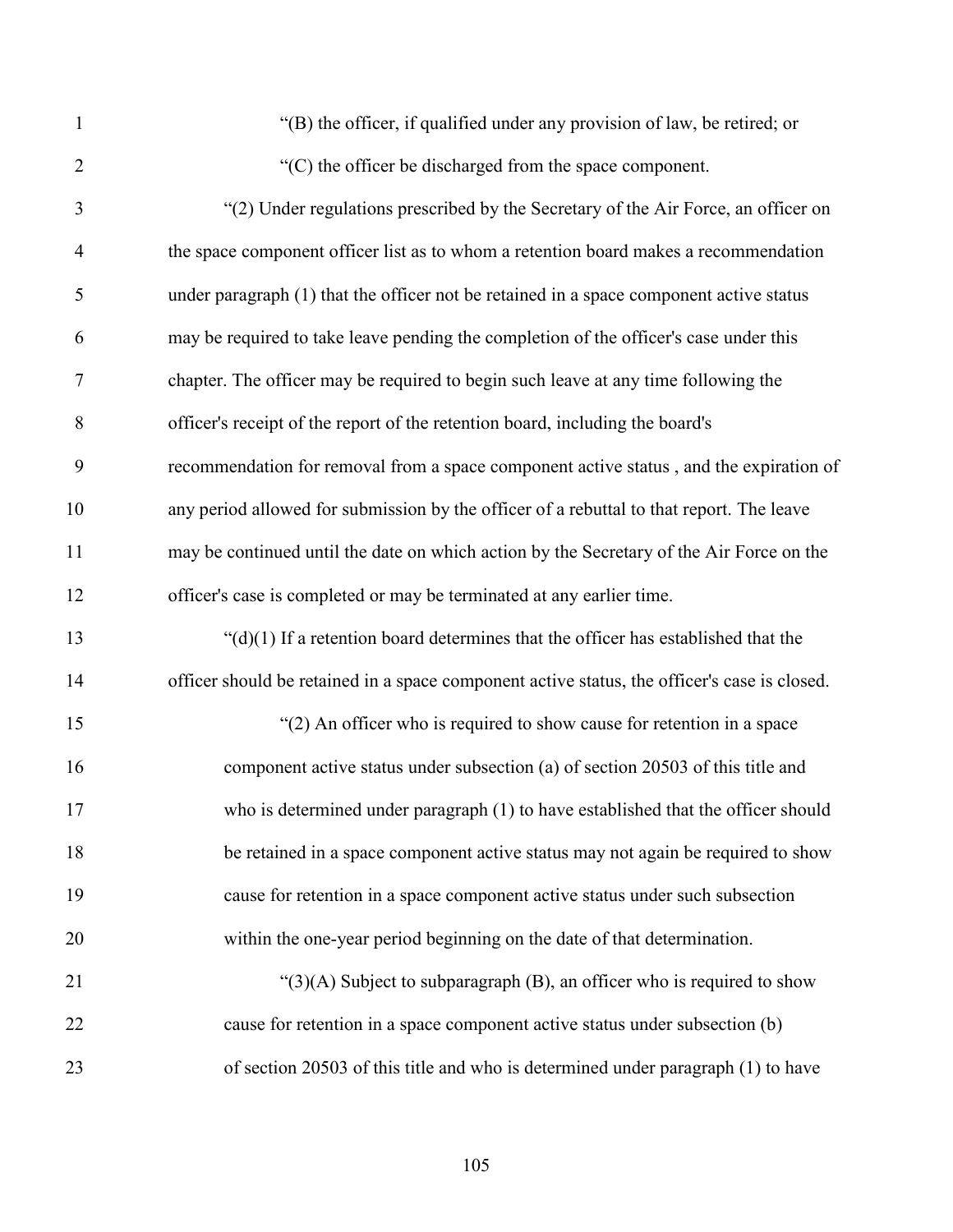| $\mathbf{1}$   | established that the officer should be retained in a space component active status           |
|----------------|----------------------------------------------------------------------------------------------|
| $\overline{2}$ | may again be required to show cause for retention at any time.                               |
| 3              | "(B) An officer who has been required to show cause for retention in a                       |
| $\overline{4}$ | space component active status under subsection (b) of section 20503 of this                  |
| 5              | title and who is thereafter retained in an active status may not again be required to        |
| 6              | show cause for retention in a space component active status under such subsection            |
| $\tau$         | solely because of conduct which was the subject of the previous proceedings,                 |
| 8              | unless the findings or recommendations of the retention board that considered his            |
| 9              | case are determined to have been obtained by fraud or collusion.                             |
| 10             | "(4) In the case of an officer described in paragraph $(2)$ or paragraph $(3)(A)$ , the      |
| 11             | retention board may recommend that the officer be required to complete additional            |
| 12             | training, professional education, or such other developmental programs as may be             |
| 13             | available to correct any identified deficiencies and improve the officer's performance       |
| 14             | within the Space Component.                                                                  |
| 15             | "§20505. Removal of officer: action by Secretary upon recommendation of retention board      |
| 16             | "The Secretary of the Air Force may remove an officer from space component active            |
| 17             | status if the removal of such officer from space component active status is recommended by a |
| 18             | retention board convened under section 20504 of this title.                                  |
| 19             | "§20506. Rights and procedures                                                               |

 "(a) Under regulations prescribed by the Secretary of the Air Force, each officer required under section 20503 of this title to show cause for retention in a space component active status-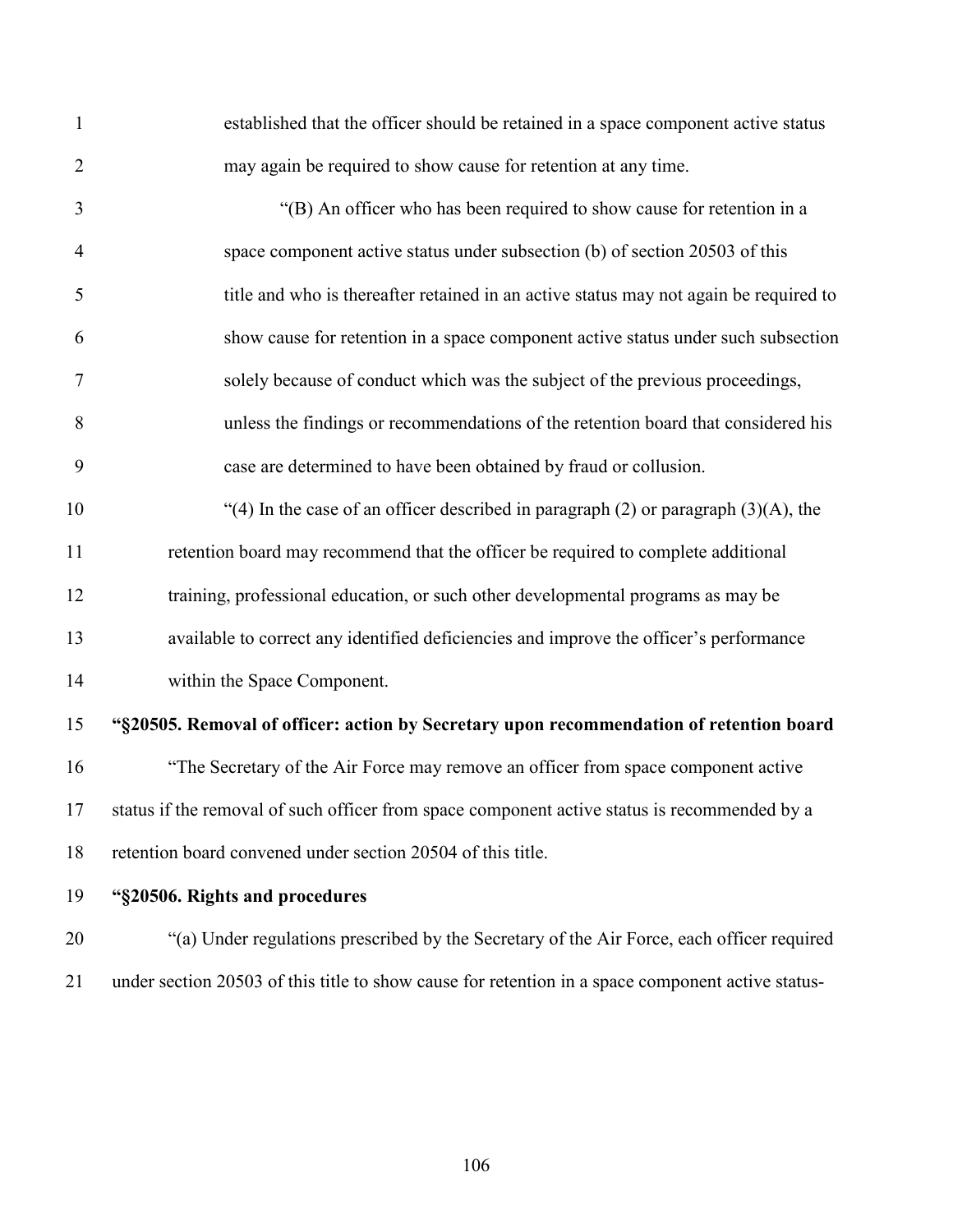| $\mathbf{1}$   | "(1) shall be notified in writing, at least 30 days before the hearing of the officer's           |
|----------------|---------------------------------------------------------------------------------------------------|
| $\overline{2}$ | case by a retention board, of the reasons for which the officer is being required to show         |
| 3              | cause for retention in a space component active status;                                           |
| $\overline{4}$ | "(2) shall be allowed a reasonable time, as determined by the board, to prepare his               |
| 5              | or her showing of cause for retention in a space component active status;                         |
| 6              | "(3) shall be allowed to appear either in person or through electronic means and to               |
| 7              | be represented by counsel at proceedings before the retention board; and                          |
| 8              | "(4) shall be allowed full access to, and shall be furnished copies of, records                   |
| 9              | relevant to his or her case, except that the retention board shall withhold any record that       |
| 10             | the Secretary of the Air Force determines should be withheld in the interest of national          |
| 11             | security.                                                                                         |
| 12             | "(b) When a record is withheld under subsection $(a)(4)$ , the officer whose case is under        |
| 13             | consideration shall, to the extent that the interest of national security permits, be furnished a |
| 14             | summary of the record so withheld.                                                                |
| 15             | "§20507. Officer considered for removal: voluntary retirement or discharge                        |
| 16             | "(a) At any time during proceedings under this chapter with respect to the removal of an          |
| 17             | officer from a space component active status, the Secretary of the Air Force may grant a request  |
| 18             | by the officer-                                                                                   |
| 19             | "(1) for voluntary retirement, if the officer is qualified for retirement; or                     |
| 20             | "(2) for discharge in accordance with subsection $(b)(2)$ .                                       |
| 21             | "(b) An officer removed from a space component active status under section 20505 of               |
| 22             | this title shall-                                                                                 |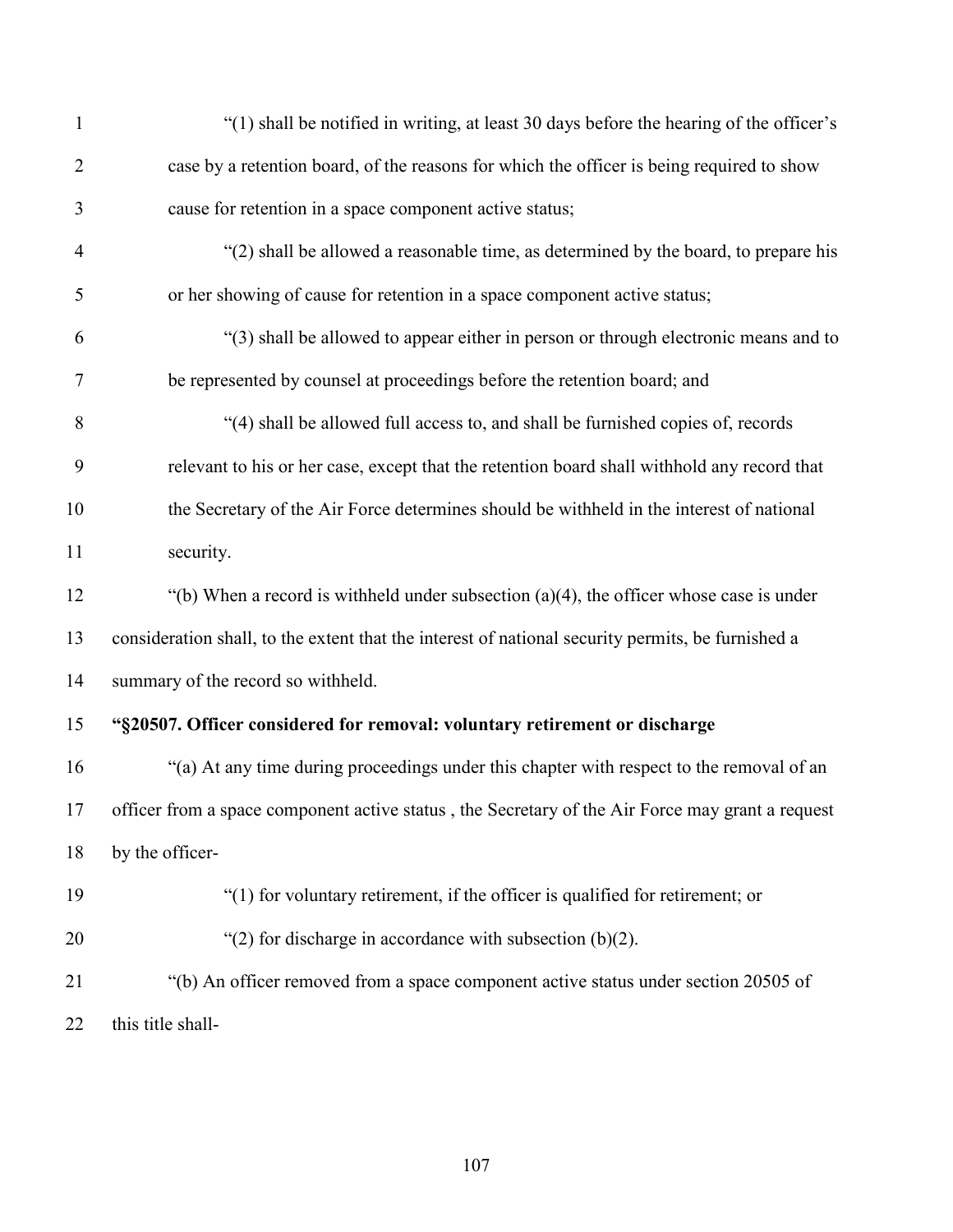| $\mathbf{1}$   | "(1) if eligible for voluntary retirement under any provision of law on the date of             |
|----------------|-------------------------------------------------------------------------------------------------|
| $\overline{2}$ | such removal, be retired in the grade and with the retired pay for which the officer would      |
| 3              | be eligible if retired under such provision; and                                                |
| $\overline{4}$ | "(2) if ineligible for voluntary retirement under any provision of law on the date              |
| 5              | of such removal-                                                                                |
| 6              | "(A) be honorably discharged in the grade then held, in the case of an                          |
| 7              | officer whose case was brought under subsection (a) of section 20503 of this title;             |
| 8              | <b>or</b>                                                                                       |
| 9              | "(B) be discharged in the grade then held, in the case of an officer whose                      |
| 10             | case was brought under subsection (b) of section 20503 of this title.                           |
| 11             | "(c) An officer who is discharged under subsection $(b)(2)$ is entitled, if eligible therefor,  |
| 12             | to separation pay under section $1174(a)(2)$ of this title.                                     |
| 13             | "§20508. Officers eligible to serve on retention boards                                         |
| 14             | "(a) IN GENERAL.-Except as provided in subsection (b), each board convened under this           |
| 15             | chapter shall consist of officers appointed as follows:                                         |
| 16             | "(1) Each member of the board shall be an officer on the space component officer                |
| 17             | list.                                                                                           |
| 18             | "(2) Each member of the board shall be in a grade above major, except that at                   |
| 19             | least one member of the board shall be in a grade above lieutenant colonel.                     |
| 20             | "(3) Each member of the board shall be senior in grade to any officer to be                     |
| 21             | considered by the board.                                                                        |
| 22             | "(b) RETIRED OFFICERS. If qualified officers are not available in sufficient numbers to         |
| 23             | comprise a board convened under this chapter, the Secretary of the Air Force shall complete the |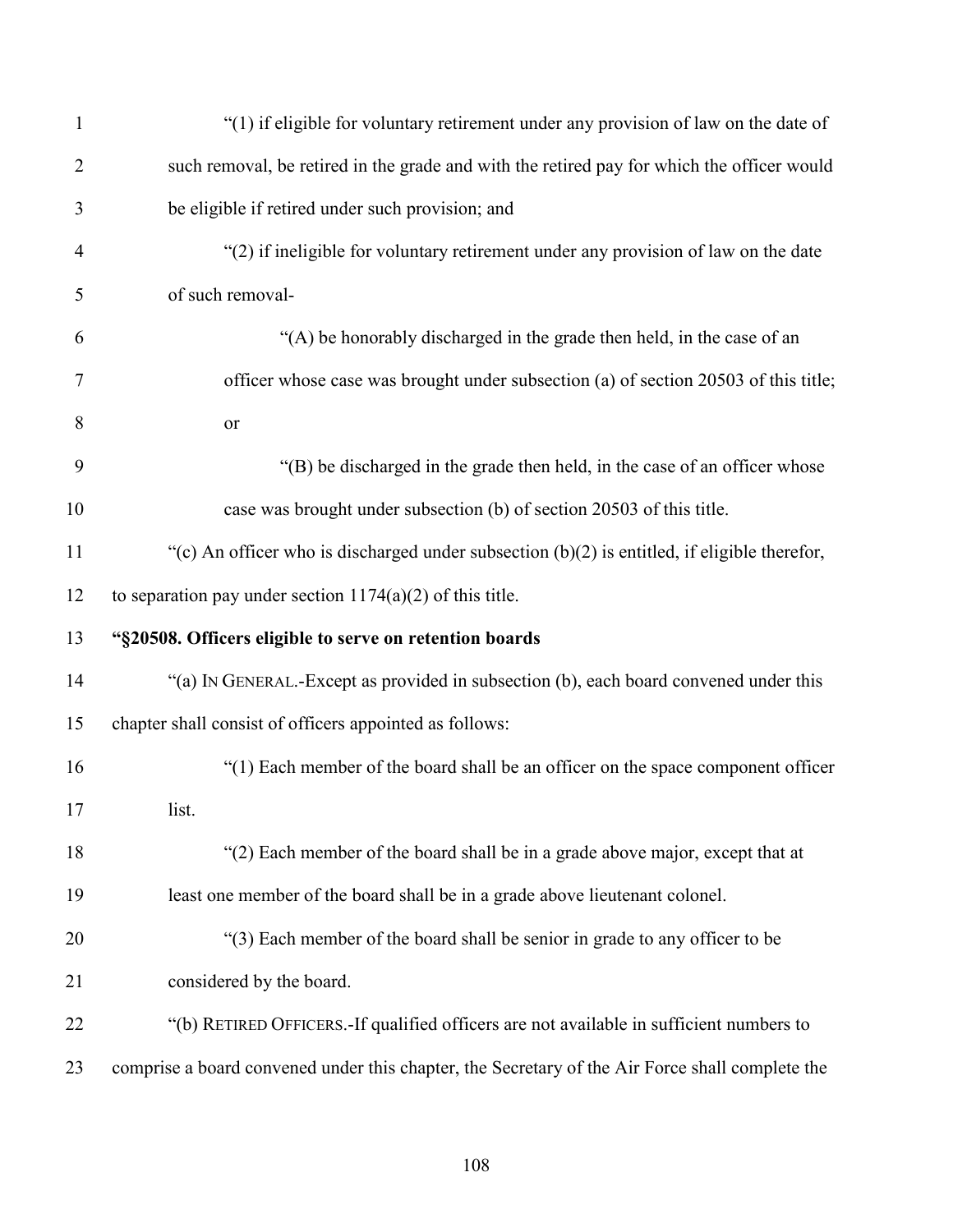membership of the board by appointing to the board retired officers of the Space Force or the Air Force. A retired officer may be appointed to such a board only if the retired grade of that officer- "(1) is above major or lieutenant commander or, in the case of an officer to be the senior officer of the board, above lieutenant colonel or commander; and "(2) is senior to the grade of any officer to be considered by the board; and "(3) in the case of a retired officer of the Air Force, served in a space related career field of the Air Force for sufficient time such that the Secretary of the Air Force may determine that the retired Air Force officer has adequate knowledge concerning the standards of performance and conduct required of an officer serving in the Space Force. "(c) INELIGIBILITY BY REASON OF PREVIOUS CONSIDERATION OF SAME OFFICer.-No person may be a member of more than one board convened under this chapter to consider the same officer. "(d) EXCLUSION FROM STRENGTH LIMITATION.-A retired general officer who is on active duty for the purpose of serving on a board convened under this chapter shall not, while so serving, be counted against any limitation on the number of general officers who may be on active duty. **"§20509. Selection of space component officers for early discharge or early retirement** "(a) The Secretary of the Air Force, with the authorization of the Secretary of Defense, may convene selection boards under section 20406 of this title to consider officers on the space component officer list for early retirement as follows: "(1) Officers in the grade of lieutenant colonel who have failed of selection for promotion at least one time and whose names are not on a list of officers recommended for promotion.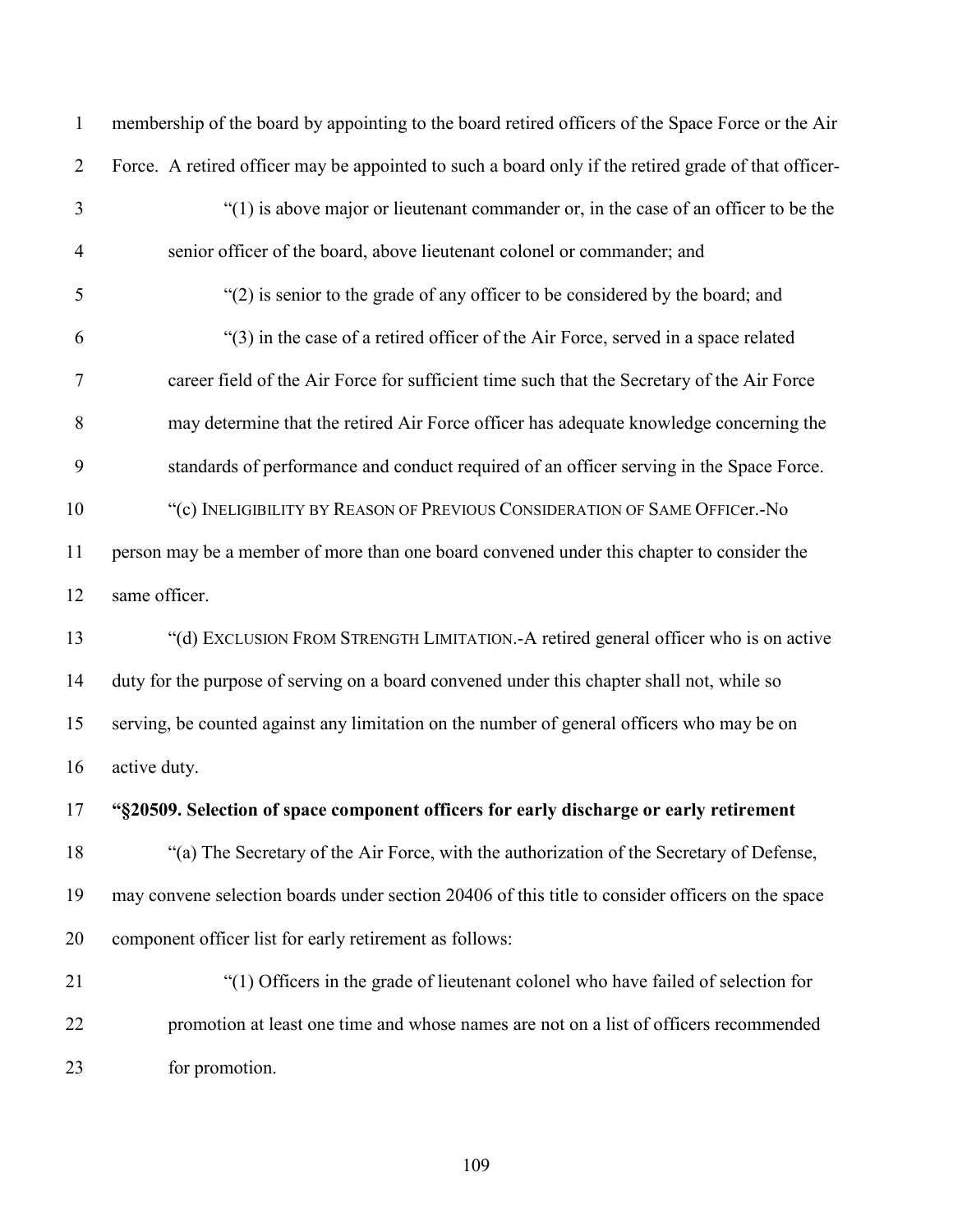| $\mathbf{1}$     | "(2) Officers in the grade of colonel who have served in that grade for at least two              |
|------------------|---------------------------------------------------------------------------------------------------|
| $\overline{2}$   | years and whose names are not on a list of officers recommended for promotion.                    |
| 3                | " $(3)$ Officers, other than those described in subparagraphs $(1)$ and $(2)$ , holding a         |
| 4                | grade below the grade of colonel who are eligible for retirement under section 20510 of           |
| 5                | this title, or who after two additional years or less of active service would be eligible for     |
| 6                | retirement under that section and whose names are not on a list of officers recommended           |
| $\tau$           | for promotion.                                                                                    |
| $8\,$            | "(b) The Secretary of the Air Force, with the authorization of the Secretary of Defense,          |
| $\boldsymbol{9}$ | may convene selection boards under section 20406 of this title to consider officers on the space  |
| 10               | component officer list for early discharge-                                                       |
| 11               | "(1) who have served at least one year of active status in the grade currently held;              |
| 12               | "(2) whose names are not on a list of officers recommended for promotion; and                     |
| 13               | "(3) who are not eligible to be retired under any provision of law (other than by                 |
| 14               | reason of eligibility pursuant to section 4403 of the National Defense Authorization Act          |
| 15               | for Fiscal Year 1993) and are not within two years of becoming so eligible.                       |
| 16               | "§20510. Voluntary retirement of commissioned officers                                            |
| 17               | "(a) The Secretary of the Air Force may, upon the officer's request, retire a commissioned        |
| 18               | officer of the Space Component serving in a space component active status who has at least 20     |
| 19               | years of service computed under section 20511 of this title, at least 10 years of which have been |
| 20               | active service as a commissioned officer.                                                         |
| 21               | "(b) A commissioned officer of the Space Component who has at least 30 years of                   |
| 22               | service computed under section 20511 of this title may be retired upon the officer's request, in  |
| 23               | the discretion of the President.                                                                  |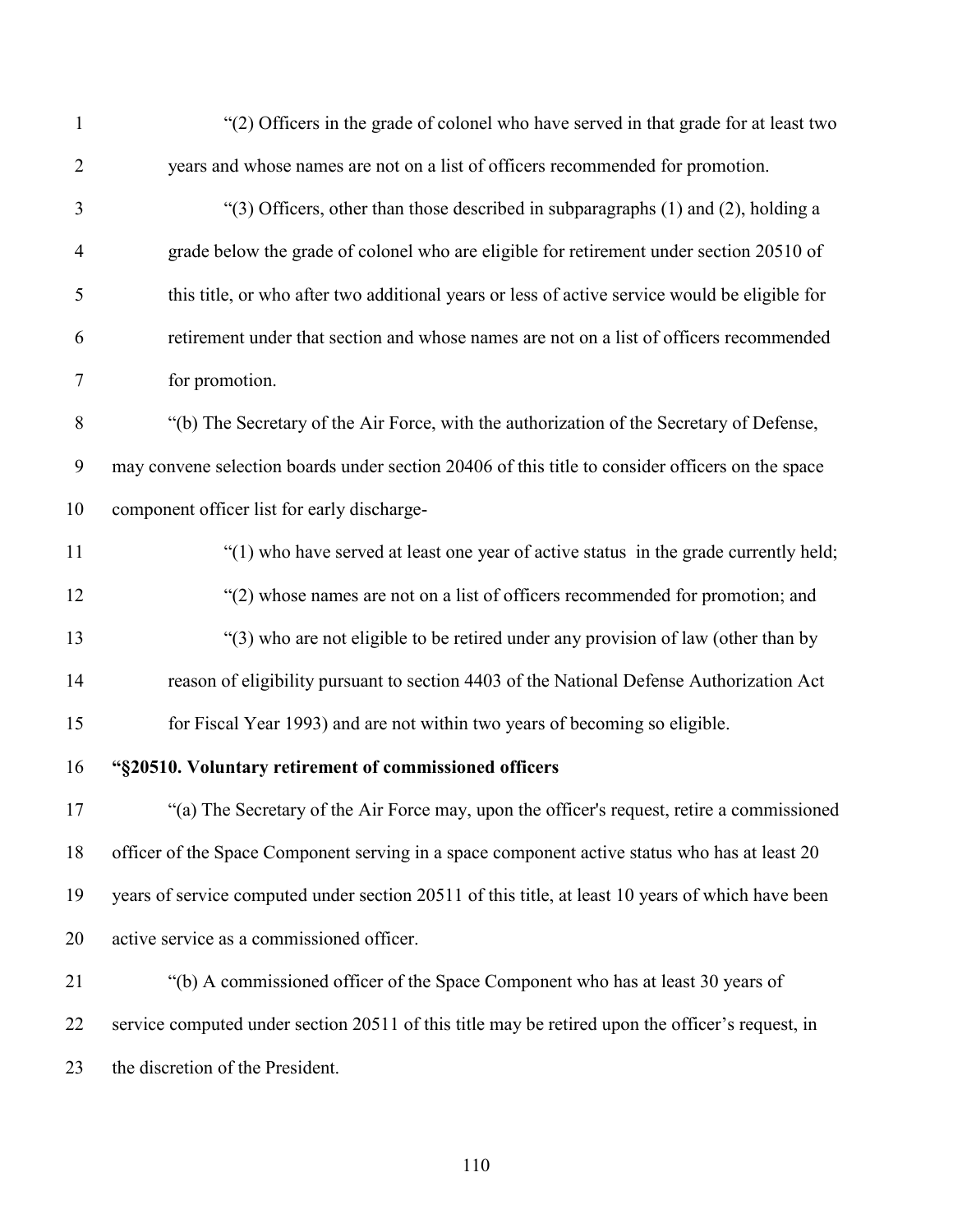| $\mathbf{1}$   | "(c) Except as provided in section 20503 of this title, a commissioned officer of the Space                    |
|----------------|----------------------------------------------------------------------------------------------------------------|
| $\overline{2}$ | Component who has at least 40 years of service computed under section 20511 of this title shall                |
| $\mathfrak{Z}$ | be retired upon his request.                                                                                   |
| $\overline{4}$ | "(d) A commissioned officer of the Space Component who has qualified for retirement                            |
| 5              | under subsections $(a)$ , $(b)$ , or $(c)$ shall be retired under the provisions of chapter 941 of this title. |
| 6              | "(e) A commissioned officer of the Space Component who has qualified for retirement                            |
| $\overline{7}$ | under section 12731 of this title shall be retired under the provisions of chapter 1223 of this title.         |
| $8\phantom{.}$ | "§20511. Computation of years of service: voluntary retirement; space component                                |
| 9              | commissioned officers                                                                                          |
| 10             | "(a) For the purpose of determining whether an officer of the Space Component may be                           |
| 11             | retired under section 20510 of this title, the officer's years of service are computed by adding all           |
| 12             | active service performed as a member of an armed force.                                                        |
| 13             | "(b) Section 972(b) of this title excludes from computation of an officer's years of service                   |
| 14             | for purposes of this section any time identified with respect to that officer under that section.              |
| 15             | "§20512. Voluntary retirement: enlisted members of space component                                             |
| 16             | "(a) Under regulations to be prescribed by the Secretary of the Air Force, an enlisted                         |
| 17             | member of the Space Component who has at least 20, but less than 30, years of service computed                 |
| 18             | under section 20513 of this title may, upon his or her request, be retired.                                    |
| 19             | "(b) An enlisted member of the Space Component who has at least 30 years of service                            |
| 20             | computed under section 20513 of this title shall be retired upon his or her request.                           |
| 21             | "(c) An enlisted member of the Space Component who has qualified for retirement under                          |
| 22             | subsections (a) or (b) shall be retired under the provisions of chapter 941 of this title.                     |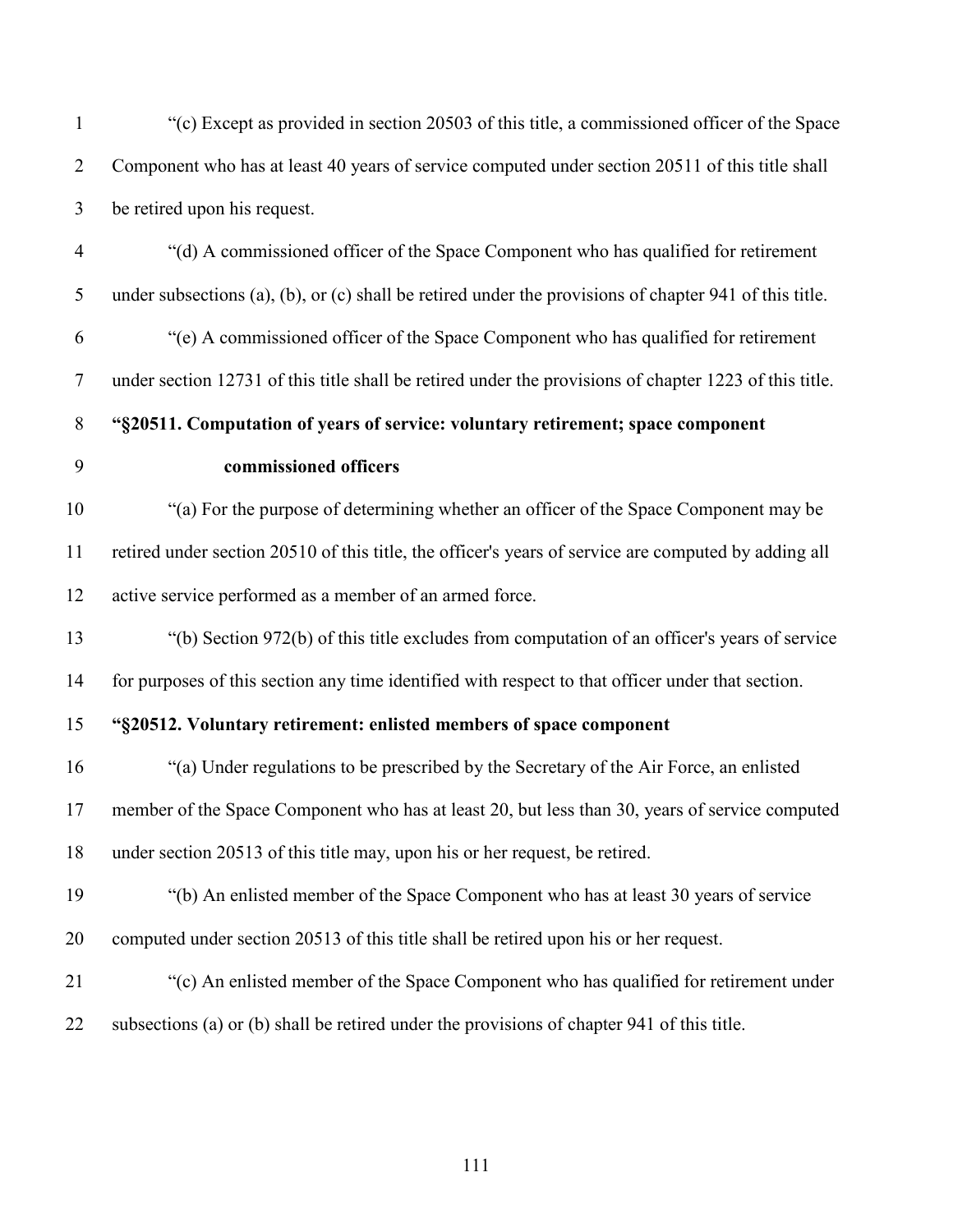| $\mathbf{1}$   | "(d) An enlisted member of the Space Component who has qualified for retirement under            |
|----------------|--------------------------------------------------------------------------------------------------|
| $\overline{2}$ | section 12731 of this title shall be retired under the provisions of chapter 1223 of this title. |
| 3              | "§20513. Computation of years of service: voluntary retirement, enlisted members of space        |
| $\overline{4}$ | component                                                                                        |
| 5              | "(a) For the purpose of determining whether an enlisted member of the Space Component            |
| 6              | may be retired under section 20512 of this title, the member's years of service are computed by  |
| $\tau$         | adding all active service in the armed forces.                                                   |
| $8\,$          | "(b) Time required to be made up under section $972(a)$ of this title may not be counted in      |
| 9              | computing years of service under subsection (a).                                                 |
| 10             | "§20514. Applicability of other provisions of law related to retirement                          |
| 11             | "(a) Except as specifically provided for by this chapter, with respect to the provisions of      |
| 12             | Chapters 61, 63, 69, 71, 941, 943, 945, 1223, and 1225 of this title:                            |
| 13             | "(1) Provisions pertaining to an officer of the Air Force shall be deemed to pertain             |
| 14             | also to an officer of the Space Component.                                                       |
| 15             | "(2) Provisions pertaining to an enlisted member of the Air Force shall be deemed                |
| 16             | to pertain also to an enlisted member of the Space Component.                                    |
| 17             | "(3) Provisions pertaining to a regular officer shall be deemed to pertain to an                 |
| 18             | officer who is on protracted active duty in the Space Component.                                 |
| 19             | "(4) Provisions pertaining to a regular enlisted member shall be deemed to pertain               |
| 20             | to an enlisted member who is on protracted active duty in the Space Component.                   |
| 21             | "(5) Provisions pertaining to a reserve officer shall be deemed to pertain to an                 |
| 22             | officer who is in a space component active status but not on protracted active duty.             |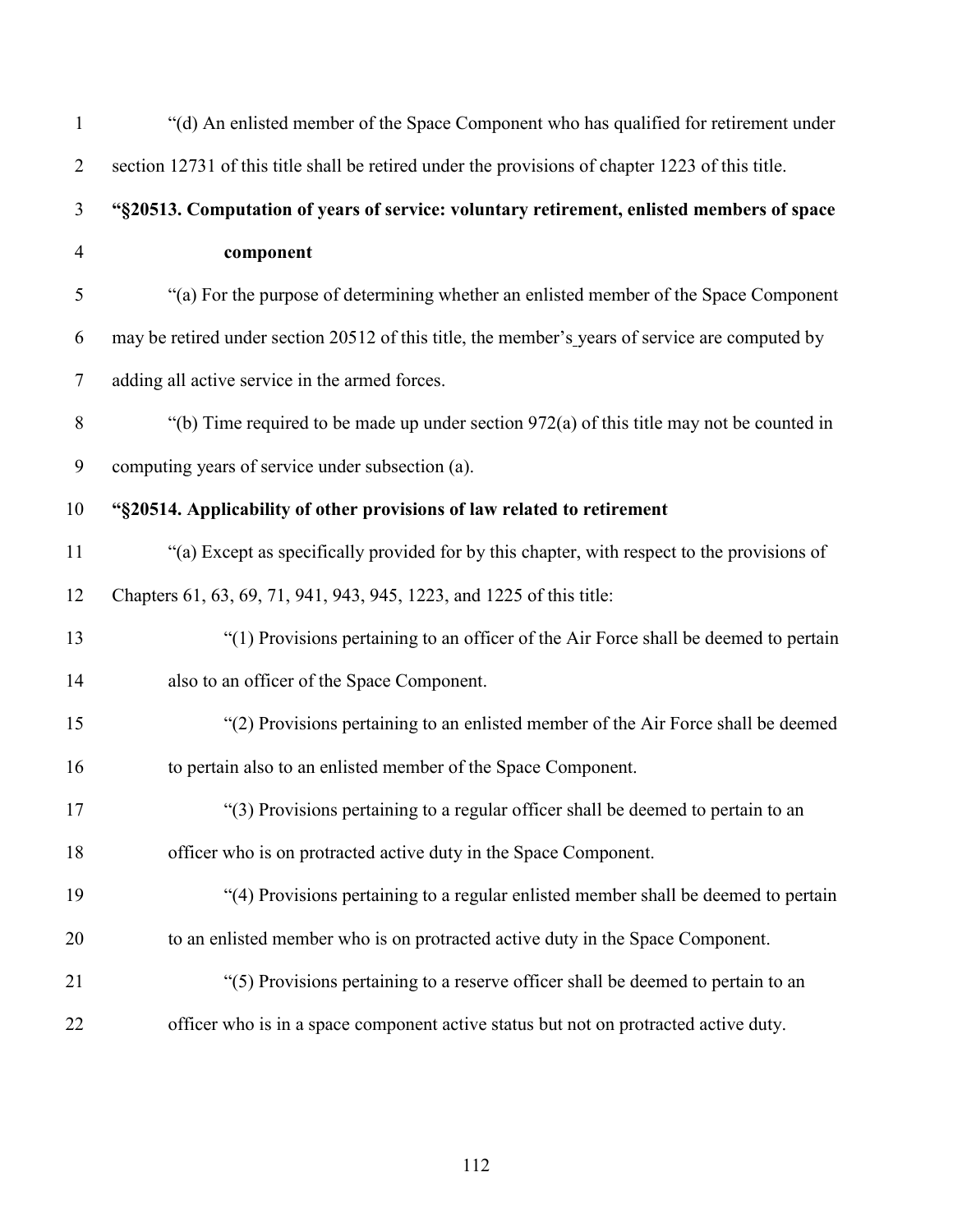| $\mathbf{1}$   | "(6) Provisions pertaining to a reserve enlisted member shall be deemed to pertain                |
|----------------|---------------------------------------------------------------------------------------------------|
| $\overline{2}$ | to an enlisted member who is in a space component active status but not on protracted             |
| 3              | active duty.                                                                                      |
| 4              | "(7) Provisions pertaining to service in a regular component shall be deemed to                   |
| 5              | pertain to service on protracted active duty.                                                     |
| 6              | "(8) Provisions pertaining to service in a reserve component shall be deemed to                   |
| 7              | pertain to service in a space component active status not on protracted active duty.              |
| 8              | "(9) Provisions pertaining to a member of the Ready Reserve shall be deemed to                    |
| 9              | pertain to a member of the Space Component who is in a space component active status              |
| 10             | prior to being ordered to active duty.                                                            |
| 11             | "(10) Provisions pertaining to a member of the Retired Reserve shall be deemed                    |
| 12             | to pertain to a member of the Space Component who has retired under the provisions of             |
| 13             | Chapter 1223 of this title."                                                                      |
| 14             | <b>Subtitle B-Conforming Amendments</b>                                                           |
| 15             | SEC. 1711. AMENDMENTS TO DEPARTMENT OF THE AIR FORCE PROVISIONS                                   |
| 16             | IN TITLE 10, UNITED STATES CODE.                                                                  |
| 17             | (a) ORGANIZATION.— Inspector General - Section 9020 of such title is amended in                   |
| 18             | subsection (a) by striking "general officers of the Air Force or the general, flag, or equivalent |
| 19             | officers of the Space Force" and replacing with "general officers of the Air Force or Space       |
| 20             | Force".                                                                                           |
| 21             | (b) Personnel.—                                                                                   |
| 22             | (1) REGULAR AIR FORCE AND REGULAR SPACE FORCE: REENLISTMENT AFTER                                 |
| 23             | SERVICE AS AN OFFICER – Section $91321$ of such title is amended by striking in each              |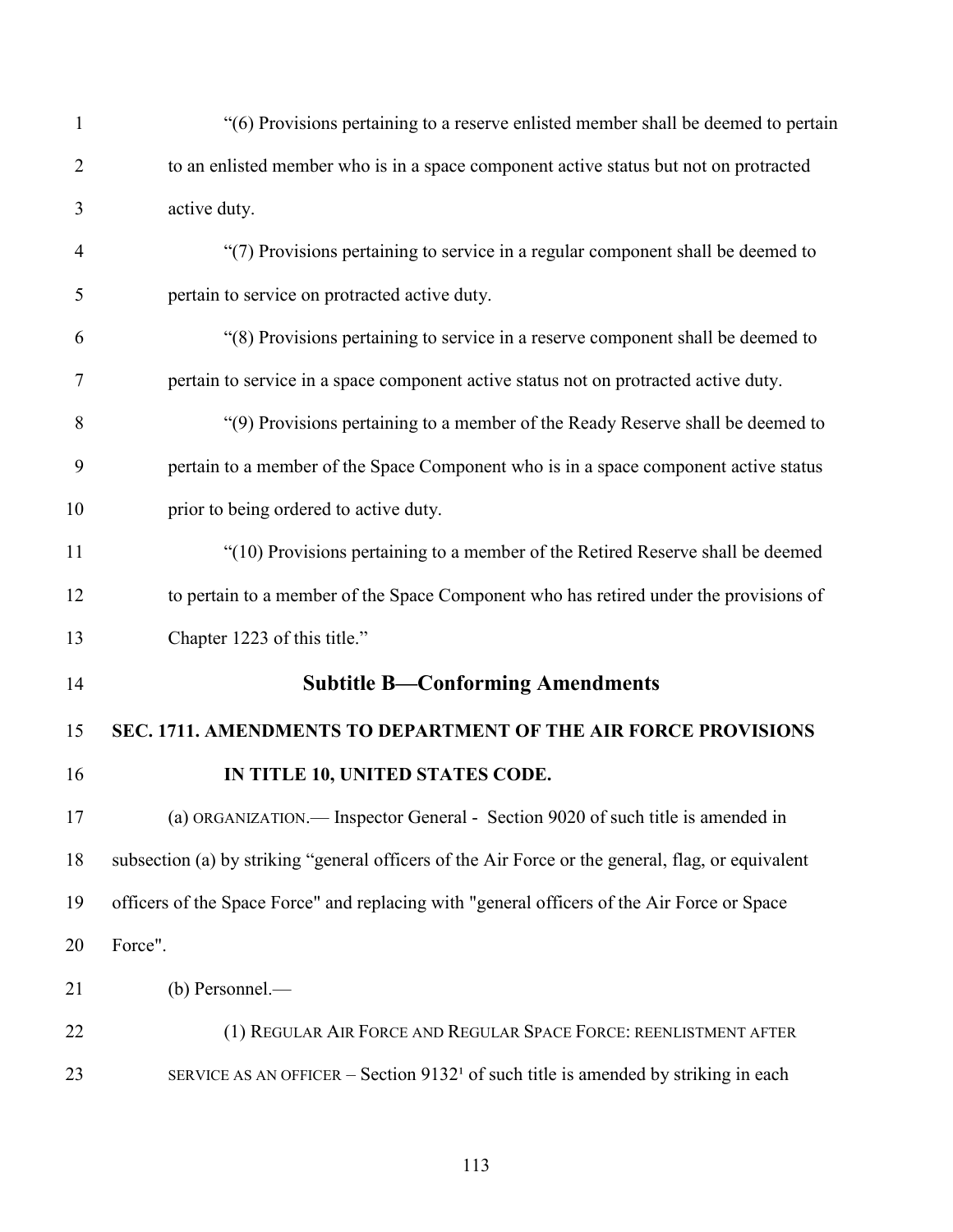| $\mathbf{1}$   | location where it occurs " and the Regular Space Force;" and inserting, "the Regular          |
|----------------|-----------------------------------------------------------------------------------------------|
| $\overline{2}$ | Space Force and the Space Component" to include the heading.                                  |
| 3              | (2) REGULAR AIR FORCE AND REGULAR SPACE FORCE: GENDER-FREE BASIS FOR                          |
| $\overline{4}$ | ACCEPTANCE OF ORIGINAL ENLISTMENTS - Section 9132 of such title is amended by                 |
| 5              | striking in both locations where it occurs "and Regular Space Force;" and inserting, ",       |
| 6              | Regular Space Force, and the Space Component" to include the heading.                         |
| 7              | (3) WARRANT OFFICERS: ORIGINAL APPOINTMENT; QUALIFICATIONS - Section 9160                     |
| 8              | of such title is amended by striking "Regular Space Force".                                   |
| 9              | (4) CHAPTER HEADING - The heading of chapter 915 of such title is amended to read as follows: |
| 10             | "CHAPTER 915 - APPOINTMENTS IN THE REGULAR AIR FORCE, THE REGULAR                             |
| 11             | SPACE FORCE AND THE SPACE COMPONENT".                                                         |
| 12             | (5) TABLES OF CHAPTERS. - The table of chapters at the beginning of subtitle D of             |
| 13             | such title, and at the beginning of part II of subtitle D of such title, are each amended by  |
| 14             | striking the item and inserting the following new item:                                       |
| 15             | "Appointments in the Regular Air Force and the Space                                          |
| 16             | Component9151".                                                                               |
| 17             | (6) SERVICE CREDIT: REGULAR ENLISTED MEMBERS; SERVICE AS AN OFFICER TO BE                     |
| 18             | COUNTED AS ENLISTED SERVICE - Section 9252 of such title is amended by inserting,             |
| 19             | "Space Component".                                                                            |
| 20             | (7) SERVICE CREDIT: REGULAR ENLISTED MEMBERS; SERVICE AS AN OFFICER TO BE                     |
| 21             | COUNTED AS ENLISTED SERVICE - Section 9344 such title is amended by:                          |
| 22             | $(A)$ in paragraph $(b)(2)$ , inserting "or the Space Component;".                            |
| 23             | (8) RETIRED LISTS – Section 9346 of such title is amended by:                                 |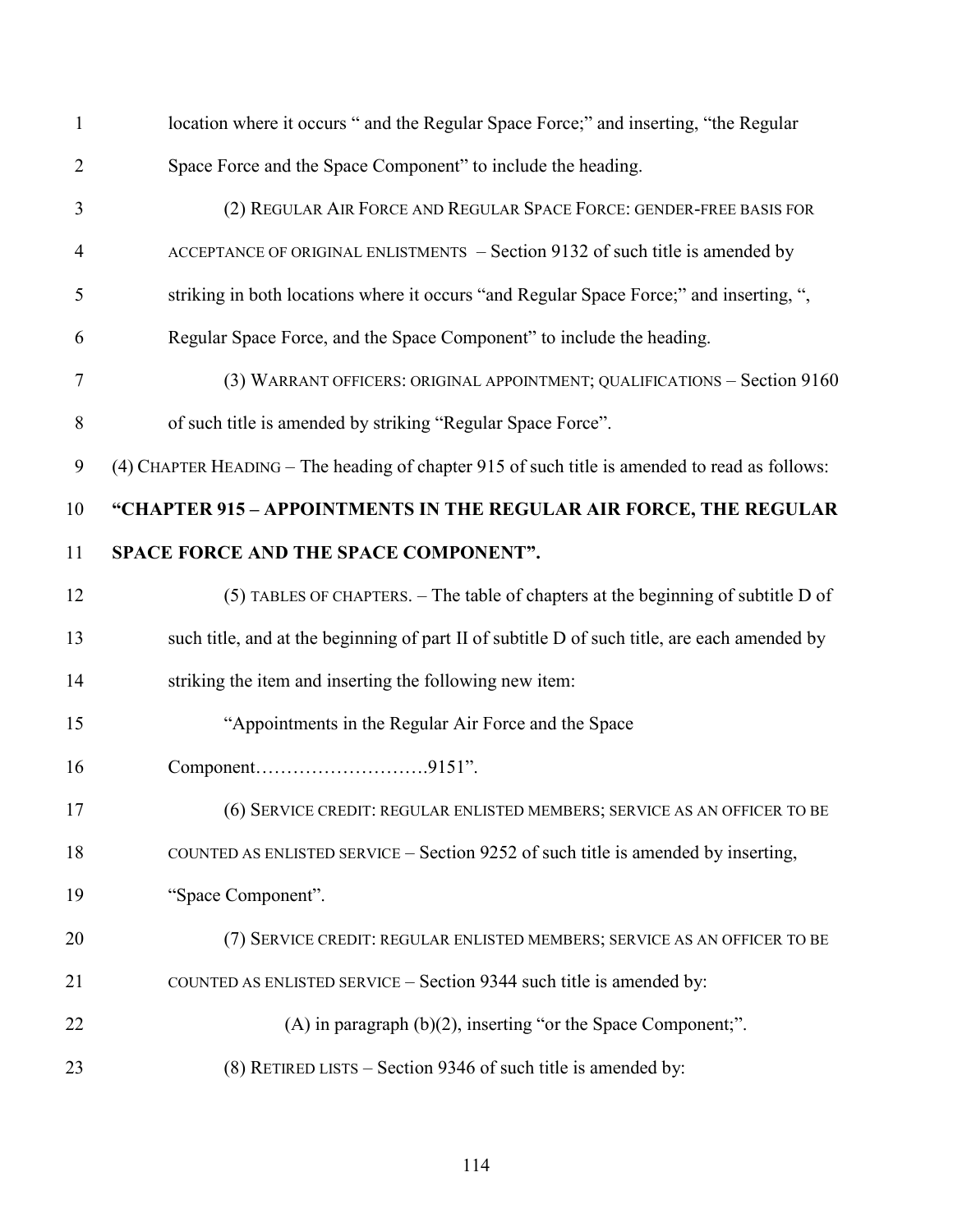| $\mathbf{1}$   | (A) in subsection (a), inserting "Space Component";                                           |
|----------------|-----------------------------------------------------------------------------------------------|
| $\overline{2}$ | $(B)$ in subsection $(b)(1)$ , inserting "of the Space Component who qualified                |
| 3              | for retirement under section 20510 of this title"; and                                        |
| $\overline{4}$ | (C) in subsection (d), inserting with "Space Component".                                      |
| 5              | (c) TRAINING-                                                                                 |
| 6              | (1) Members of Air Force and Space Force: detail as students, observers and                   |
| 7              | investigators at educational institutions, industrial plants, and hospitals - Section 9401 of |
| 8              | such title is amended by:                                                                     |
| 9              | (A) in subsection (b) inserting, "including a Space Component officer in a                    |
| 10             | space component active status," after "on the active-duty list,";                             |
| 11             | (B) in subsection (c) by striking, "or Reserve of the Space Force" and                        |
| 12             | replacing with ", or member of the Space Component in a space component active                |
| 13             | status", striking "Reserve's consent" and replacing with "member's consent",";                |
| 14             | and                                                                                           |
| 15             | (C) in subsection (f), striking "Regular Space Force" and replacing with                      |
| 16             | "Air Force Reserve".                                                                          |
| 17             | (2) RECRUIT BASIC TRAINING: SEPARATE HOUSING FOR MALE AND FEMALE                              |
| 18             | RECRUITS – Section 9419 of such title, subsection (d), is amended by inserting "or the        |
| 19             | Space Force" after "training program of the Air Force".                                       |
| 20             | (3) PERMANENT PROFESSORS; DIRECTOR OF ADMISSIONS - Section 9436 of such                       |
| 21             | title is amended by striking subsection (a) and replacing with, "(a) A permanent professor    |
| 22             | of the Academy who is the head of a department of instruction, or who has served as such      |
| 23             | a professor for more than six years, has the grade of colonel in the Air Force or the Space   |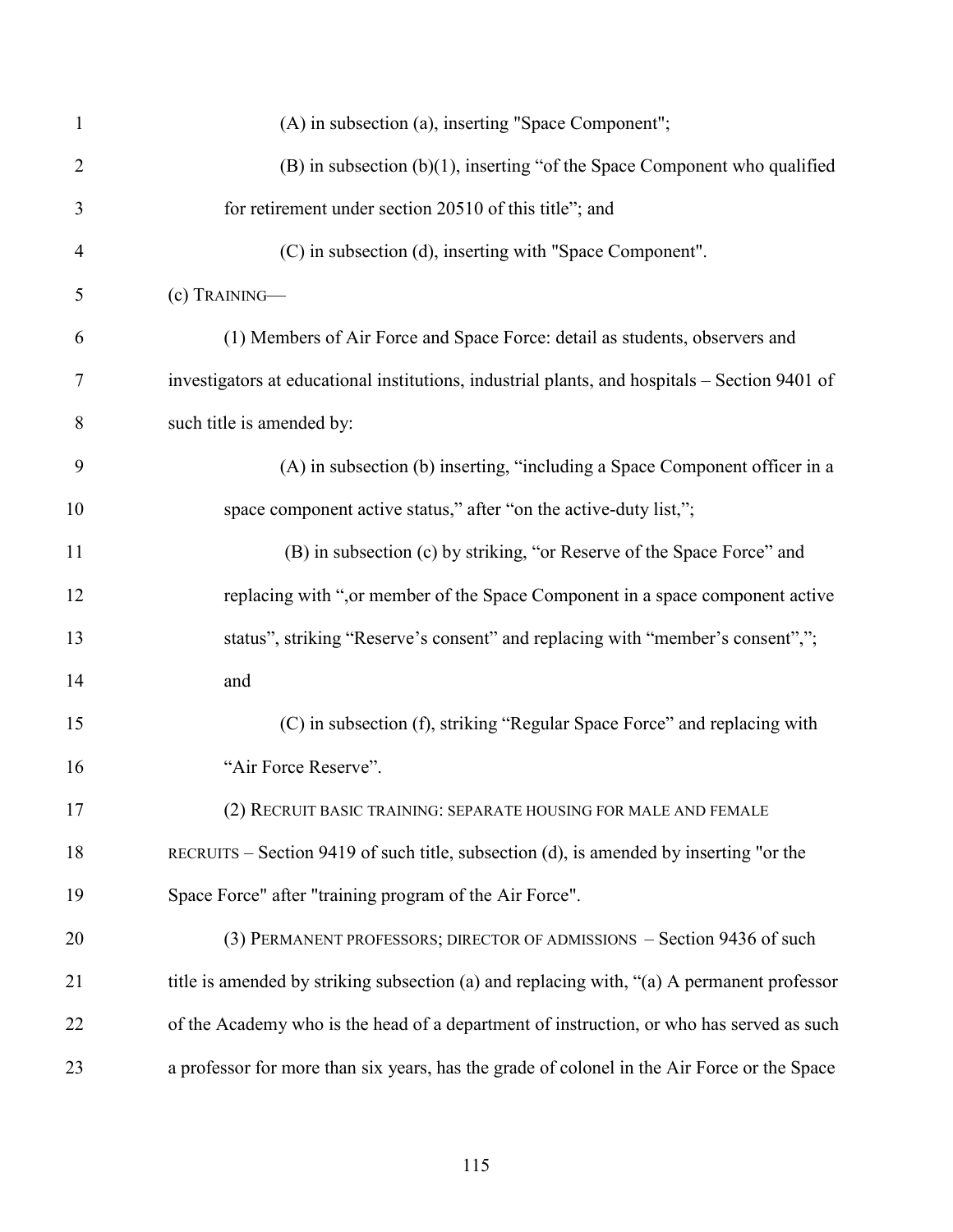| 1              | Force. However, a permanent professor appointed from the Regular Air Force or the       |
|----------------|-----------------------------------------------------------------------------------------|
| $\overline{2}$ | Space Component has the grade of colonel after the date when such person completes six  |
| 3              | years of service as a professor, or after the date on which such person would have been |
| $\overline{4}$ | promoted had such person been selected for promotion from among officers in the         |
| 5              | promotion zone, whichever is earlier. All other permanent professors have the grade of  |
| 6              | lieutenant colonel in the Air Force or the Space Force."                                |
| 7              | (4) CADETS: APPOINTMENT; NUMBERS, TERRITORIAL DISTRIBUTION - Section 9442               |
| 8              | of such title is amended by:                                                            |
| 9              | $(A)$ in subsection $(b)(1)(C)$ , inserting ", or the Space Component," after           |
| 10             | "members of reserve components"; and                                                    |
| 11             | $(B)$ in subsection $(b)(2)$ , inserting "Space Component".                             |
| 12             | (5) CADETS: AGREEMENT TO SERVE AS OFFICER – Section 9448 of such title is               |
| 13             | amended by:                                                                             |
| 14             | (A) in subsection $(a)(2)(A)$ , inserting "or the Space Component";                     |
| 15             | $(B)$ in subsection (a)(3), inserting ", or leave active duty in the Space              |
| 16             | Component," after "resign as a regular officer";                                        |
| 17             | (C) in subsection (a)(3)(A), striking "or as a Reserve in the Space Force               |
| 18             | for service in the Space Force Reserve" and replacing with "or will accept a            |
| 19             | transfer to a space component active status in the Space Component"; and                |
| 20             | (D) in subsection $(a)(3)(B)$ , inserting ", or the Space Component," after             |
| 21             | "that reserve component".                                                               |
| 22             | (6) CADETS: HAZING – Section 9452 of such title is amended in subsection (c) by         |
| 23             | inserting, " or the Space Component".                                                   |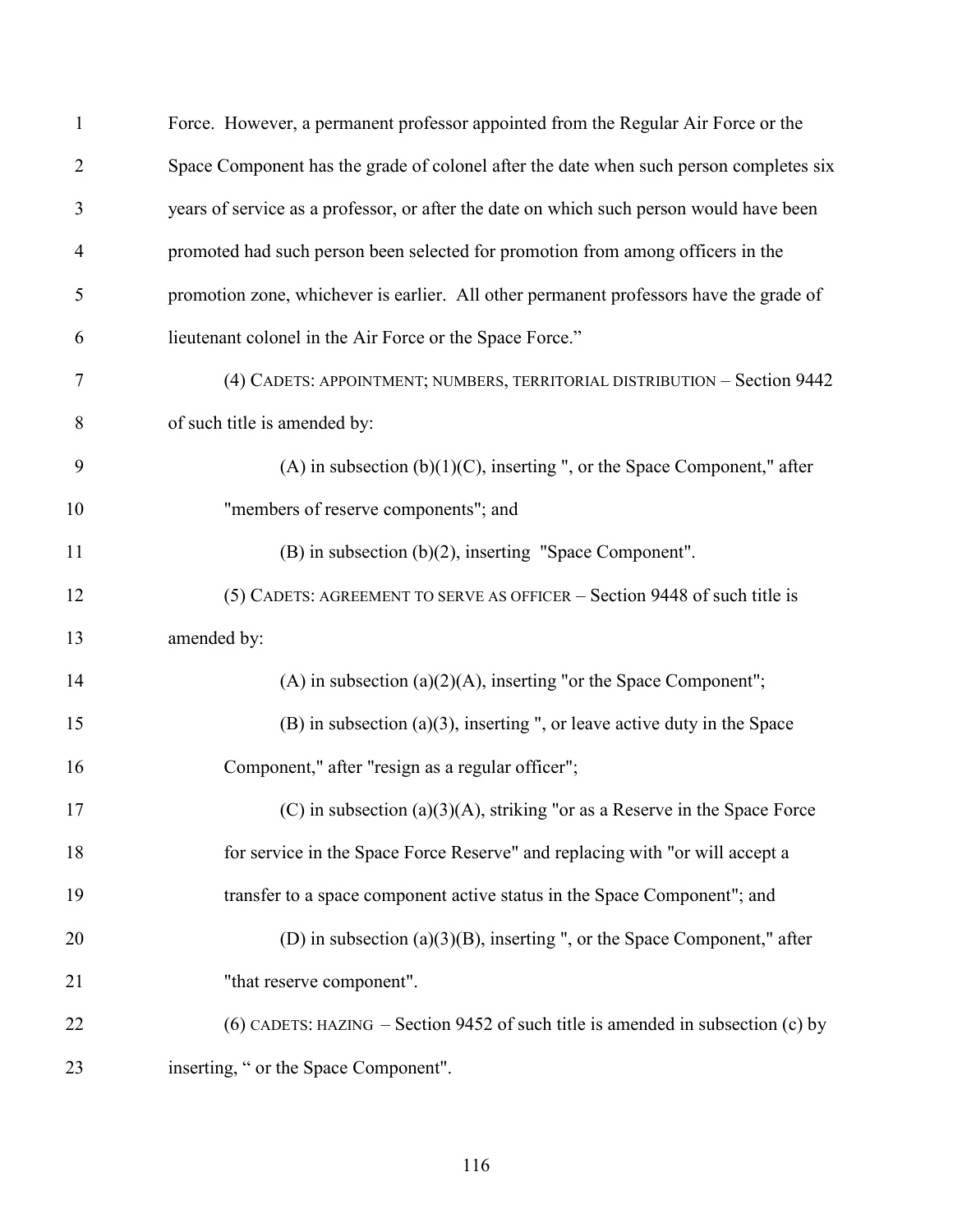| $\mathbf{1}$   | (7) CADETS: DEGREE AND COMMISSION ON GRADUATION – Section 9453 of such                                 |
|----------------|--------------------------------------------------------------------------------------------------------|
| $\overline{2}$ | title is amended in subsection (b) inserting "or the Space Component of the Space Force",              |
| 3              | insert "or section 20403" after "section 531".                                                         |
| $\overline{4}$ | (8) ESTABLISHMENT: PURPOSE – Section 9481 of such title is amended by striking                         |
| 5              | "or the Space Force Reserve" and inserting "or as officers, or enlistment as                           |
| 6              | noncommissioned officers, for service in the Space Component."                                         |
| $\tau$         | (9) SCHOOLS AND CAMPS: OPERATION – Section 9482 of such title is amended by                            |
| 8              | inserting ", or members of the Space Component in an active status"                                    |
| 9              | SEC. 1712. AMENDMENTS TO OTHER PROVISIONS OF TITLE 10, UNITED STATES                                   |
| 10             | CODE.                                                                                                  |
| 11             | (a) SPACE COMPONENT MANPOWER.—Section 115a of such title is amended—                                   |
| 12             | (1) in subparagraph $(d)(3)(E)$ , by striking "and" after "promotions";                                |
| 13             | (2) in subparagraph $(d)(3)(F)$ by striking "." after "active duty" and inserting ";"                  |
| 14             | after "active duty"; and                                                                               |
| 15             | (3) by adding, at the end of the paragraph, a new subparagraph "(G) officers on                        |
| 16             | the space component officer list ordered to active duty not under section 20208(b) of this             |
| 17             | title."                                                                                                |
| 18             | (b) SUSPENSION OF END-STRENGTH AND OTHER STRENGTH LIMITATIONS IN TIME OF WAR OR                        |
| 19             | NATIONAL EMERGENCY – Section 123a of such title is amended in paragraph $(a)(2)$ by inserting          |
| 20             | "or the space component" after "a reserve component".                                                  |
| 21             | (c) COMMANDERS OF COMBATANT COMMANDS: ASSIGNMENT; POWERS AND DUTIES -                                  |
| 22             | Section 164 of such title is amended in paragraph $(e)(4)$ , by inserting, "or an officer of the Space |
| 23             | Component whose prior service includes service in a space component active status other than           |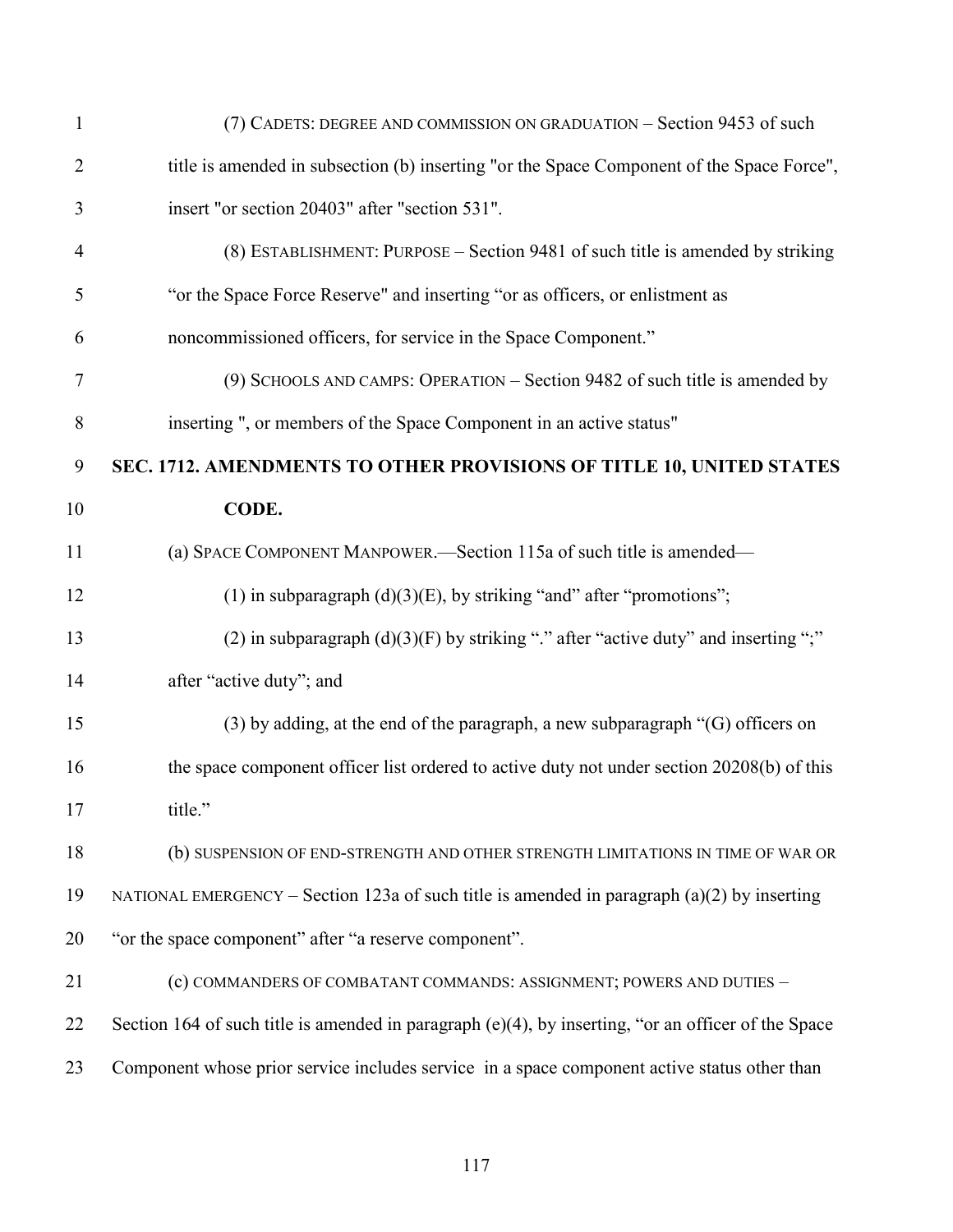| $\mathbf{1}$   | protracted active duty and" after "armed forces", and inserting "or an officer of the Space   |
|----------------|-----------------------------------------------------------------------------------------------|
| $\overline{2}$ | Component whose prior service includes service in a space component active status other than  |
| 3              | protracted active duty" after "unless a reserve component officer".                           |
| $\overline{4}$ | (d) READINESS REPORTS – Section 482 such title is amended by inserting "and the space         |
| 5              | component" after "active and reserve components" in paragraphs $(a)(1)$ and $(a)(2)$ .        |
| 6              | (e) ENLISTMENTS: RECRUITING CAMPAIGNS; COMPILATION OF DIRECTORY INFORMATION -                 |
| 7              | Section 503 of such title, subsection (a) is amended by inserting "the Space Component" after |
| $\,8\,$        | "Regular Marine Corps".                                                                       |
| 9              | (f) REGULAR COMPONENTS: QUALIFICATIONS, TERM, GRADE – Section 505 of such title is            |
| 10             | amended by inserting "the Space Component" after "Regular Marine Corps," in subsections (a),  |
| 11             | $(b)$ , $(c)$ , and paragraph $(d)(1)$ .                                                      |
| 12             | (g) REGULAR COMPONENTS: EXTENSION OF ENLISTMENTS DURING WAR - Section 506 of                  |
| 13             | such title is amended by inserting "the Space Component" after "Regular Marine Corps,".       |
| 14             | (h) REENLISTMENT: QUALIFICATIONS – Section 508 of such title is amended by inserting          |
| 15             | "the Space Component" after "Regular Marine Corps," in subsections (b), and (c).              |
| 16             | (i) ENLISTMENT INCENTIVES FOR PURSUIT OF SKILLS TO FACILITATE NATIONAL SERVICE -              |
| 17             | Section 510 of such title is amended-                                                         |
| 18             | $(1)$ in paragraph $(c)(2)$ by inserting "or the Space Component" after "Selected             |
| 19             | Reserve";                                                                                     |
| 20             | (2) in subparagraph $(c)(3)(D)$ by striking "or" after "purposes of this section;";           |
| 21             | (3) by redesignating subparagraph $(c)(3)(E)$ as subparagraph $(c)(3)(F)$ ; and               |
| 22             | (4) by inserting a new subparagraph $(c)(3)(E)$ after subparagraph $(c)(3)(D)$ "(E)           |
| 23             | the Space Component; or".                                                                     |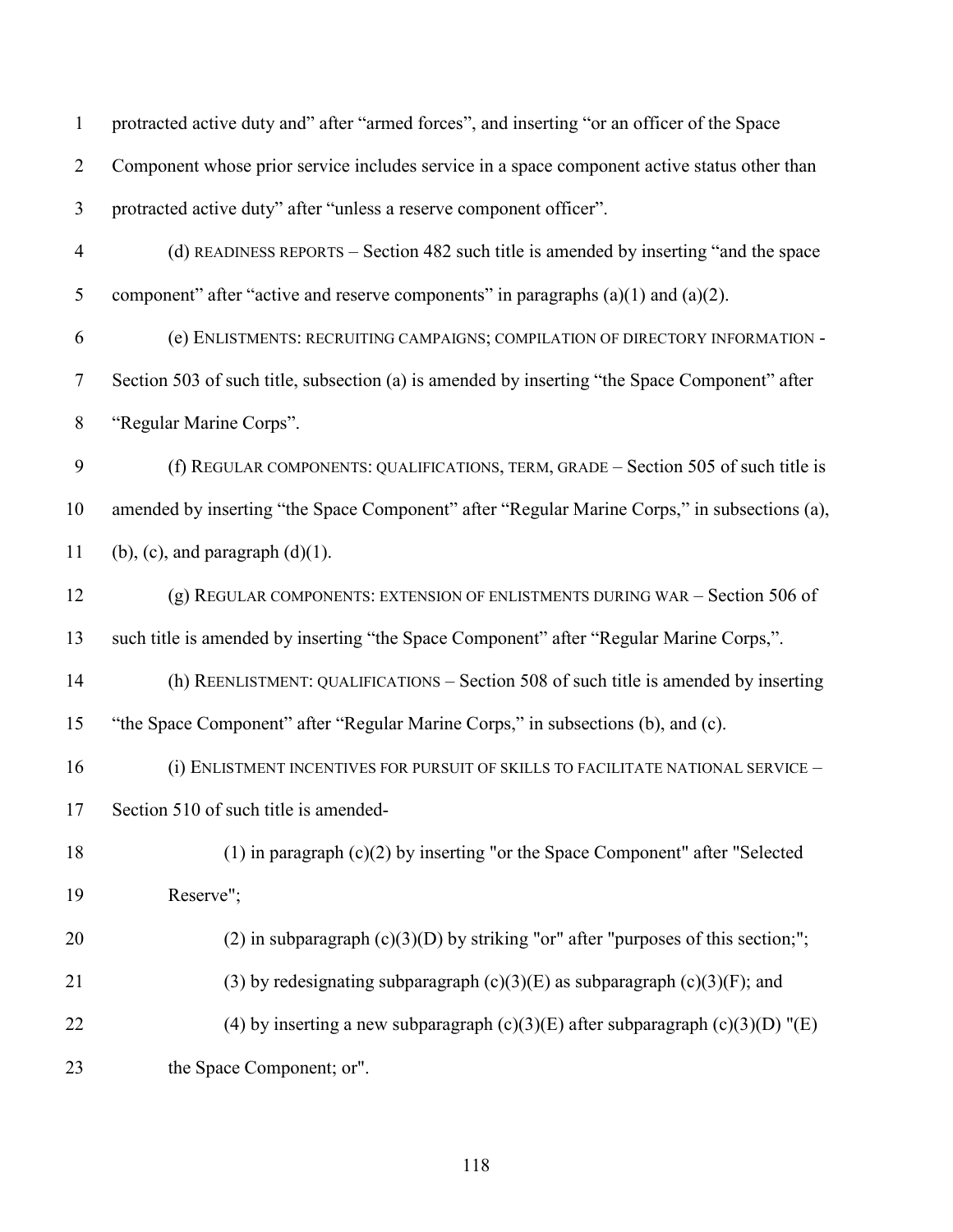| $\mathbf{1}$   | (j) THE COLLEGE FIRST PROGRAM -Section 511 of such title is amended in subparagraph               |
|----------------|---------------------------------------------------------------------------------------------------|
| $\overline{2}$ | $(b)(1)(A)$ , by inserting, "or as a member of the Space Component," after "reserve component,".  |
| 3              | (k) ENLISTMENTS: DELAYED ENTRY PROGRAM –Section 513 of such title, subsection (a), is             |
| $\overline{4}$ | amended by:                                                                                       |
| 5              | (1) inserting, ", or who is qualified under section 20201 of this title and applicable            |
| 6              | regulations for enlistment in the Space Component," after "armed force"; and                      |
| 7              | (2) by inserting ", or be enlisted as a member of the space component," after                     |
| 8              | ""Coast Guard Reserve".                                                                           |
| 9              | (1) EFFECT UPON ENLISTED STATUS OF ACCEPTANCE OF APPOINTMENT AS CADET OR                          |
| 10             | MIDSHIPMAN –Section 516 of such title, subsection (b), is amended by inserting "or in the Space   |
| 11             | Component," after "armed force".                                                                  |
| 12             |                                                                                                   |
| 13             | (p) POSITIONS OF IMPORTANCE AND RESPONSIBILITY: GENERALS AND LIEUTENANT                           |
| 14             | GENERALS; ADMIRALS AND VICE ADMIRALS – Subsection (e) of section 601 of such title, is            |
| 15             | amended by striking "or" after "Air Force," and striking "or the commensurate grades in the       |
| 16             | Space Force," after "admiral in the Navy," and inserting " or Space Force," after "Marine Corps," |
| 17             | (q) Promotion to certain grades for officers with critical skills: colonel, lieutenant colonel,   |
| 18             | major, captain; captain, commander, lieutenant commander, lieutenant – Section 605 of such        |
| 19             | title, relating to the temporary promotion of officers with critical skills, is amended by:       |
| 20             | (1) striking "or" after "Air Force," and inserting " or Space Force," after "Marine               |
| 21             | Corps," in subsection (a), subparagraph $(b)(2)(A)$ , and paragraphs $(f)(1)$ , and $(f)(2)$ ;    |
| 22             | $(2)$ in subsection $(g)$ :                                                                       |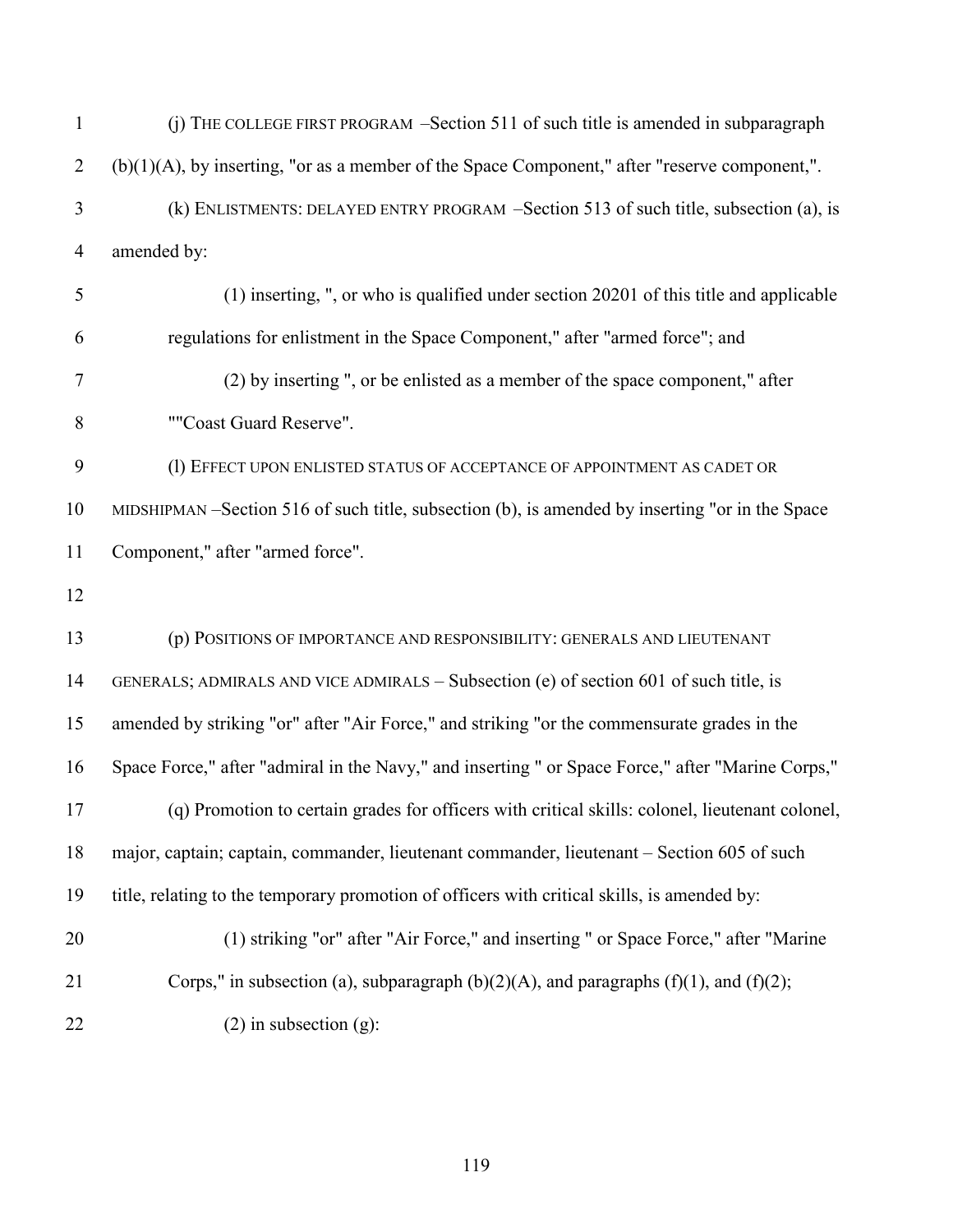| $\mathbf{1}$   | (A) striking paragraph $(g)(2)$ and inserting a new paragraph $(g)(2)$ as                              |
|----------------|--------------------------------------------------------------------------------------------------------|
| $\overline{2}$ | follows, $'(2)$ In the case of the Air Force-(A) as captain 95; (B) as major, 305; (C)                 |
| 3              | as lieutenant colonel, $165$ ; and (D) as colonel, 75."; and                                           |
| $\overline{4}$ | (B) inserting a new subparagraph $(g)(5)$ as follows, "In the case of the                              |
| 5              | Space Force- (A) as captain, 5; (B) as major, 20; (C) as lieutenant colonel, 10; and                   |
| 6              | $(D)$ as colonel, 5.".                                                                                 |
| $\tau$         | (r) NONDISCLOSURE OF BOARD PROCEEDINGS - Section 613a of such title is amended by                      |
| $8\phantom{1}$ | striking "573, 611, or 628" and inserting "573, 611, 628, or 20406" in subsections (a) and (c).        |
| 9              | (s) INFORMATION FURNISHED TO SELECTION BOARDS - Section 615 of such title is                           |
| 10             | amended by:                                                                                            |
| 11             | (1) in paragraph $(1)(a)$ , inserting "or 20406" after "611(a)".                                       |
| 12             | $(2)$ in clause (i) of subparagraph $(a)(3)(B)$ , striking "or in the case of the Space                |
| 13             | Force, the equivalent grade" and inserting "or an officer in the Space Component" after                |
| 14             | "regular officer".                                                                                     |
| 15             | $(3)$ in subparagraph $(D)$ of paragraph $(a)(3)$ , striking "or, in the case of the Space             |
| 16             | Force, the equivalent grade,".                                                                         |
| 17             | (t) ELIGIBILITY FOR CONSIDERATION FOR PROMOTION: TIME-IN-GRADE AND OTHER                               |
| 18             | REQUIREMENTS - Section 619 of such title is amended by striking ", or Space Force" and                 |
| 19             | inserting "or" before "Marine Corps" in paragraphs $(a)(1)$ and $(a)(2)$ and subparagraphs $(a)(2)(A)$ |
| 20             | and $(a)(2)(B)$ .                                                                                      |
| 21             | (u) AUTHORITY TO VACATE PROMOTIONS TO GRADES OF BRIGADIER GENERAL AND REAR                             |
| 22             | ADMIRAL (LOWER HALF) – Subsection (b) of section 625 of such title is amended by striking ", or        |
| 23             | Space Force" and inserting "An officer of the Space Force whose promotion is vacated under             |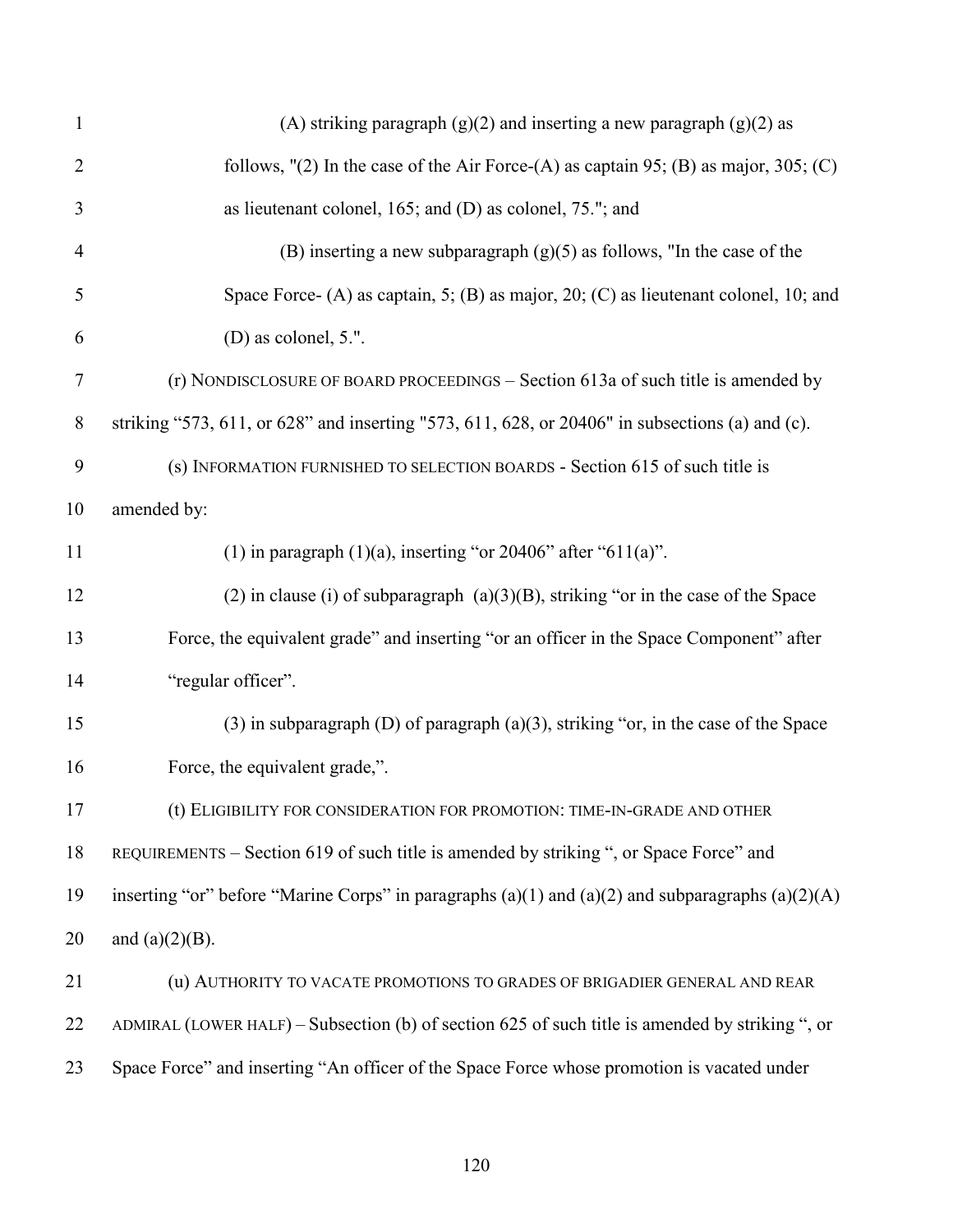this section holds the grade of colonel, if the officer is a space component officer, or the reserve grade of colonel, if the officer is a reserve officer." after "or the reserve grade of captain, if a reserve officer.".

 (v) ACCEPTANCE OF PROMOTIONS; OATH OF OFFICE – Subsections (a) and (b) of section 626 of such title are amended by striking "section 624 of this title" and inserting "section 624 or 20420 of this title".

(w) SPECIAL SELECTION REVIEW BOARD – Section 628a of such title is amended by:

 (1) in subsection (a), striking the comma after "major general" and inserting "or" and striking ",or an equivalent grade in the Space Force" after "in the Navy",

10 (2) in paragraph (e)(2), inserting at the end the following: "However, in the case 11 of an officer on the space component officer list, the provisions of sections 618, 20410 and 20411 of this title apply to the report and proceedings of a special selection review board convened under this section in the same manner as they apply to report and proceedings of a promotion board convened under section 20406 of this title.", and

15 (3) in paragraph  $(f)(1)$ , inserting at the end the following, "However, if the report of a special selection review board convened under this section recommends the sustainment of the recommendation for promotion to the next higher grade of an officer on the space component officer list who was referred to it for review under this section, and the President approves the report, the officer shall, as soon as practicable, be appointed to the grade in accordance with subsections (b) and (c) of section 20420 of this 21 title.".

 (x) Removal from a list of officers recommended for promotion – Section 629 of such title is amended by: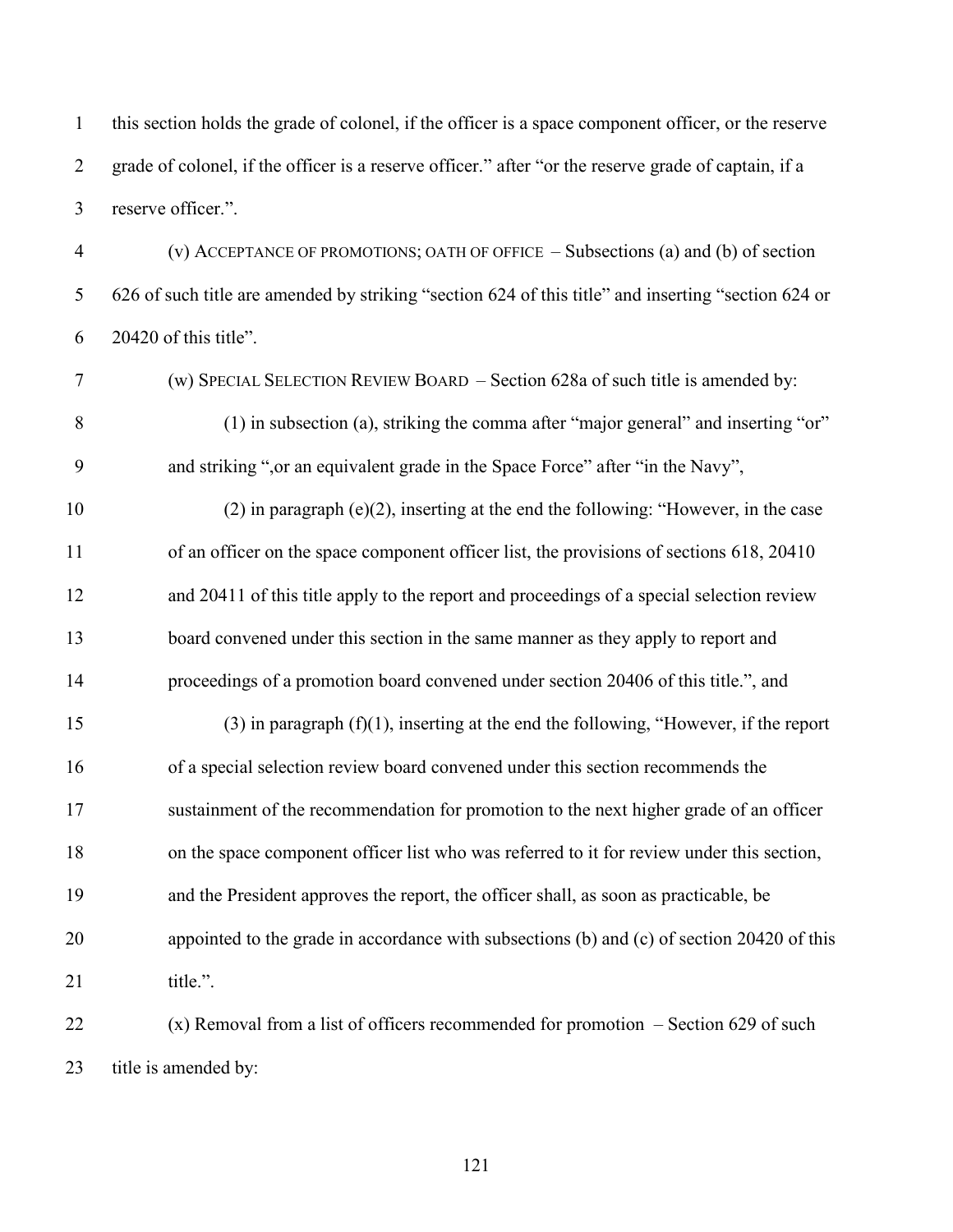| $\mathbf{1}$   | (1) inserting "or section $20420(c)$ " after "section $624(c)$ " in subsections (b), and     |
|----------------|----------------------------------------------------------------------------------------------|
| $\overline{2}$ | in paragraphs $(c)(1)$ and $(c)(4)$ , and                                                    |
| 3              | (2) inserting "or section 20420(a)" after "section $624(a)$ " in paragraphs (c)(1) and       |
| $\overline{4}$ | $(c)(4)$ .                                                                                   |
| 5              | (y) Effects of failure of selection for promotion: first lieutenants and lieutenants (Junior |
| 6              | Grade) – Section 631 of such title is amended by:                                            |
| $\tau$         | (1) in subsection (a), inserting "or the space component officer list" after "active-        |
| 8              | duty list";                                                                                  |
| 9              | $(2)$ in paragraph $(a)(3)$ striking "or 9311" and insert "9311, or 20510"; and              |
| 10             | $(3)$ in subsection (d) inserting "or section 20406" after "section 611(a)" and              |
| 11             | inserting "or section $20420(a)(4)$ " after "section $624(a)(3)$ "                           |
| 12             | (z) RETIREMENT FOR YEARS OF SERVICE: REGULAR LIEUTENANT COLONEL AND                          |
| 13             | COMMANDERS - Section 633 of such title is amended—                                           |
| 14             | (1) in the heading, by inserting "and space component" after "regular"; and                  |
| 15             | (2) in subsection (a), by inserting "each officer of the Space Component who                 |
| 16             | holds the grade of lieutenant colonel," after "who holds the regular grade of lieutenant     |
| 17             | colonel,".                                                                                   |
| 18             | (aa) RETIREMENT FOR YEARS OF SERVICE: REGULAR COLONELS AND NAVY CAPTAINS -                   |
| 19             | Section $634(a)$ of such title is amended—                                                   |
| 20             | (1) in the heading, by inserting "and space component" after "regular"; and                  |
| 21             | (2) by inserting "each officer of the Space Component who holds the grade of                 |
| 22             | colonel," after "who holds the regular grade of colonel,".                                   |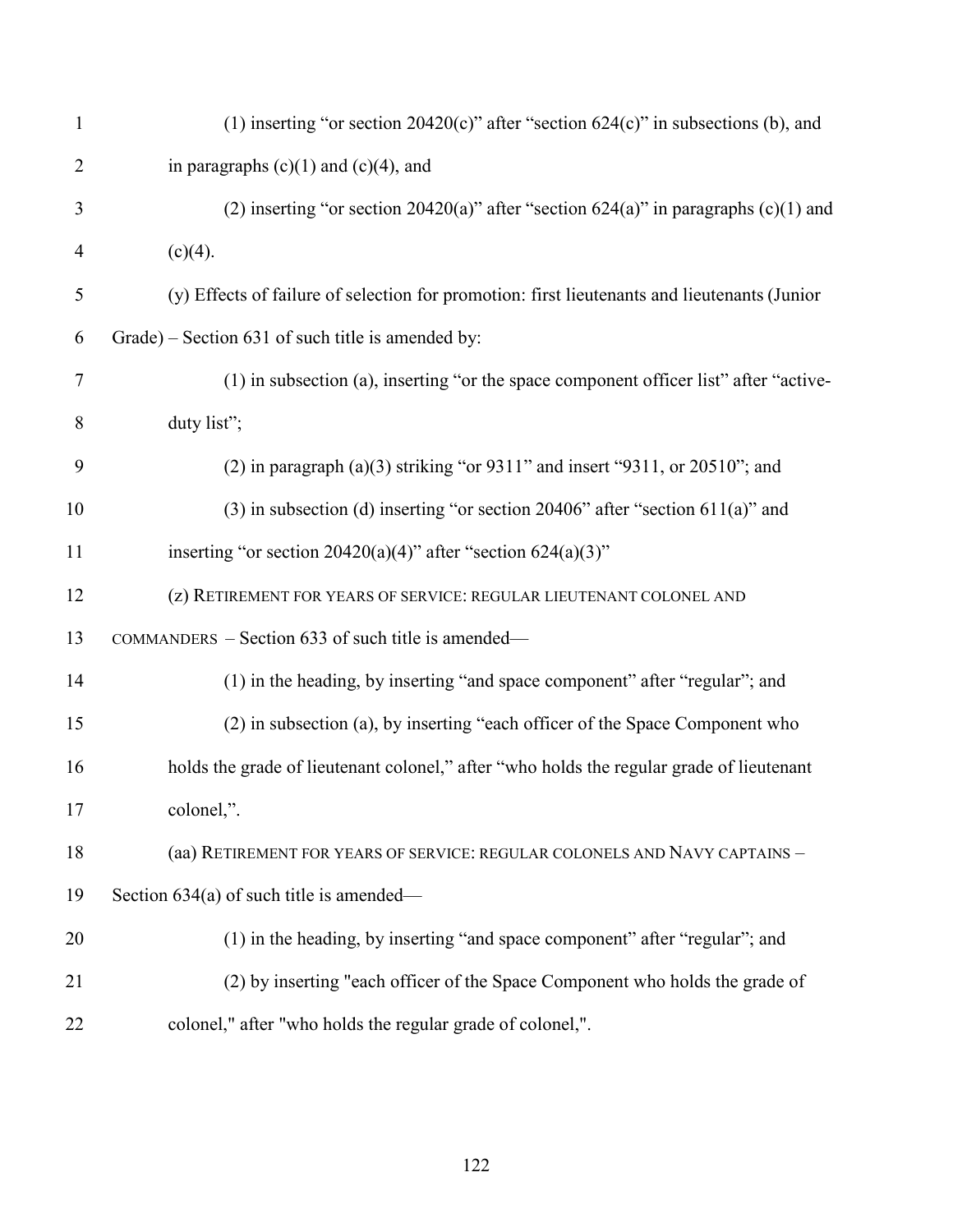(ab) RETIREMENT FOR YEARS OF SERVICE: REGULAR BRIGADIER GENERALS AND REAR ADMIRALS (LOWER HALF) – Section 635 of such title is amended— (1) in the heading, by inserting "and space component" after "regular"; and (2) by inserting "each officer of the Space Component who holds the grade of brigadier general," after "who holds the regular grade of brigadier general," (ac) RETIREMENT FOR YEARS OF SERVICE: REGULAR OFFICERS IN GRADES ABOVE BRIGADIER GENERAL AND REAR ADMIRAL (LOWER HALF) – Section 636(a) of such title is amended— (1) in the heading, by inserting "and space component" after "regular"; and (2) by inserting "each officer of the Space Component who holds the grade of major general," after "who holds the regular grade of major general,". (ad) MEMBERS: REQUIRED SERVICE – Section 651 of such title is amended in subsection (a) by striking "Each" and replacing with "Except as specified in section 20104 of this title, each". (ae) MANAGEMENT POLICIES FOR JOINT QUALIFIED OFFICERS - Section 661 of such title is amended in subsection (a) by striking ", and Space Force" after "Marine Corps" and inserting ", and officers of the Space Force on the space component officer list" after "active-duty list". (af) Retired members: authority to order to active duty; duties –Section 688 of such title is amended by: (1) inserting paragraph (b)(4) after paragraph (b)(3) as follows: "(4) A retired member of the Space Component."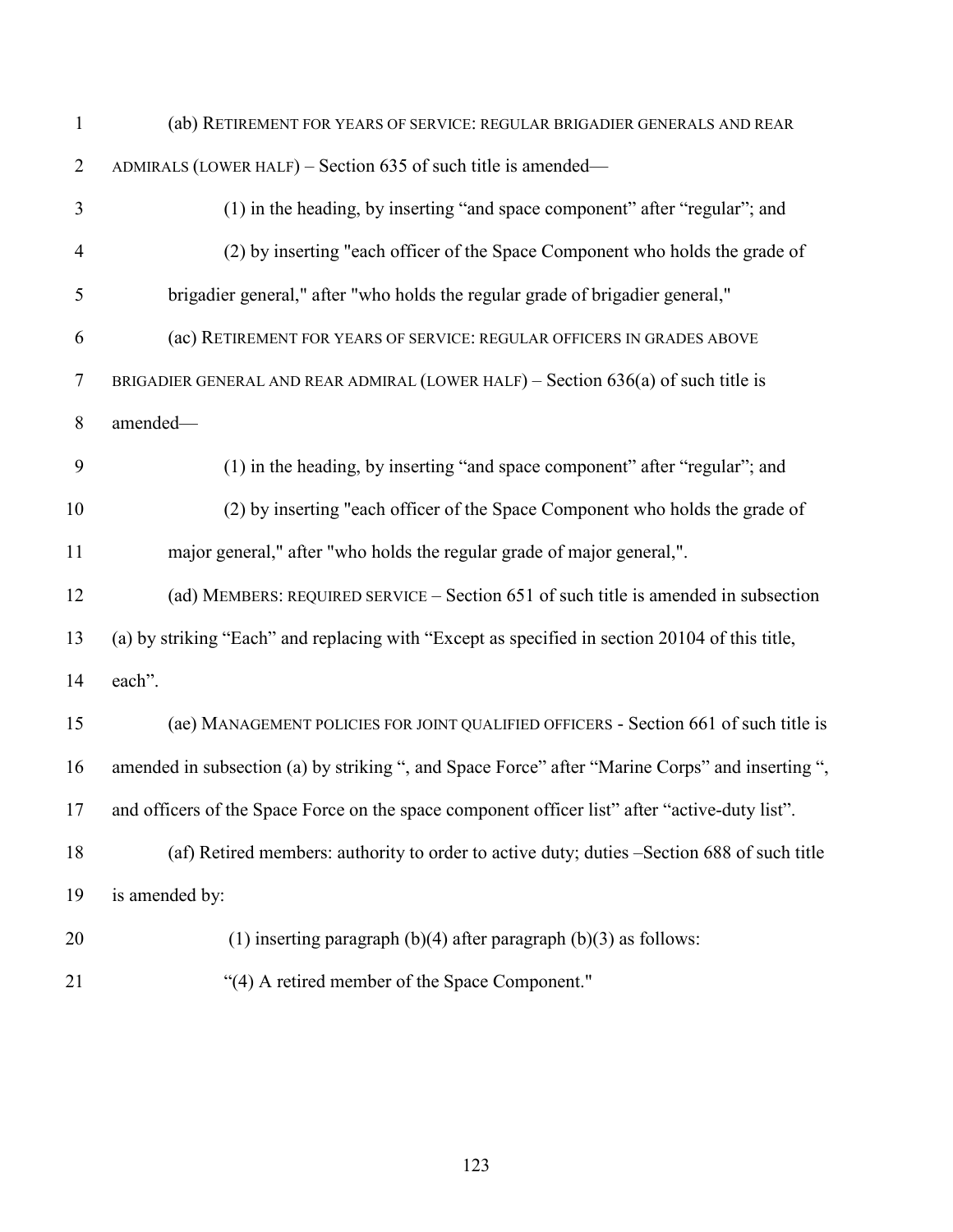| $\mathbf{1}$   | (ag) RETIRED MEMBERS ORDERED TO ACTIVE DUTY: LIMITATION ON NUMBER - Subsection                          |
|----------------|---------------------------------------------------------------------------------------------------------|
| $\overline{2}$ | (a) of section 690 of such title is amended by striking "or" after "Air Force," and inserting, "or      |
| 3              | the Space Force," after "Marine Corps,".                                                                |
| $\overline{4}$ | (ah) ENTITLEMENT AND ACCUMULATION -Section 701 of such title is amended by-                             |
| 5              | $(1)$ in paragraph $(i)(2)$ inserting a new subparagraph, " $(D)$ A member of the Space                 |
| 6              | Component in a space component active status, not on protracted active duty." and                       |
| 7              | (2) inserting ", or of the Space Component," after "member of a reserve                                 |
| $8\,$          | component" in subsection (i) paragraphs (6) and (7), and in subsection (k).                             |
| 9              | (ai) PAYMENT UPON DISAPPROVAL OF CERTAIN BOARD OF INQUIRY RECOMMENDATIONS                               |
| 10             | FOR EXCESS LEAVE REQUIRED TO BE TAKEN - Paragraph $(a)(1)$ of section 707a of such title is             |
| 11             | amended by striking "section $1182(c)(2)$ of this title" and inserting "section $1182(c)(2)$ or section |
| 12             | 20503 of this title"                                                                                    |
| 13             | (aj) CAREER FLEXIBILITY TO ENHANCE RETENTION OF MEMBERS - Section 710 of such title                     |
| 14             | is amended by:                                                                                          |
| 15             | (1) in subsection (a), inserting "or of the Space Component" after "regular                             |
| 16             | components";                                                                                            |
| 17             | $(2)$ in paragraph $(b)(2)$ , inserting "or a Space Component officer in a space                        |
| 18             | component active status not on active duty under section 20208(b) of this title" after                  |
| 19             | "officer";                                                                                              |
| 20             | $(3)$ in paragraph $(c)(1)$ , inserting at the end "In the case of a member of the Space                |
| 21             | Component on protracted active duty, to accept release from protracted active duty orders               |
| 22             | and to serve in a space component active status."; and                                                  |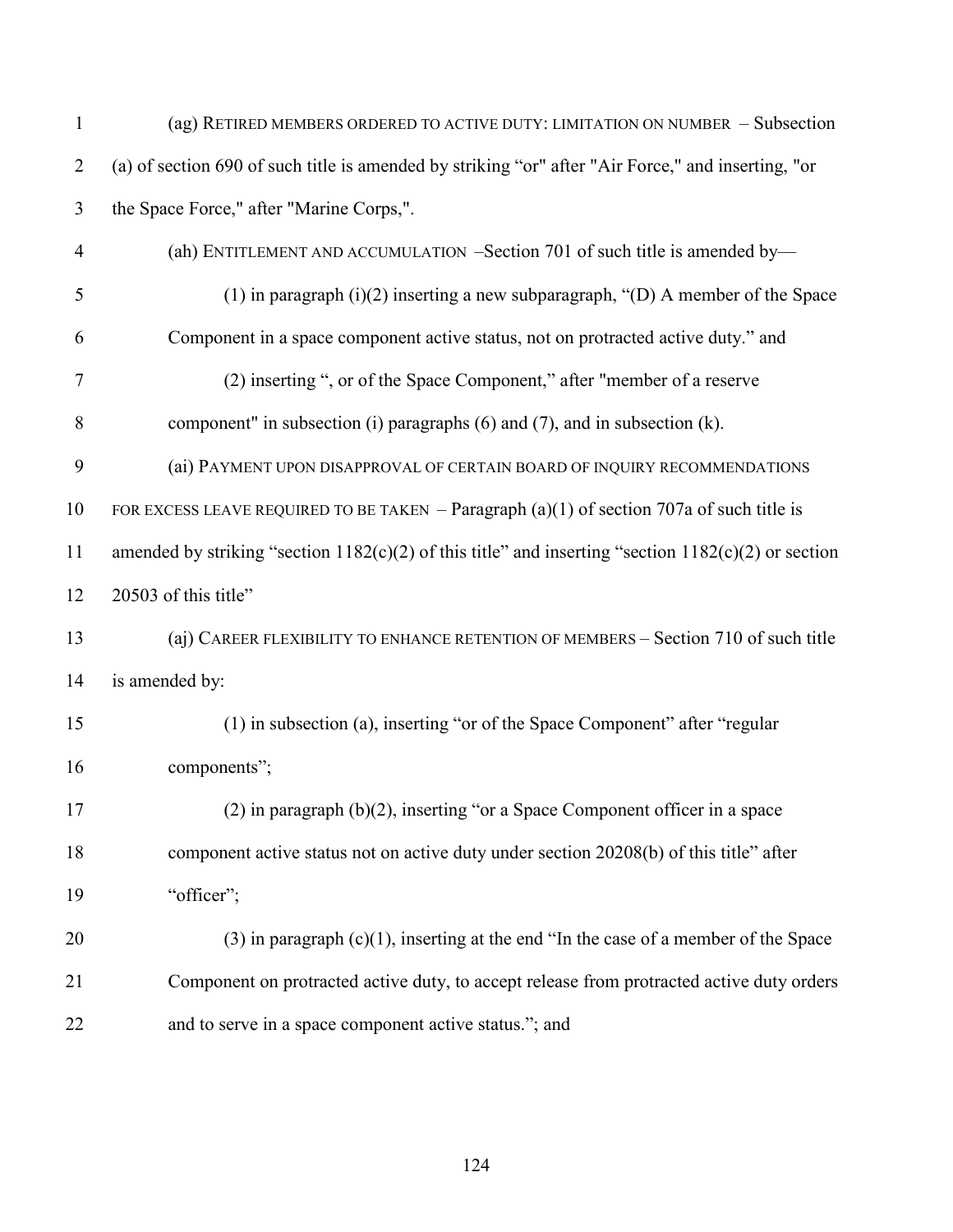| $\mathbf{1}$   | $(4)$ in subsection (g), striking "chapter 36 or 1405 of this title" and replacing it                  |
|----------------|--------------------------------------------------------------------------------------------------------|
| $\overline{2}$ | with "chapter 36, 1405, or 2004 of this title."                                                        |
| 3              | (ak) RANK: COMMISSIONED OFFICERS OF THE ARMED FORCES-Subsection (a) of section                         |
| 4              | 741 of such title is amended by striking "and Marine Corps" and inserting "Marine Corps, and           |
| 5              | Space Force" in the title line of the table.                                                           |
| 6              | (al) WHEN WEARING BY PERSONS NOT ON ACTIVE DUTY AUTHORIZED - Section 772 of such                       |
| $\tau$         | title is amended in subsection (i), by striking all after "may prescribe," and inserting "a citizen of |
| 8              | a foreign country who graduates from an Air Force or Space Force school may wear the                   |
| 9              | appropriate aviation or space badges of the Air Force or Space Force.".                                |
| 10             | (am) WEARING OF INSIGNIA OF HIGHER GRADE BEFORE PROMOTION (FROCKING)                                   |
| 11             | AUTHORITY; RESTRICTIONS – Subsection (d)(2) of Section 777 of such title is amended by                 |
| 12             | inserting ", or for the Space Force, the space component officer list," after "active duty list".      |
| 13             | (an) PERSONS SUBJECT TO THIS CHAPTER - Section 802 of such title is amended by:                        |
| 14             | $(1)$ in subsection $(a)(1)$ , inserting "and members of the Space Component on                        |
| 15             | active duty under section 20208 of this title," after "regular component of the armed                  |
| 16             | forces,";                                                                                              |
| 17             | $(2)$ in clause $(a)(3)(A)(i)$ , inserting "or the Space Component" after "reserve                     |
| 18             | component";                                                                                            |
| 19             | $(3)$ in subsection (a)(5), inserting ", or retired members of the space component                     |
| 20             | who qualified for a non-regular retirement and are receiving pay," after "a reserve                    |
| 21             | component";                                                                                            |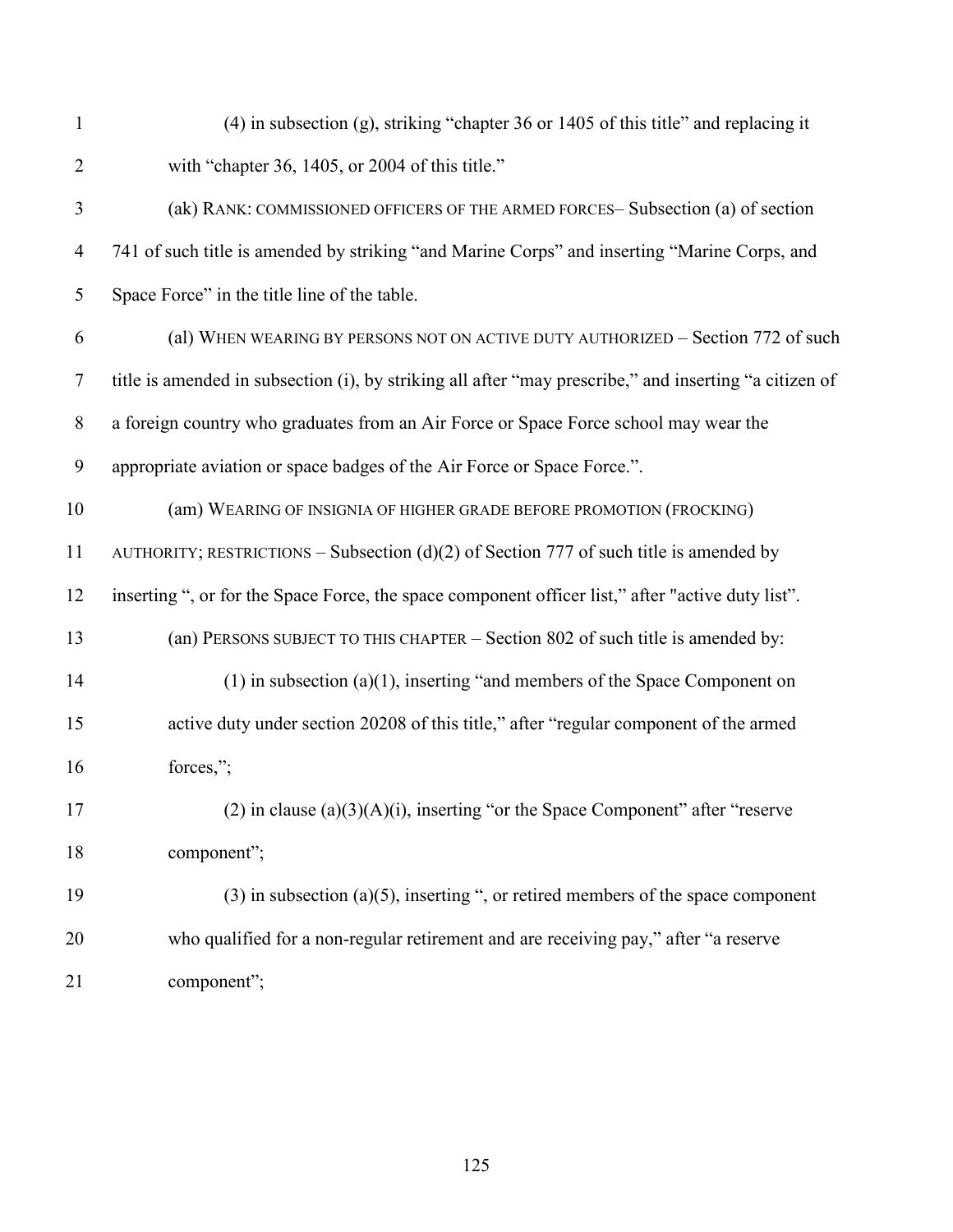| $\mathbf{1}$     | $(4)$ in subsection (a), adding at the end a new paragraph " $(14)$ Retired members of |
|------------------|----------------------------------------------------------------------------------------|
| $\overline{2}$   | the Space Component who qualified for a regular retirement under section 20512 of this |
| 3                | title and are receiving pay."                                                          |
| $\overline{4}$   | $(5)$ in subsection $(d)(1)$ , inserting "or the space component" after "reserve       |
| 5                | component"                                                                             |
| 6                | (6) in subsection (d)(2), inserting "or the space component" after "a reserve          |
| 7                | component".                                                                            |
| $8\,$            | (ao) JURISDICTION TO TRY CERTAIN PERSONNEL - Subsection (c) of section 803 of such     |
| $\boldsymbol{9}$ | title is amended by inserting, "or the space component" after "reserve component".     |
| 10               | (ap) ARTICLES TO BE EXPLAINED – Section 937 of such title is amended—                  |
| 11               | $(1)$ in paragraph $(a)(1)$ by—                                                        |
| 12               | (A) striking "or" at the end of subparagraph $(A)$ ;                                   |
| 13               | (B) inserting "or" at the end of subparagraph (B); and                                 |
| 14               | $(C)$ inserting a new subparagraph, " $(C)$ the member's initial entrance on           |
| 15               | active duty or into a space component active status.";                                 |
| 16               | (2) in paragraph (a)(2) by—                                                            |
| 17               | (A) striking "and" at the end of subparagraph $(A)$ ;                                  |
| 18               | (B) redesignating subparagraph (B) as subparagraph "(C)"; and                          |
| 19               | $(C)$ inserting a new subparagraph, " $(B)$ after a member of the space                |
| 20               | component has completed six months of protracted active duty or in the case of a       |
| 21               | member not on protracted active duty, after the member has completed basic or          |
| 22               | recruit training; and";                                                                |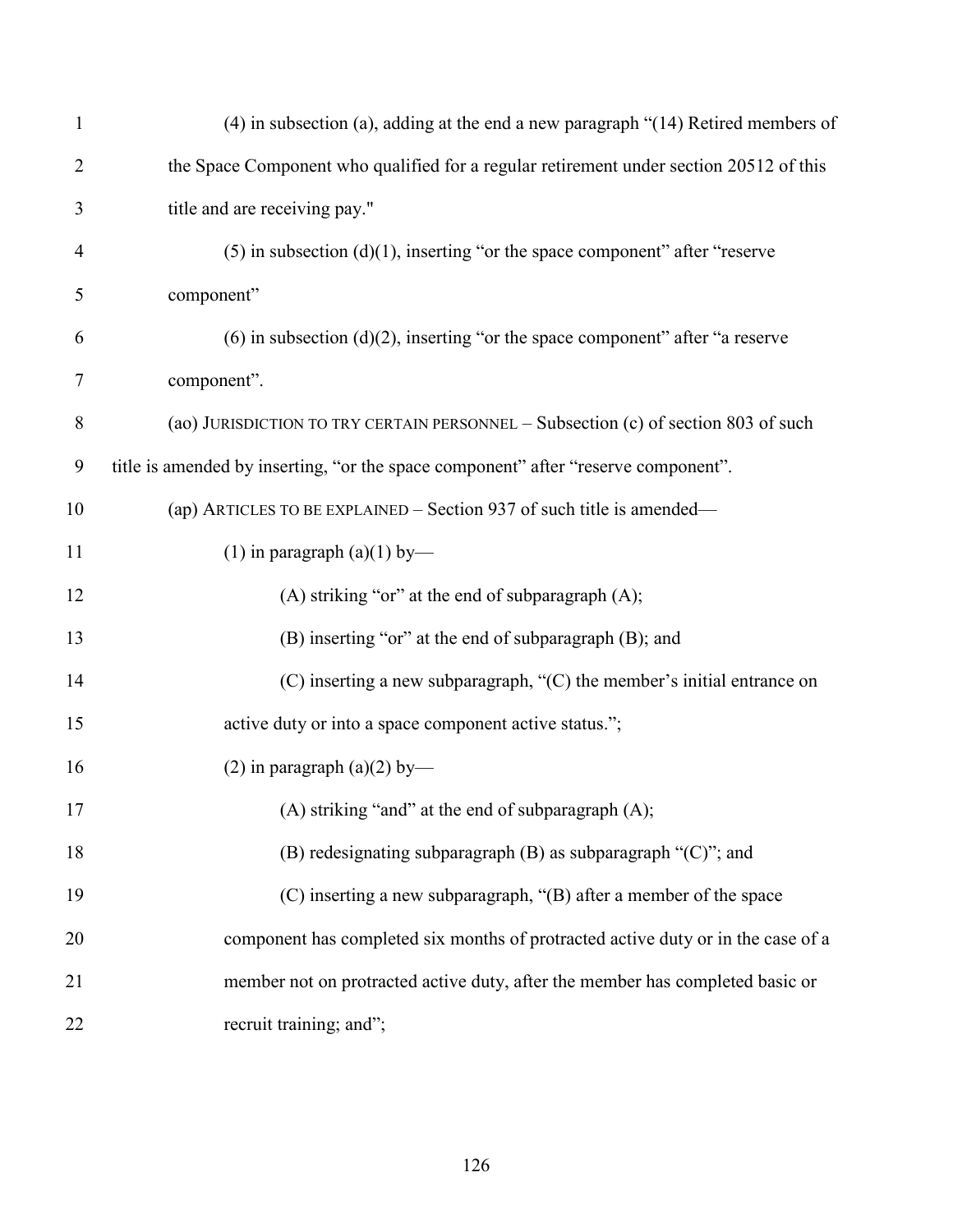| $\mathbf{1}$   | (3) in subparagraph $(b)(1)(B)$ by inserting "or the space component" after "in a            |
|----------------|----------------------------------------------------------------------------------------------|
| $\overline{2}$ | reserve component"; and                                                                      |
| 3              | $(4)$ in subsection (d) by striking paragraph (1) and replacing with " $(1)$ made            |
| $\overline{4}$ | available to a member of a regular component, to a member of a reserve component, or to      |
| 5              | a member of the space component, upon request by the member, for the member's                |
| 6              | personal examination; and".                                                                  |
| $\tau$         | (aq) DUTIES: OFFICERS ON ACTIVE DUTY; PERFORMANCE OF CIVIL FUNCTIONS                         |
| 8              | RESTRICTED – Section 973 of such title is amended by:                                        |
| 9              | (1) in subparagraph $(b)(1)(B)$ , striking "and" after the semicolon;                        |
| 10             | (2) in subparagraph $(b)(1)(C)$ , striking the "." at the end and replacing it with ";       |
| 11             | and"; and                                                                                    |
| 12             | (3) adding a new subparagraph at $(b)(1)$ : " $(D)$ to an officer on the space               |
| 13             | component officer list serving on active duty under section 20208(b) of this title, or under |
| 14             | a call or order to active duty for a period in excess of 270 days."                          |
| 15             | (ar) MEMBERSHIP IN MILITARY UNIONS, ORGANIZING OF MILITARY UNIONS, AND                       |
| 16             | RECOGNITION OF MILITARY UNIONS PROHIBITED. Subsection (a) of section 976 of such title is    |
| 17             | amended in subparagraph $(1)(C)$ by inserting "or the Space Component" after "member of a    |
| 18             | Reserve component". (av) LIMITATION ON ENLISTED AIDES – Section 981 of such title is amended |
| 19             | by:                                                                                          |
| 20             | (1) in subsection (a), inserting "Space Force" after "Air Force,";                           |
| 21             | (2) in subsection (b), striking "and Marine Corps" and replacing with "Marine                |
| 22             | Corps, and Space Force"; and                                                                 |
| 23             | $(3)$ in subparagraph $(c)(1)$ , inserting "Space Force," after "Marine Corps,".             |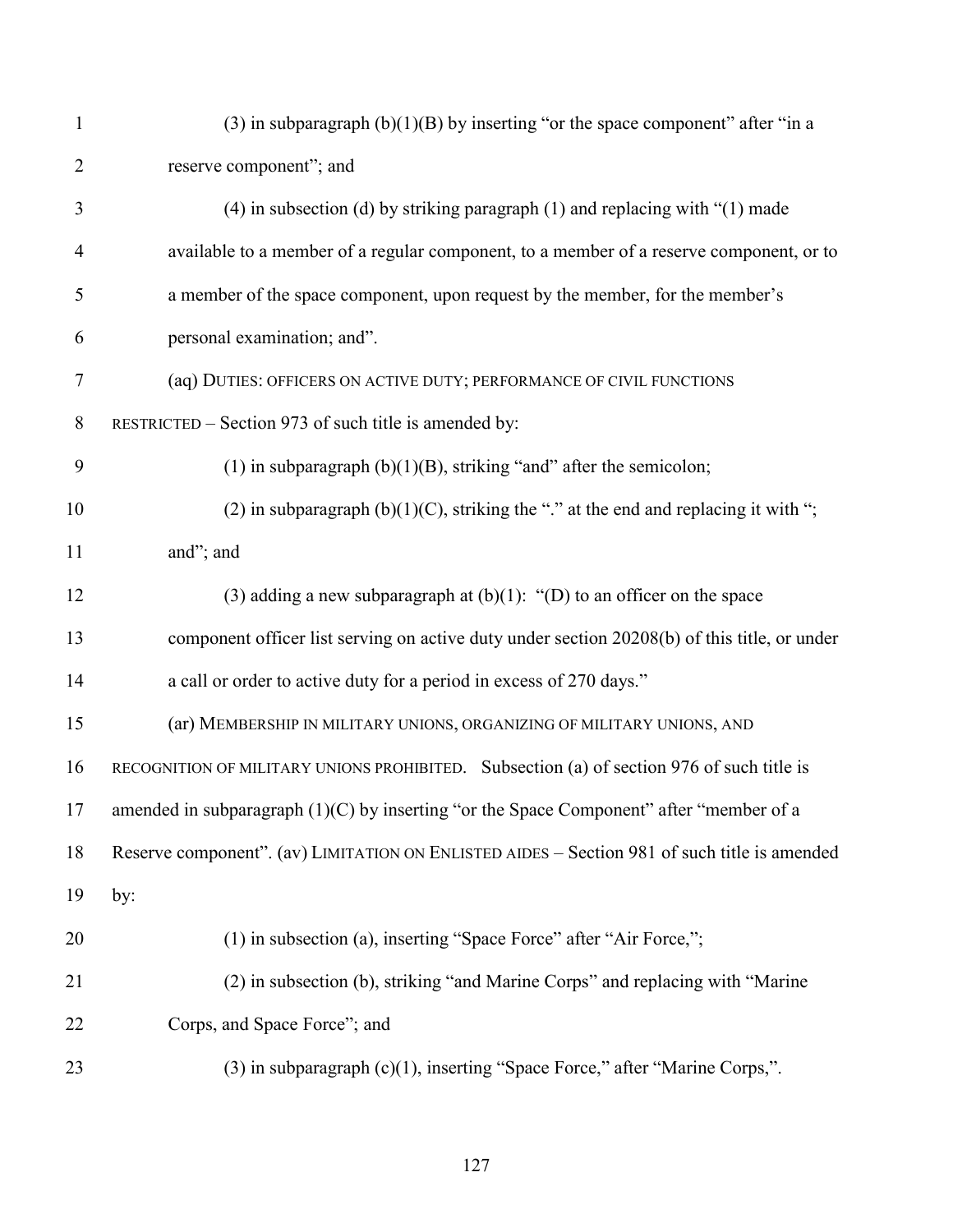| $\mathbf{1}$   | (as) USE OF COMMISSARY STORES AND MWR RETAIL FACILITIES: MEMBERS OF RESERVE                  |
|----------------|----------------------------------------------------------------------------------------------|
| $\overline{2}$ | COMPONENTS AND RESERVE RETIREES UNDER AGE 60 -Section 1063 of such title is amended:         |
| 3              | $(1)$ in subsection $(c)$ —                                                                  |
| $\overline{4}$ | (A) in the heading by inserting "or Space Component" after "Reserve";                        |
| 5              | and                                                                                          |
| 6              | (B) by inserting "or the space component" after "reserve component";                         |
| 7              | $(2)$ by redesignating subsection $(d)$ as subsection $(e)$ and subsection $(e)$ as          |
| 8              | subsection (f); and                                                                          |
| 9              | (3) by inserting a new subsection, "(d) A member of the space component in a                 |
| 10             | space component active status, who is not on protracted active duty under the same           |
| 11             | conditions as specified for a member of the Selected Reserve in subsection (a).".            |
| 12             | (at) INVOLUNTARY SEPARATION DEFINED - Section 1141 of such title is amended by:              |
| 13             | $(1)$ in paragraph $(3)$ by striking "and" at the end;                                       |
| 14             | (2) in paragraph (4) by striking the "." at the end and replacing with ";"; and              |
| 15             | $(3)$ inserting a new paragraph to read as follows: $"$ (5) in the case of a space           |
| 16             | component officer (other than a retired officer), the officer is involuntarily discharged or |
| 17             | released from active-duty under other than adverse conditions, as characterized by the       |
| 18             | Secretary of the Air Force; and"                                                             |
| 19             | $(4)$ inserting a new paragraph to read as follows: " $(6)$ in the case of an enlisted       |
| 20             | member of the space component, the member is $(A)$ denied reenlistment, or $(B)$             |
| 21             | involuntarily discharged or released from active duty under other than adverse conditions,   |
| 22             | as characterized by the Secretary of the Air Force.".                                        |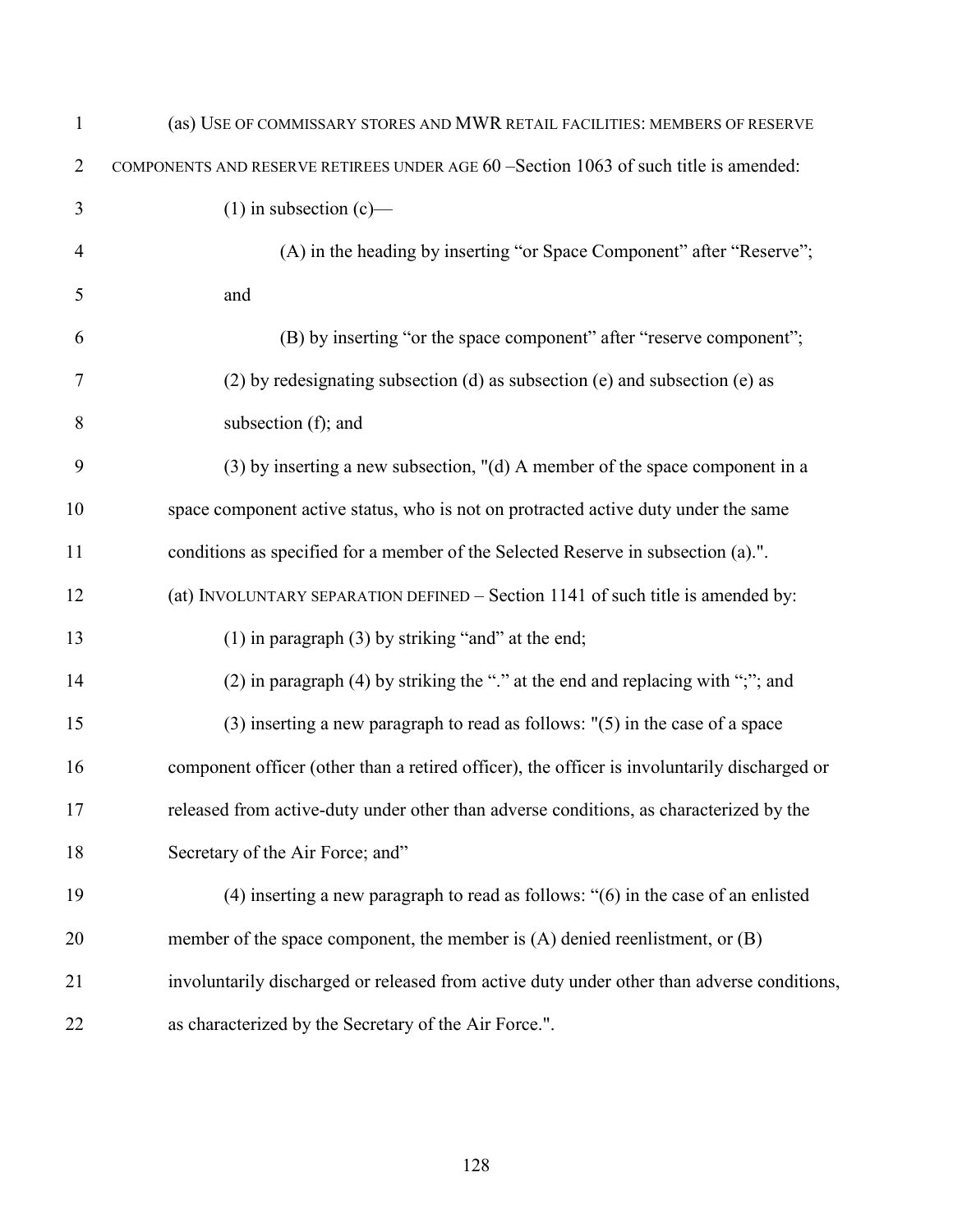| $\mathbf{1}$   | (au) SEPARATION PAY UPON INVOLUNTARY DISCHARGE OR RELEASE FROM ACTIVE DUTY -                           |
|----------------|--------------------------------------------------------------------------------------------------------|
| $\overline{2}$ | Section 1174 of such title is amended in paragraph $(a)(2)$ by striking ", or Space Force" both        |
| 3              | time it occurs in this paragraph.                                                                      |
| $\overline{4}$ | (av) Regular COMMISSIONED OFFICERS - Section 1370 of such title is amended by:                         |
| 5              | (1) striking "in the Navy, or the equivalent grade in the Space Force" and                             |
| 6              | replacing with "in the Navy" in subsection $(b)(1)$ , $(b)(4)$ , $(d)(3)$ , and $(e)(2)$ and           |
| $\tau$         | paragraphs (a)(2)(A), (a)(2)(B), (b)(5)(A), (f)(3)(A), and (f)(6)(A);                                  |
| 8              | (2) striking "in the Navy, or an equivalent grade in the Space Force" and replacing                    |
| 9              | with "in the Navy" in subsections (b)(6), (c)(1), and (d)(1), and paragraphs (b)(1)(B),                |
| 10             | (b)(5)(B), (b)(5)(C), (f)(3)(B), (f)(6)(B); and                                                        |
| 11             | (3) striking "Air Force, or Marine Corps" and replace with "Air Force, Marine                          |
| 12             | Corps, or Space Force" in subsections (b)(1), (b)(4), (c)(1), (d)(1), (d)(3), (e)(2), and              |
| 13             | paragraphs (b)(1)(B), (b)(5)(A), (b)(5)(B), (b)(5)(C), (f)(3)(A), (f)(3)(B), (f)(6)(A), and            |
| 14             | (f)(6)(B).                                                                                             |
| 15             | (aw) FUNERAL HONORS - Section 1491 of such title is amended in paragraph $(h)(1)$                      |
| 16             | by striking "or air service" and inserting "air or space service".                                     |
| 17             | (ax) PROFESSIONAL STAFF – Section 1555 of such title is amended in subsection $(c)(3)$                 |
| 18             | by inserting "the Department of" after "Air Force,".                                                   |
| 19             | (ay) Ex parte communications prohibited $-$ Section 1556 of such title is amended in                   |
| 20             | subsection (a) by inserting "the Department of" after "the Army Review Boards Agency,".                |
| 21             | (az) Timeliness standards for disposition of applications before Corrections Boards -                  |
| 22             | Section 1557 of such title is amended, in subsection $(f)(3)$ , by inserting "the Department of" after |
| 23             | "Air Force,".                                                                                          |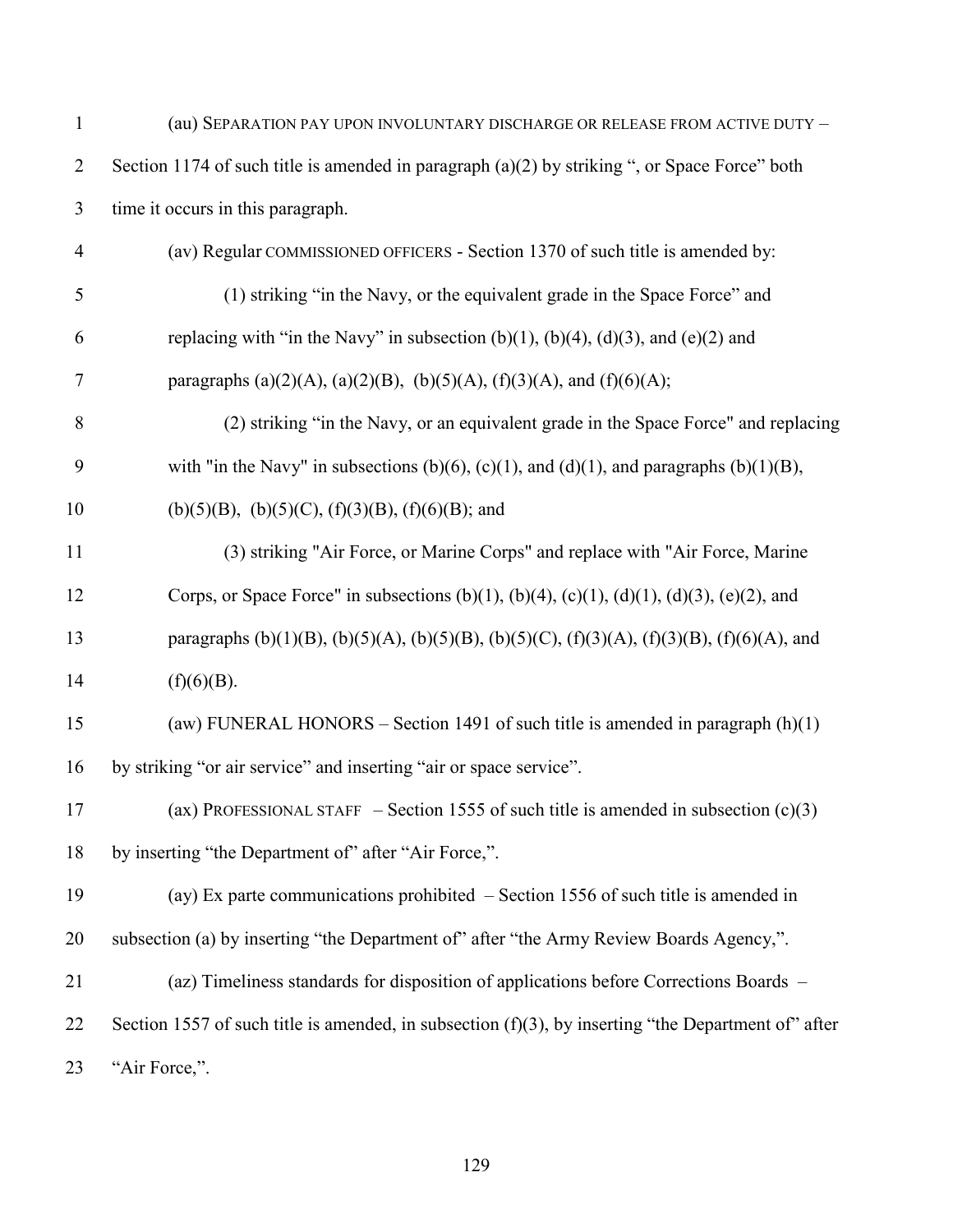| $\mathbf{1}$   | (ba) Review of actions of selection boards: correction of military records by special                 |
|----------------|-------------------------------------------------------------------------------------------------------|
| $\overline{2}$ | boards; judicial review - Section 1558 of such title is amended by:                                   |
| 3              | (1) inserting ", or the space component," after "reserve component" in paragraphs                     |
| $\overline{4}$ | (b)(1), (b)(2), (b)(3), (c)(1), twice in subparagraph (c)(2)(B), (c)(3)(A), and (c)(3)(B)(ii);        |
| 5              | (2) in subsection (b)(1)(C), striking "section 628 or 14502 of this title" and                        |
| 6              | replacing with "section 628, 14502, or 20421 of this title";                                          |
| $\tau$         | $(3)$ in subsection $(b)(2)(A)$ , striking "or 14705 of this title" and replacing with                |
| 8              | "14507, or 20509 of this title"; and                                                                  |
| 9              | $(4)$ in subsection $(b)(2)(B)$ , striking "or 14101(a) of this title" and replacing with             |
| 10             | "14101(a), or 20406 of this title".                                                                   |
| 11             | (bb) PERSONNEL LIMITATION - Section 1559 of such title is amended by inserting "the                   |
| 12             | Department of the" after "Air Force," in paragraph (c)(3).                                            |
| 13             | (bc) PERSONNEL LIMITATION - Section 1563 of such code is amended by striking ", or an                 |
| 14             | equivalent grade in the Space Force" in paragraph $(c)(1)$ .                                          |
| 15             | (bd) PERSONNEL LIMITATION - Section 1563a of such code is amended by striking ", or                   |
| 16             | an equivalent grade in the Space Force" in paragraph $(a)(1)$ .                                       |
| 17             | (be) DEPARTMENT OF DEFENSE MILITARY READINESS COUNCIL- Section 1781a of such                          |
| 18             | title, is amended in clause $(b)(1)(B)(iii)$ , by inserting ", or in the case of the Space Force, the |
| 19             | spouse or parent of a member of the Space Component" after "parent of a reserve component             |
| 20             | member".                                                                                              |
| 21             | (bf) DEPARTMENT OF DEFENSE POLICY AND PLANS FOR MILITARY FAMILY READINESS ---                         |
| 22             | Section 1781b of such title is amended by striking in in paragraph $(b)(3)$ and $(c)(2)$ "military    |
| 23             | families of members of the regular components and military families of members of the reserve         |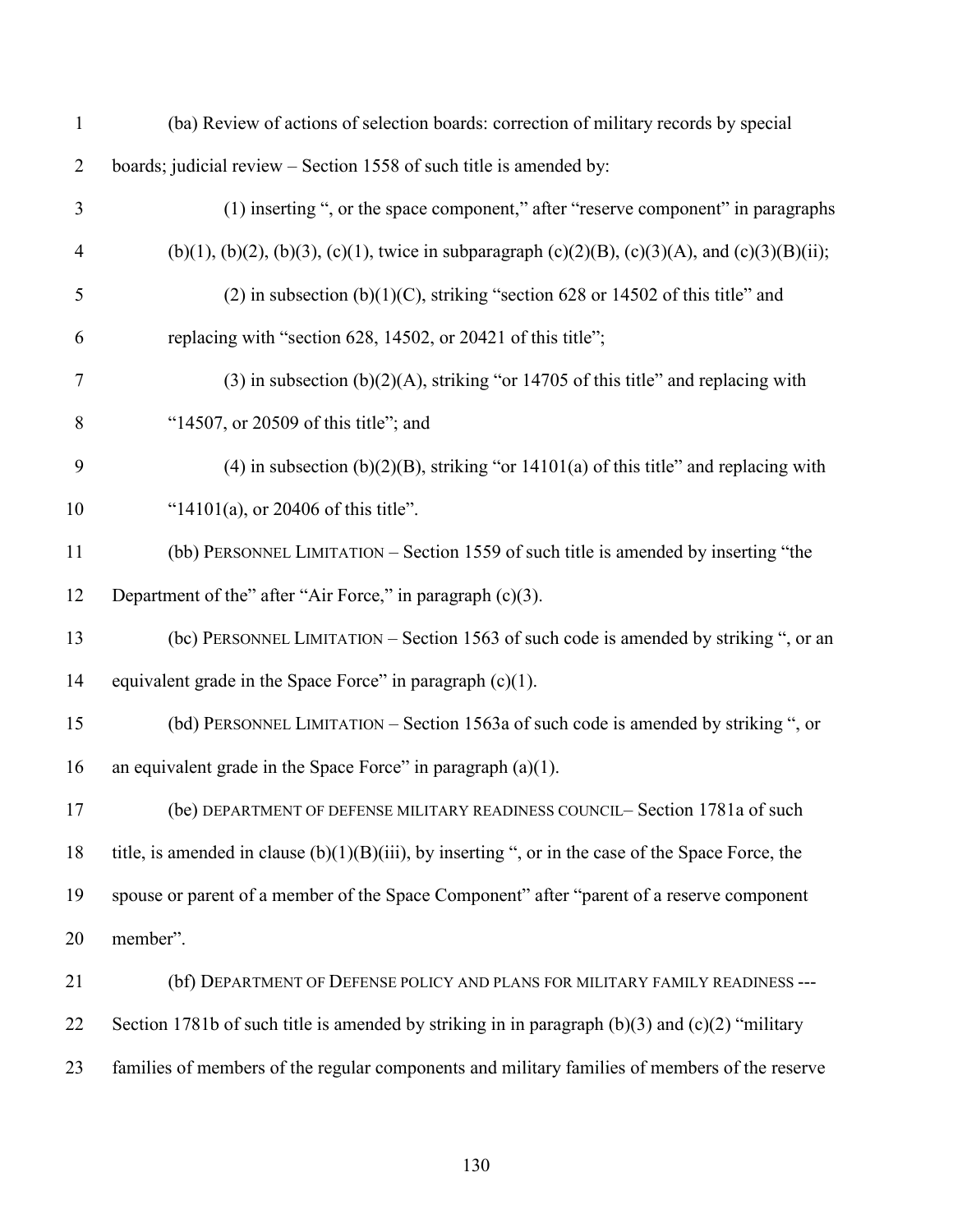components" and inserting "military families of members of a regular component, a reserve component, or the space component".

| 3                | (bg) THE PAYMENT OF TUITION FOR OFF-DUTY TRAINING OR EDUCATION - Section 2007 of                 |
|------------------|--------------------------------------------------------------------------------------------------|
| $\overline{4}$   | such title is amended by adding at the end a new subsection "(g) The provisions of this section  |
| 5                | pertaining to members of the Ready Reserve, the Selected Reserve, or the Individual Ready        |
| 6                | Reserve shall be deemed to apply to members of the Space Component in a space component          |
| $\overline{7}$   | active status not on active duty."                                                               |
| 8                | (bh) FINANCIAL ASSISTANT PROGRAM FOR SPECIALLY SELECTED MEMBERS - Section 2107                   |
| $\boldsymbol{9}$ | of such title is amended by:                                                                     |
| 10               | (1) in subparagraph (a), striking "or as an officer in the equivalent grade in the               |
| 11               | Space Force"; and                                                                                |
| 12               | (2) adding, at the end, a new subsection "(k) Provisions of this section referring to            |
| 13               | a regular commission, regular officer, or a commission in a regular component shall be           |
| 14               | deemed to also refer to the commission of an officer, or the officer, who is a                   |
| 15               | commissioned officer in the Space Component serving on active duty pursuant to section           |
| 16               | 20208(b) of this title and provisions of this section referring to a reserve commission,         |
| 17               | reserve officer, or a commission in a reserve component shall be deemed to also refer to         |
| 18               | the commission of an officer, or the officer, who is a commissioned officer in the Space         |
| 19               | Component not serving on active duty pursuant to section 20208(b) of this title.".               |
| 20               | (bi) PERSONNEL: ADMINISTRATORS AND INSTRUCTORS – Section 2111 of such title is                   |
| 21               | amended by inserting, at the end, "The Secretary of the Air Force may also detail members of the |
| 22               | Space Component in the same manner as regular and reserve members of the Air Force.".            |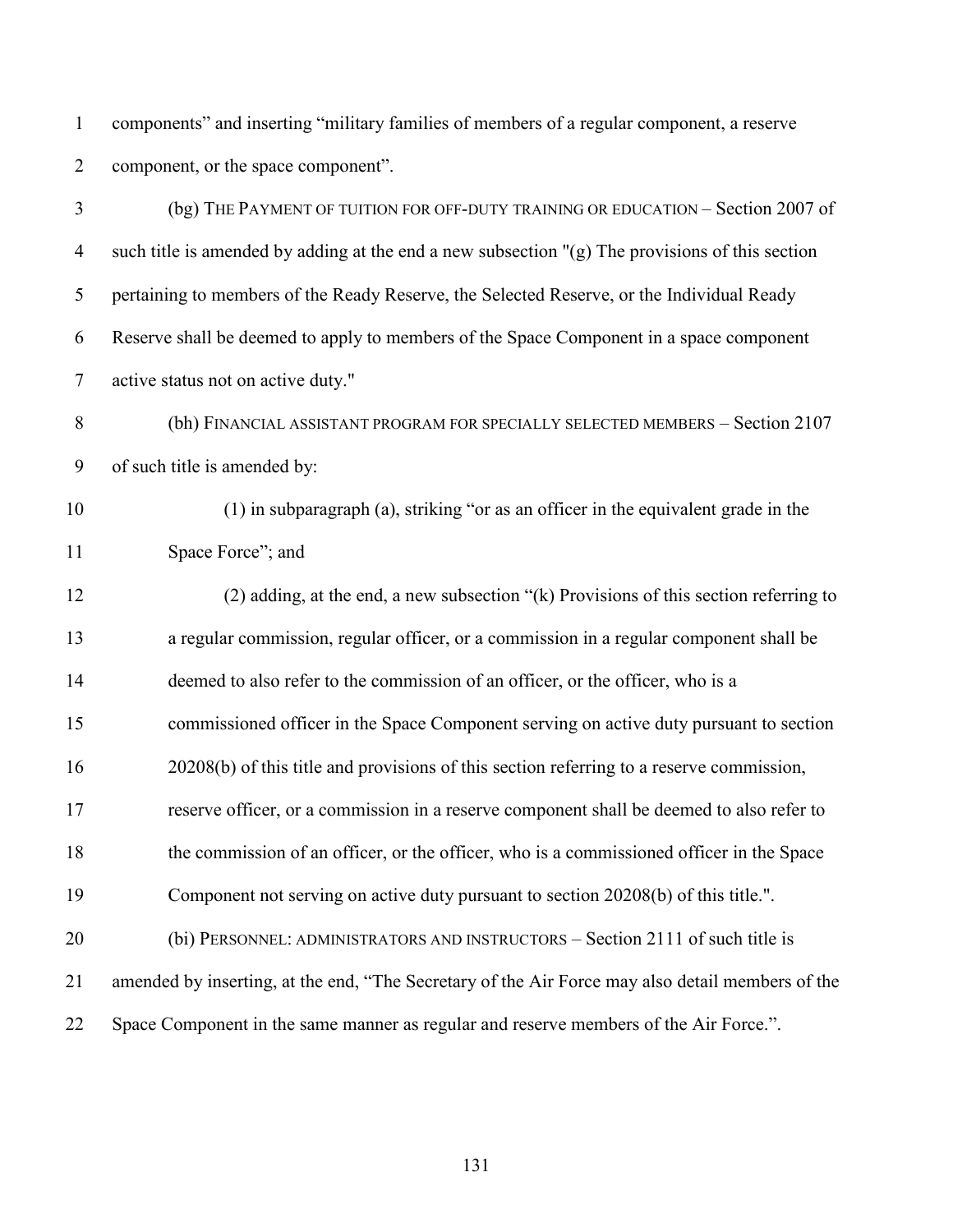## **SEC. 1713. AMENDMENTS TO PROVISIONS IN TITLE 10 RELATING TO THE RESERVE COMPONENTS.**

- (a) Chapter 1205 of title 10, United States Code, is amended— (1) after 12214 by inserting the following new section:
- **"§12214a. Officers; Space Component: transfer from Air National Guard of the United States**
- "(a) Under such regulations as the Secretary of the Air Force may prescribe, and with the consent of the governor or other appropriate authority of the State concerned, an officer of the Air National Guard of the United States may be transferred in grade to the Space Component. "(b) Unless discharged from his appointment as a Reserve, an officer of the Air National Guard of the United States whose Federal recognition as a member of the Air National Guard is withdrawn shall become a member of either the Air Force Reserve or the Space Component in a
- 
- space component active status. An officer who so becomes a member of the Space Component
- in a space component active status ceases to be a member of the Air National Guard of the
- United States."
- **SEC. 1714. AMENDMENT TO PROVISION OF TITLE 19, UNITED STATES CODE,**
- 

## **PERTAINING TO TRADE READJUSTMENT ALLOWANCES.**

 Section 2293 of title 19, United States Code is amended in subsection (i)(1) by inserting ", or a member of the Space Component," after "a member of a reserve component of the Armed Forces".

## **SEC. 1715. AMENDMENT TO TITLE 28, JUDICIARY AND JUDICIAL PROCEDURE.**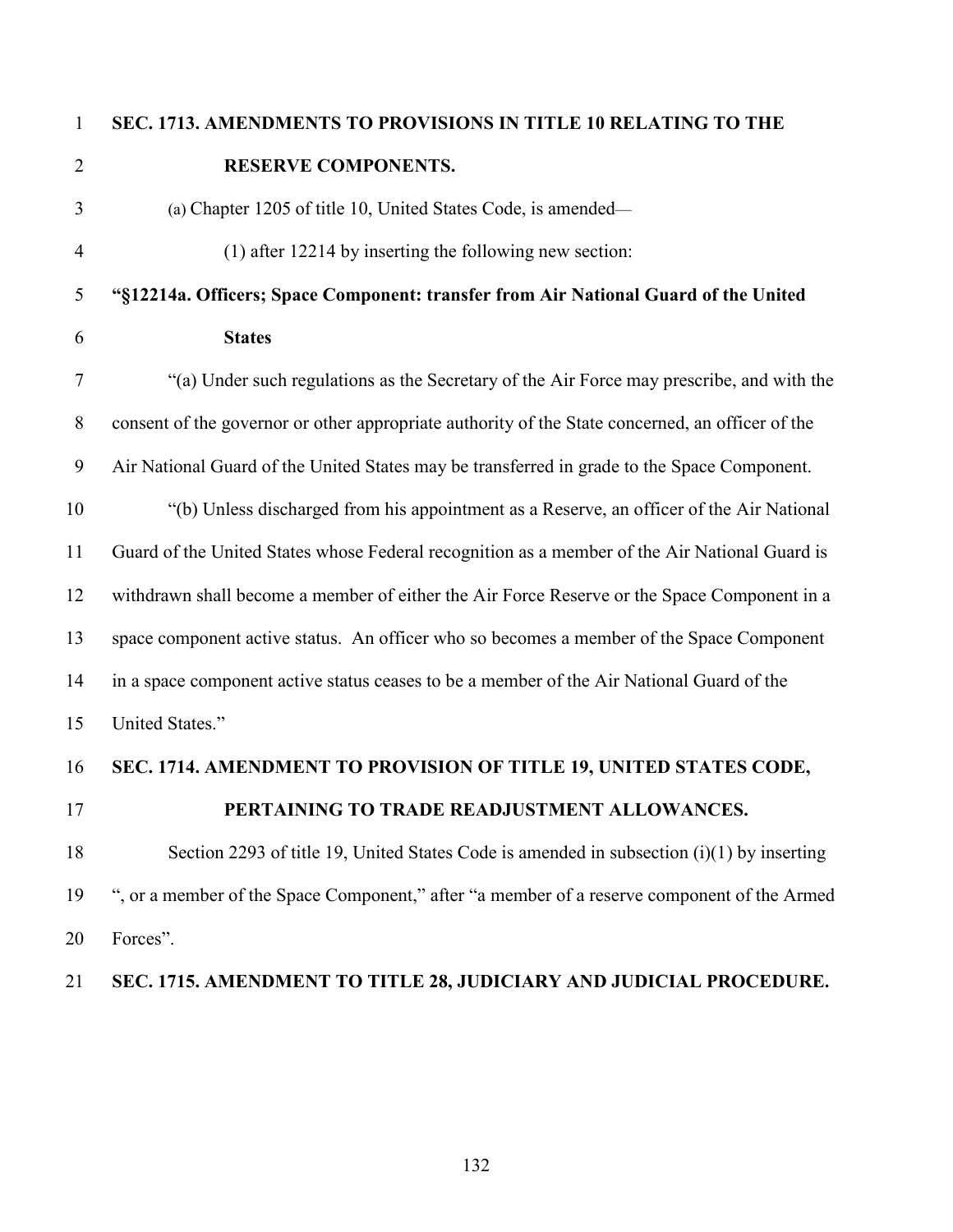| $\mathbf{1}$   | Section 631 of title 28, United States Code is amended in subsection (c) by inserting       |
|----------------|---------------------------------------------------------------------------------------------|
| $\overline{2}$ | "members of the Space Component of the Space Force" after "Coast Guard" the second place it |
| $\mathfrak{Z}$ | appears.".                                                                                  |
| $\overline{4}$ | SEC. 1716. AMENDMENTS TO PROVISIONS OF LAW RELATING TO VETERANS'                            |
| 5              | <b>BENEFITS.</b>                                                                            |
| 6              | (a) DEFINITIONS.—Section 101, of title 38, United States Code, is amended by—               |
| $\tau$         | (1) in subparagraphs $(A)$ and $(B)$ of paragraph $(23)$ inserting ", or members of the     |
| 8              | Space Component in a space component active status," after "(including commissioned         |
| 9              | officers of the Reserve Corps of the Public Health Service)";                               |
| 10             | $(2)$ redesignating subsections $(28)$ through $(36)$ as subsections $(29)$ through $(37)$  |
| 11             | and inserting the following new paragraph after paragraph (27):                             |
| 12             | "(28) The term "Space Component" means the component of the Space Force that                |
| 13             | consists of persons whose continuous voluntary or involuntary availability for active duty  |
| 14             | in both peace and war is contemplated by law, and of retired members of the Space           |
| 15             | Component.                                                                                  |
| 16             | (b) DEFINITIONS.—Section 1965 of such title is amended in paragraphs $(1)(B)$ , $(2)(B)$ ,  |
| 17             | and $(3)(A)$ by inserting ", or members of the Space Component in a space component active  |
| 18             | status," after "(including commissioned officers of the Reserve Corps of the Public Health  |
| 19             | Service)".                                                                                  |
| 20             | (c) PERSONS ELIGIBLE FOR INTERMENT IN NATIONAL CEMETERIES - Section 2402 of such            |
| 21             | title is amended by-                                                                        |
| 22             | $(1)$ in paragraph $(a)(2)$ inserting "or the Space Component" after "a Reserve             |
| 23             | component of the Armed Forces"; and                                                         |